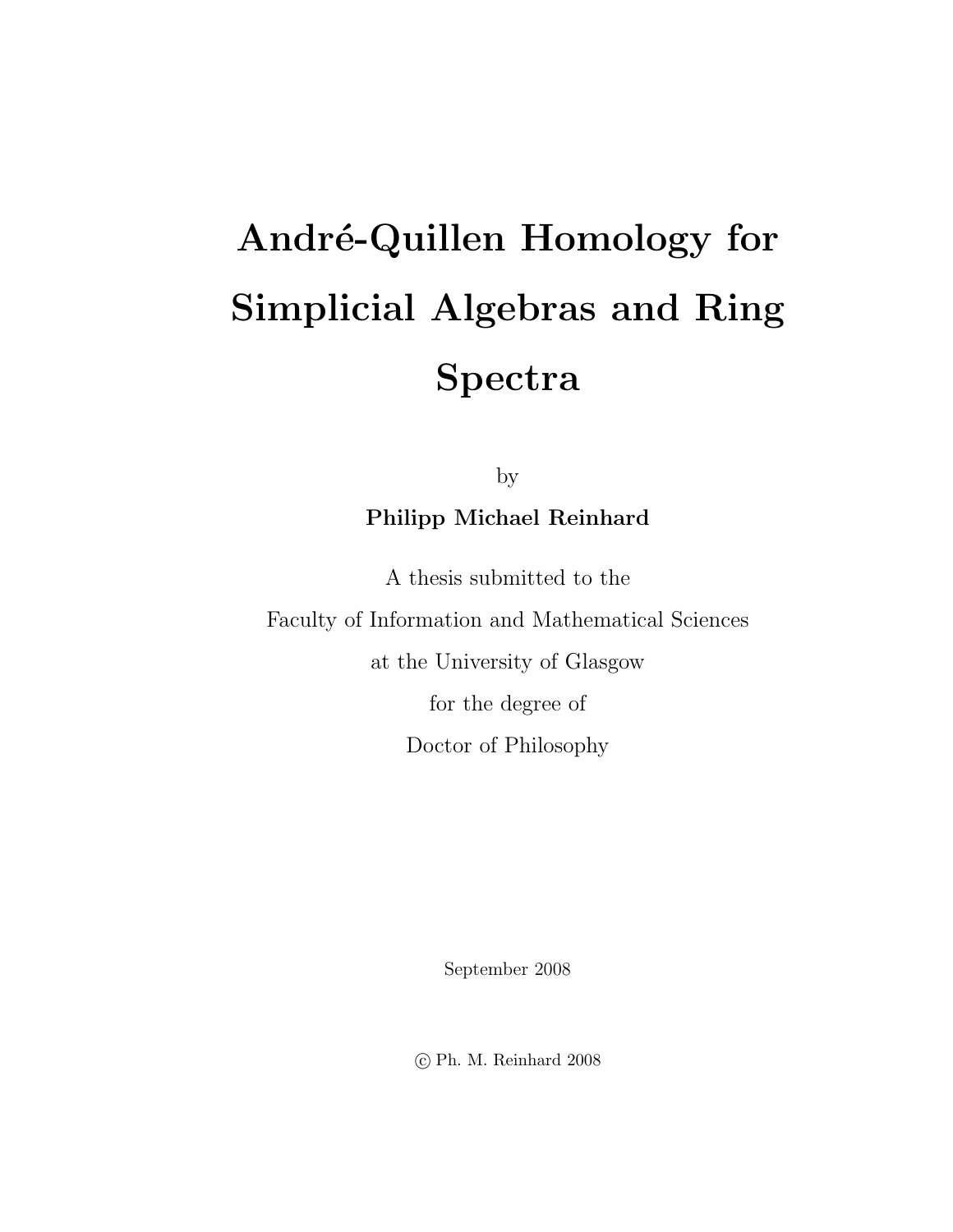Prenez un cercle, caressez-le, il deviendra vicieux. (Eug`ene Ionesco, La Cantatrice Chauve)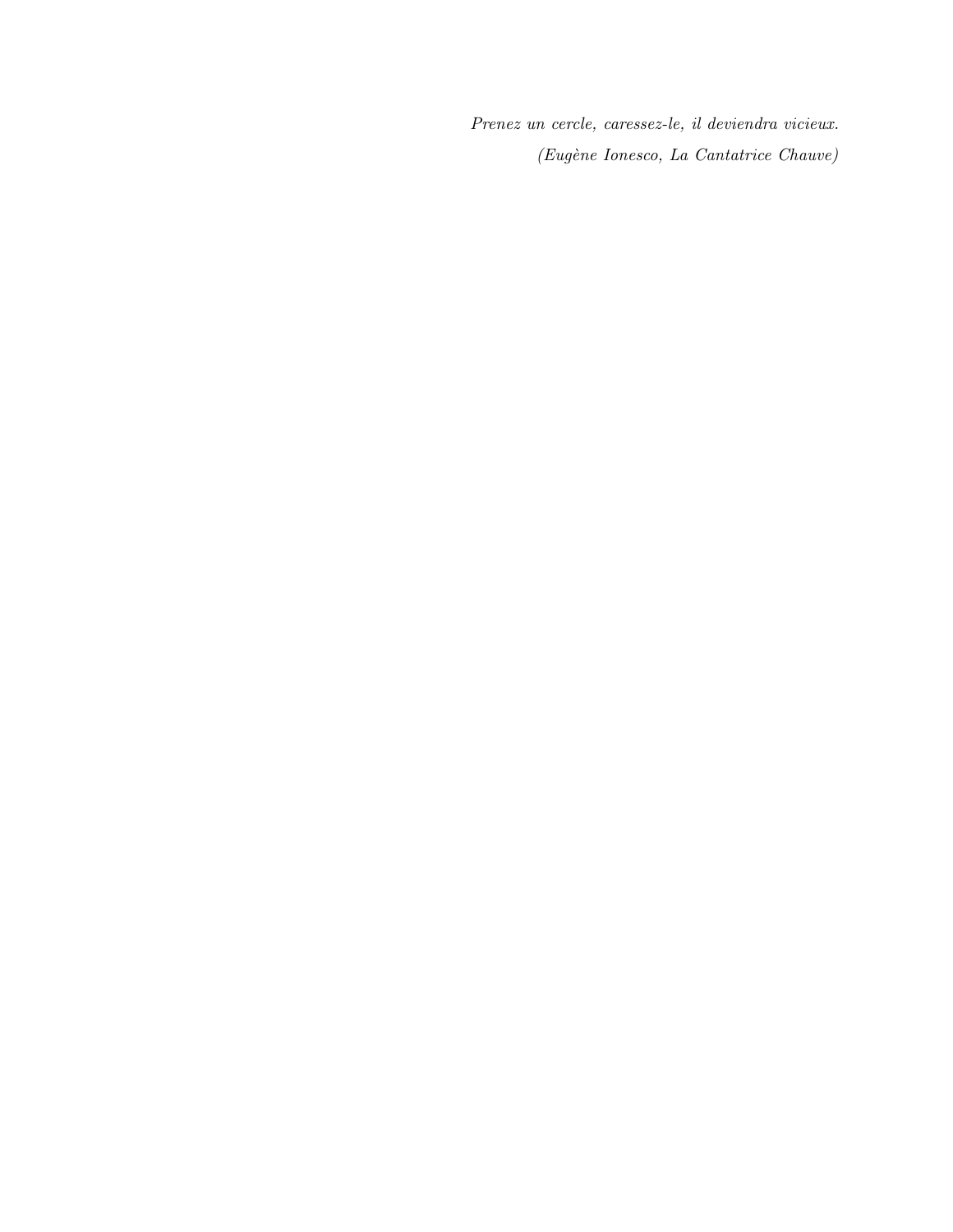### Abstract

We discuss André-Quillen homology for simplicial algebras and algebras over simplicial algebras, extending the classical notion for rings. This extension is also discussed by Goerss and Hopkins [22], however our statements are proven in a more explicit way. We are then further able to construct spectral sequences for André-Quillen homology like the spectral sequence for the indecomposables or the Fundamental spectral sequence according to Quillen. The André-Quillen homology for algebras constructed as cellular complexes is calculated and we apply this homology theory to obtain notions of atomic and nuclear algebras, thus extending results from Baker and May. We define the notion of i-stable algebras and are able to give a comparison theorem between André-Quillen homology, stabilisation and Γ-homology for i-stable algebras up to degree i.

In the second part of the thesis we discuss topological André-Quillen homology and extend certain results by Gilmour about cellular complexes in this setting.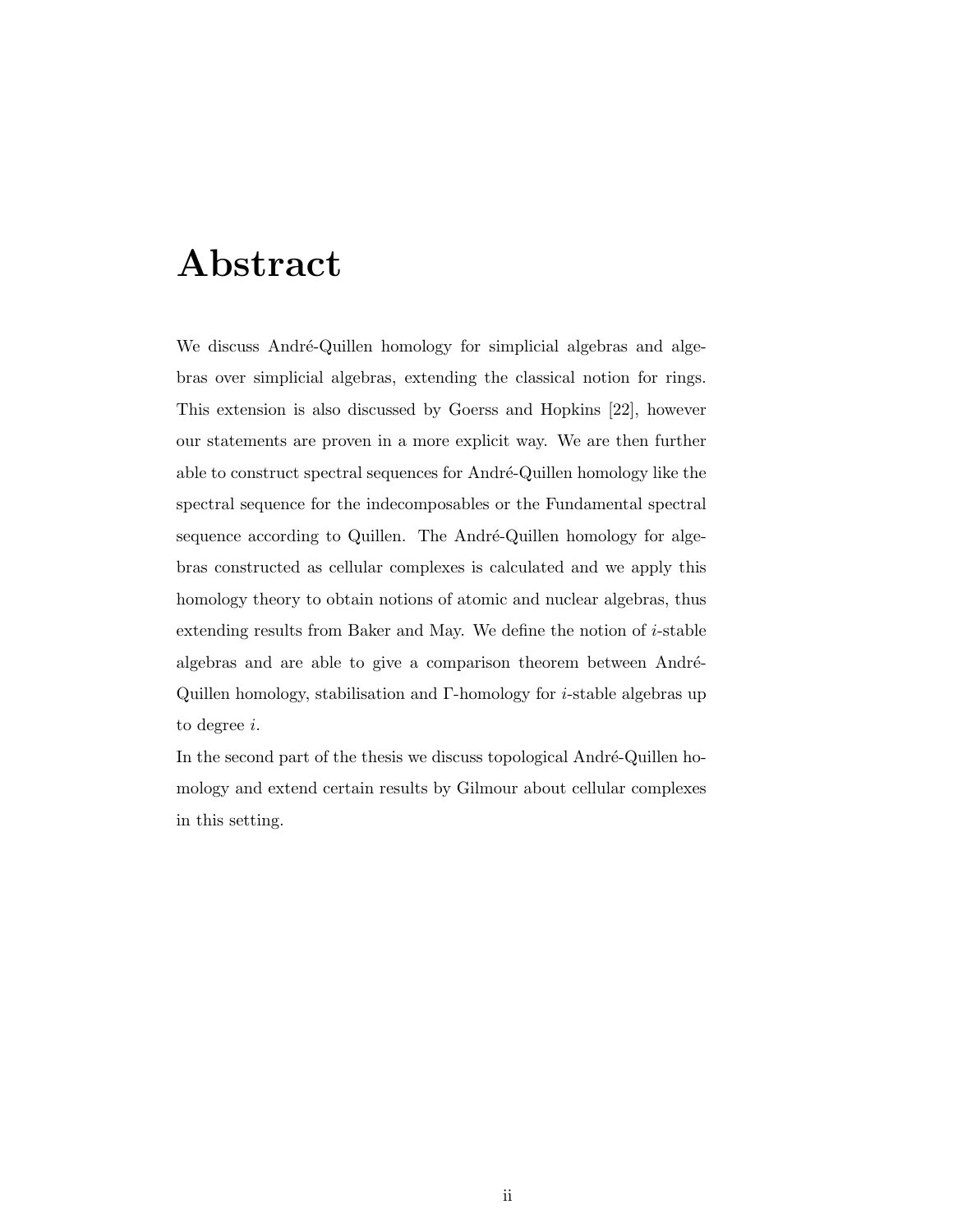### Acknowledgements

I'm deeply grateful to my supervisor Dr. Andy Baker for guiding me through this thesis and sharing his intuition, insight and love of mathematics. It was a great pleasure to do research under his guidance.

I would like to thank my parents Andi and Margrit Reinhard for their support and patience which I highly appreciated.

Many thanks go to the Department of Mathematics at the University of Glasgow for making this thesis possible. Together with the ORS-award, they allowed me to finance these studies. I received further funding from the Marie Curie Actions during my stay in Bonn.

I would like to thank the Max Planck Institut für Mathematik in Bonn, the Universität Bonn and the University of Oslo for their hospitality. The thesis made big progress when I was visiting these institutions. I enjoyed having been part of the topology groups in Bonn and Oslo. In particular I'd like to thank Professor Rognes, Professor Schwede and Professor Bödigheimer for their hospitality and valuable discussions. I am very happy to have shared and exchanged ideas with fellow PhD-students Maria Castillo and Steffen Sagave. Special thanks go to Fridolin Roth with whom I had uncountable fruitful discussions about my thesis project and whose help was highly appreciated. Great inspirations were as well the Arbeitsgemeinschaft in Oberwolfach about stable homotopy theory and the week at the Mittag-Leffler institute in Stockholm during their algebraic topology program.

It is a pleasure to thank Miles Gould from the mathematics department in Glasgow for his category-theoretical insight, for sharing a flat with me, for teaching me to juggle and to play go, and for enjoying with me many trips and adventures in the Scottish mountains.

Finally I'm very grateful to Sabine Kastner. I'm extremely happy to have been accompagnied and motivated by her through my postgraduate studies.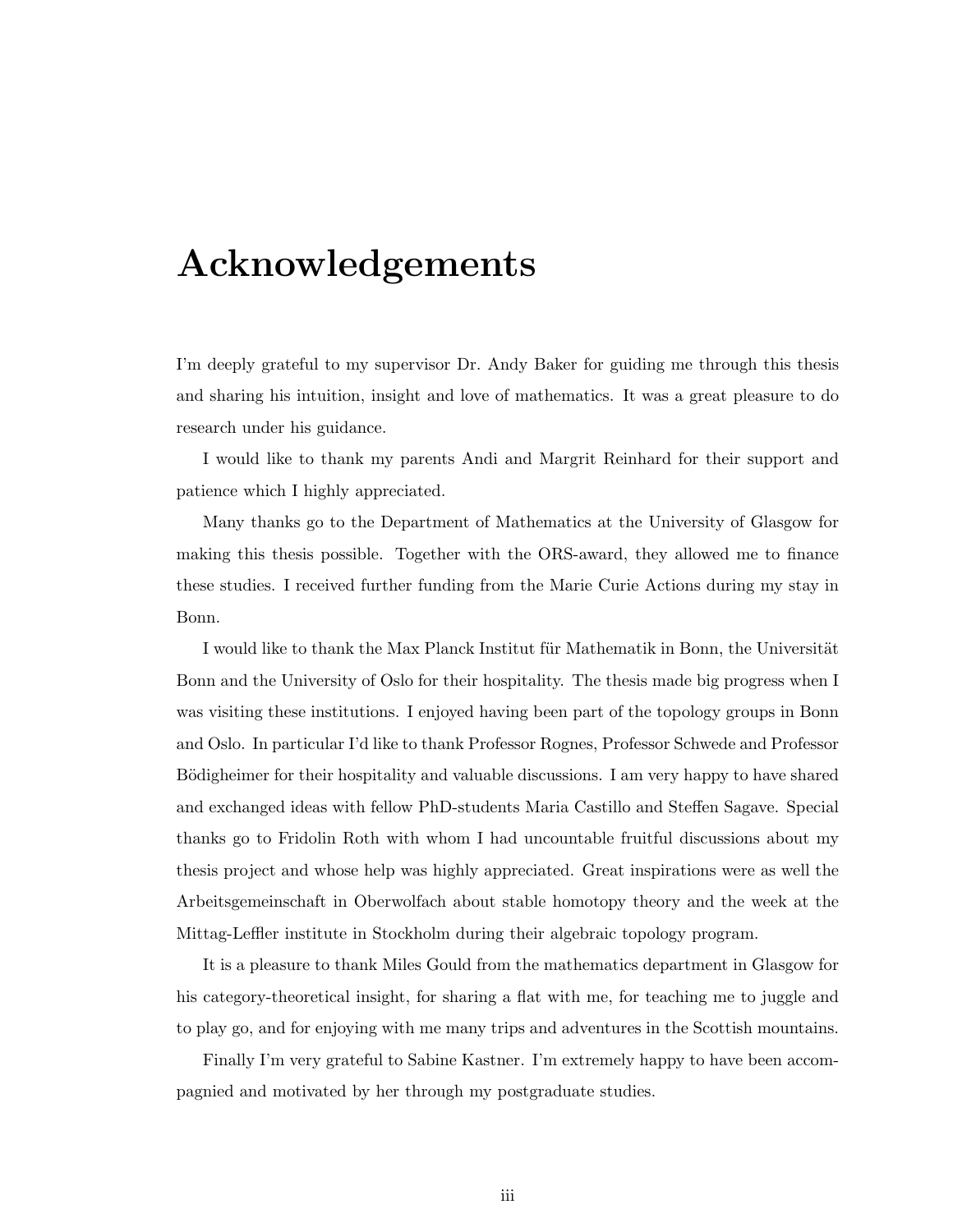## **Contents**

| Abstract         |                                          |                                                                                 |    |  |  |
|------------------|------------------------------------------|---------------------------------------------------------------------------------|----|--|--|
|                  | Acknowledgements<br>iii                  |                                                                                 |    |  |  |
|                  | Introduction                             |                                                                                 |    |  |  |
| I                | AQ                                       | André-Quillen Homology                                                          | 3  |  |  |
| $\mathbf{1}$     |                                          | Preliminaries                                                                   | 4  |  |  |
|                  | 1.1                                      |                                                                                 | 4  |  |  |
|                  | 1.2                                      | Colimits, Limits and Adjunctions for Modules, Algebras and Nucas                | 10 |  |  |
| $\bf{2}$         | <b>Simplicial Model Structures</b><br>15 |                                                                                 |    |  |  |
|                  | 2.1                                      |                                                                                 | 15 |  |  |
|                  | 2.2                                      |                                                                                 | 19 |  |  |
|                  | 2.3                                      | Simplicial Model Structures for Modules and Algebras                            | 24 |  |  |
|                  | 2.4                                      |                                                                                 | 31 |  |  |
| $\boldsymbol{3}$ | Introduction to André-Quillen Homology   |                                                                                 |    |  |  |
|                  | 3.1                                      | Abelian Objects, Square-Zero Extensions and Derivations                         | 32 |  |  |
|                  | 3.2                                      |                                                                                 | 35 |  |  |
|                  | 3.3                                      | André-Quillen (Co-)homology for Algebras over Simplicial Algebras               | 37 |  |  |
|                  | 3.4                                      |                                                                                 | 41 |  |  |
|                  | 3.5                                      | Spectral Sequence for the Indecomposables $\dots \dots \dots \dots \dots \dots$ | 45 |  |  |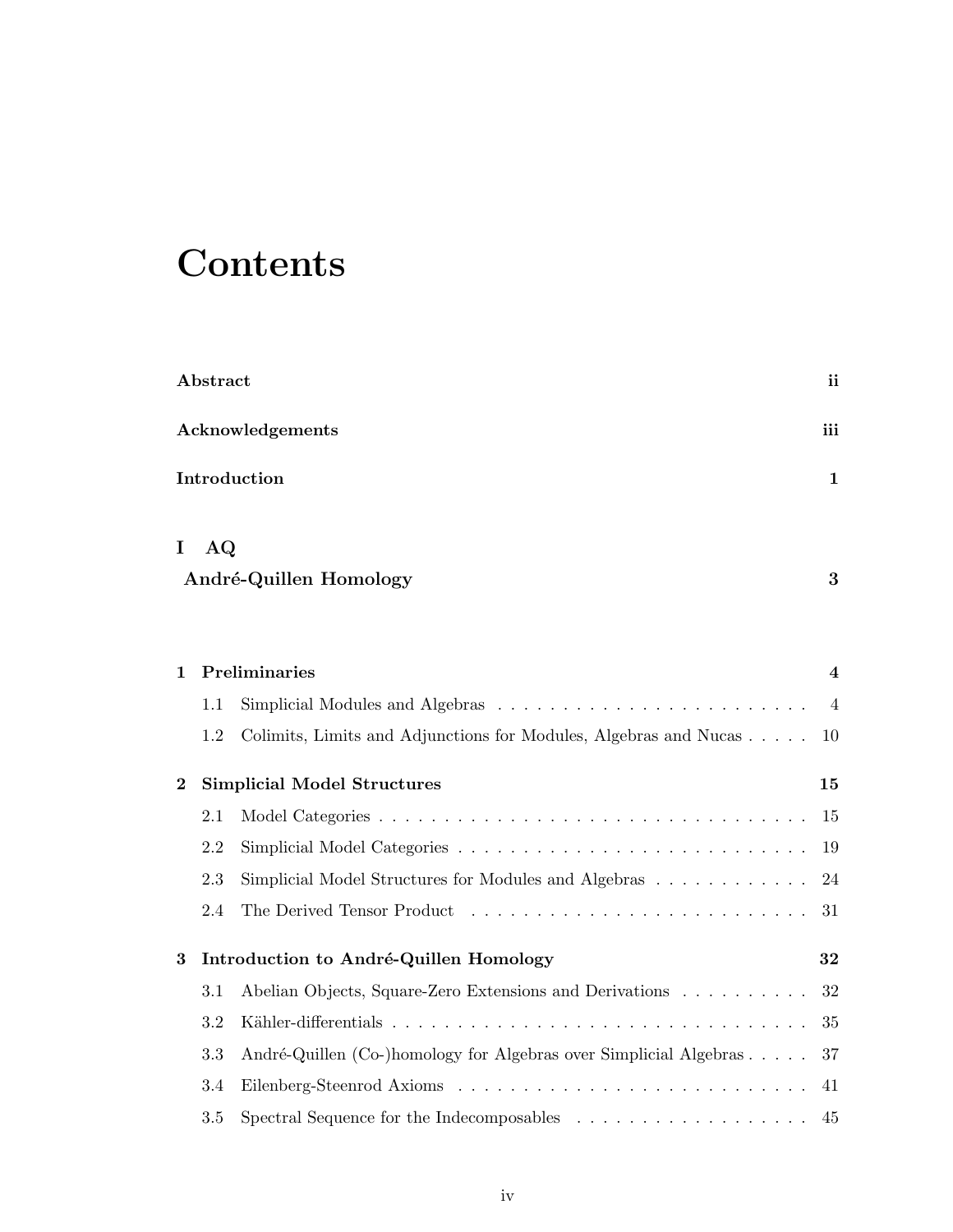#### CONTENTS v

| 4        | <b>Cellular Complexes</b>                        |                                                    |    |
|----------|--------------------------------------------------|----------------------------------------------------|----|
|          | 4.1                                              |                                                    | 46 |
|          | 4.2                                              |                                                    | 49 |
|          | 4.3                                              | André-Quillen Homology for Cellular Complexes      | 53 |
|          | 4.4                                              |                                                    | 58 |
| 5        |                                                  | <b>Minimal Atomic Complexes</b>                    | 64 |
|          | 5.1                                              |                                                    | 64 |
|          | 5.2                                              |                                                    | 71 |
| 6        |                                                  | Stabilisation and Connections to F-Homology        | 73 |
|          | 6.1                                              |                                                    | 73 |
|          | 6.2                                              |                                                    | 77 |
|          | 6.3                                              |                                                    | 78 |
|          | 6.4                                              |                                                    |    |
|          | 6.5                                              |                                                    |    |
| 7        | Finiteness Conditions for André-Quillen Homology |                                                    |    |
|          | 7.1                                              |                                                    |    |
|          | 7.2                                              |                                                    |    |
| 8        | Quillen's Fundamental Spectral Sequence          |                                                    |    |
|          | 8.1                                              |                                                    |    |
|          | 8.2                                              |                                                    |    |
| $\rm II$ |                                                  | <b>TAQ</b>                                         |    |
|          |                                                  | Topological André-Quillen Homology                 | 90 |
|          |                                                  |                                                    |    |
| 9        |                                                  | Topological André-Quillen Homology                 | 91 |
|          | 9.1                                              | Introduction to Topological André-Quillen Homology | 91 |
|          | 9.2                                              |                                                    | 96 |

#### References 101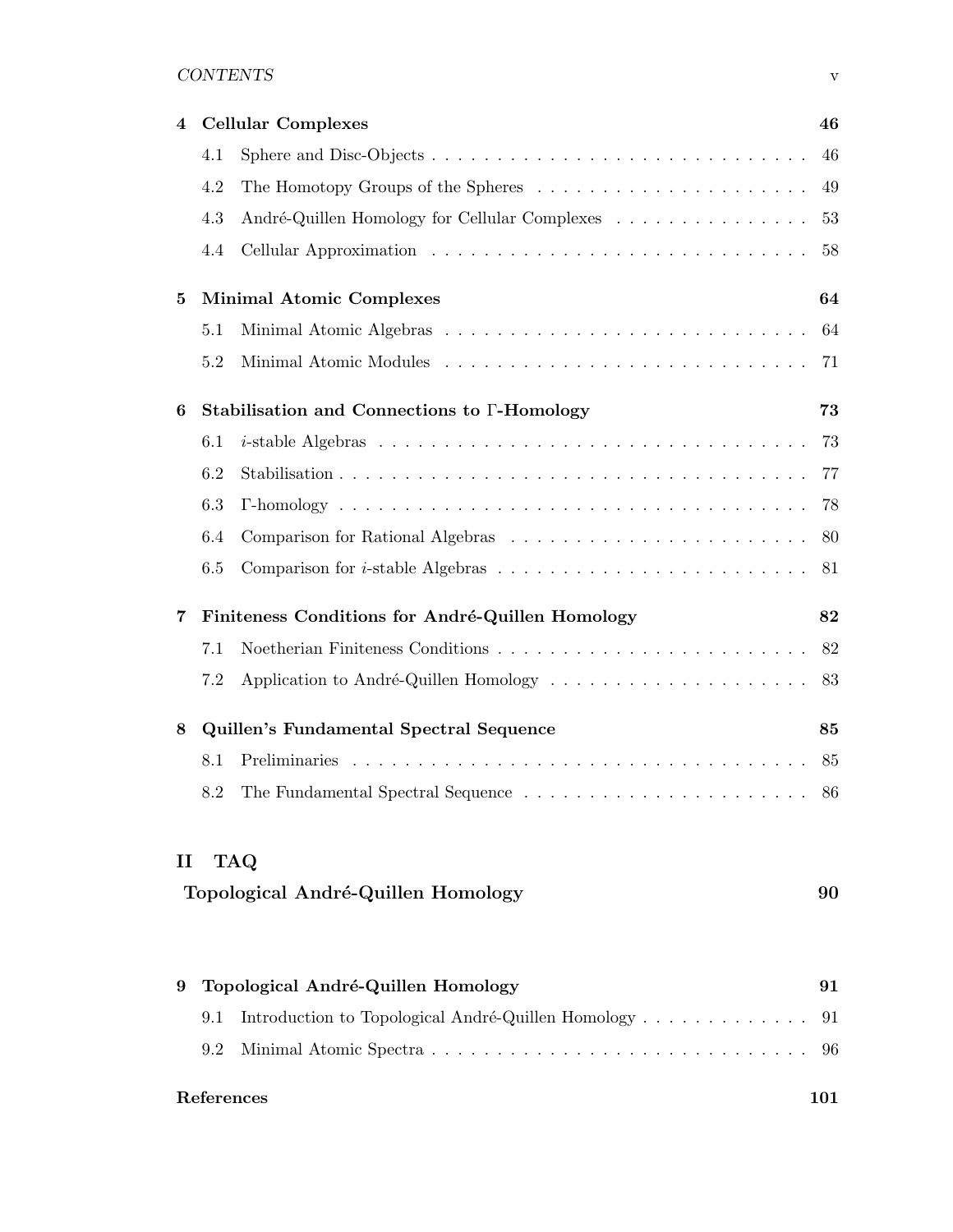### Introduction

After the rise of homology theories for modules and topological spaces it was natural to look for such theories for the category of commutative rings. Barr and Beck [5] found the homology theory which is now named after them using monads. But more successful were André [2] who gave a description of a homology theory stemming from an explicit complex and Quillen [46] who gave a description of a homology theory in terms of abelianisation. The two approaches turn out to calculate the same homology theory, which is now usually called André-Quillen homology. There are various ways of generalising this notion. Goerss and Hopkins extended André-Quillen homology for algebras over a simplicial operad [22]. Basterra defined a homology theory for  $E_{\infty}$ -ring spectra, called topological André-Quillen homology in  $[6]$  following an unpublished paper by Kříž  $[31]$ . A version for topological André-Quillen homology for non-commutative algebras was defined by Lazarev in [33]. Further there is a theory of Γ-homology for simplicial algebras and Eilenberg-MacLane spectra [48]. So, various comparison questions arise; see [9] for an overview.

In this thesis we extend the notion of André-Quillen homology from the categories of rings to the categories of algebras over a simplicial algebra. Strictly speaking, this result is also obtained by Goerss and Hopkins [22], but we are able to give more explicit proofs. We then study the notion of cellular complexes of simplicial algebras. This leads to an application of André-Quillen homology in terms of nuclear and atomic complexes, extending work of Baker and May [4]. We are able to set up a spectral sequence analogous to the fundamental spectral sequence by Quillen  $[46]$ . We define the notion of *i*-stable algebras with which we are able to compare André-Quillen homology for our algebras to Γ-homology using the theory of stabilisation.

The second part of the thesis deals with topological André-Quillen homology. We recall briefly the definition from Basterra and provide a proof about André-Quillen homology of free algebras, which has not appeared in this form in the literature before, although the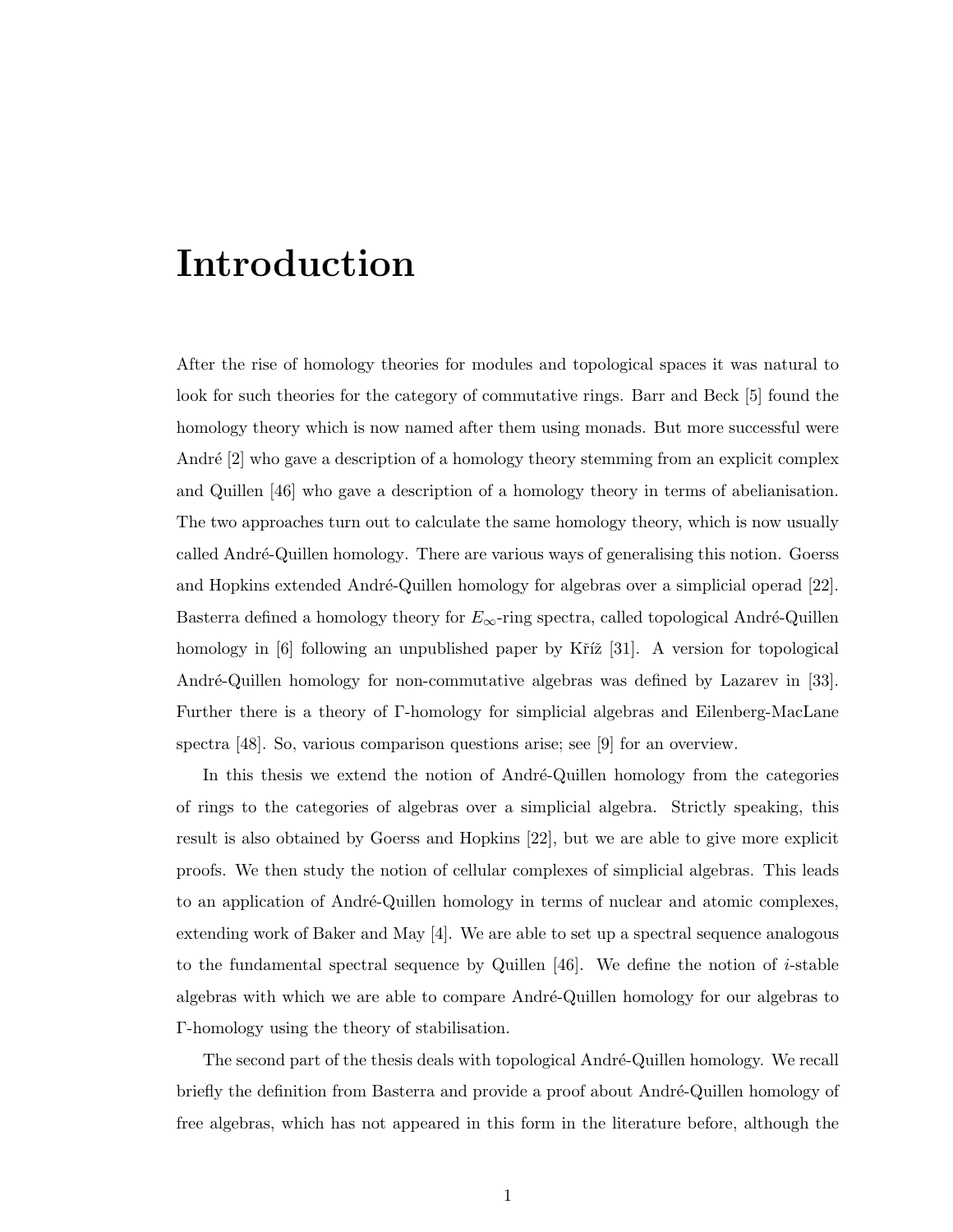result is well known. Finally, some results by Gilmour [20] about minimal atomic spectra are extended.

The outline of the chapters is as follows. We start by describing the categories of simplicial modules and algebras in the first chapter. The second chapter explains the notion of simplicial model categories. We define André-Quillen homology in this setting in Chapter 3. We prove that André-Quillen homology satisfies generalised Eilenberg-Steenrod axioms to form a homology theory. Chapter 4 is devoted to the definition of cellular complexes and the rôle André-Quillen homology plays with respect to these complexes. It turns out that André-Quillen homology behaves like ordinary homology for CW-complexes in topology. Furthermore, a result by Basterra for algebras with n-connected unit can be proven in our context. This allows us to define atomic and nuclear algebras in Chapter 5. In Chapter 6 we define the notion of *i*-stable algebras and use it to describe André-Quillen homology in terms of stabilisation, which then leads to a comparison with Γ-homology. The main result is that Γ-homology and André-Quillen homology coincides for low degrees. We end this part of the thesis with results about finiteness conditions and the construction of Quillen's fundamental spectral sequence in our context in the Chapters 7 and 8.

The second part of the thesis consists of Chapter 9 where we give a short introduction into topological André-Quillen homology and prove a result about the topological André-Quillen homology of free algebras. Finally, we complete results from Gilmour's thesis [20].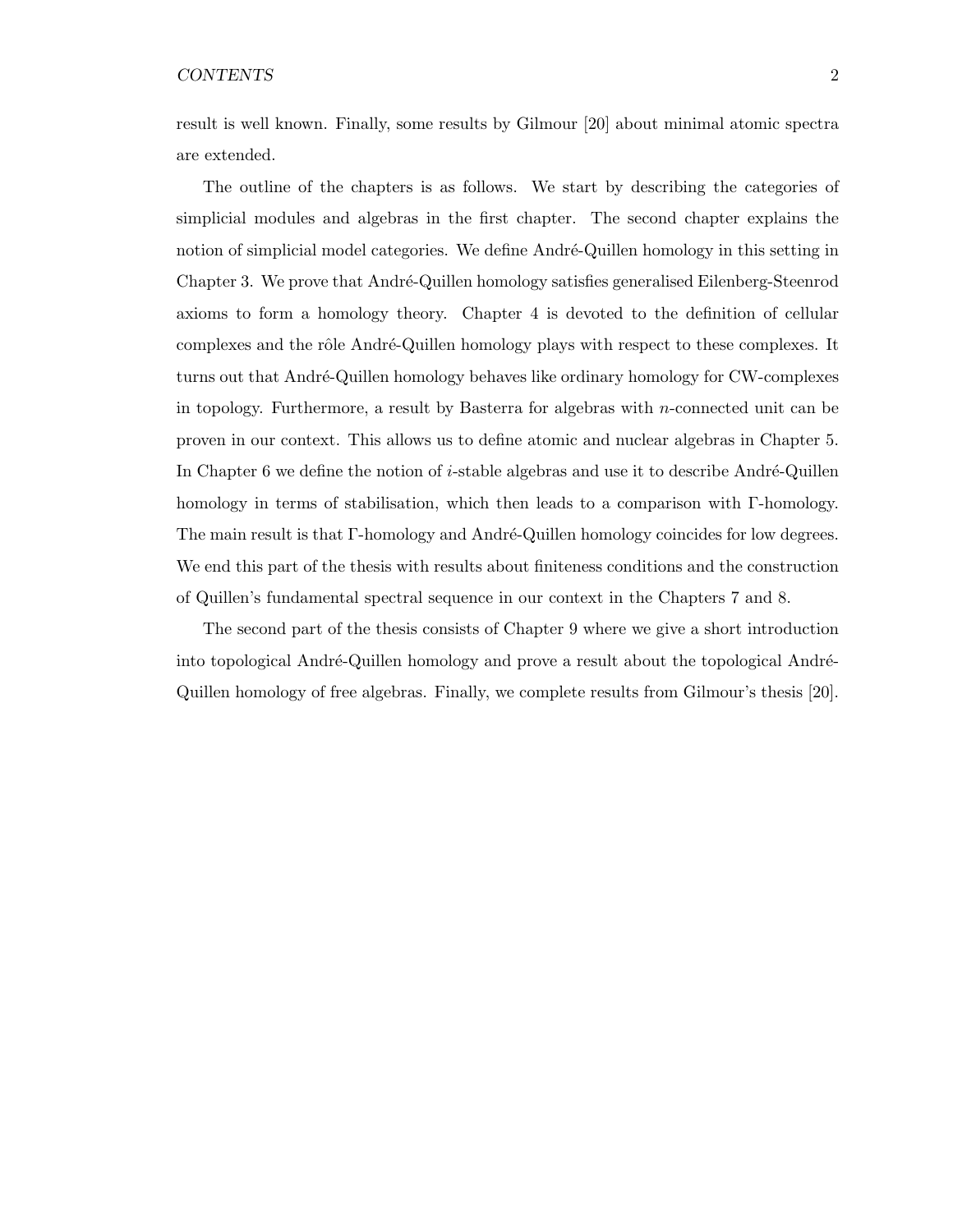Part I

## AQ

## André-Quillen Homology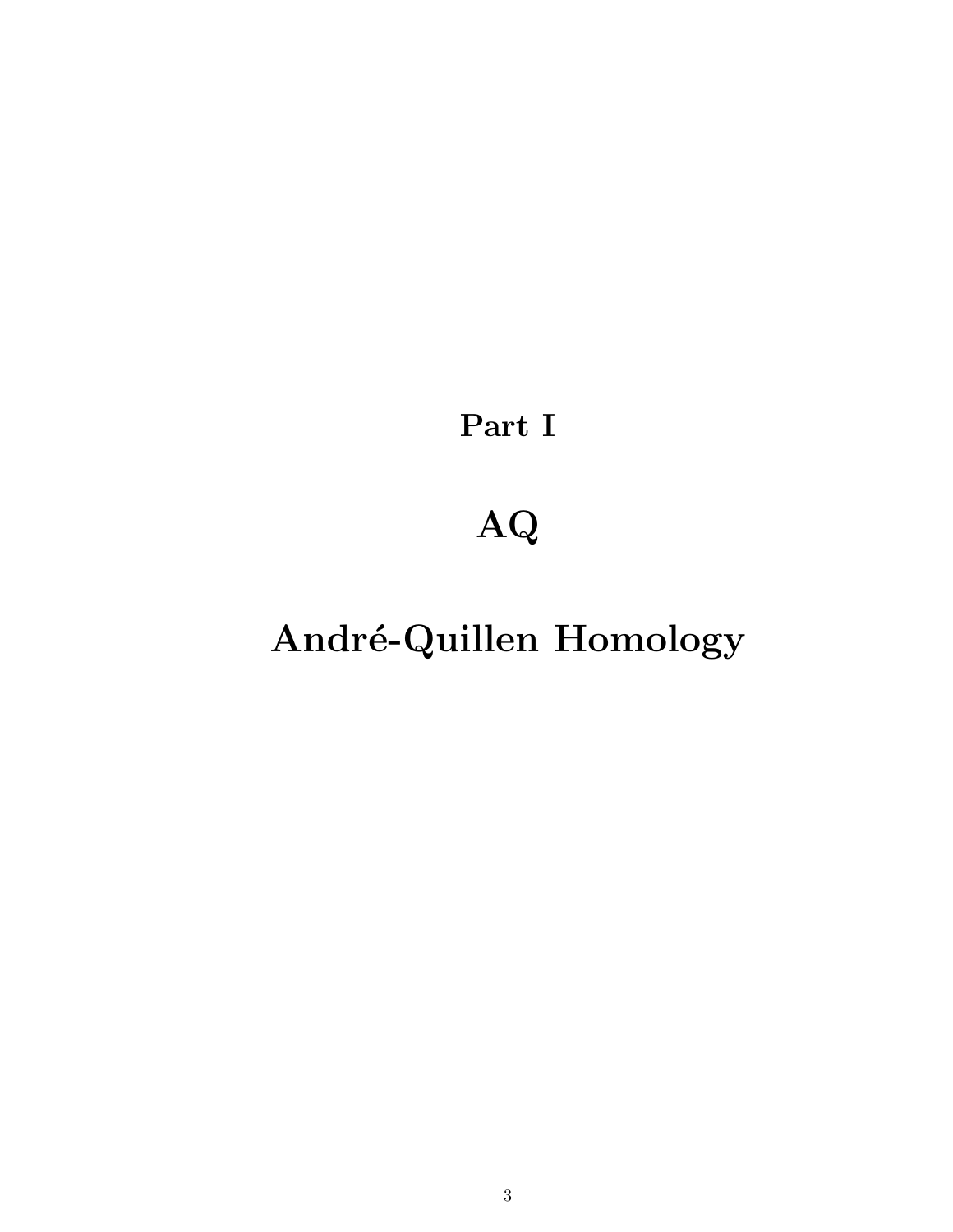### Chapter 1

### Preliminaries

#### 1.1 Simplicial Modules and Algebras

We summarise the notion of categories of simplicial objects. We follow [39] and [52] in exposition and notation. Let  $\Delta$  be the category of ordinals  $[n] = \{0, 1, \ldots, n\}$  with maps preserving the usual order  $\leq$ . Given a category  $\mathfrak{C}$ , we denote by  $s\mathfrak{C} = [\Delta^{\mathrm{op}}, \mathfrak{C}]$  the category of (covariant) functors from  $\Delta^{op}$  to  $\mathfrak{C}$ . Its objects are called simplicial objects in  $\mathfrak{C}$ . Most prominent are the categories  $s$  Set and  $s$  Set<sub>\*</sub> of simplicial sets and pointed simplicial sets. For a commutative ring R, we consider the categories  $s\mathcal{M}_R$  of simplicial R-modules. Further there are the categories  $sC_R$  of simplicial commutative R-algebras and  $s\mathcal{A}_R$  of simplicial not necessarily commutative R-algebras. All algebras are understood to be associative and unital, and algebra maps will always respect the unit. See Section 2 of this chapter for the notions involving non-unital algebras. We do not exclude the zero-ring 0 from our categories of algebras and it serves as the terminal object in these categories. But note that the category of modules over the zero-ring consists only of the zero-module.

If X is an element of  $s\mathfrak{C}$ , we write  $X_n = X([n])$ . The  $n + 1$  maps induced by the injective maps  $d_i : [n-1] \to [n]$  are called *face maps* or *boundary maps* and denoted by

$$
\delta_i: X_n \to X_{n-1}, \quad n \geqslant 1, \ 0 \leqslant i \leqslant n.
$$

The  $n+1$  maps induced by the surjective maps  $s_i : [n+1] \rightarrow [n]$  are called *degeneracy* maps or coboundary maps and denoted by

$$
\sigma_i: X_n \to X_{n+1}, \quad n \geqslant 0, \ 0 \leqslant i \leqslant n.
$$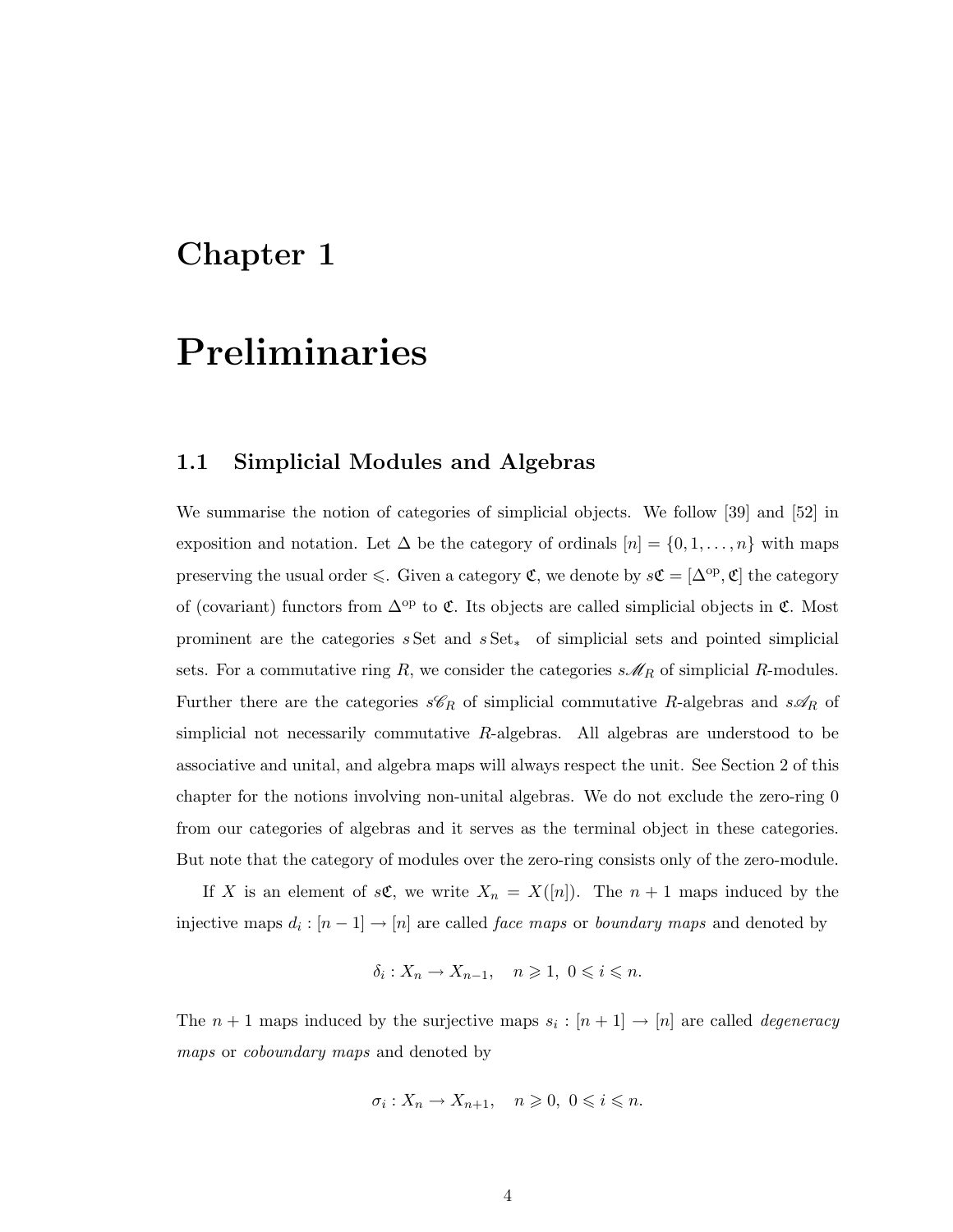They satisfy the simplicial identities

$$
\delta_i \delta_j = \delta_{j-1} \delta_i \qquad i < j,
$$
  
\n
$$
\sigma_i \sigma_j = \sigma_{j+1} \sigma_i \qquad i \leq j,
$$
  
\n
$$
\delta_i \sigma_j = \sigma_{j-1} \delta_i \qquad i < j,
$$
  
\n
$$
\delta_i \sigma_i = id \qquad j \leq i \leq j+1,
$$
  
\n
$$
\delta_i \sigma_j = \sigma_j \delta_{i-1} \qquad i > j+1.
$$

On the other hand, given the data  $X_n$  and the boundary and the degeneracy maps for every n, then X is a simplicial object in a canonical way, because every map  $[n] \to [k]$ factors as a composition of boundary and degeneracy maps. In a simplicial set, we call an element of  $X_n$  a simplex of X. Further, we call a simplex degenerate if it is in the image of a degeneracy map. Note, that applying any functor  $F : \mathfrak{C} \to \mathfrak{D}$  will turn a simplicial object X in  $s\mathfrak{C}$  into a simplicial object  $F(X)$  in  $s\mathfrak{D}$ . There is always an "embedding"  $\mathfrak{C} \to s\mathfrak{C}$  sending an object X to the constant simplicial object  $\underline{X}$  with  $\underline{X}_n = X$  and all boundary and degeneracy maps being identities.

In any category  $\mathfrak C$  we write  $\mathfrak C(A, B)$  for the set of morphisms from the object A to the object B. The standard n-simplex  $\Delta^n$  is the simplicial set defined as

$$
\Delta_k^n = \Delta([k],[n]),
$$

where the degeneracies and boundary maps are induced by precomposition with the injective maps  $[k-1] \rightarrow [k]$  and the surjective maps  $[k+1] \rightarrow [k]$ .

Geometric realisation is a functor  $|-|: s \text{ Set } \to \text{Top}$  from simplicial sets to the category of topological spaces, right adjoint to the functor sing which takes a topological space X to the simplicial set  $sing(X)_n = Top(\Delta_{\text{top}}^n, X)$ , where  $\Delta_{\text{top}}^n$  is the standard topological  $n$ -simplex. Of course, there is a forgetful functor from simplicial algebras to simplicial modules and forgetful functors from these categories to simplicial sets. Thus, precomposing with the forgetful functor, we get geometric realisations of simplicial modules or algebras.

The homotopy groups  $\pi_* A$  of a simplicial set A are defined to be the homotopy groups of its geometric realisation. In the same way we can define the homotopy groups of any simplicial module or algebra. We set  $\pi_i A = 0$  for  $i < 0$  for any simplicial set A. For an alternative way of computing the homotopy groups of a simplicial module  $M$ , we can turn it into its Moore chain complex, denoted  $K(M)$ , which is defined by  $K(M)_n = M_n$ and the differential being the alternating sum of the face-maps of  $M$ . It can be proven (e.g. see [52, 8.3.8]) that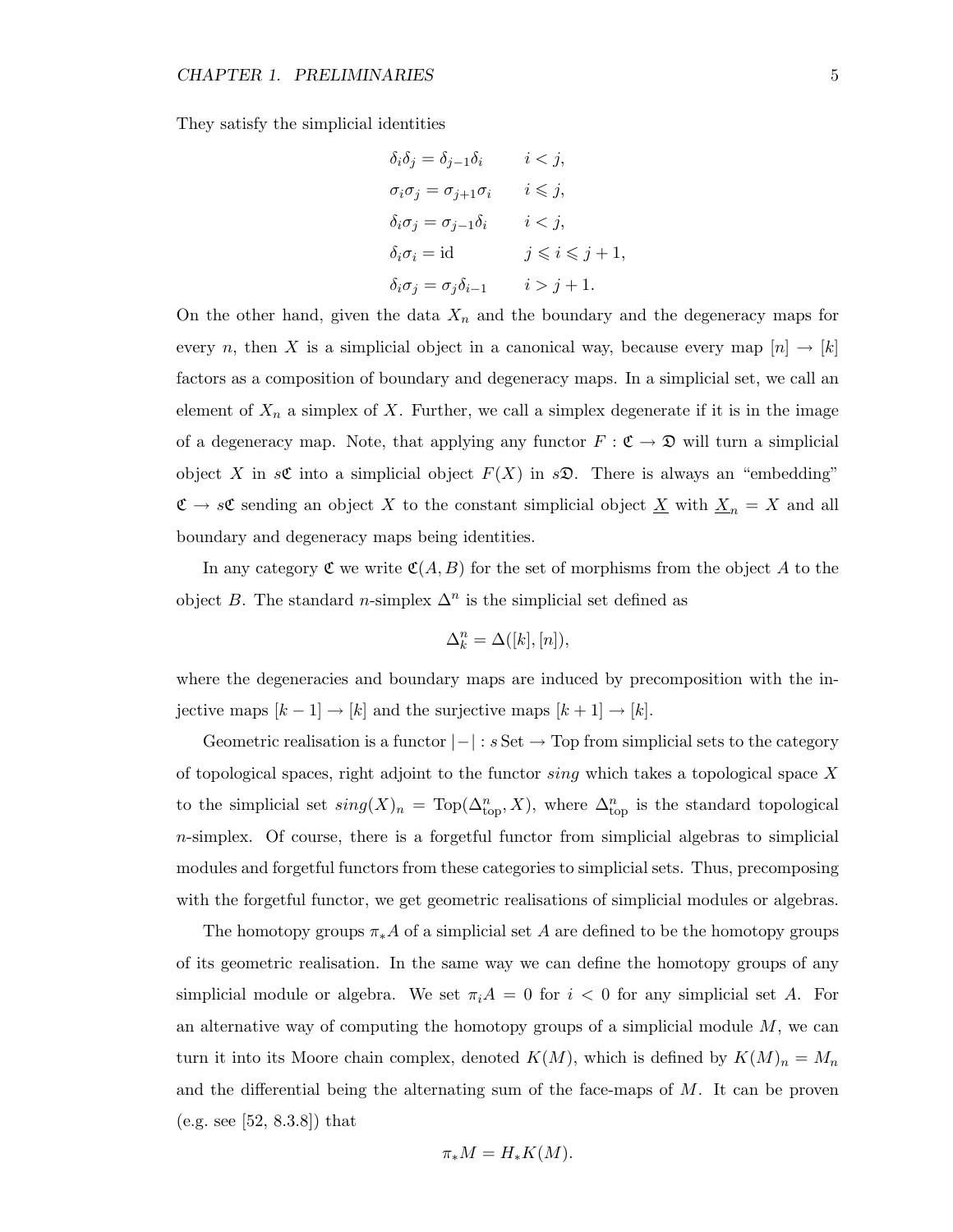Moreover,  $K(M)$  has a chain subcomplex which is acyclic. Define the normalisation functor  $N: s\mathscr{M}_R \to Ch^+(R)$  from the category of simplicial  $R\text{-modules}$  to the category of bounded below R-module chain complexes by

$$
N(M)_n = M_n / \bigcup_i \sigma_i(M_{n-1}), \quad n \geqslant 1
$$

with differential  $\delta_n$ . There is the identity

$$
\pi_* M = H_* N(M).
$$

Also, there is a right adjoint functor  $\gamma: Ch^+(R) \to s\mathcal{M}_R$ , so that

$$
N: s\mathscr{M}_R \leftrightarrows Ch^+(R): \gamma
$$

is an equivalence of categories, the so called Dold-Kan correspondence [52, 8.4].

Consider the functor  $\mathcal{M}_R \to s\mathcal{M}_R$  sending M to the constant simplicial object  $\underline{M}$ . Using the Moore complex, it is immediate that  $\pi_{>0}(\underline{M}) = 0$  and  $\pi_0(\underline{M}) = M$ . So, these objects behave like Eilenberg-MacLane objects in  $s\mathcal{M}_R$ . We usually just write  $0 = 0$  for the zero object in  $s\mathcal{M}_R$  but hold on to the underline-notation for the non-zero constant objects in order to avoid confusion.

We say, a sequence of simplicial modules is exact, if it is exact in every degree. Using the Moore complex, it is straightforward that a short exact sequence  $0\to A\to B\to C\to 0$ of simplicial modules gives rise to a long exact sequence of homotopy groups

$$
\cdots \to \pi_n A \to \pi_n B \to \pi_n C \to \pi_{n-1} A \to \cdots
$$

The tensor product of R-modules extends to a symmetric monoidal product on the category of simplicial R-modules, which is simply denoted by  $\otimes_R$ . It is defined by

$$
(M\otimes_R N)_n = M_n\otimes_R N_n,
$$

with the new face maps  $\delta_i^{M \otimes N} = \delta_i^M \otimes \delta_i^N$  and the new degeneracies  $\sigma_i^{M \otimes N} = \sigma_i^M \otimes \sigma_i^N$ . We will write  $\otimes$  for  $\otimes_R$  if there is no danger of confusion.

If  $A$  is a simplicial  $R$ -algebra, then there is a multiplication

$$
\mu_A: A \otimes A \to A
$$

given levelwise by the usual algebra multiplications  $A_n \otimes A_n \to A_n$ .

In the end, we will work with algebras over a simplicial algebra. We define them by coherence diagrams and follow Quillen's original account [45, part II]. Fix a simplicial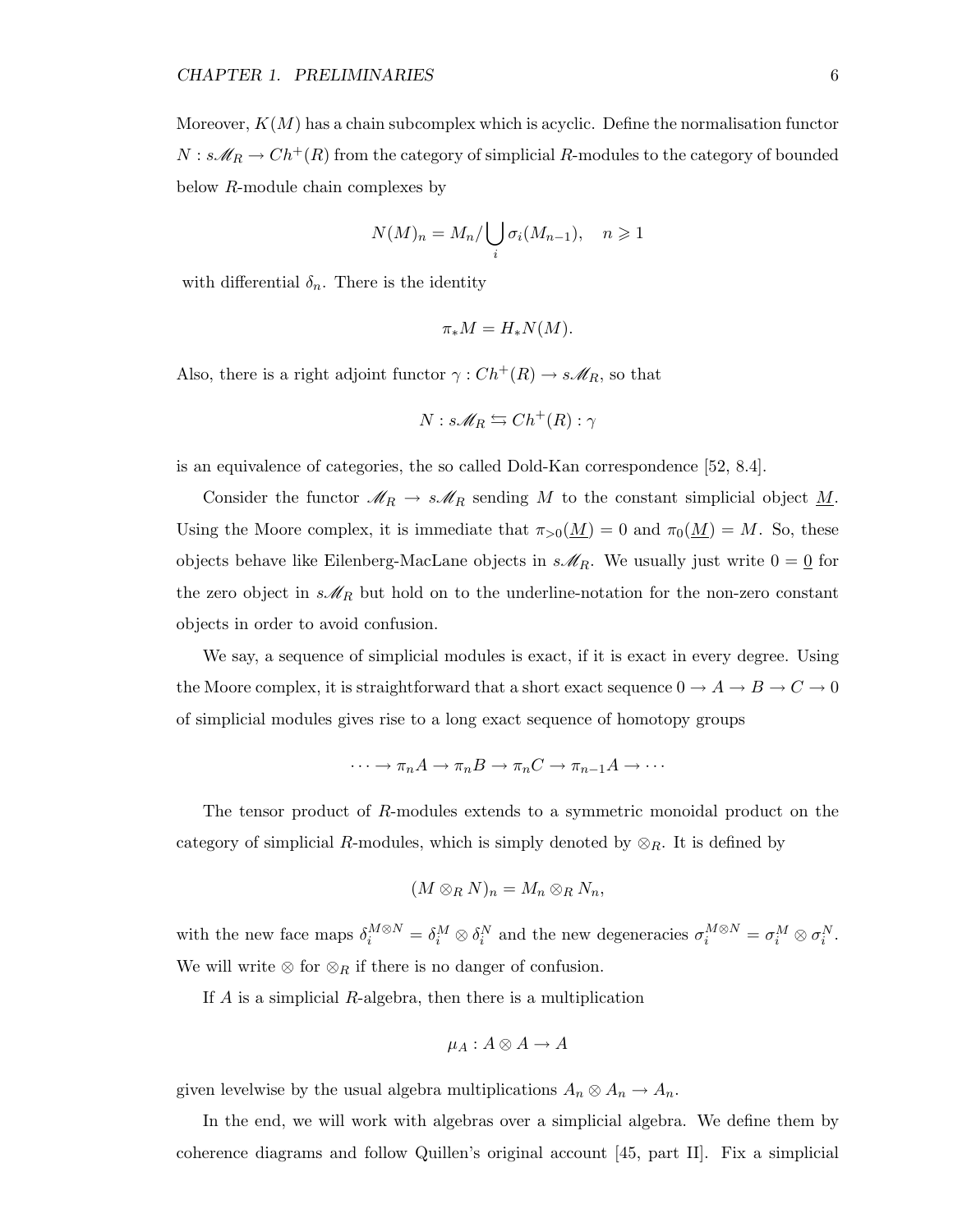commutative R-algebra A. A module M over a simplicial R-algebra A is a simplicial Rmodule with a simplicial map  $\alpha_M : A \otimes_R M \to M$ , so that certain coherence diagrams commute. The diagrams in question are



and



so that each  $M_n$  becomes an  $A_n$ -module. Maps of A-modules are the simplicial R-module maps that respect the  $\alpha_M$ . We will denote the category of A-modules by  $\mathcal{M}_A$  omitting R from the notation. Note that  $\mathcal{M}_R = s\mathcal{M}_R$ .

Now, an A-algebra  $B$  is a simplicial  $R$ -algebra  $B$  with a simplicial  $R$ -algebra map  $\eta: A \to B$ . We ask, that this map is central, if B is a non-commutative simplicial R-algebra, i.e. that the following diagram is commutative

$$
A \otimes B \xrightarrow{\tau} B \otimes A
$$
  
\n
$$
\eta \otimes id \downarrow \qquad \qquad \downarrow id \otimes \eta
$$
  
\n
$$
B \otimes B \longrightarrow B \longleftarrow B \otimes B
$$

The map  $\eta$  is referred to as the unit map. Together with the multiplication it turns B into an A-module via

$$
\alpha: A \otimes B \xrightarrow{\eta \otimes \mathrm{id}} B \otimes B \to B.
$$

The tensor product  $B \otimes_A B$  is defined to be the coequaliser of the two maps  $B \otimes_R A \otimes_R B \rightrightarrows$  $B \otimes_R B$  obtained by  $B \otimes_R A \otimes_R B \to B \otimes_R B \otimes_R B \rightrightarrows B \otimes_R B$  in  $\mathscr{M}_{R}$ . From the diagram



we see that there is automatically a multiplication map  $\mu_B : B \otimes_A B \to B$ , which justifies that B is called an A-algebra. Since in a category of simplicial objects colimits are taken levelwise, we have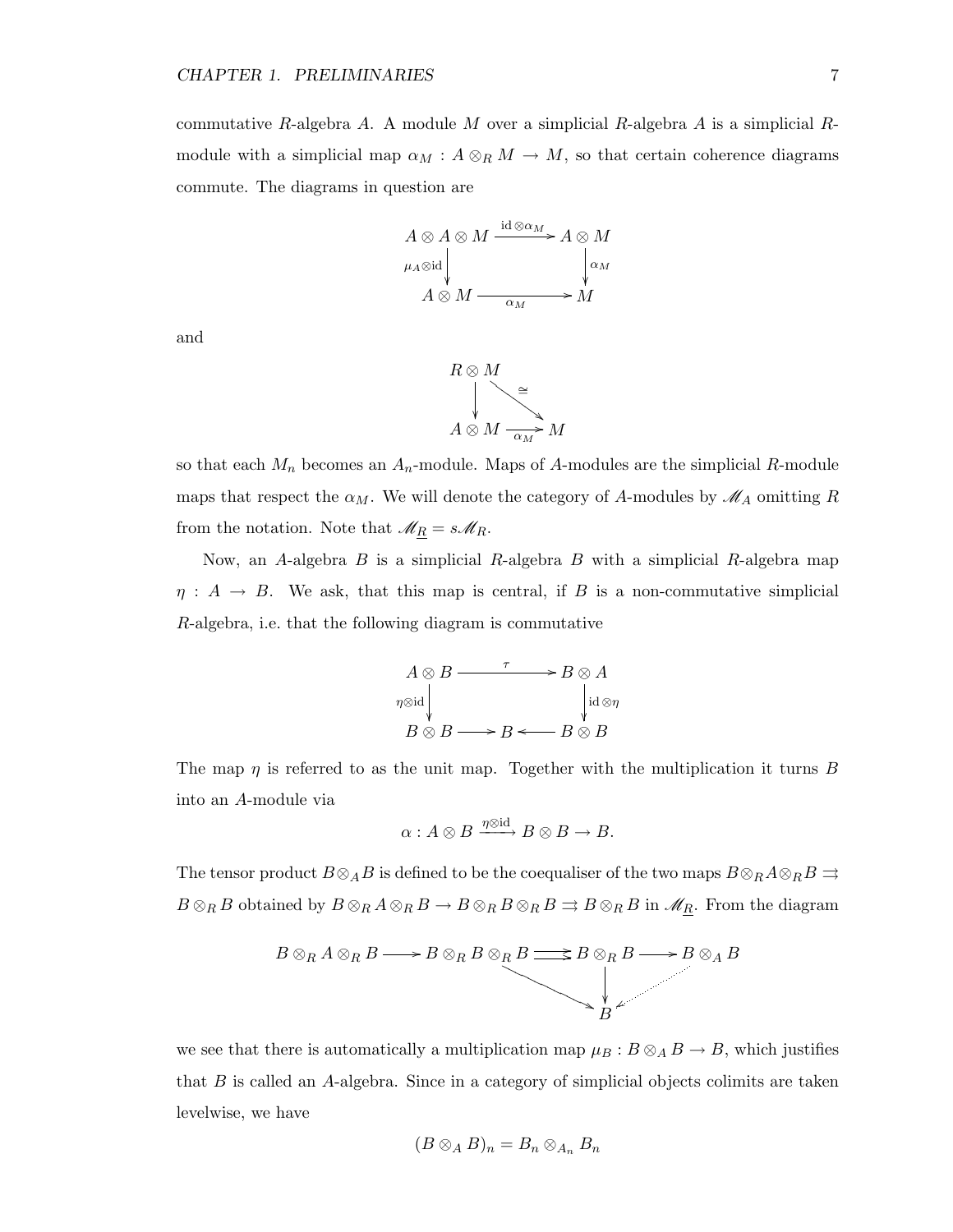and  $\mu_B$  is given levelwise by the multiplication of the  $A_n$ -algebra  $B_n$ . As usual there is the twist map  $\tau : B \otimes_A B \to B \otimes_A B$ , and we say that an algebra is commutative, if the obvious diagram commutes.

Given a category  $\mathfrak{C}$  we can fix an object  $X \in \mathfrak{C}$  and look at the categories  $X \downarrow \mathfrak{C}$  and  $\mathfrak{C} \downarrow X$ , whose objects are objects Y in  $\mathfrak{C}$  together with a specified map  $X \to Y$  in the first and  $Y \to X$  in the second case. Morphisms in these categories are commutative triangles. We call  $X \downarrow \mathfrak{C}$  an under-category and  $\mathfrak{C} \downarrow X$  an over-category. Sometimes the terminology comma-category is used in the literature. With this notation, the category of commutative A-algebras is exactly  $A \downarrow s\mathscr{C}_R$  and we will denote this category simply by  $\mathscr{C}_A$ , again dropping R from the notation. Note that  $\mathscr{C}_R = s\mathscr{C}_R$ .

The homotopy groups of a simplicial algebra or a simplicial module should inherit a graded algebra or module structure themselves. This is indeed the case and described in the following.

In the category  $Ch^+(R)$  of bounded below chain complexes there is a symmetric monoidal product, which is denoted as well by  $\otimes_R$ . For two such chain complexes X and  $Y$  is given by

$$
(X\otimes_R Y)_n = \bigoplus_{i+j=n} X_i \otimes_R Y_j
$$

and the differential

$$
d_n(x_i \otimes y_j) = d_n(x_i) \otimes y_j + (-1)^i x_i \otimes d_n(y_j).
$$

Consider again the Moore functor

$$
K: s\mathscr{M}_R \longrightarrow Ch^+(R),
$$

which takes a simplicial R-module A to the chain complex  $K(A)$ . The Eilenberg-Zilber theorem [35, 8.1] states, that for two simplicial modules A and B there is a chain equivalence between  $K(A \otimes_R B)$  and  $K(A) \otimes_R K(B)$ . The first tensor product is the one of simplicial modules, the second one is the one for chain complexes.

In this paragraph only we will write  $\otimes^s$  for the simplicial tensor product and  $\otimes^c$  for the chain complex tensor products in order to avoid confusion. Later, it will always be clear from the context, which tensor product is meant. We will use the identity  $\pi_i = H_i \circ K$  and regard  $\pi_*(-)$  and  $H_*(-)$  as chain complexes with trivial differentials. With this notation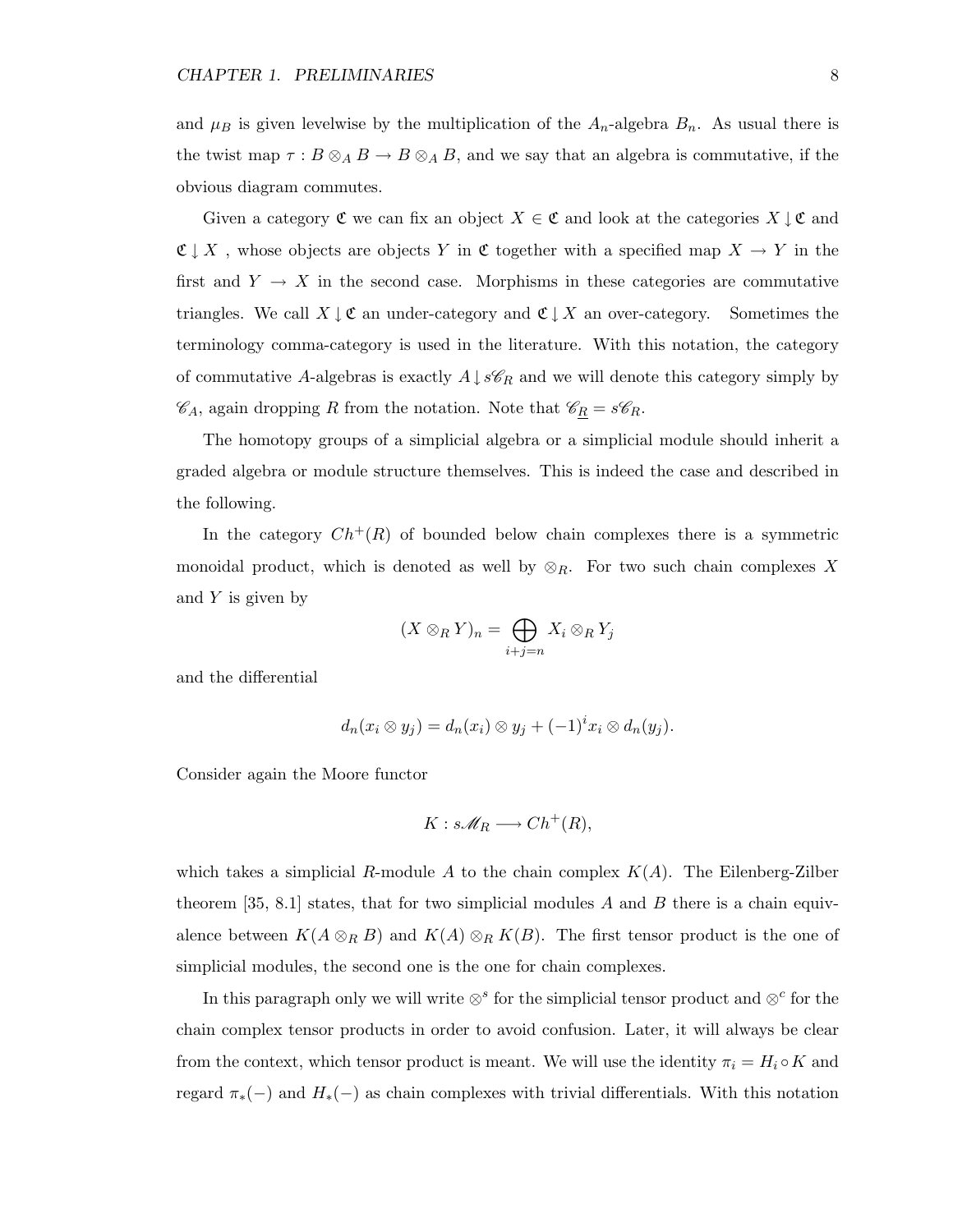we get for a simplicial R-algebra A the graded product

$$
\pi_* A \otimes_R^c \pi_* A \xrightarrow{=} H_* K(A) \otimes_R^c H_* K(A)
$$
\n
$$
\downarrow
$$
\n
$$
H_*(K(A) \otimes_R^c K(A))
$$
\n
$$
i \downarrow \cong
$$
\n
$$
H_* K(A \otimes_R^s A)
$$
\n
$$
\downarrow
$$
\n
$$
H_* K(A) \xrightarrow{=} \pi_* A
$$

where the map i is the Eilenberg-Zilber map  $[35, 8.5]$ .

If we have an A-module M, we get a graded map  $\pi_* A \otimes_R^c \pi_* M \to \pi_* M$  in the same manner. It is straightforward to check that these maps satisfy all the coherence diagrams involved. They turn  $\pi_* A$  into a graded algebra and  $\pi_* M$  into a graded module over  $\pi_* A$ .

Now let us consider the case of an A-algebra B.  $\pi_* B$  is a graded R-algebra and comes with a module structure map  $\pi_*A\otimes_R^c \pi_*B \to \pi_*B$  which makes  $\pi_*B$  a graded  $\pi_*A$ -module. Therefore we can write  $\pi_* B \otimes_{\pi_* A}^c \pi_* B$  as the obvious coequaliser. Explicitly it is given as

$$
\pi_*B\otimes_{\pi_*A}^c\pi_*B=\pi_*B\otimes_R^c\pi_*B/\{xa\otimes y-x\otimes ay,\quad x,y\in\pi_*B,\ a\in\pi_*A\}
$$

where we use the graded module structure of  $\pi_* B$ .

We would like to have a map  $\pi_* B \otimes_{\pi_* A}^c \pi_* B \to \pi_* B$ . Using the map from the preceding diagram, we can set up the commutative diagram

$$
\pi_* B \otimes_R^c \pi_* A \otimes_R^c \pi_* B \Longrightarrow \pi_* B \otimes_R^c \pi_* B \longrightarrow \pi_* B \otimes_{\pi_* A}^c \pi_* B
$$
\n
$$
\downarrow = \qquad \qquad \downarrow =
$$
\n
$$
\pi_*(B \otimes_R^s A \otimes_R^s B) \Longrightarrow \pi_*(B \otimes_R^s B) \longrightarrow \pi_*(B \otimes_A^s B)
$$
\n
$$
\downarrow
$$
\n
$$
\pi_*(B)
$$

where the first line is a coequaliser diagram of graded modules. Hence there is a map  $\pi_*B\otimes_{\pi_*A}^c \pi_*B \to \pi_*B$  of graded R-modules. The same argument works for a B-module M, where we will get a map  $\pi_* B \otimes_{\pi_* A}^c \pi_* M \to \pi_* M$ .

If B is a commutative A-algebra, then  $\pi_* B$  is a graded commutative  $\pi_* A$ -algebra. This means, writing  $\mu$  for the multiplication, that for  $x \in \pi_p B$  and  $y \in \pi_q B$  we have  $\mu(x \otimes y) = (-1)^{pq} \mu(y \otimes x)$ . This can be seen by analysing the Eilenberg-Zilber map  $i: K(B) \otimes_R^c K(B) \to K(B \otimes_R^s B)$ . Let us write  $\Sigma_n$  for the symmetric group on n letters.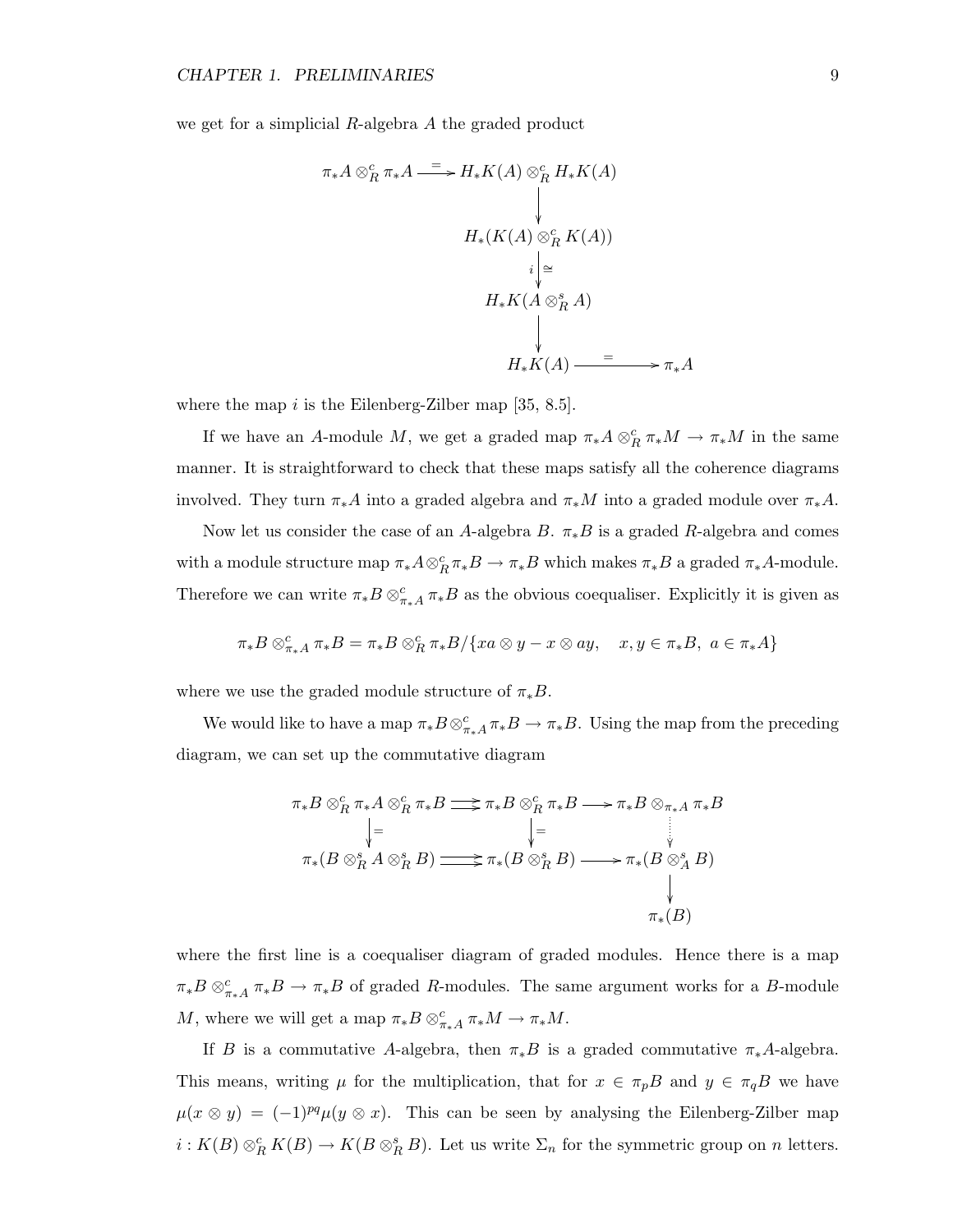For  $a \in B_p$  and  $b \in B_q$ , the Eilenberg-Zilber map is defined by

$$
i(a\otimes b)=\sum_{(\mu,\nu)}(-1)^{\epsilon(\mu)}(\sigma_{\mu(q)}\cdots\sigma_{\mu(1)}a\otimes\sigma_{\nu(p)}\cdots\sigma_{\nu(1)}b),
$$

where the summation goes over all  $(q, p)$ -shuffles  $(\mu, \nu) \in \Sigma_{q+p}$  and the sign  $\epsilon(\mu)$  of such a shuffle is given by

$$
\epsilon(\mu) = \frac{p(p-1)}{2} + \sum_{i=1}^{p} \mu(i).
$$

From now on we use the standing assumption, that all our algebras are commutative.

### 1.2 Colimits, Limits and Adjunctions for Modules, Algebras and Nucas

Sometimes it will be necessary to drop the unit condition for algebras. Sticking to the terminology of  $[6]$ , not necessarily unital commutative  $R$ -algebras shall be called  $R$ -nucas and we denote this category by  $\mathcal{N}_R$ . Their simplicial versions are denoted  $\mathcal{N}_R$  and  $\mathcal{N}_A$ , where  $A$  is a commutative unital simplicial  $R$ -algebra. Explicitly, an  $A$ -nuca  $N$  is an A-module N together with a multiplication

$$
\mu: N\otimes_A N\to N,
$$

satisfying the coherence diagrams

$$
N \otimes_A N \otimes_A N \xrightarrow{\text{id} \otimes \mu} N \otimes_A N
$$
  
\n
$$
\mu \otimes \text{id} \downarrow \qquad \qquad \downarrow \mu
$$
  
\n
$$
N \otimes_A N \xrightarrow{\text{id} \otimes \mu} N
$$

for associativity,

$$
N \otimes_A N \xrightarrow{\tau} N \otimes_A N
$$
  
\n
$$
\mu \downarrow \qquad \qquad \mu
$$
  
\n
$$
N
$$

for commutativity and

$$
A \otimes_R N \otimes_A N \xrightarrow{\alpha \otimes \text{id}} N \otimes_A N
$$
  
id  $\otimes \mu$   

$$
A \otimes_R N \xrightarrow{\alpha \otimes \text{id}} N
$$

for the compatibility of the module structure with the multiplication. So, A-nucas behave like A-algebras, but there will not in general be a map  $A \to N$ .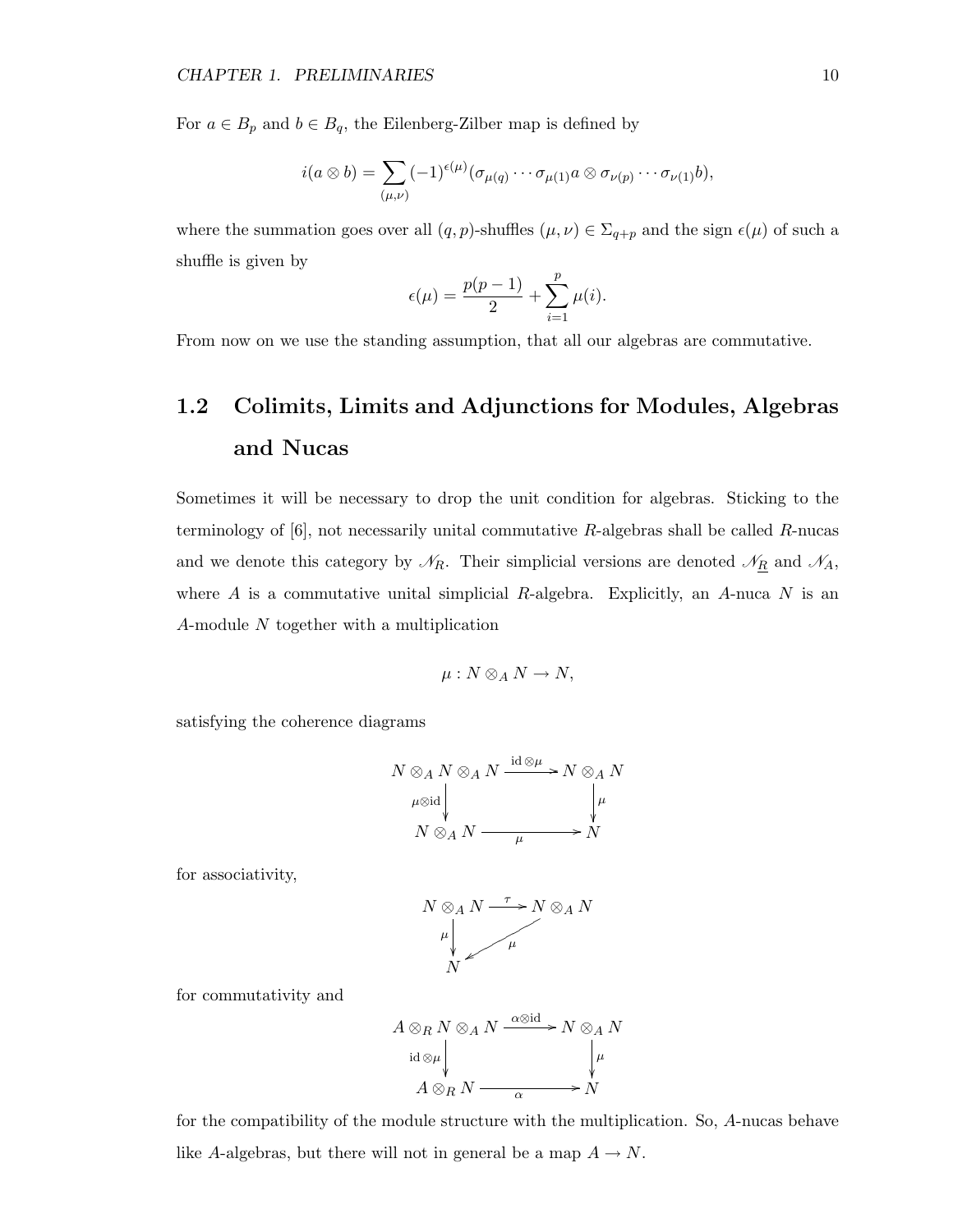The map  $N \otimes_R N \to N \otimes_A N$  from the coequaliser diagram turns an A-nuca N into an  $\underline{R}$ -nuca, so that there is as well a forgetful functor from A-nucas to  $\underline{R}$ -nucas.

On the other hand, we get a chain of forgetful functors  $\mathscr{C}_A \to \mathscr{N}_A \to \mathscr{M}_A$ . In the other direction are accordingly free functors, which we will describe now. First, let  $\mathbb{P}_A$  denote the free functor  $\mathcal{M}_A \to \mathcal{C}_A$ . Explicitly, for an A-module M we set

$$
M^{\otimes_A n} = \underbrace{M \otimes_A \cdots \otimes_A M}_{n \text{ times}}
$$

so that we can write

$$
\mathbb{P}_AM = A \; \oplus \; M \; \oplus \; M^{\otimes_A 2}/\Sigma_2 \; \oplus \; M^{\otimes_A 3}/\Sigma_3 \; \oplus \; \cdots,
$$

where for all *n* the action of the symmetric group  $\Sigma_n$ , that permutes the *n* factors of  $M^{\otimes_A n}$ , is quotiented out. Everything happens in each simplicial degree separately. For a non-simplicial R-algebra  $S$  we can write  $\mathbb{P}_S$  for the symmetric algebra functor  $\mathscr{M}_S \to \mathscr{C}_S.$ Then

$$
(\mathbb{P}_A M)_n = \mathbb{P}_{A_n} M_n = A_n \oplus M_n \oplus M_n^{\otimes_{A_n} 2}/\Sigma_2 \oplus \cdots
$$

We write throughout  $U$  for every instance of a forgetful functor, making sure by other means that is always clear from the context which structure it forgets. There is the adjunction

$$
\mathscr{C}_A(\mathbb{P}_AM, B) \cong \mathscr{M}_A(M, U(B))
$$

between A-algebras and A-modules. Let  $\mathbb{A}_A M$  be the cokernel of the map  $A \to \mathbb{P}_A M$ , i.e.

$$
\mathbb{A}_AM=M\;\oplus\; M^{\otimes_A 2}/\Sigma_2\;\oplus\; M^{\otimes_A 3}/\Sigma_3\;\oplus\;\cdots
$$

Then,  $\mathbb{A}_A M$  is an A-nuca and we get the adjunction

$$
\mathcal{N}_A(\mathbb{A}_A M, N) \cong \mathcal{M}_A(M, U(N))
$$

between A-nucas and A-modules. In order to pass from  $\mathcal{N}_A$  to  $\mathcal{C}_A$  we simply attach a unit

$$
\mathscr{C}_A(A \oplus N, B) \cong \mathscr{N}_A(N, U(B))
$$

where the multiplication on  $A \oplus N$  is given by

$$
(A \oplus N) \otimes_A (A \oplus N) \cong A \oplus N \oplus N \oplus (N \otimes_A N) \to A \oplus N
$$

using the multiplication of  $N$  and folding.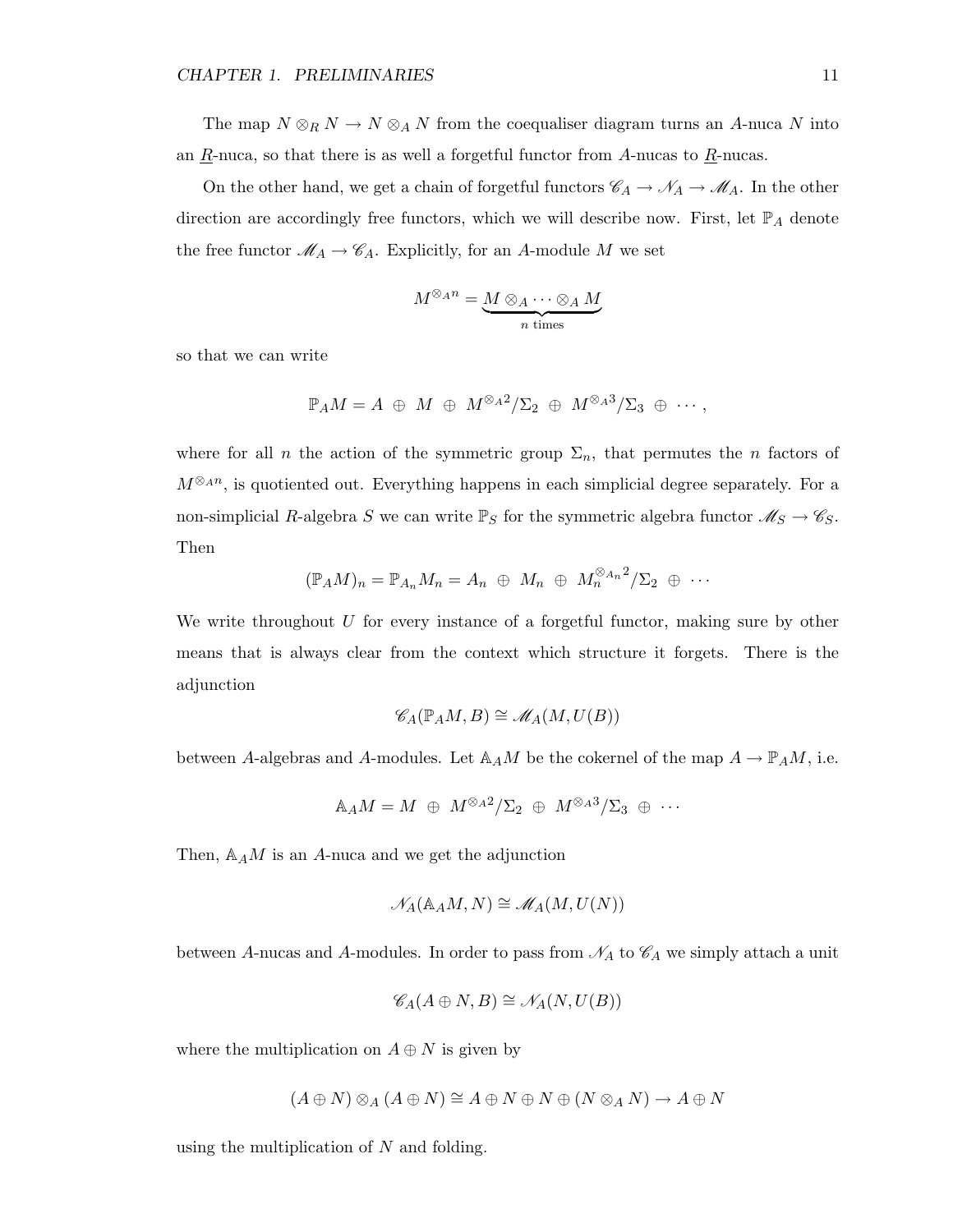The forgetful functor from  $\mathcal{M}_A$  to  $\mathcal{M}_{R}$  has a left adjoint, too. More generally, for an A-algebra B, there is the following adjunction

$$
\mathscr{M}_B(B\otimes_A M, M') \cong \mathscr{M}_A(M, U(M')).
$$

Recall, that in the category of commutative A-algebras the following square is a pushout:



As a special case we see the adjunction

$$
\mathscr{C}_B(B \otimes_A C, C') \cong \mathscr{C}_A(C, U(C'))
$$

between B-algebras and A-algebras.

There is as well an adjunction

$$
\mathscr{N}_B(B\otimes_A N, N') \cong \mathscr{N}_A(N, U(N'))
$$

between B-nucas and A-nucas. This can be proven by observing that for any A-module M we have

$$
B\otimes_A \mathbb{A}_A U(M)=\mathbb{A}_B(B\otimes_A M)
$$

and using the fact that

$$
\mathbb{A}^2_A N \rightrightarrows \mathbb{A}_A N \to N
$$

is a coequaliser [52, 8.6].

All these categories have a forgetful functor to simplicial sets. In each case, there is a free functor left adjoint to it. For the category of simplicial R-modules, this functor takes a simplicial set K to  $R\{K\}$ , the module which in degree n is the free R-module on the set of simplices in  $K_n$ . The free functor from simplicial sets to any of the other categories above is just the free functor from simplicial R-modules to it, precomposed with the free functor from simplicial sets to simplicial R-modules. We mention in particular the free A-module functor, which sends K to  $A\{K\}$  which in degree n is given by the free  $A_n$ -module on the simplices in  $K_n$ . Therefore, the free A-algebra functor, sends a simplicial set K to the simplicial A-algebra  $A[K]$ , which in degree n is the polynomial algebra on  $|K_n|$  variables and coefficients  $A_n$ .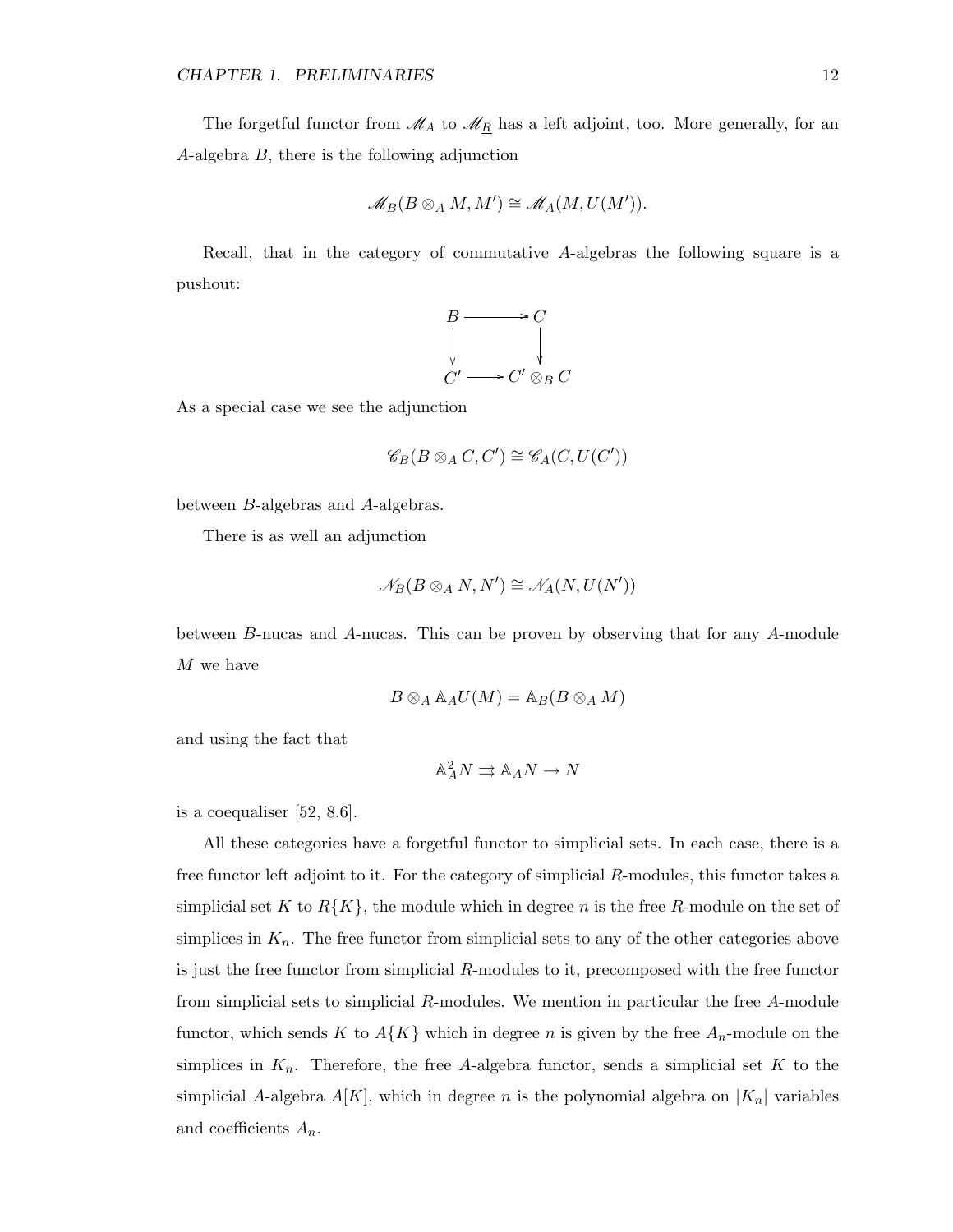We summarise briefly some facts about limits and colimits. Limits and colimits of simplicial objects can be taken degreewise. We use constantly the standard fact from category theory, that left adjoints always commute with colimits and limits always commute with right adjoints. As a result, limits of A-modules, A-algebras or A-nucas are obtained as limits in s Set, thus are derived from limits in Set. Colimits in general do not commute with right adjoints. But in our case, sequential colimits of A-algebras or A-nucas are obtained from the ones of A-modules.

We can deduct the form of pushouts in the category of A-nucas from the one of Aalgebras. If



is a pushout of A-nucas, then

$$
A \oplus L \longrightarrow A \oplus M
$$
  
\n
$$
A \oplus M' \longrightarrow A \oplus N
$$

is one of A-algebras, hence

$$
A\oplus N=(A\oplus M')\otimes_{A\oplus L}(A\oplus M),
$$

which determines N. Note that for  $L = 0$ , i.e. for the case of the cartesian coproduct, we obtain

$$
N = M' \oplus M \oplus (M' \otimes_A M).
$$

Every A-module M can be seen as a trivial A-nuca with zero-multiplication. We denote  $M<sup>0</sup>$  for a nuca obtained this way from a module M. On the other hand, for every A-nuca, we can form the pushout along the multiplication as a module map



i.e.  $Q_A(N)$  is the cokernel of the multiplication. It is an A-module and called the *inde*composables of N. There is the adjunction

$$
\mathcal{N}_A(N, M^0) \cong \mathcal{M}_A(Q_A(N), M)
$$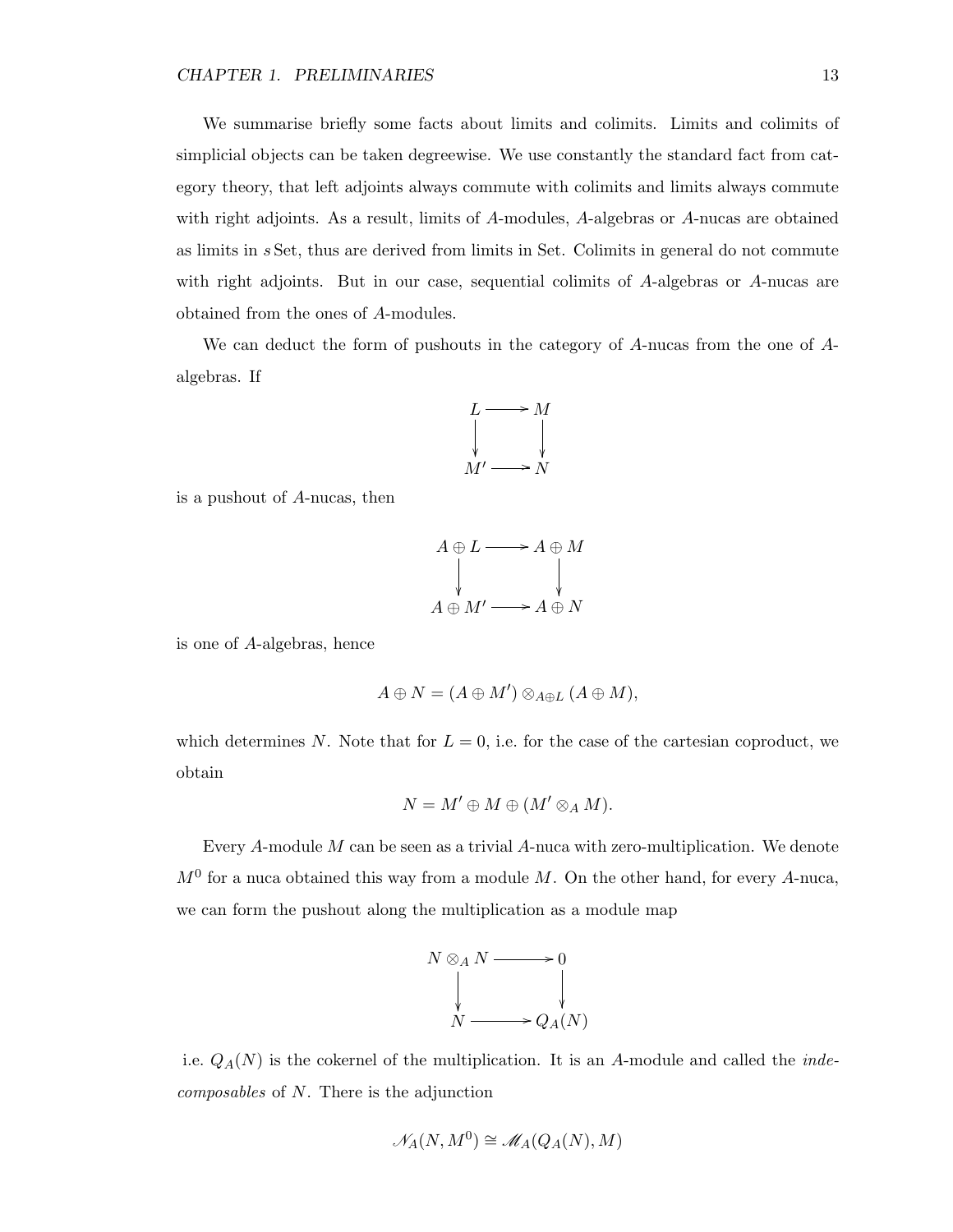so that  $Q_A$  turns out to be a left adjoint.

Very closely related to A-nucas is  $\mathscr{C}_A \downarrow A$ , the category of A-algebras over A. Its objects are A-algebras  $B$  together with an augmentation  $\epsilon:B\to A,$  so that

$$
A \underbrace{\longrightarrow B \stackrel{\epsilon}{\longrightarrow} A}_{\text{id}}
$$

is a commutative triangle. Let  $I_A(B)$  denote the kernel of  $\epsilon$ . Then  $I_A(B)$  is equipped with the structure of a B-nuca and therefore with the structure of an A-nuca. On the other hand, an A-nuca N can be turned into an A-algebra over A by attaching a unit as before and we obtain an adjunction

$$
\mathcal{C}_A \downarrow A(A \oplus N, B) = \mathcal{N}_A(N, I_A(B)). \tag{1.1}
$$

Obviously

$$
I_A(A \oplus N) = N,
$$

but it is as well straightforward to prove that

$$
A\oplus I_A(B)\cong B
$$

as algebras, so that the adjunction is an equivalence of categories. The functor  $\mathbb{P}_A$  takes an A-module to an A-algebra over A. It figures in the adjunction

$$
\mathscr{C}_A \downarrow A(\mathbb{P}_A M, B) \cong \mathscr{M}_A (M, I_A (B))
$$

which can be derived from  $(1.1)$ .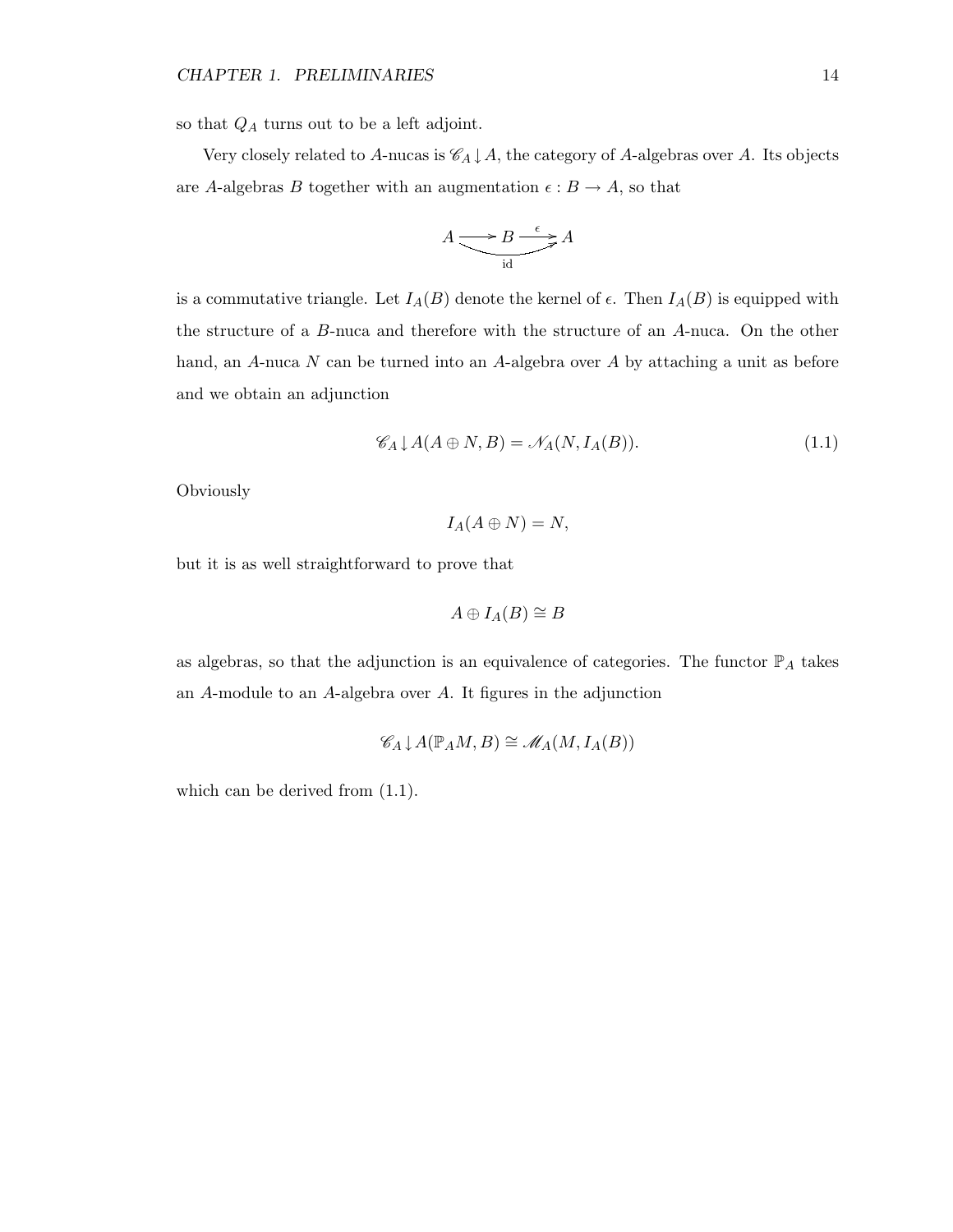### Chapter 2

### Simplicial Model Structures

Before describing the model structures for our modules and algebras we present all the category-theoretical background in the first two sections.

#### 2.1 Model Categories

We recall the basic definitions following [16]. In a category  $\mathfrak{C}$ , we say that a class of morphisms  $I_1$  has the *left lifting property (LLP)* with respect to another class of morphisms  $I_2$  if every commutative square



with  $f \in I_1$  and  $g \in I_2$  has a lift

$$
\begin{array}{c}\n\bullet \longrightarrow \bullet \\
f \downarrow \nearrow \downarrow g \\
\bullet \longrightarrow \bullet\n\end{array}
$$

so that both triangles commute. Similarly, we say that a class of morphisms  $J_1$  has the right lifting property (RLP) with respect to another class  $J_2$ , if every commutative square



with  $g \in J_1$  and  $f \in J_2$  has a lift

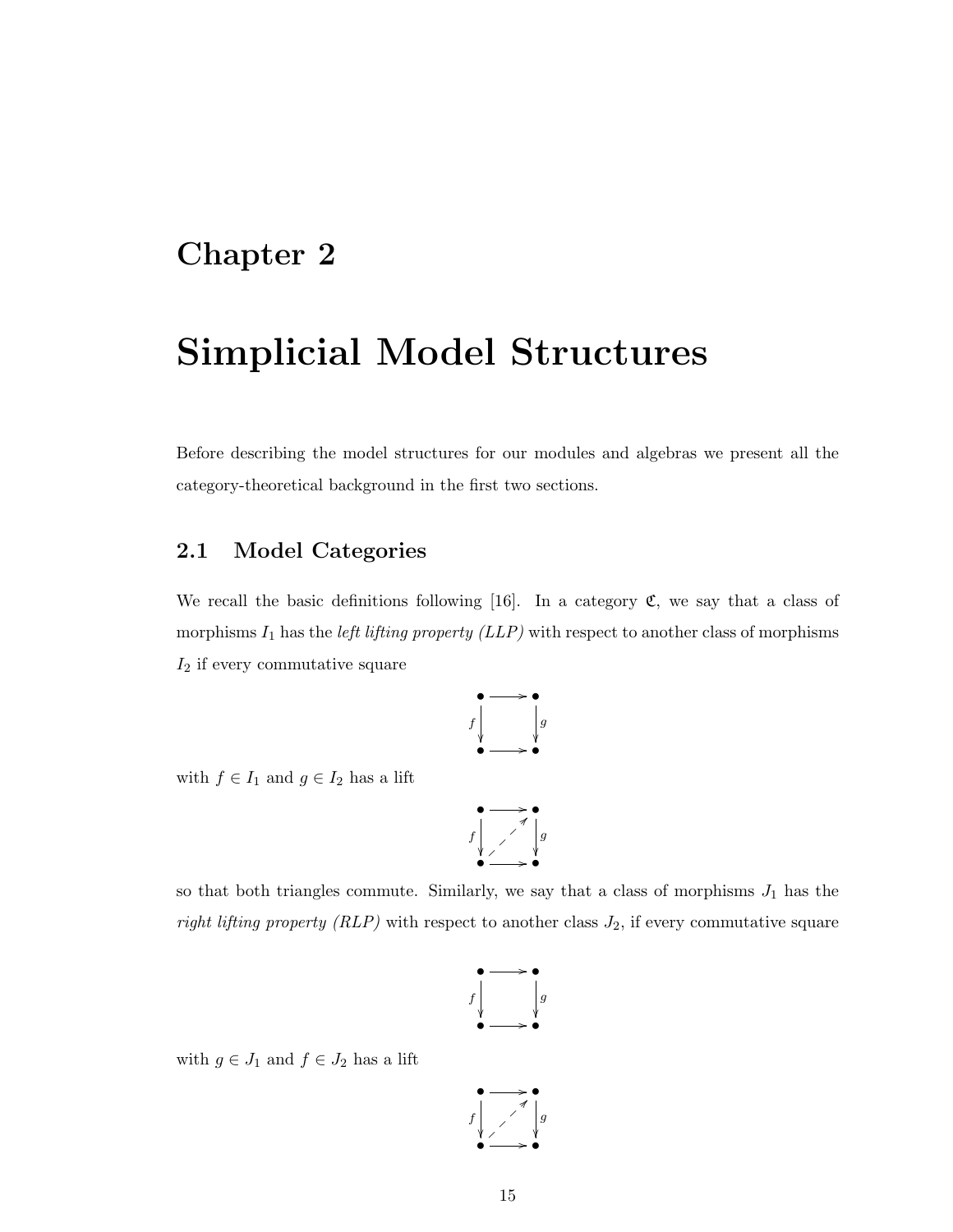so that both triangles commute. By a retract of a map f we understand a map g together with the following diagram



**Definition 2.1.1.** A model category  $\mathfrak{C}$  is a category with three distinguished classes of morphisms, each containing the identity maps and being closed under composition, subject to various axioms. The three classes are called fibrations, cofibrations and weak equivalences, denoted  $\rightarrow, \rightarrow, \stackrel{\sim}{\rightarrow}$  respectively. A fibration or cofibration, which is simultaneously a weak equivalence is called acyclic or synonymously trivial. The axioms are the following:

- $(M1)$   $\mathfrak C$  is complete and cocomplete (i.e. bicomplete).
- (M2) Given two composable functions f and g, if two out of the functions  $f, g, g \circ f$  are weak equivalences, so is the third.
- (M3) All three classes are closed under retracts.
- (M4) The fibrations have the RLP with respect to the acyclic cofibrations and the cofibrations have the LLP with respect to the acyclic fibrations.
- (M5) Every map factors as a cofibration followed by an acyclic fibration and as an acyclic cofibration followed by a fibration.

Let us remark the following: Due to bicompleteness, there is an initial object  $\emptyset$  and a terminal object  $\ast$ . An object X so that  $\emptyset \to X$  is a cofibration is called *cofibrant*. An object X so that  $X \to *$  is a fibration is called *fibrant*. (M5) allows us to write for every object Y

$$
\emptyset \rightarrowtail Y^c \xrightarrow{\sim} Y
$$

and

$$
Y \overset{\sim}{\rightarrowtail} Y^f \twoheadrightarrow *
$$

with new objects  $Y^c$  and  $Y^f$ , which are weakly equivalent to Y. They are called *cofibrant* replacement and fibrant replacement respectively.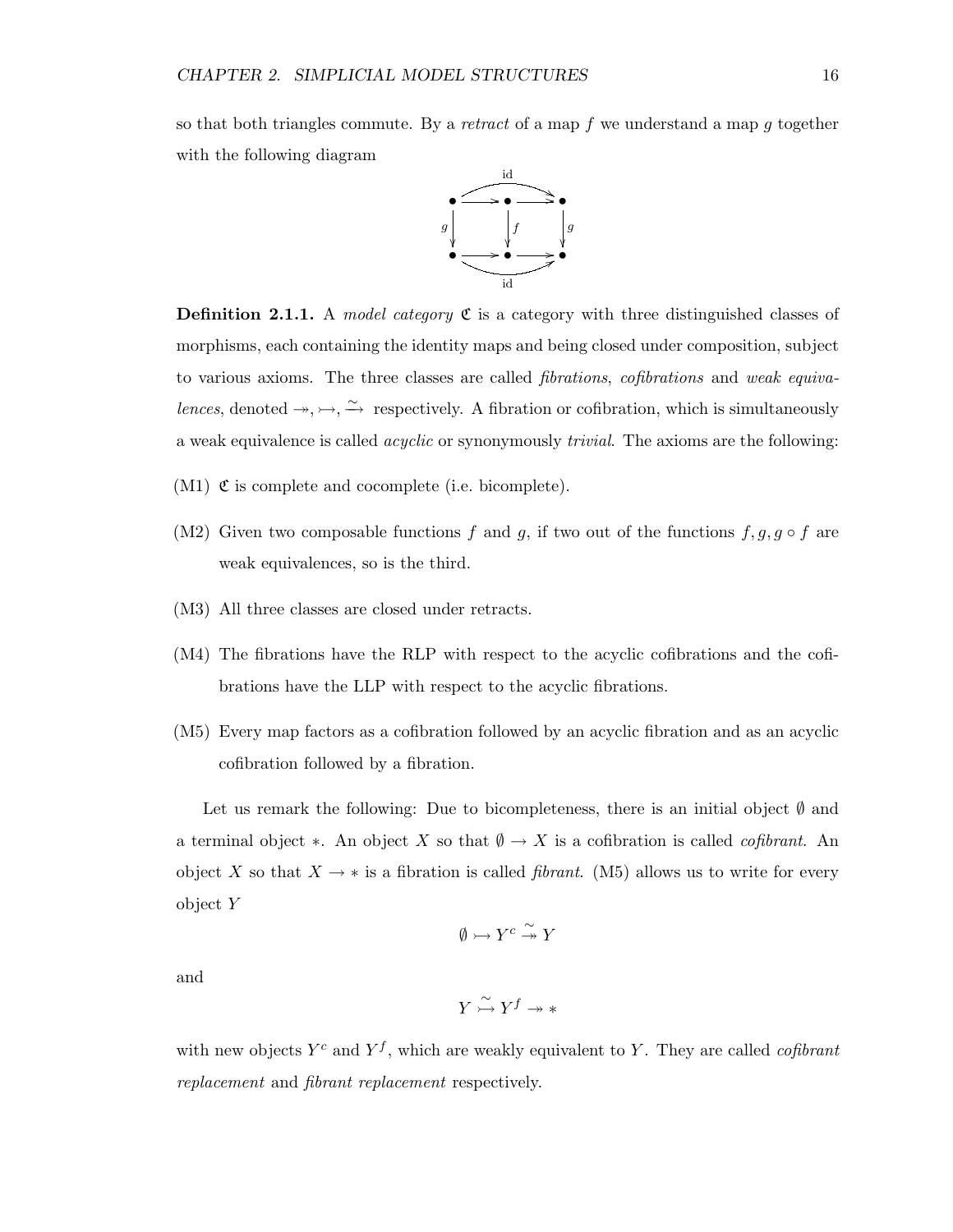Another remark concerns isomorphisms in  $\mathfrak{C}$ . An isomorphism  $f : A \rightarrow B$  is automatically in all three classes. The diagram



shows that f is always a retract of the identity id<sub>B</sub>. As a corollary we state: If  $\mathfrak C$  is a model category and  $\mathfrak D$  another category equivalent to  $\mathfrak C$ , then the model structure from  $\mathfrak C$ is carried over so that  $\mathfrak D$  is a model category,

The following proposition is straightforward from the definition. We state it for further reference

**Proposition 2.1.2.** If one fixes an object X in a model category  $\mathfrak{C}$ , then the categories  $X \downarrow \mathfrak{C}$  and  $\mathfrak{C} \downarrow X$  are automatically model categories. A map is a cofibration, fibration or weak equivalences if and only if this map is such in  $\mathfrak{C}$ .

Note however that cofibrant (fibrant) objects in  $\mathfrak C$  do not need to be cofibrant (fibrant) objects in  $X \downarrow \mathfrak{C} (\mathfrak{C} \downarrow X)$  and vice versa.

We will use the following basic proposition about model categories, which for example can be found in [16].

Proposition 2.1.3. In a model category, two classes always determine the third. Explicitly:

- The cofibrations are exactly the maps which satisfy the LLP with respect to acyclic fibrations.
- The acyclic cofibrations are exactly the maps which satisfy the LLP with respect to fibrations.
- The fibrations are exactly the maps which satisfy the RLP with respect to acyclic cofibrations.
- The acyclic fibrations are exactly the maps which satisfy the RLP with respect to cofibrations.
- The weak equivalences are exactly the maps which factor as an acyclic cofibration followed by an acyclic fibration.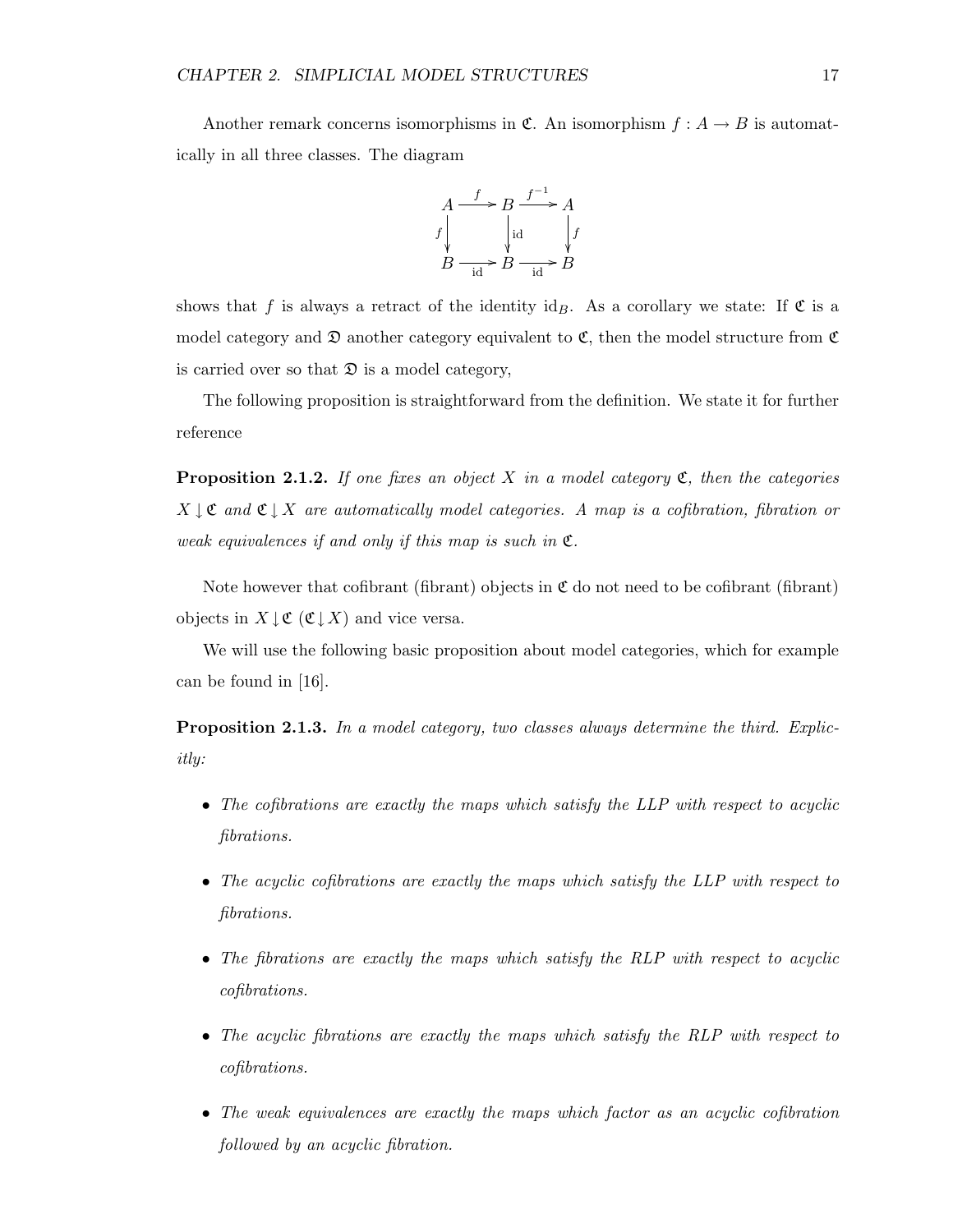Every model category  $\mathfrak C$  comes equipped with a notion of homotopy, which we will discuss briefly. Fix an object  $A \in \mathfrak{C}$ . A cylinder object  $C(A)$  for A is an object, so that the fold map  $A \amalg A \to A$  from the cartesian coproduct into A factors as

$$
A \amalg A \to C(A) \xrightarrow{\sim} A.
$$

Two maps  $f, g: A \to B$  are called left homotopic, if there exists a cylinder object  $C(A)$ so that the sum map  $f + g : A \amalg A \to B$  factors as

$$
A \amalg A \to C(A) \to B.
$$

When  $A$  is cofibrant and  $B$  fibrant, the notion of left homotopy turns out to be an equivalence relation, just called homotopy. The homotopy category ho  $\mathfrak C$  of the model category  $\mathfrak C$  can be defined as follows:

- objects of ho  $\mathfrak C$  are the objects of  $\mathfrak C$ ,
- morphisms ho  $\mathfrak{C}(A, B)$  are homotopy classes of morphisms from  $A^c$  to  $B^f$ .

We get a functor  $\mathfrak{C} \to$  ho  $\mathfrak{C}$ . If a morphism in  $\mathfrak{C}$  is a weak equivalence, then it passes to an isomorphism in the homotopy category.

We use the convention to write

$$
F:\mathfrak{C}\rightleftarrows\mathfrak{D}:G
$$

for an adjoint pair of functors between categories  $\mathfrak C$  and  $\mathfrak D$ . It is implicitly understood, that  $F$  is the left adjoint and  $G$  the right adjoint.

Definition 2.1.4. An adjunction between model categories

$$
F:\mathfrak{C}\rightleftarrows\mathfrak{D}:G
$$

is called a Quillen adjunction, if the following equivalent conditions hold:

(C1) F preserves cofibrations and acyclic cofibrations,

(C2) G preserves fibrations and acyclic fibrations,

(C3) F preserves cofibrations and G preserves fibrations.

Such a pair is called a *Quillen equivalence* if given a cofibrant object  $X$  and a fibrant object Y, then  $X \to G(Y)$  is a weak equivalence whenever  $F(X) \to Y$  is.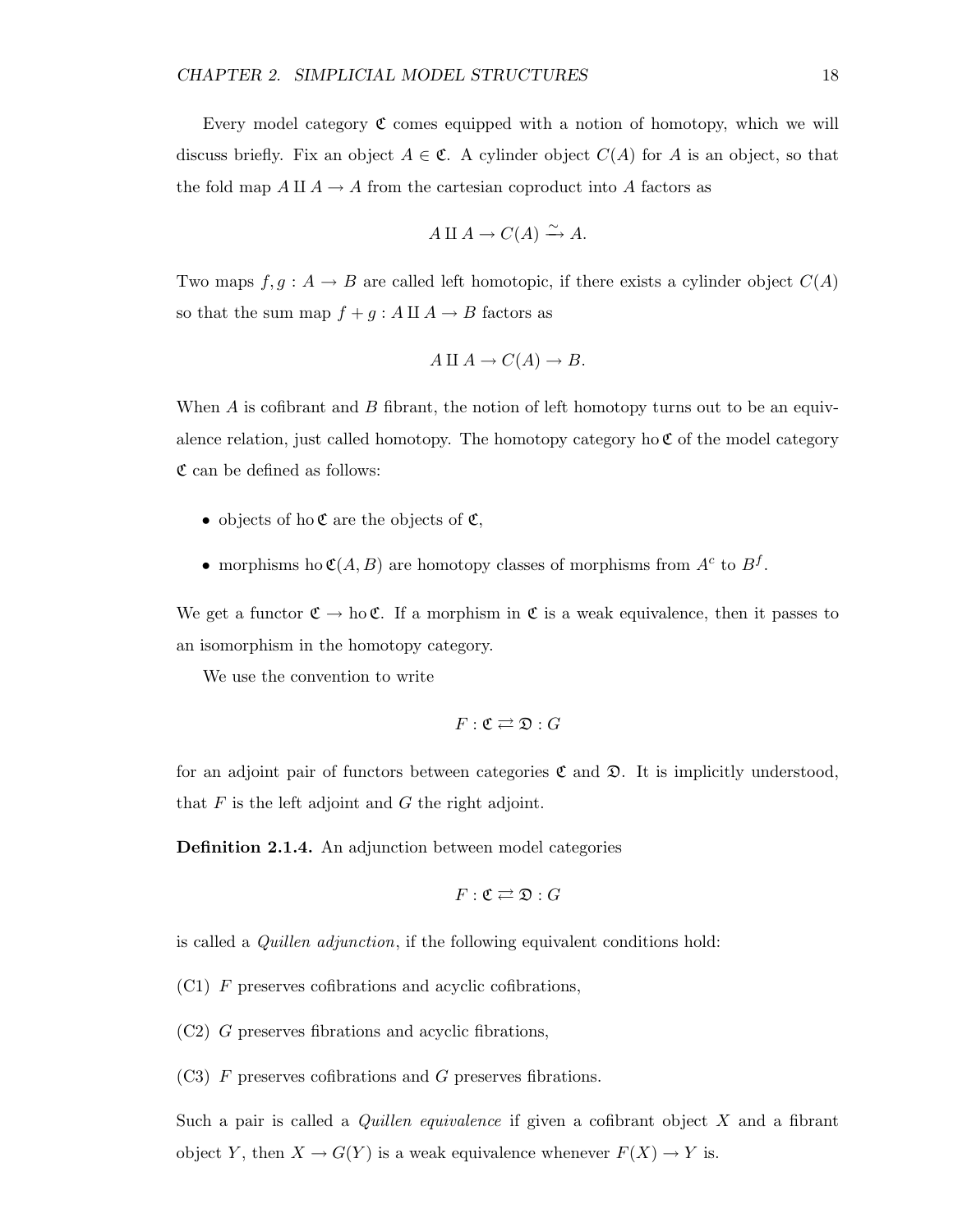The most prominent example of a Quillen equivalence are the functors sing and the geometric realisation between simplicial sets and topological spaces [16]. We will see more examples of Quillen adjunctions in the next section.

If F and G form a Quillen adjunction, then the functors pass down to an adjunction in the homotopy categories

$$
LF: ho(\mathfrak{C}) \rightleftarrows ho(\mathfrak{D}): RG.
$$

This means that there are functors  $LF$ , called total left derived functor of  $F$ , and RG, called total right derived functor of G, so that for cofibrant  $X \in \mathfrak{C}$  we have  $F(X) \simeq LF(X)$  and for fibrant  $Y \in \mathfrak{D}$  we have  $G(Y) \simeq RG(Y)$ . The adjunction of derived functors above is an equivalence of the homotopy categories if and only if the pair  $(F, G)$  is a Quillen equivalence.

For further reference we state

Lemma 2.1.5 (Ken Brown's lemma). Whenever a functor F between model categories carries acyclic cofibrations between cofibrant objects to weak equivalences, then it respects weak equivalences between cofibrant objects. Dually, if F carries acyclic fibrations between fibrant objects to weak equivalences, then it respects weak equivalences between fibrant objects.

Proof. See Lemma 9.9 in [16] for a proof.

#### 2.2 Simplicial Model Categories

We now turn to simplicial model categories. In the category of simplicial sets we can look at the set of maps  $s\operatorname{Set}(\Delta^n \times K, L)$ . They assemble to a simplicial set  $\underline{Hom}_{s\operatorname{Set}}(K, L)$ , so that  $\underline{Hom}_{s\,Set}(K, L)_0 = s\,Set(K, L)$ . That is to say, the category of simplicial sets is enriched over itself. We need to discuss categories which admit simplicial hom-sets. They are part of the next definition, which can be found in either [23], [45] or [50].

**Definition 2.2.1.** A category  $\mathfrak{C}$  is a *simplicial category* if it is equipped with bifunctors

$$
\underline{Hom}(-,-): \mathfrak{C}^{\mathrm{op}} \times \mathfrak{C} \longrightarrow s \,\mathrm{Set},
$$

$$
-\otimes - : s \,\mathrm{Set} \times \mathfrak{C} \longrightarrow \mathfrak{C},
$$

$$
F(-,-) : s \,\mathrm{Set}^{\mathrm{op}} \times \mathfrak{C} \longrightarrow \mathfrak{C},
$$

subject to the following conditions, where  $X, Y$  and Z denote objects in  $\mathfrak{C}$  and K is a simplicial set:

 $\Box$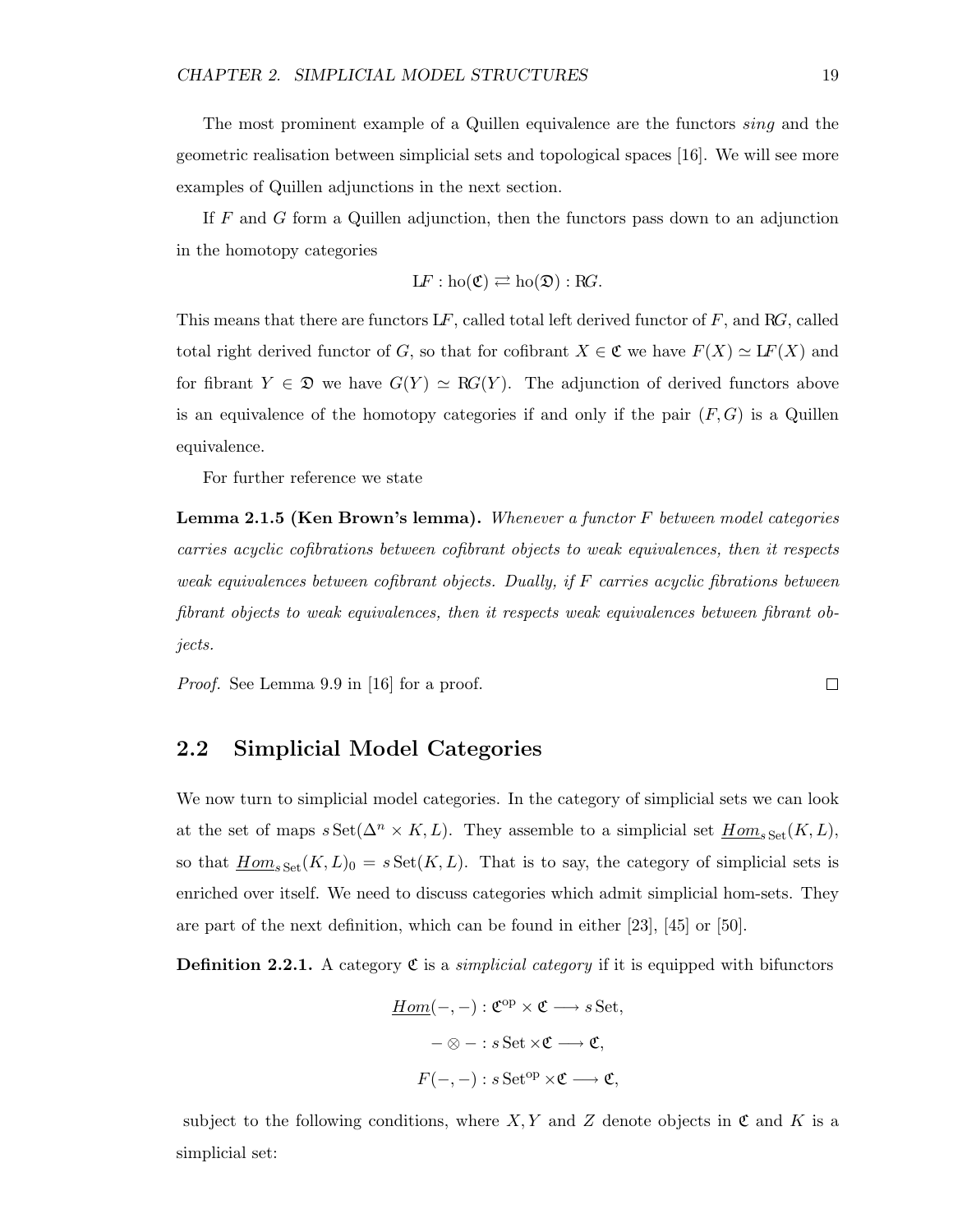• There is a natural map

$$
Hom(X, Y) \times Hom(Y, Z) \longrightarrow Hom(X, Z)
$$

called composition, which satisfies an associativity coherence-diagram.

• There is a natural isomorphism

$$
\underline{Hom}(X,Y)_0 \cong \mathfrak{C}(X,Y).
$$

• There are natural adjunctions

$$
\underline{Hom}(K \otimes X, Y) \cong \underline{Hom}_{s \cdot \text{Set}}(K, \underline{Hom}(X, Y)) \cong \underline{Hom}(X, F(K, Y)).
$$

The simplicial set  $Hom(X, Y)$  is called the *simplicial hom-sets*.  $\otimes$  is called the *tensor* structure and F the cotensor structure.

We usually write  $X^K$  for  $F(K, X)$ . If necessary we add a subscript to  $\underline{Hom}$ ,  $\otimes$  or F in order to state explicitly to which category they belong to. Note that taking zero simplices of the last line in the definition yields the adjunctions

$$
\mathfrak{C}(K \otimes X, Y) \cong s \operatorname{Set}(K, \underline{Hom}(X, Y)) \cong \mathfrak{C}(X, F(K, Y)),
$$

so that for a fixed simplicial set K the functor  $K \otimes -$  is a left adjoint and the functor  $F(K, -)$  is a right adjoint. The category s Set is obviously an example of a simplicial category with

$$
K\otimes L=K\times L,
$$
  

$$
\underline{Hom}(K,L)=F(K,L)=\underline{Hom}_{s\,\rm Set}(K,L).
$$

If the category  $\mathfrak C$  is pointed, i.e. there exists a zero object 0 which serves as the initial and the terminal object, then we can formulate the same conditions as above, replacing s Set with s Set<sub>\*</sub>. For any two objects A and B in  $\mathfrak{C}$ , there is a unique zero map, namely the composition  $A \to 0 \to B$  which is the basepoint in  $\mathfrak{C}(A, B)$ . We say that  $\mathfrak{C}$  is a pointed simplicial category if it satisfies the modified conditions. We agree to write  $\hat{\otimes}$  for the pointed tensor. Many categories thus admit simultaneously a pointed and an unpointed simplicial structure, where the functor  $Hom$  is the same. For a simplicial set K we write  $K_{+}$  for the same simplicial set with a disjoint basepoint added to it.

We have the following basic facts about tensors.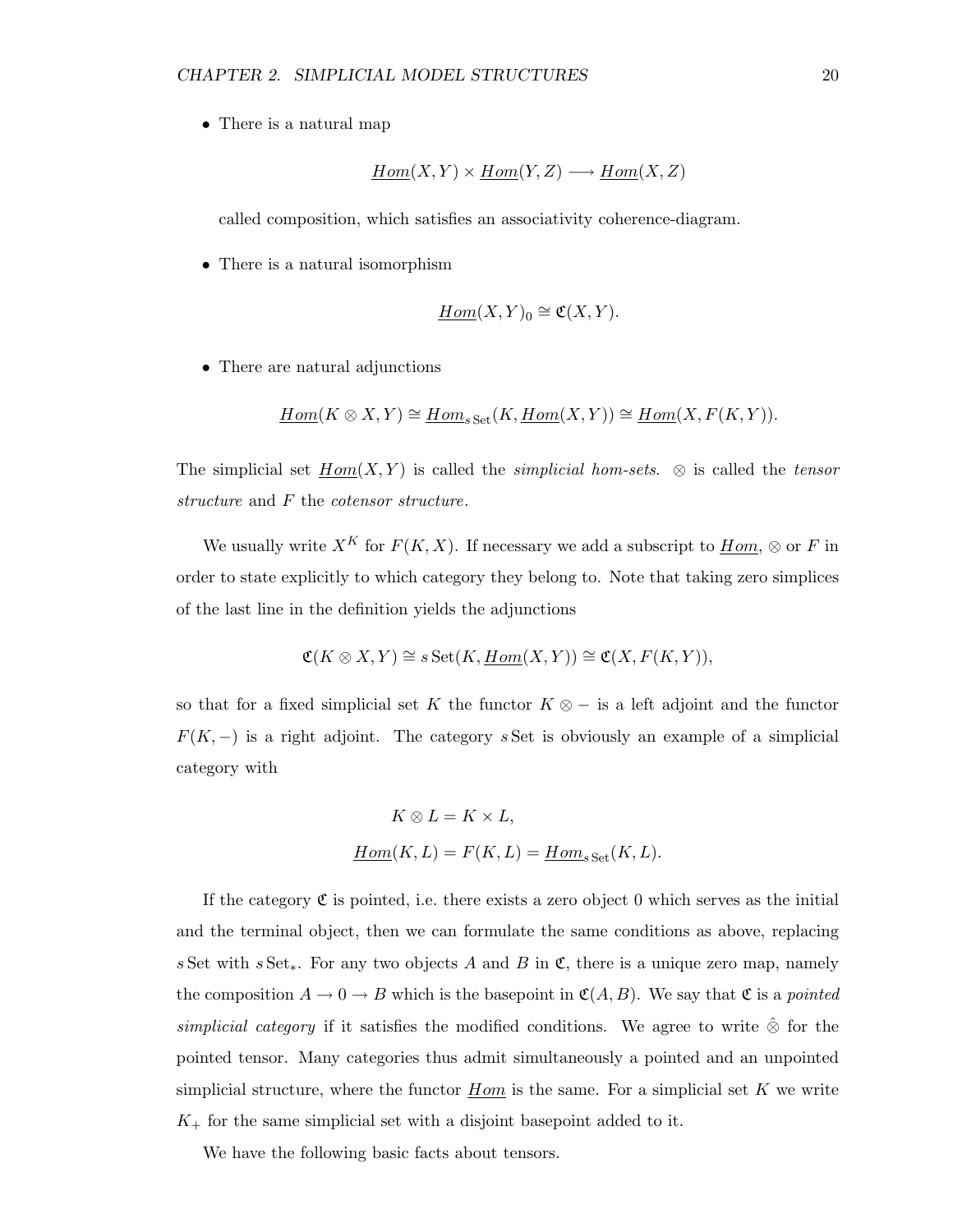**Proposition 2.2.2.** If  $\mathfrak{C}$  is a simplicial category then for every object A

$$
* \otimes A \cong A,
$$

where  $*$  is the simplicial set consisting of one single point in every degree. If there is an initial object  $\emptyset$  then for all simplicial sets K

$$
K\otimes\emptyset=\emptyset.
$$

If  $\mathfrak C$  is a pointed simplicial category, then

$$
S^0\mathbin{\hat{\otimes}} A\cong A
$$

and again

$$
K\mathbin{\hat{\otimes}} 0=0
$$

for every pointed simplicial set  $K$ , where we write 0 for the zero object in  $\mathfrak{C}$ . Moreover, if  $\mathfrak C$  is pointed and unpointed with the same simplicial hom-sets, then

$$
K_+ \hat{\otimes} A \cong K \otimes A.
$$

*Proof.* This follows all from Yoneda's lemma. Taking a test-object  $B \in \mathfrak{C}$  it follows that

$$
\mathfrak{C}(*\otimes A,B)\cong s\,\mathrm{Set}(*,\underline{Hom}(A,B))\cong\underline{Hom}(A,B)_0\cong\mathfrak{C}(A,B)
$$

so that  $* \otimes A$  and A are isomorphic. For the initial object  $\emptyset$  the set  $\mathfrak{C}(\emptyset, B)$  consists of exactly one point. So

$$
\mathfrak{C}(K\otimes\emptyset,B)\cong\ast\cong\mathfrak{C}(\emptyset,B).
$$

The proof for  $S^0$   $\hat{\otimes}$  – is exactly the same. The last statement follows from

$$
\mathfrak{C}(K_+\hat{\otimes}A,B)\cong s\operatorname{Set}_*(K_+, \underline{Hom}(A,B))=s\operatorname{Set}(K, \underline{Hom}(A,B))\cong \mathfrak{C}(K\otimes A,B)
$$

and Yoneda's lemma again.

The next definition links simplicial structure with model structure.

**Definition 2.2.3.** A category  $\mathfrak{C}$  is a *simplicial model category* if it is simultaneously a model category and a simplicial category and either of the following equivalent axioms (traditionally called SM7 or corner axiom) is satisfied:

 $\Box$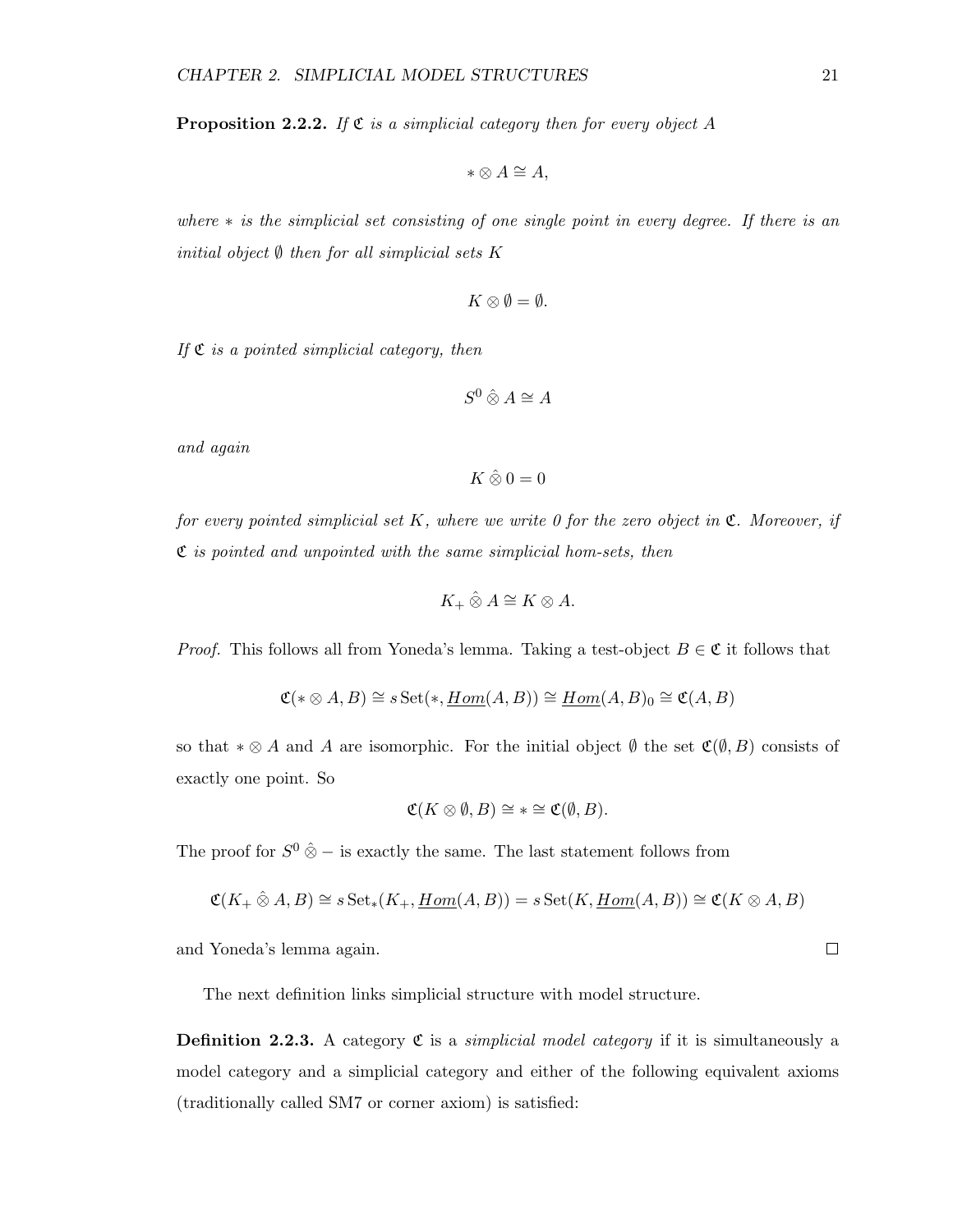(SM7) If  $\alpha : A \rightarrow B$  is a cofibration in  $\mathfrak{C}$  and  $\beta : X \rightarrow Y$  a fibration in  $\mathfrak{C}$ , then the map

$$
\underline{Hom}(B, X) \longrightarrow \underline{Hom}(A, X) \times_{\underline{Hom}(A, Y)} \underline{Hom}(B, Y)
$$

is a fibration of simplicial sets which is a weak equivalence if  $\alpha$  or  $\beta$  is.

(SM7') If  $\alpha: X \to Y$  is a fibration in  $\mathfrak{C}$  and  $\beta: K \to L$  a cofibration in s Set, then the map

$$
X^L \longrightarrow X^K \times_{Y^K} Y^L
$$

is a fibration in  $\mathfrak{C}$ , which is a weak equivalence if  $\alpha$  or  $\beta$  is.

(SM7") If  $\alpha : A \rightarrow B$  is a cofibration in  $\mathfrak{C}$  and  $\beta : K \rightarrow L$  a cofibration in s Set, then the map

$$
(L \otimes A) \amalg_{K \otimes A} (K \otimes B) \longrightarrow L \otimes B
$$

is a cofibration in  $\mathfrak C$  which is a weak equivalence if  $\alpha$  or  $\beta$  is.

**Proposition 2.2.4.** Let  $\mathfrak C$  be a simplicial model category. If we fix a cofibrant object  $A \in \mathfrak{C}$ , then the adjunction

$$
-\otimes A : s \operatorname{Set} \leftrightarrows \mathfrak{C} : \underline{Hom}(A, -)
$$

is a Quillen adjunction. Moreover, if  $\mathfrak C$  admits a pointed simplicial structure, then the adjunction

$$
-\hat{\otimes} A : s\operatorname{Set}_* \leftrightarrows \mathfrak{C} : \underline{Hom}(A,-)
$$

is a Quillen adjunction, too.

*Proof.* We show that the functor  $Hom(A, -)$  respects fibrations and trivial fibrations. Let  $X \rightarrow Y$  be a fibration in C. Together with the map  $\emptyset \rightarrow A$  we can form the axiom (SM7) and get a fibration

$$
\underline{Hom}(A, X) \twoheadrightarrow \underline{Hom}(\emptyset, X) \times_{\underline{Hom}(\emptyset, Y)} \underline{Hom}(A, Y) = \underline{Hom}(A, Y)
$$

using Proposition 2.2.2. The same happens for acyclic fibrations, so that both adjunctions are Quillen adjunctions.  $\Box$ 

This has the following corollary.

**Corollary 2.2.5.** If A is a cofibrant object in  $\mathfrak{C}$  and K any simplicial set, then  $K \otimes A$  is cofibrant. If furthermore  $\mathfrak C$  is pointed and admits a pointed simplicial structure, then also  $K \hat{\otimes} A$  is cofibrant for any pointed simplicial set K.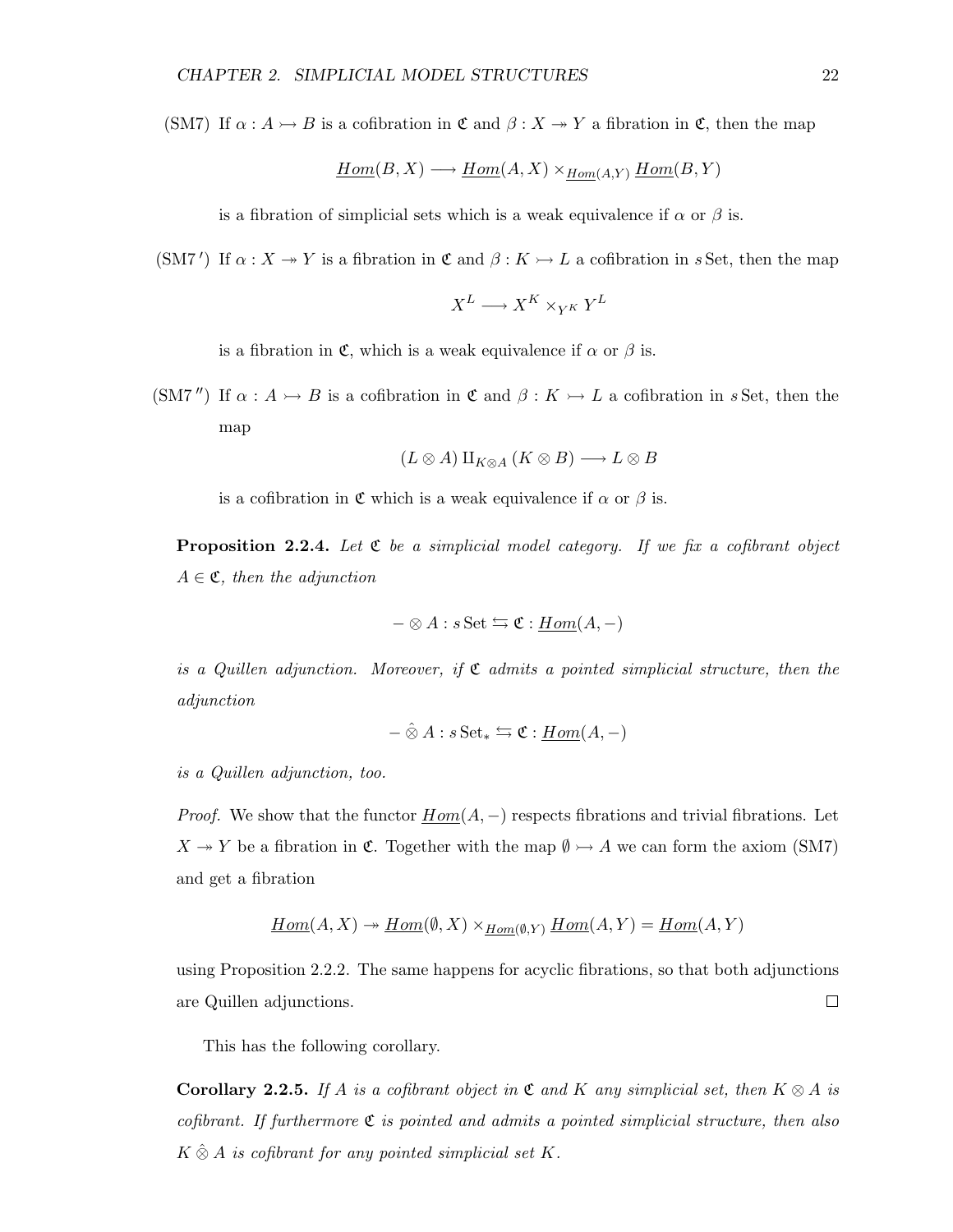Proof. We use again Proposition 2.2.2. In 2.3.1 we state that the cofibrations in the category of simplicial sets are the injections. Therefore every simplicial set is cofibrant. The map  $\emptyset \to K$  is always a cofibration in s Set, hence  $\emptyset = \emptyset \otimes A \to K \otimes A$  is a cofibration. The map  $* \to K$  is always a cofibration in  $sSet_*,$  hence  $0 = * \hat{\otimes} A \to K \hat{\otimes} A$  is a cofibration.  $\Box$ 

In order to lift model category structures from one category to another one, we need the technical notion of a cofibrantly generated model category. For our purposes the following definition suffices, which we quote from [23].

**Definition 2.2.6.** Take a class of maps C in a category  $\mathfrak{C}$ . Then an object  $A \in \mathfrak{C}$  is said to be *small* with respect to C, if for any sequence  $X_1 \to X_2 \to X_3 \to \cdots$  of morphisms in  $C$  the map

$$
\operatornamewithlimits{colim}_n {\mathfrak C}(A,X_n) \longrightarrow {\mathfrak C}(A,\operatornamewithlimits{colim}_n X_n)
$$

is an isomorphism.

With this notion of small, we can define cofibrantly generated model categories.

**Definition 2.2.7.** A model category  $\mathfrak{C}$  is *cofibrantly generated* if there are sets of morphism I and J such that the following hold.

- The source of every morphism in  $I$  is small with respect to the class of cofibrations, and a map in  $\mathfrak C$  is an acyclic fibration if it has the RLP with respect to every map in I.
- The source of every morphism in  $J$  is small with respect to the class of acyclic cofibrations, and a map in  $\mathfrak C$  is a fibration if it has the RLP with respect to every map in  $J$ .

We say that I generates the cofibrations and J generates the acyclic cofibrations. One benefit of cofibrantly generated model categories is the fact that, due to the small object argument, cofibrant and fibrant replacements can be chosen functorially. The following theorem can be found in [24] or [23].

#### Theorem 2.2.8. Let

$$
F:\mathfrak{C}\rightleftarrows\mathfrak{D}:G
$$

be adjoint functors, where  $\mathfrak C$  is a cofibrantly generated model category. A map  $\alpha$  in  $\mathfrak D$ is called a fibration or a weak equivalence, if  $G(\alpha)$  is one in  $\mathfrak{C}$ . A map in  $\mathfrak{D}$  is called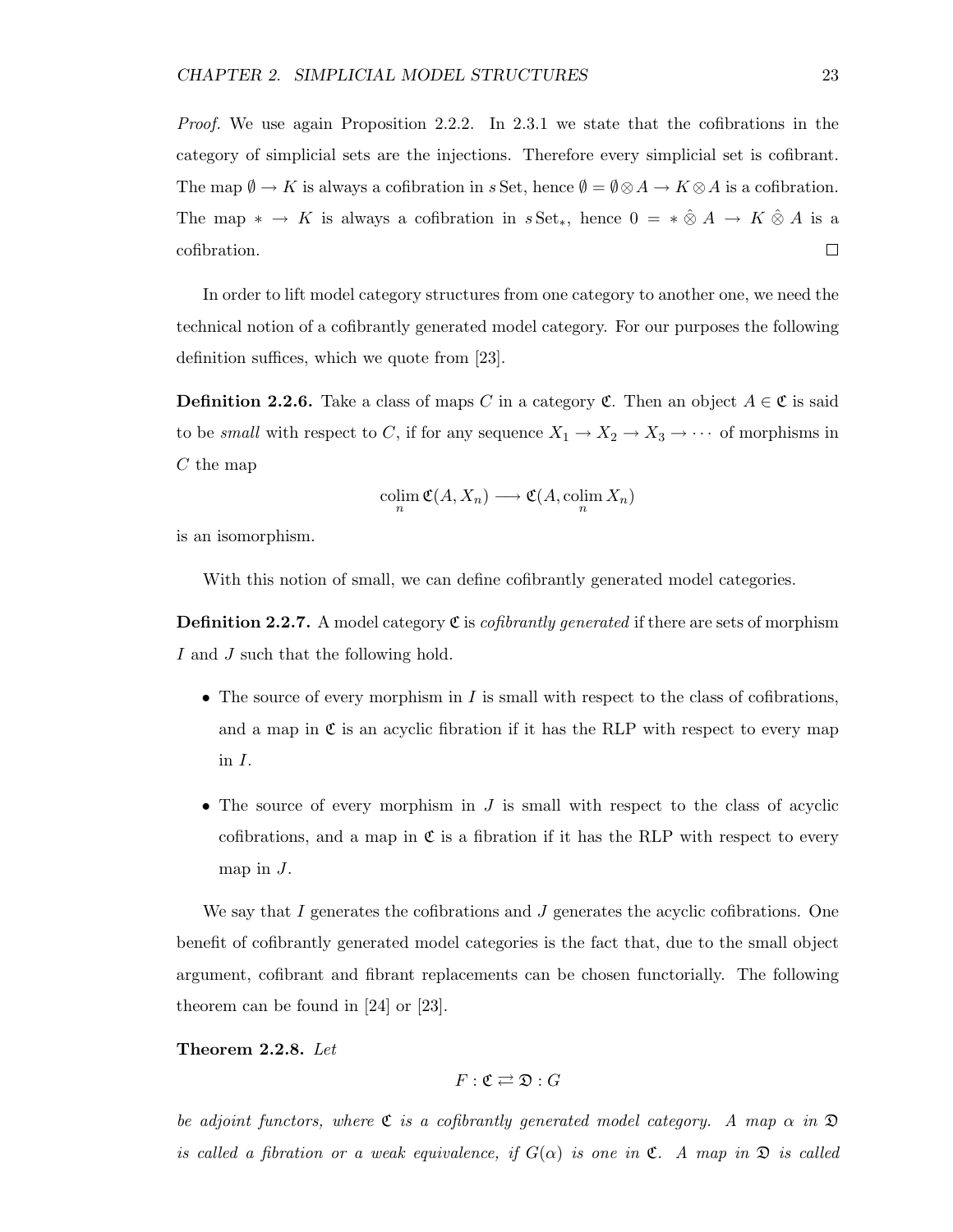a cofibration, if it satisfies the LLP with respect to all acyclic fibrations. If furthermore G commutes with sequential colimits and every cofibration in  $\mathfrak{D}$ , which satisfies the LLP with respect to all fibrations is a weak equivalence, then  $\mathfrak D$  with these notions of fibrations, cofibrations and weak equivalences becomes a cofibrantly generated model category. If the generating sets for  $\mathfrak C$  are given by I and J, then  $F(I)$  and  $F(J)$  generate the cofibrations and the acyclic cofibrations in  $\mathfrak{D}$ . If there is a fibrant replacement functor in  $\mathfrak{D}$ , then the LLP-condition for cofibrations holds automatically.

#### 2.3 Simplicial Model Structures for Modules and Algebras

There is a standard way of producing tensors and cotensors in a category of simplicial objects. Assume a category  $\mathfrak C$  is complete and cocomplete. We can construct tensors in sC in the following way. If  $\underline{X}$  is a constant simplicial object in sC and  $K \in s$  Set, then

$$
(K\otimes \underline{X})_n=\coprod_{x\in K_n}X,
$$

where the boundary and degeneracy maps are induced by the ones of  $K$ . If  $Y$  is any object in  $s\mathfrak{C}$ , we can look at the construction above, which yields a bisimplicial object, and take the diagonal. Explicitly

$$
(K \otimes Y)_n = \coprod_{x \in K_n} Y_n.
$$

Theorem 2.5. in [23] asserts that  $s\mathfrak{C}$  becomes a simplicial category with the simplicial hom-sets given as

$$
\underline{Hom}(A, B)_n = s\mathfrak{C}(\Delta^n \otimes A, B).
$$

Before we are going to describe the simplicial model structures for modules, algebras and nucas over a simplicial R-algebra, we first have to deal with the standard simplicial model structure on s Set, whose description can for example be found in [23].

Proposition 2.3.1. The category of simplicial sets is a simplicial model category. The model structure is given by

- the map f is a weak equivalence if  $|f|$  is a weak equivalence in topological spaces,
- the map  $f$  is a fibration if it is a Kan-fibration, i.e.  $f$  is a map with the RLP with respect to inclusion of horns  $\Lambda_k^n \to \Delta^n$ ,
- the map f is a cofibration if it is an injection.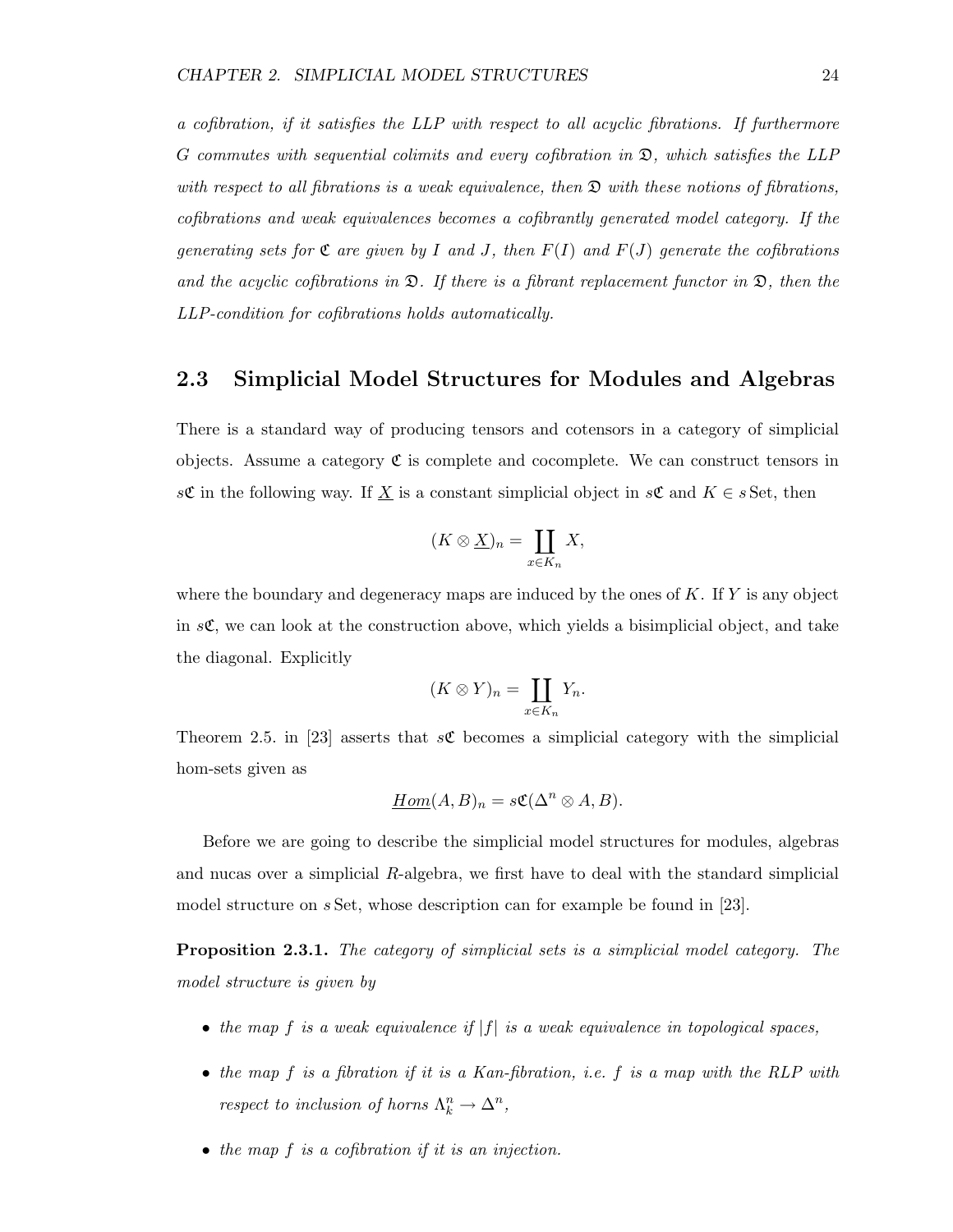For a simplicial R-algebra A and a simplicial set K recall the notation  $A\{K\}$  for the free functor from simplicial sets to A-modules. We extend this notation slightly. For an A-module M let  $M\{K\}$  denote the A-module  $M \otimes_R R\{K\}.$ 

Theorem 2.3.2. Over a simplicial R-algebra A, the categories of A-modules, A-algebras and A-nucas are all cofibrantly generated simplicial model categories. The model structure is in all three cases given by

- f is a weak equivalence if  $\pi_i(f)$  is an isomorphism for all i,
- $\bullet$  f is a fibration if f is a fibration as a function in  $s$  Set,
- f is a cofibration if it has the left lifting property with respect to acyclic fibrations.

Moreover, in any of these categories, all objects are fibrant.

Proof. It is a bootstrap-argument, starting with simplicial R-modules. A proof for simplicial R-modules and R-algebras can be found in various sources, for example see [45], [23] or [24]. Basically, the Theorem 2.2.8 is applied to the adjunctions between simplicial sets, simplicial abelian groups and simplicial  $R$ -modules or  $R$ -algebras. The tensors are given by the method above. Explicitly, in the category of simplicial R-modules, we write  $\times$  for the tensors, and we have

$$
K \times M = M\{K\}.
$$

The cotensors are given as

$$
F(K, M) = \underline{Hom}_{s \, \text{Set}}(K, U(M)),
$$

where U is the forgetful functor to simplicial sets and we use the  $\underline{R}$ -module structure on M to obtain one on  $F(K, M)$ . The simplicial hom-sets are

$$
\underline{Hom}_{\mathcal{M}_R}(M,N)_n = \mathcal{M}_R(\Delta^n \times M,N).
$$

For an R-algebra A, the tensors  $K \otimes_{\mathscr{C}_R} A$  are given by the general construction above, i.e.

$$
(K \otimes_{\mathscr{C}_{\underline{R}}} A)_n = \bigotimes_{x \in K_n} A_n.
$$

However, they do not admit anymore such an easy description as the tensors of  $R$ -modules. The cotensors  $F(K, A)$  are the same as in the case of modules. We simply use the algebra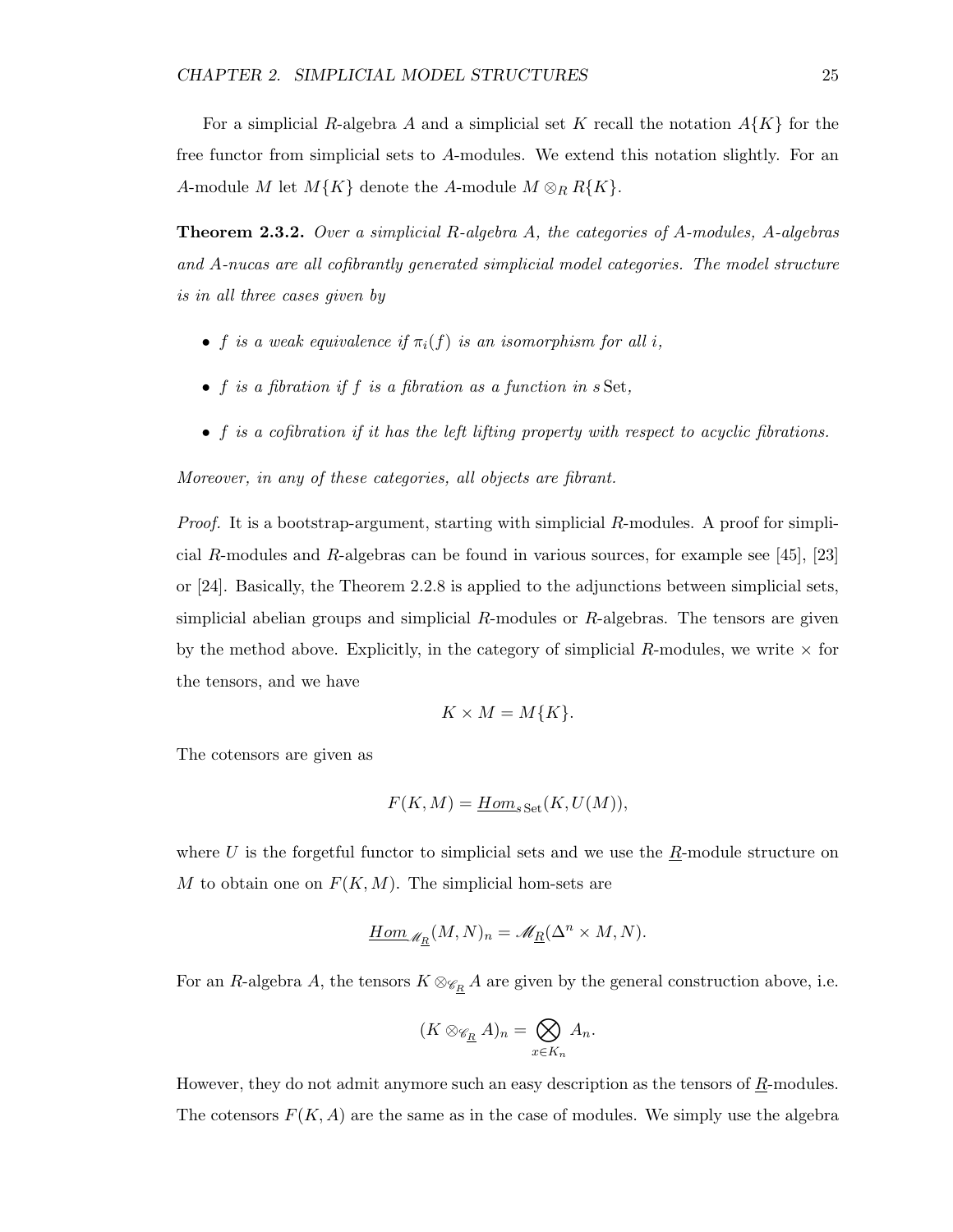structure on A to obtain such a structure one on  $F(K, A)$ . The simplicial hom-sets are given as

$$
\underline{Hom}_{\mathscr{C}_R}(A,B)_n=\mathscr{C}_R(\Delta^n\otimes A,B).
$$

In the category of simplicial abelian groups, every object is fibrant (for example see [52]). Therefore all objects in any of the categories  $\mathcal{M}_A$ ,  $\mathcal{N}_A$  or  $\mathcal{C}_A$  are fibrant. In particular, the identity functor is a fibrant replacement functor so that we do not need to check the LLP-condition for cofibrations in Theorem 2.2.8.

If we fix a simplicial  $R$ -algebra  $A$ , we can now lift this structure to a simplicial model structure on A-modules. Theorem 2.2.8 applied to the adjunction

$$
A\otimes_R - : \mathscr{M}_R \rightleftarrows \mathscr{M}_A : U
$$

yields a model structure on  $\mathcal{M}_A$ . In order to show that it is a simplicial model category, we have to construct tensors and cotensors and prove *(SM7)*. The tensors and cotensors and are the same as for  $\underline{R}$ -modules. Explicitly, for any A-module M and M' and a simplicial set K

$$
K \times M = A\{K\} \otimes_A M = M\{K\},
$$
  

$$
\underline{Hom}_{\mathcal{M}_A}(M, M')_n = \mathcal{M}_A(\Delta^n \times M, M').
$$

The simplicial R-module

$$
F_{\mathcal{M}_A}(K,M) = F_{\mathcal{M}_R}(K,M)
$$

obtains an A-module structure from M. Note that the simplicial hom sets for A-modules differ from the ones for  $\underline{R}$ -modules. It is straightforward to check that  $\mathcal{M}_A$  is a simplicial category. Because the cotensors are exactly the same as above, the formulation  $(SMT)$ which only involves cotensors and fibrations, therefore holds trivially. Hence  $\mathcal{M}_A$  is a simplicial model category.

In order to pass to A-algebras, we can simply note that  $\mathscr{C}_A = A \downarrow \mathscr{C}_R$ . It follows that  $\mathscr{C}_A$ is a model category, with a map being a cofibration, a fibration or a weak equivalences if it is one when seen as a map in  $\mathcal{C}_R$ . This model structure on  $\mathcal{C}_A$  is the same that could be obtained by lifting the model structure using the adjunction  $(\mathbb{P}_A, U)$  between A-modules and A-algebras or the adjunction  $(A \otimes_R U)$  between A-algebras and R-algebras. Tensors are defined by the general construction above. Again, cotensors and fibrations are exactly as in  $\mathcal{M}_R$ , so (SM7) holds as well.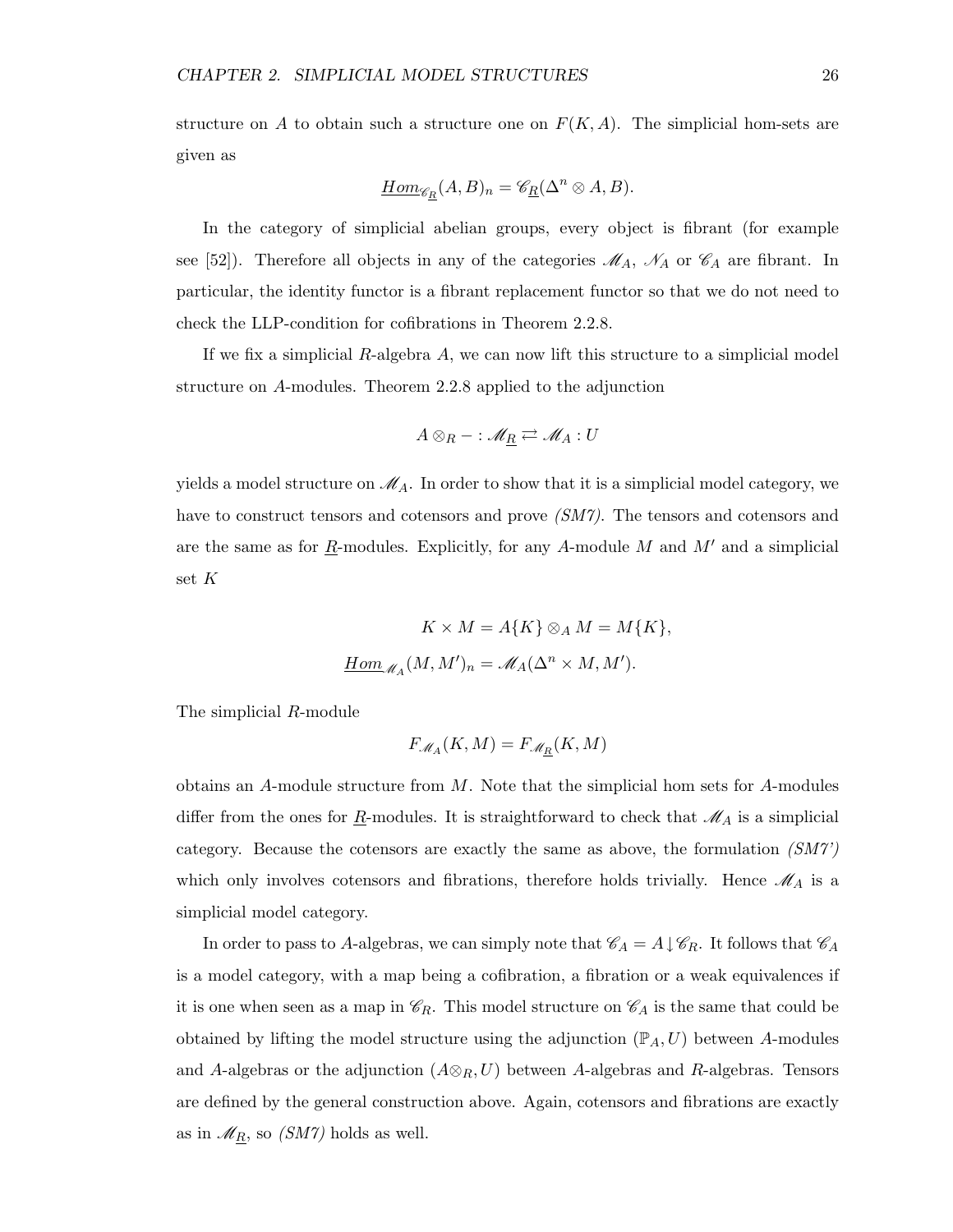The statement for simplicial nucas over a ring can be derived from the theorems [23, Theorem 4.4. and Example 5.2.]. The general case for nucas over a simplicial algebra A follows as above, using the adjunction

$$
A\otimes_R - : \mathscr{N}_R \rightleftarrows \mathscr{N}_A : U,
$$

where  $U$  is the forgetful functor.

 $\Box$ 

Note that in the category of  $A$ -algebras, the object  $A$  is initial, so that for any simplicial set  $K$  we have

$$
K \otimes_{\mathscr{C}_A} A = A.
$$

Some of our categories admit pointed simplicial structures, which we are going to describe now. We treat the case of A-modules first. Here it is enough to simply "quotient out" the basepoint. Define the bifunctor

$$
\wedge:s\operatorname{Set}_*\times{\mathscr M}_A\longrightarrow{\mathscr M}_A
$$

by forming the pushout of A-modules

$$
M \longrightarrow K \times M
$$
  
\n
$$
\downarrow \qquad \qquad \downarrow
$$
  
\n
$$
\underline{0} \longrightarrow K \wedge M
$$

using the inclusion of the basepoint  $* \to K$  for the first horizontal map. This gives the required adjunction

$$
\underline{Hom}(K \wedge M, Y) \cong s\operatorname{Set}_*(K, \mathscr{M}_A(M, Y)),
$$

where the basepoint on the left is the zero map.

Let us now consider the category of  $A$ -nucas. Given a simplicial set  $K$  and an  $A$ -nuca N, we can form the pushout



using the unpointed tensor structure to define the pointed one. The pushout property gives that  $\mathcal{N}_A(K \otimes N, N')$  is isomorphic to the set of maps  $\mathcal{N}_A(K \otimes N, N')$  that precomposed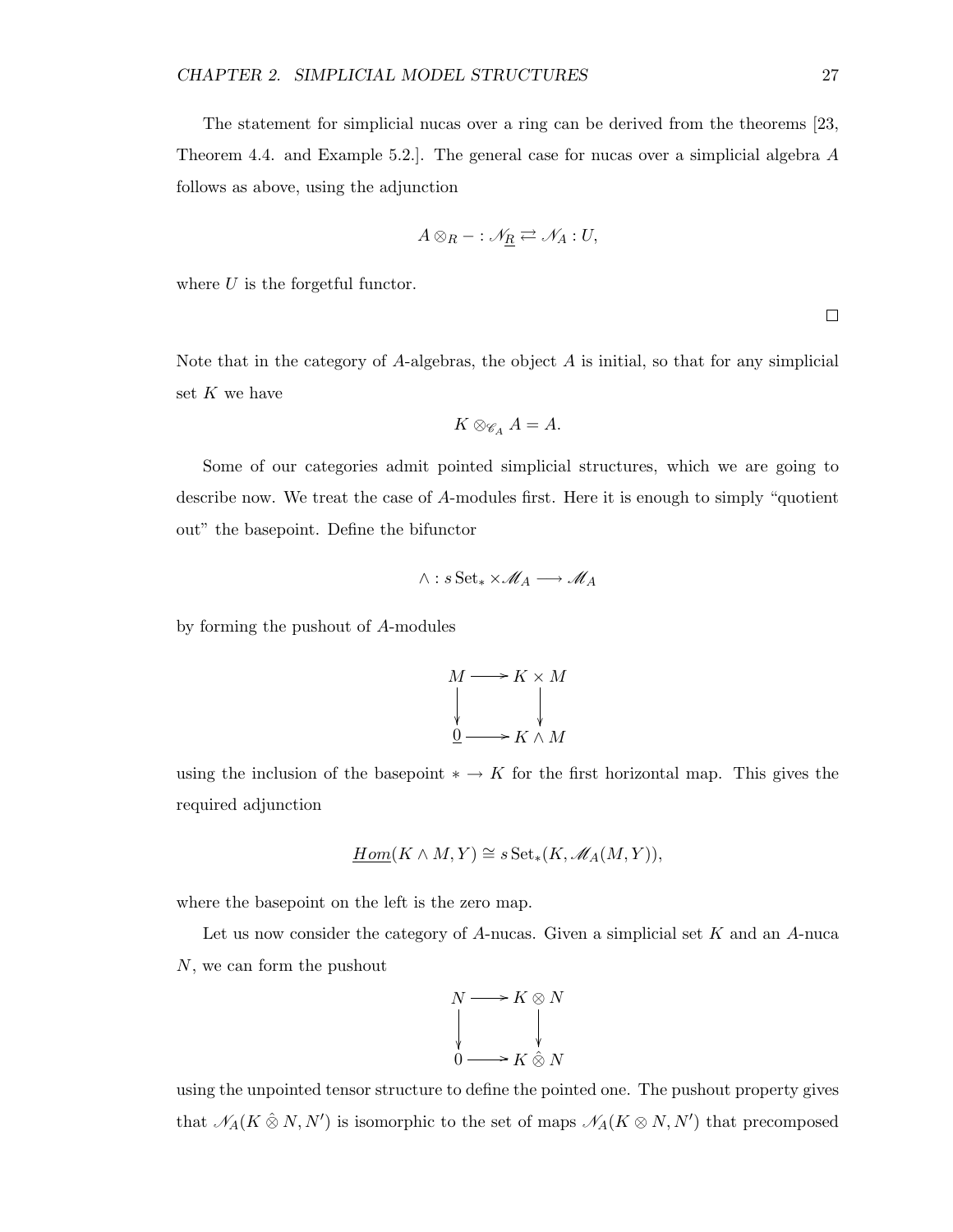with  $N \to K \otimes N$  are the zero maps. But using the adjunction  $\mathscr{N}_A(K \otimes N, M) \cong$  $s \, \text{Set}(K, \underline{Hom}_{\mathcal{M}_A}(N.N'))$ , these are exactly the basepoint-preserving maps, hence

$$
\mathscr{N}_A(K\mathbin{\hat{\otimes}} N, N')\cong s\operatorname{Set}_*(K,\operatorname{\underline{Hom}}_{\mathscr{N}_A}(N,N')).
$$

Since the category of A-algebras is not pointed (there is no "zero map" between two algebras), this category does not admit a pointed simplicial structure. However, the category  $\mathscr{C}_A \downarrow A$  is pointed with zero object A. For any two algebras B and C over A there is now a distinguished map  $B \to A \to C$ , which serves as the basepoint in simplicial hom-sets. And indeed we obtain a pointed simplicial structure on this category.

The tensors  $\hat{\otimes}$  in  $\mathscr{C}_A \downarrow A$  can be defined via the pointed tensor structure of nucas. Writing  $I_A$  for the augmentation functor we have that every A-algebra B over A is isomorphic to  $A \oplus I_A(B)$  and we set

$$
K \hat{\otimes}_{\mathscr{C}_A} B = A \oplus (K \hat{\otimes}_{\mathscr{N}_A} I_A(B)).
$$

Using that the zero map of nucas  $N \to N'$  corresponds to  $A \oplus N \to A \to A \oplus N'$  when passing to algebras, the following chain of adjunctions

$$
\mathscr{C}_A \downarrow A(K \hat{\otimes} B, B') \cong \mathscr{C}_A \downarrow A(A \oplus (K \hat{\otimes} I_A(B)), B')
$$
  
\n
$$
\cong \mathscr{N}_A(K \hat{\otimes} I_A(B), I_A(B'))
$$
  
\n
$$
\cong s \operatorname{Set}_* (K, \underline{Hom}_{\mathscr{N}_A}(I_A(B), I_A(B')))
$$
  
\n
$$
\cong s \operatorname{Set}_* (K, \underline{Hom}_{\mathscr{C}_A}(B, B'))
$$

shows that  $\hat{\otimes}$  defined this way is indeed a pointed tensor structure.

The tensors of the categories above are linked in various ways.

Proposition 2.3.3. Suppose there is an adjunction of simplicial categories

$$
F:\mathfrak{C}\leftrightarrows \mathfrak{D}:G,
$$

that is an adjunction that satisfies

$$
\underline{Hom}_{\mathfrak{D}}(F(X),Y)\cong\underline{Hom}_{\mathfrak{C}}(X,G(Y))
$$

for all  $X \in \mathfrak{C}$  and  $Y \in \mathfrak{D}$ . Then the left adjoint F commutes with the tensors. In particular, if we fix a simplicial R-algebra A, A-algebras B and C and an A-module M,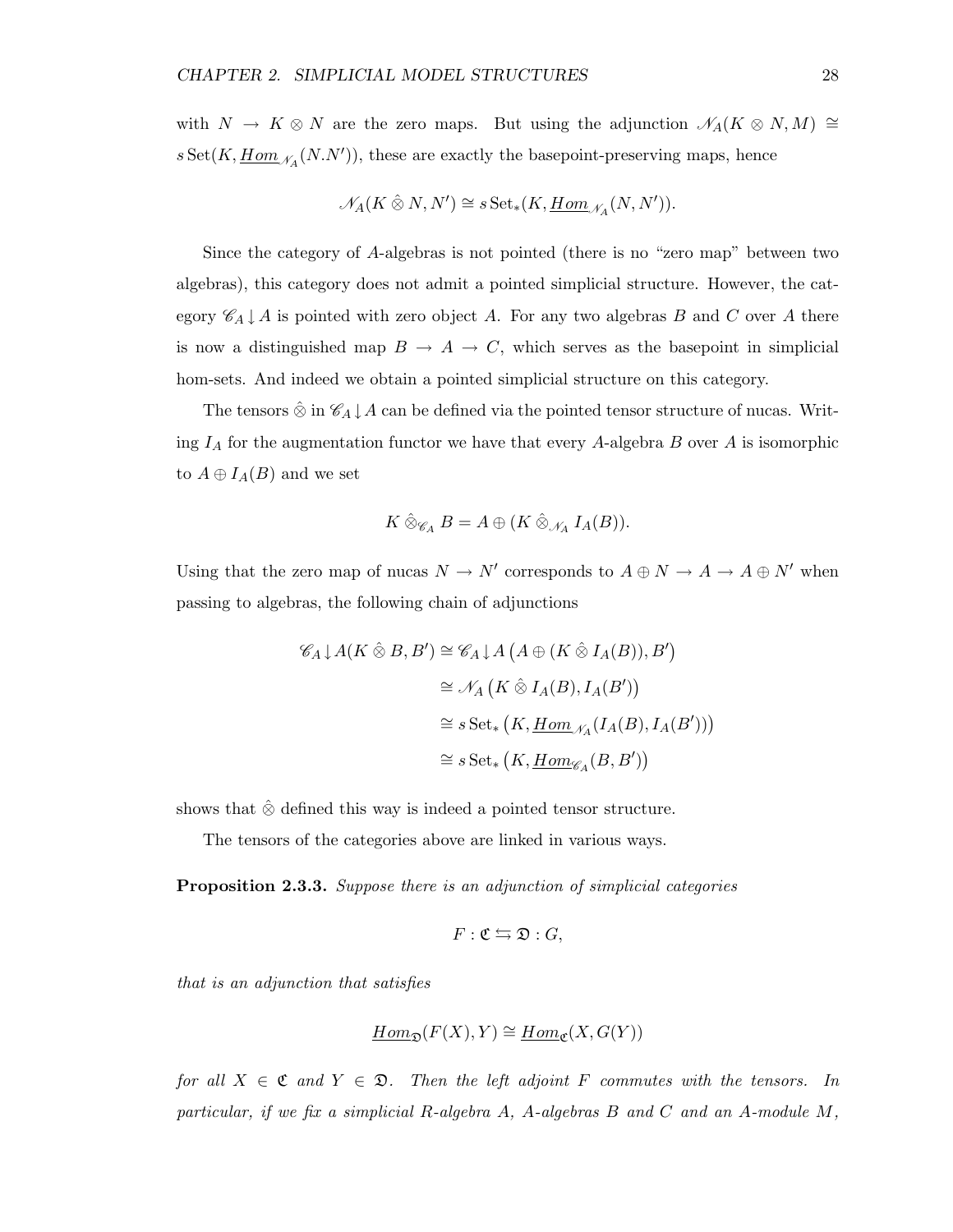then

$$
\mathbb{P}_A(K \wedge M) \cong K \hat{\otimes} \mathbb{P}_A(M),
$$
  
\n
$$
\mathbb{P}_A(K \times M) \cong K \otimes \mathbb{P}_A(M),
$$
  
\n
$$
\mathbb{A}_A(K \wedge M) \cong K \hat{\otimes}_{\mathcal{N}_A} \mathbb{A}_A(M),
$$
  
\n
$$
C \otimes_A (K \wedge_{\mathcal{M}_A} M) \cong K \wedge_{\mathcal{M}_C} (C \otimes_A M),
$$
  
\n
$$
C \otimes_A (K \hat{\otimes}_{\mathcal{C}_A} B) \cong K \hat{\otimes}_{\mathcal{C}_C} (C \otimes_A B).
$$

*Proof.* All this follows from Yoneda's lemma. Fixing a simplicial set  $K$  and an object  $X \in \mathfrak{C}$  we can take a test-object  $Y \in \mathfrak{D}$  and have

$$
\mathfrak{D}(F(K \otimes_{\mathfrak{C}} X), Y) \cong \mathfrak{C}(K \otimes_{\mathfrak{C}} X, G(Y))
$$
  
\n
$$
\cong s \operatorname{Set}(K, \underline{Hom}_{\mathfrak{C}}(X, G(Y)))
$$
  
\n
$$
\cong s \operatorname{Set}(K, \underline{Hom}_{\mathfrak{D}}(F(X), Y)) \cong \mathfrak{D}(K \otimes_{\mathfrak{D}} F(X), Y),
$$

hence left adjoints always commute with tensors. The same proof goes through for pointed structures. It is left to show that all the adjunctions in question are actually adjunctions of simplicial categories. But this follows from the degreewise description of our functors and the description of  $(K \otimes X)<sub>n</sub>$  as a pushout for all n.  $\Box$ 

There is an alternative description of tensors in terms of coequalisers. If given an adjunction

$$
F:\mathfrak{C}\rightleftarrows\mathfrak{D}:G
$$

we write  $T = F \circ G : \mathfrak{D} \to \mathfrak{D}$  and there is a coequaliser for every object X in  $\mathfrak D$ 

$$
T^2 X \rightrightarrows TX \to X.
$$

For example see [52, 8.6] for this fact. From this, the next proposition follows immediately.

**Proposition 2.3.4.** If  $\mathfrak{C}$  and  $\mathfrak{D}$  are simplicial categories then  $K \otimes_{\mathfrak{D}} X$  in  $\mathfrak{D}$  is given as the coequaliser

$$
F(K\otimes_{\mathfrak{C}} (G\circ TX))\rightrightarrows F(K\otimes_{\mathfrak{C}} G(X))\to K\otimes_{\mathfrak{D}} X.
$$

This description of tensors in  $\mathfrak D$  can be very helpful, if the tensors are known explicitly in C.

Recall the adjunctions

$$
\mathscr{C}_A \downarrow A(A \oplus N, B) \cong \mathscr{N}_A(N, I_A(B)),
$$
  

$$
\mathscr{N}_A(N, M^0) \cong \mathscr{M}_A(Q_A(N), M).
$$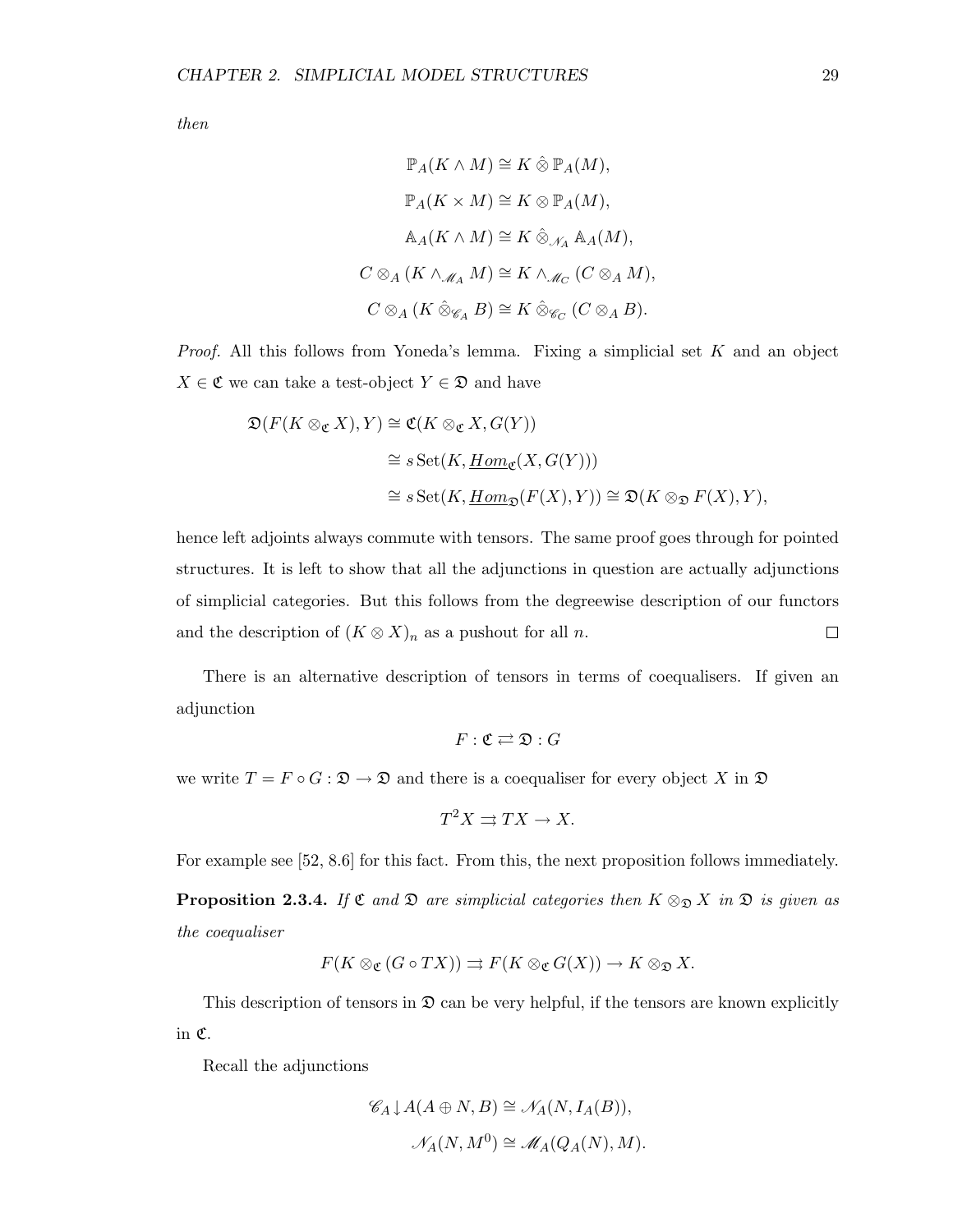Let us write  $V(N) = A \oplus N$  and  $Z(M) = M^0$  for the functors involved.

Proposition 2.3.5. The first equation above is a Quillen equivalence, whereas the second is a Quillen adjunction.

*Proof.* The first adjunction is a Quillen adjunction by definition. Because  $\pi_* V(N)$  =  $\pi_*A \oplus \pi_*N$ , the condition for Quillen equivalences is satisfied. A diagram chase shows that the functor Z respects fibrations and acyclic fibrations.  $\Box$ 

It follows that the functors above give rise to derived functors

$$
\text{ho }\mathscr{C}_A \downarrow A(\mathcal{L}V(N), B) \cong \text{ho }\mathscr{N}_A(N, \mathcal{R}I_A(B)),
$$
  

$$
\text{ho }\mathscr{N}_A(N, \mathcal{R}Z(M)) \cong \text{ho }\mathscr{M}_A(\mathcal{L}Q_A(N), M).
$$

#### 2.3.1 Description of the Cofibrations

The cofibrations in  $\mathcal{C}_A$  are not so easy to describe. There are various ways of characterising cofibrations as retracts of "free" or "almost free" maps, for example see [45], [21] or [24]. For our purposes, it is enough to follow the characterisation for the cofibrations of algebras, which is given in [41] and [30].

**Definition 2.3.6.** An almost free A-module map  $f : M \to N$  is one, where there is a sequence of sets  $X_n \in N_n$ , so that the  $X_n$  are closed under degeneracies, i.e.  $\sigma_i(X_n) \subseteq X_{n+1}$ for all  $i$  and  $n$ , and the natural map

$$
M_n \oplus A_n\{X_n\} \to N_n
$$

is an isomorphism for all  $n$ .

An almost free A-algebra map  $g : B \to C$  is one, where there is a sequence of free  $A_n$ -submodules  $V_n \subseteq C_n$  for all n, so that the  $V_n$  are closed under degeneracies and the natural map

$$
B_n \otimes_{A_n} \mathbb{P}_{A_n} V_n \longrightarrow C_n
$$

is an isomorphism for all n.

Proposition 2.3.7 (Miller [41], Quillen [45]). There is the following formal link between almost free maps and cofibrations in the categories  $\mathcal{M}_A$  and  $\mathcal{C}_A$ :

- Almost free maps are cofibrations.
- Any map factors as  $\bullet \rightarrow \bullet \rightarrow \bullet$ , where the first map is an almost free one.
- A cofibration is a retract of an almost free map.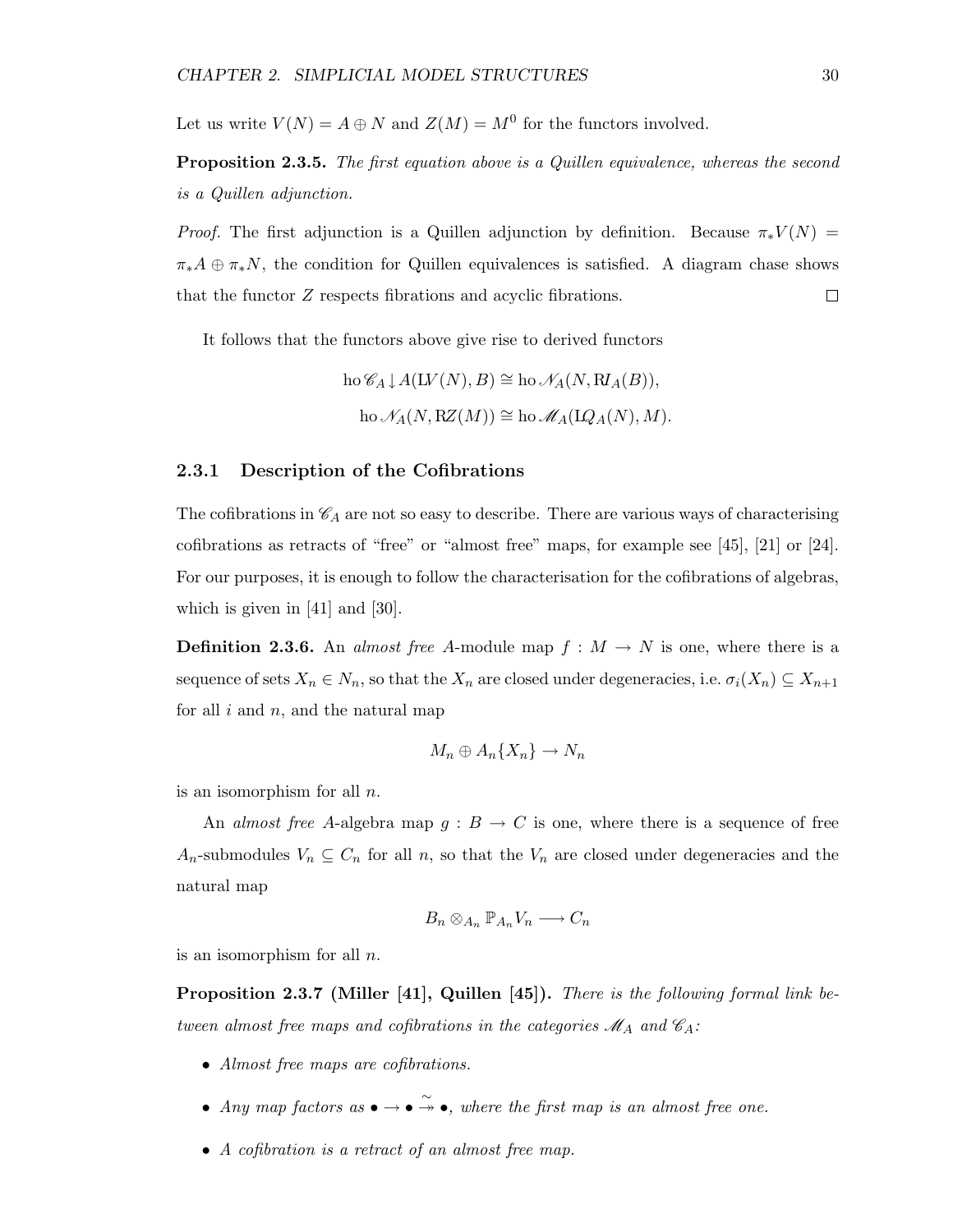#### 2.4 The Derived Tensor Product

Fix a simplicial R-algebra A. For an A-module M, the tensor product  $M \otimes_A -$  does not respect weak equivalences in general. However, it gives rise to a derived functor  $M \otimes^L - :$  ho  $\mathscr{M}_A \to$  ho  $\mathscr{M}_A$ , which we are going to describe now.

**Definition 2.4.1.** For two A-modules M and N, the derived tensor product  $M \otimes^L N$  is defined as the A-module  $M^c \otimes N$ , where the cofibrant replacement takes place in  $\mathcal{M}_A$ .

Of course we could as well fix an A-module M and consider the functor  $-\otimes_A M$ . However, the next proposition shows among other things, that we wouldn't gain anything from that.

Proposition 2.4.2 (Quillen). The derived tensor product enjoys the following properties:

- For two different projective replacements P and Q of M we have  $P \otimes_A N \simeq Q \otimes_A N$ .
- It is balanced in the sense that  $M^c \otimes_A N \simeq M \otimes_A N^c$ .
- There is a first quadrant spectral sequence referred to as Künneth spectral sequence

$$
E_{p,q}^2 = \text{Tor}_{p,q}^{\pi_*A}(\pi_*M, \pi_*N) \Longrightarrow \pi_{p+q}(M \otimes_A^L N),
$$

where the Tor-functor is the one of graded modules over graded rings.

From this it follows that if M is a cofibrant module the tensor product  $M \otimes_A -$  coincides with the derived tensor product and hence respects weak equivalences.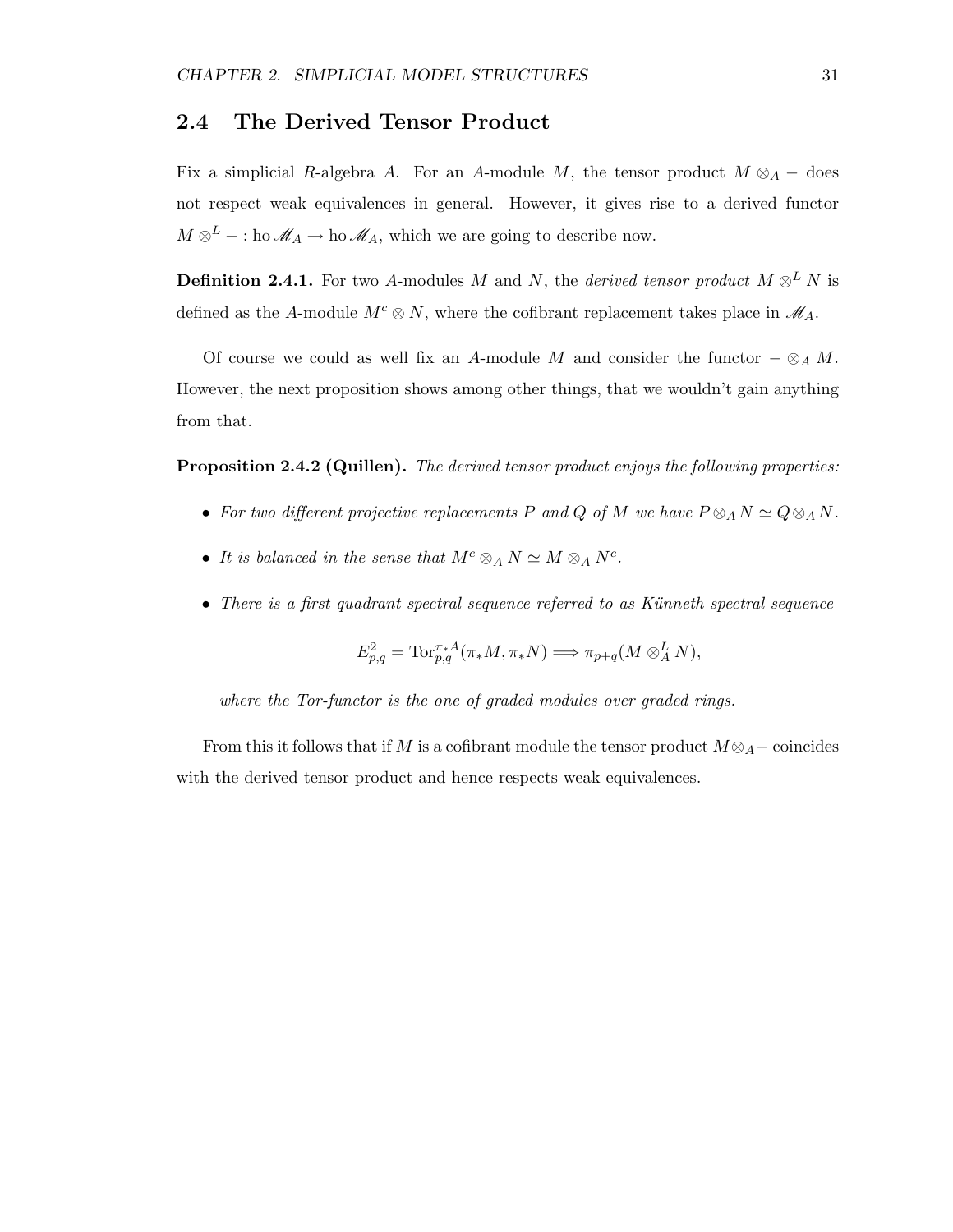### Chapter 3

# Introduction to André-Quillen Homology

We define André-Quillen homology for algebras over a simplicial algebra. The main results of this chapter are in Section 3.3 and 3.4. These results can as well be obtained by methods from Goerss and Hopkins  $[22]$ , where they derive the existence of general André-Quillen homology theories for categories of algebras over a simplicial operad. The proofs presented in this thesis are more explicit. The exposition here is a generalisation of the André-Quillen homology for rings, which was originally described by André  $[2]$  and Quillen  $[46]$ and  $[45, part 1]$ . The André-Quillen homology for rings is treated in detail for example in the books  $[34]$  and  $[52]$ . Our version of André-Quillen homology coincides with the traditional one if one uses constant simplicial algebras. In Section 3.5 we derive the existence of a spectral sequence to compute the indecomposables. This is similar to the case of commutative ring spectra, which was treated in [6].

### 3.1 Abelian Objects, Square-Zero Extensions and Derivations

Let A be a simplicial R-algebra. We work in the category  $\mathscr{C}_A \downarrow B$  of A-algebras over a fixed A-algebra B. Take a B-module N which is simultaneously an A-nuca, so that

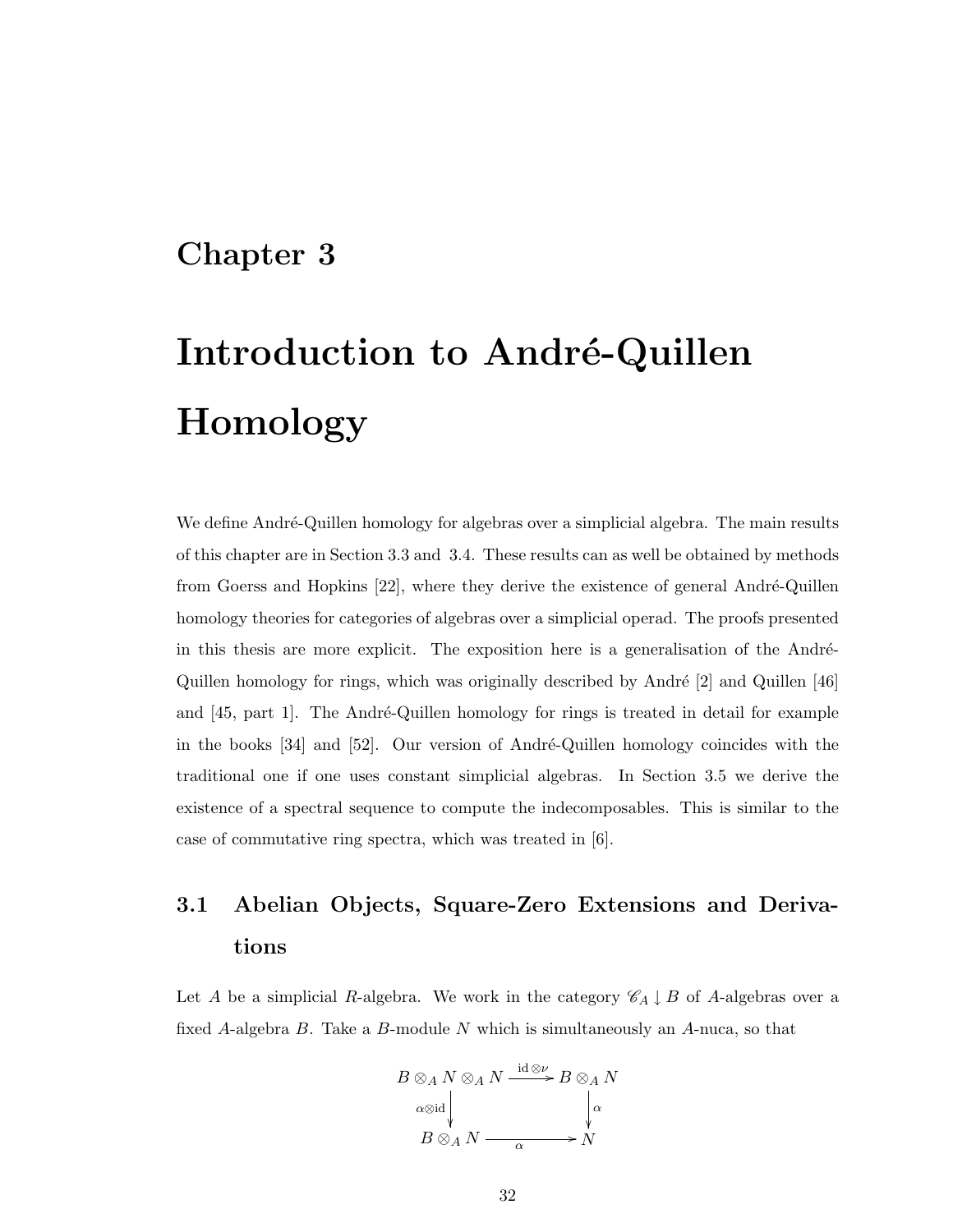where  $\alpha$  is the B-module structure map and  $\nu$  is the multiplication of N as a nuca. We can form an A-algebra  $B \oplus N$  with multiplication

$$
\mu: (B \oplus N) \otimes_A (B \oplus N) \cong (B \otimes_A B) \oplus (B \otimes_A N) \oplus (N \otimes_A B) \oplus (N \otimes_A N) \longrightarrow B \oplus N
$$

given by  $\mu = \mu_B \oplus (\alpha + \alpha \circ \tau + \nu)$ , where  $\mu_B$  is the algebra multiplication of B. We can certainly perform this construction with such  $N$ , where the multiplication is trivial. That way we get a functor

$$
sq: \mathscr{M}_B \longrightarrow \mathscr{C}_A \downarrow B.
$$

**Definition 3.1.1.** An A-algebra over B isomorphic to one of the form  $sq(M)$  with a B-module M is called a square-zero extension of B with M.

The importance of square-zero extensions will become clear in this and the next section.

**Definition 3.1.2.** A group object in a category  $\mathfrak C$  with finite products is an object A with a "multiplication"  $m: A \times A \rightarrow A$ , a "unit"  $u: * \rightarrow A$  from the terminal object into A and an "inverse"  $i : A \rightarrow A$  satisfying various coherence diagrams [36, p 75]. If furthermore the multiplication m commutes with the twist map  $A \times A \rightarrow A \times A$ , then A is called an abelian group object.

The multiplication map thus turns the set  $\mathfrak{C}(X, A)$  naturally in X into an abelian group via

$$
\mathfrak{C}(X, A) \times \mathfrak{C}(X, A) \cong \mathfrak{C}(X, A \times A) \longrightarrow \mathfrak{C}(X, A).
$$

We write  $\mathfrak{C}_{\mathrm{Ab}}$  for the subcategory of abelian group objects in a category  $\mathfrak{C}$ . There is always the question, whether the forgetful functor  $U : \mathfrak{C}_{Ab} \to \mathfrak{C}$  admits a left adjoint, a so called abelianisation Ab :  $\mathfrak{C} \to \mathfrak{C}_{\mathrm{Ab}}$ . In the following we construct the functor Ab if  $\mathfrak{C} = \mathscr{C}_A \downarrow B$ . This functor will give rise to André-Quillen homology in the end. Crucial for this is the next proposition. We provide an easy proof for it as we were not able to find a complete proof in the literature.

**Proposition 3.1.3.** In the category  $\mathscr{C}_A \downarrow B$  the abelian group objects are exactly the square-zero extensions.

*Proof.* Let T be an abelian group object in  $\mathscr{C}_A \downarrow B$ . We write  $\mu_T : T \otimes_A T \to T$  for the algebra multiplication of T. The terminal object in  $\mathscr{C}_A \downarrow B$  is B so that we get a map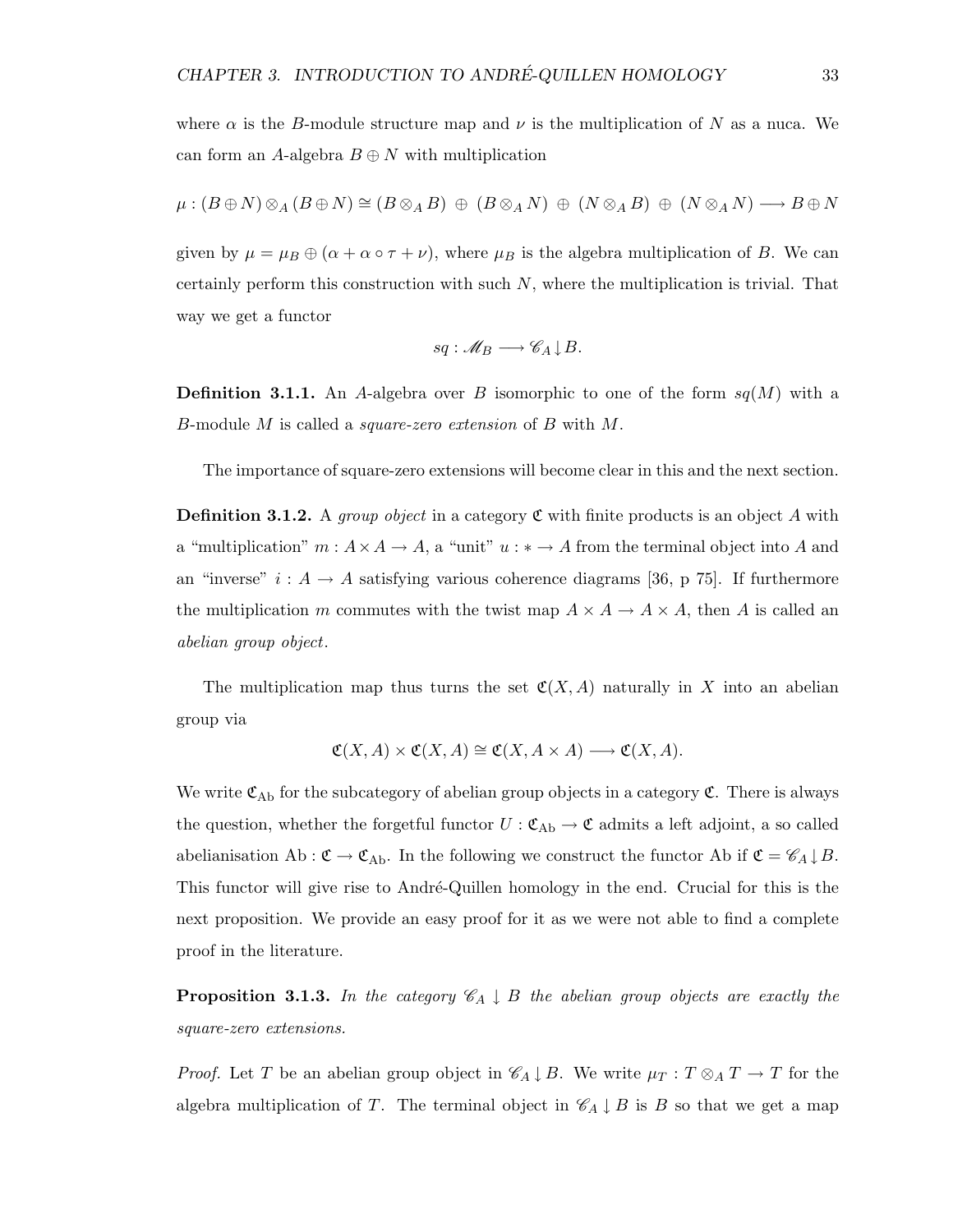$u : B \to T$ . Denoting  $\epsilon$  for the augmentation map  $\epsilon : T \to B$ , we get  $\epsilon \circ u = id_B$ . This means we can write  $T \cong B \oplus N$ , where  $N \cong \text{ker}(\epsilon)$  and multiplication

$$
\mu_T = \mu_B \oplus (\alpha + \alpha \circ \tau + \nu) : (B \otimes_A B) \oplus (B \otimes_A N) \oplus (N \otimes_A B) \oplus (N \otimes_A N) \longrightarrow B \oplus N
$$

where  $\alpha$  is the B-module structure map for N and  $\nu$  is an A-nuca multiplication map for N. We have to prove that  $\nu$  is the zero map. The product  $T \times T$  is given as the pullback



in  $\mathscr{C}_A \downarrow B$ , hence in the category  $\mathscr{C}_A$ . But this is the same as the pullback in the category of A-modules, hence

$$
T \times T = \{(a, b) \in T \oplus T \mid \epsilon(a) = \epsilon(b)\} \cong B \oplus N \oplus N.
$$

Denoting by  $m: T \times T \to T$  the multiplication map of T as an abelian group object, we get the following commutative diagram



linking the map m with u. The multiplication  $\mu_T$  of the algebra T determines the multiplication  $\mu_{T\times T}$  of the A-algebra  $T\times T$ . We obtain the following commutative diagram



where the composition of the left vertical arrows is the zero map, which shows that  $\nu$  is the zero map.

Conversely, if we have a square-zero extension  $C \cong B \oplus N$ , then we can set  $m : C \times C \cong$  $B \oplus N \oplus N \to B \oplus N$  to be the map which is the identity on B and adds the elements of N. Furthermore we can set  $u : B \to B \oplus N$  to be the inclusion of the first summand and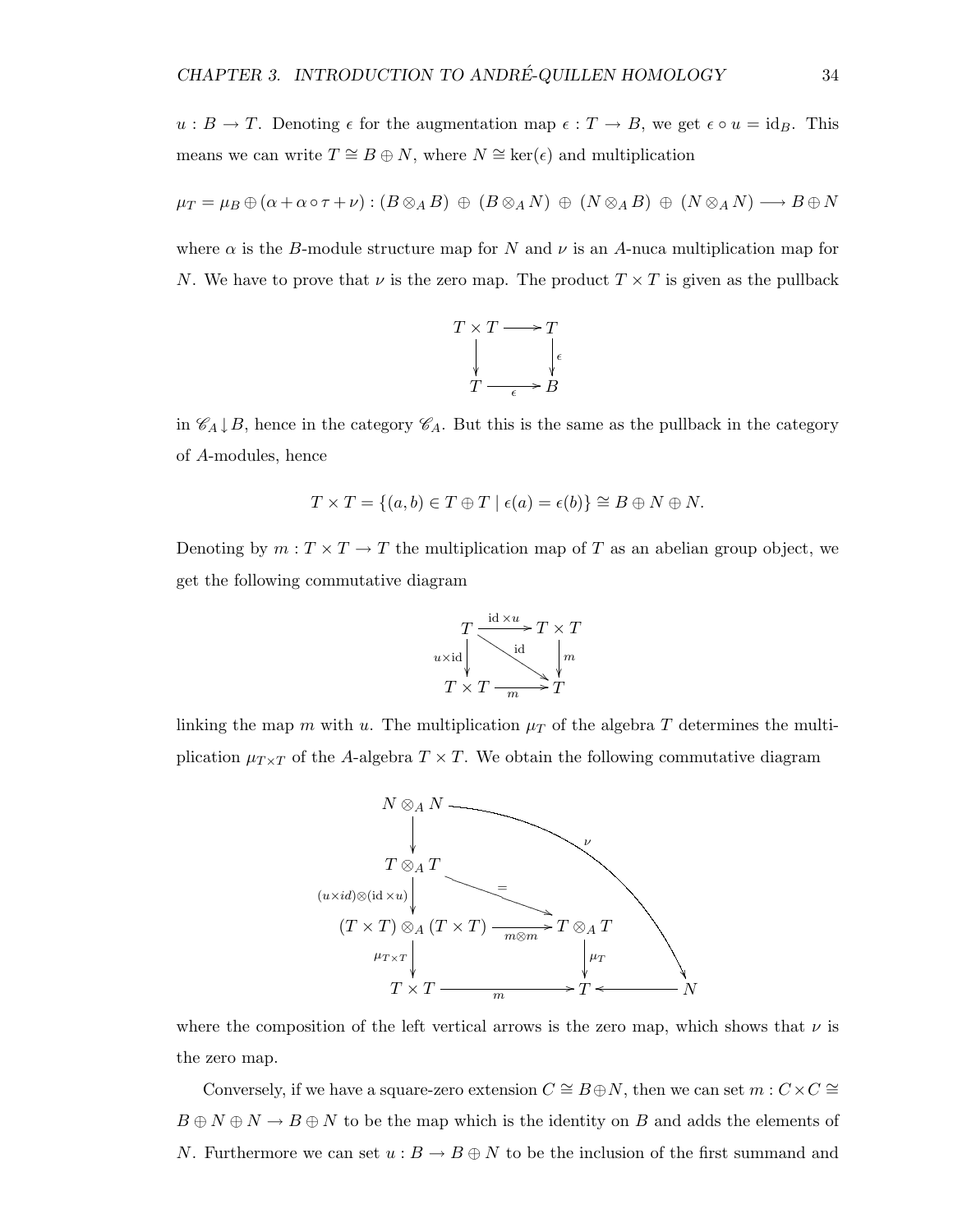$i: B \oplus N \to B \oplus N$  to be the map which is the identity on B and sends  $x \in N_n$  to  $-x$  for all  $n$ . This data turns  $C$  into an abelian group object.  $\Box$ 

If  $C \cong B \oplus M$  is an abelian group object in  $\mathscr{C}_A \downarrow B$ , then for any other A-algebra D over B, the set  $\mathscr{C}_A \downarrow B(D, B \oplus M)$  is an abelian group. Given two functions f and g in this set, we denote their projection onto M by  $f_M$  and  $g_M$ , so that we can calculate their addition as

$$
f+g=\epsilon\oplus (f_M+g_M).
$$

We could have dropped the abelian condition from the definition of abelian group objects and so define the group objects in a category. The proof above never uses this abelian condition. Therefore every group object in  $\mathscr{C}_A \downarrow C$  is automatically an abelian group object.

**Definition 3.1.4.** Given an A-algebra B and a B-module M. A derivation is a map  $d : B \to M$  of A-modules that satisfies degreewise

$$
d(b_1b_2) = b_1d(b_2) + b_2d(b_1).
$$

There is the following straightforward observation about derivations and square-zero extensions:

**Proposition 3.1.5.** For fixed B and M as above, the set of derivations  $d : B \to M$  is in correspondence with  $\mathscr{C}_A \downarrow B(B, B \oplus M)$ , where we regard  $B \oplus M$  as a square-zero extension. In particular, the set of derivations is always an abelian group.

#### 3.2 Kähler-differentials

We repeat the description of the Kähler-differentials given in the book by Matsumura [37, §25]. Let S be a (non-simplicial) R-algebra. The Kähler-differential  $\Omega_{S/R}$  is defined to be the S-module given by generators  $ds, s \in S$  and relations  $\Re$ :

$$
\mathfrak{R} = \begin{cases} d(s+t) = ds + dt & s, t \in S, \\ d(rs) = rds & r \in R, \ s \in S, \\ d(st) = sdt + tds & s, t \in S. \end{cases}
$$

The Kähler differentials  $\Omega_{S/R}$  always come with an S-module map

$$
\delta: S \to \Omega_{S/R}
$$

$$
s \mapsto ds
$$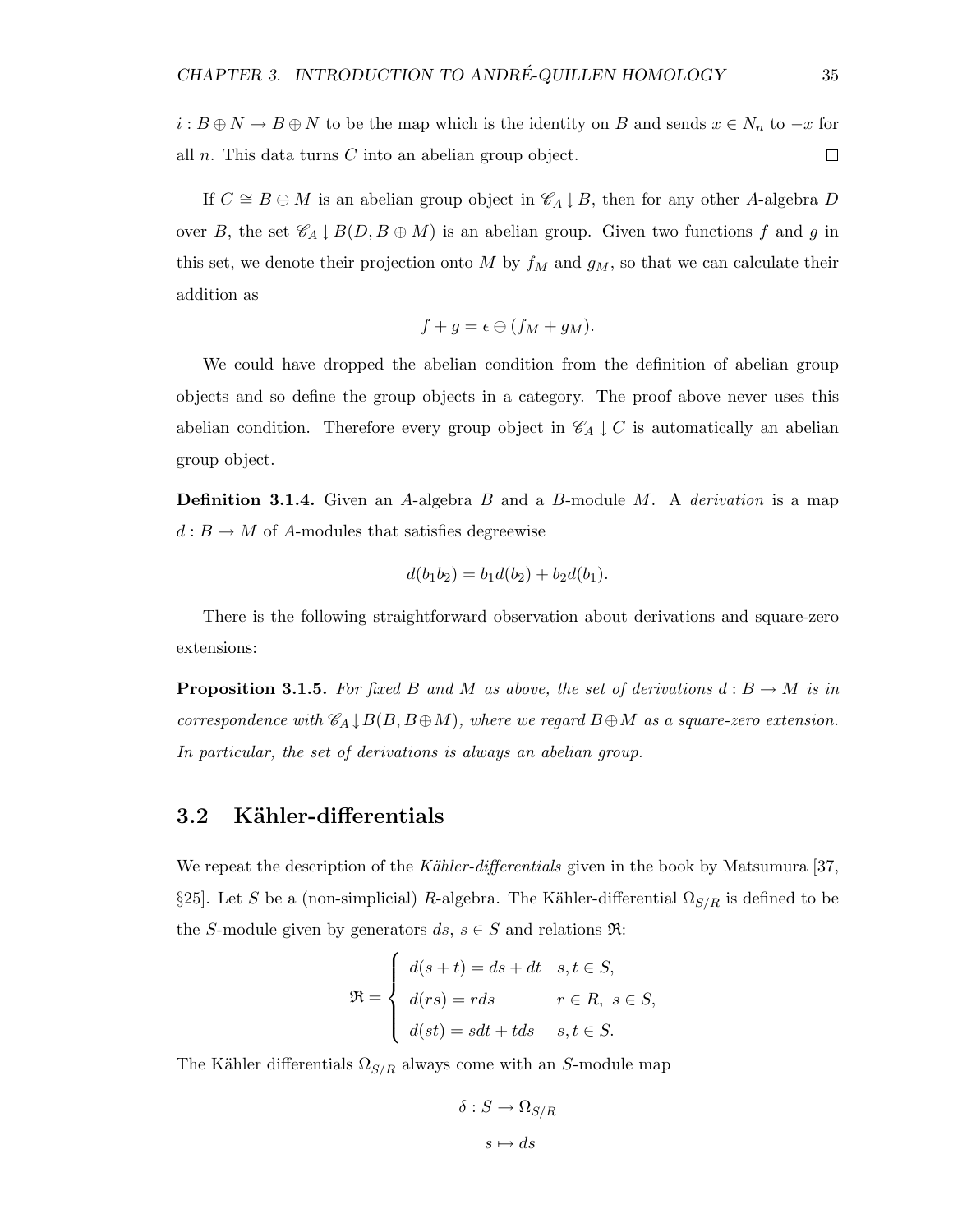called the universal derivation. It is characterised by the following proposition, which for example can be found in [37].

**Proposition 3.2.1.** The universal derivation  $\delta$  is a derivation and if M is an S-module, then any derivation  $d: S \to M$  factors uniquely as  $S \xrightarrow{\delta} \Omega_{S/R} \to M$ .

Setting  $I = \ker(S \otimes S \to S)$ , there is the identity (see [37])

$$
\Omega_{S/R} \cong I/I^2.
$$

Furthermore, there is an adjunction of the following form. Let S be an R-algebra and consider the category  $\mathscr{C}_R \downarrow S$  of algebras over S. Let T be an R-algebra over S and M an S-module, then

$$
\mathcal{M}_S(\Omega_{T/R} \otimes_T S, M) \cong \mathcal{C}_R \downarrow S(T, S \oplus M), \tag{3.1}
$$

so that the functor  $\Omega_{(-/R)} \otimes S : \mathscr{C}_R \downarrow S \to \mathscr{M}_S$  is the left adjoint to the square-zero extension functor.

The notion of Kähler-differentials can easily be adapted to the simplicial context. Let A be a simplicial R-algebra and B an A-algebra. Define  $\Omega_{B/A} \in \mathcal{M}_B$  by simply setting  $(\Omega_{B/A})_n = \Omega_{B_n/A_n}$ . The universal derivations  $B_n \to \Omega_{B_n/A_n}$  assemble to a universal derivation  $\delta: B \to \Omega_{B/A}$ .

Let  $E$  be an  $A$ -algebra.

Proposition 3.2.2. If we take an A-algebra B over E and a E-module M, then the adjunction (3.1) above generalises to

$$
\mathscr{M}_E(\Omega_{B/A}\otimes_B E,M)\cong \mathscr{C}_A\downarrow E(B,E\oplus M).
$$

*Proof.* The isomorphism is given by turning a E-module map  $\phi : \Omega_{B/A} \otimes_B E \to M$  into an A-algebra map  $\psi$  defined by

$$
\psi: B \xrightarrow{\mathrm{id} \oplus \delta} B \oplus \Omega_{B/A} \cong B \oplus (\Omega_{B/A} \otimes_B B) \xrightarrow{\eta \oplus (\mathrm{id} \otimes \eta)} E \oplus (\Omega_{B/A} \otimes_B E) \xrightarrow{\mathrm{id} \oplus \phi} E \oplus M,
$$

where  $\eta : B \to E$  is the unit of E as a B-algebra. If we have an algebra map  $\psi : B \to E \oplus M$ , the projection to  $M$  yields a derivation of  $E$ -modules, hence it corresponds to a map  $\Omega_{B/A} \otimes_B E \to M$ . This is the inverse of the isomorphism.  $\Box$ 

The next proposition summarises standard identities concerning Kähler differentials and can for example be found in Matsumura's book [37, §25].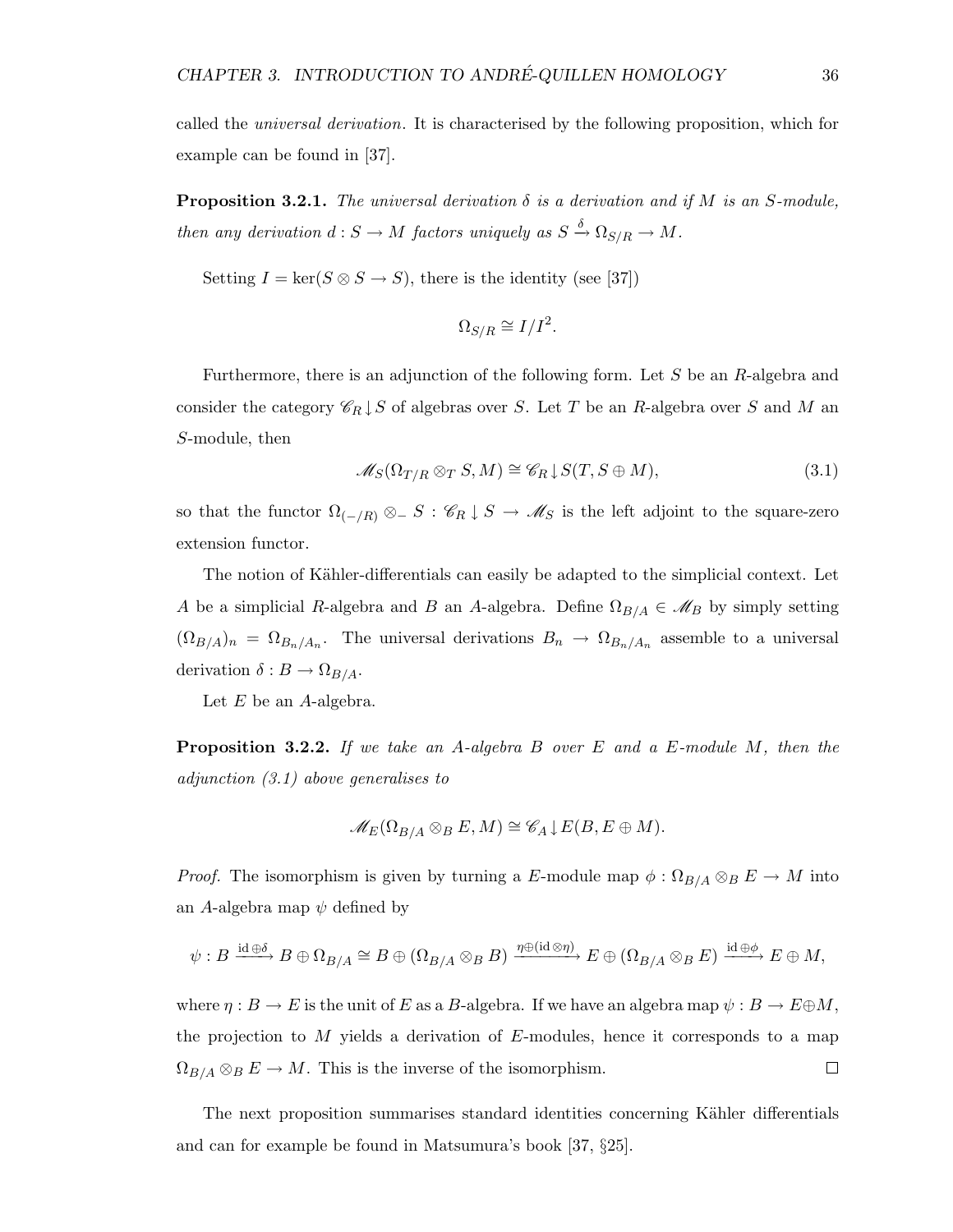**Proposition 3.2.3.** If S and T are two (non-simplicial) R-algebras then

$$
\Omega_{S \otimes_R T/T} \cong \Omega_{S/R} \otimes_R T,
$$
  

$$
\Omega_{S \otimes_R T/R} \cong (\Omega_{S/R} \otimes_R T) \oplus (S \otimes_R \Omega_{T/R}).
$$

If  $R \to S \to T$  is a sequence of algebras then there is an exact sequence (though not short exact)

$$
\Omega_{S/R} \otimes_S T \longrightarrow \Omega_{T/R} \longrightarrow \Omega_{T/S} \longrightarrow 0.
$$

In the following we will set up Kähler-differentials in a homotopy invariant way.

### 3.3 André-Quillen (Co-)homology for Algebras over Simplicial Algebras

We start with a remark about the adjunction in the last section:

**Proposition 3.3.1.** Let  $E$  be an A-algebra. The adjunction

$$
\Omega_{-/A}\otimes_{-}E:\mathscr{C}_A\downarrow E\leftrightarrows \mathscr{M}_E:sq
$$

is a Quillen adjunction.

*Proof.* We simply have to check that the functor  $sq$  preserves fibrations and acyclic fibrations. Because fibrations and acyclic fibrations in algebras coincides with the ones in modules, we will prove this for the functor  $U \circ sq : \mathscr{M}_E \to \mathscr{M}_E$ . Take a fibration  $M \to N$ in  $\mathscr{M}_E$  and an acyclic cofibration  $X \overset{\sim}{\hookrightarrow} Y$  in  $\mathscr{M}_E$  so that there is a commutative diagram



We have to show that there is a lift  $Y \to E \oplus M$  making everything commute. From the given data, there is a lift  $Y \to M$ . Note that the righthand square is a pullback, so that we get a lift  $Y \to E \oplus M$  in the lefthand square and the only thing to check is whether the upper left triangle commutes. Because the middle vertical arrow is the identity on  $E$ , this is indeed the case. So,  $U \circ sq$  respects fibrations. By exactly the same argument one shows that  $U \circ sq$  preserves acyclic fibrations.  $\Box$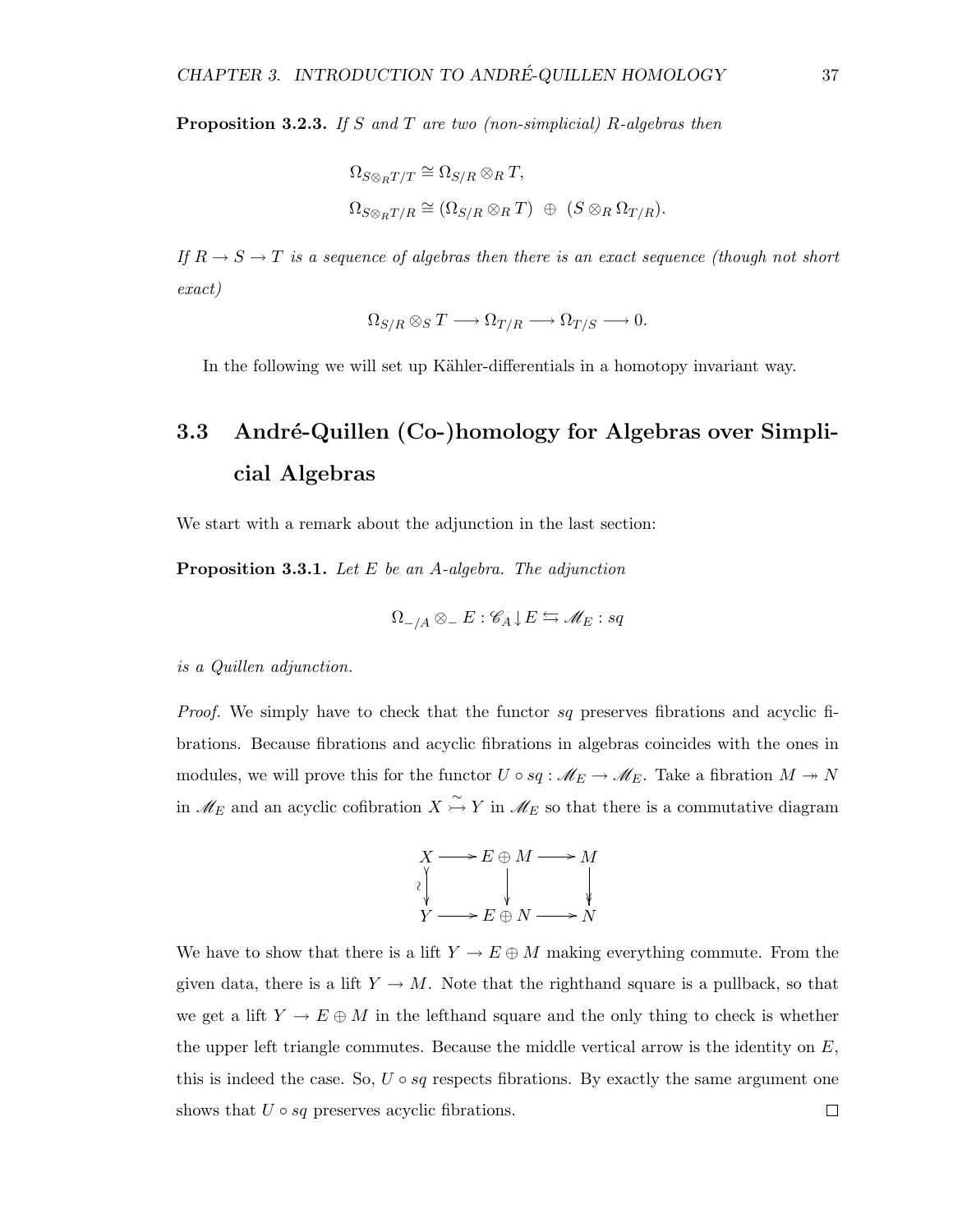This means that there is a left derived functor of the abelianisation. If  $B \in \mathscr{C}_A \downarrow E$  is any A-algebra over  $E$ , then we can factor the unit into

$$
A \rightarrowtail P \overset{\sim}{\twoheadrightarrow} B
$$

where now  $P$  is a cofibrant A-algebra. That the following definition is well defined up to homotopy equivalence shows the Proposition 3.3.3.

**Definition 3.3.2.** By the *cotangent complex* of B over A we understand the B-module

$$
\mathfrak{L}_{B/A} = \Omega_{P/A} \otimes_P B.
$$

for a cofibrant replacement  $P$  of  $B$ .

**Proposition 3.3.3.** The cotangent complex  $\mathfrak{L}_{B/A}$  is well defined up to homotopy equivalence of B-modules.

*Proof.* If we choose two cofibrant replacements  $P$  and  $Q$  for  $B$ , then there are weak equivalences between them, say  $f : P \to Q$  and  $g : Q \to P$ . This follows from the diagram



and the lifting and 2 out of 3-axioms. Since  $\mathrm{id}_P$  and gf are both liftings over  $\mathrm{id}_A$  they are homotopic (see [30, 4.6.]). The same is of course true for  $\mathrm{id}_Q$  and  $fg$ . The abelianisation functor preserves cofibrations and acyclic cofibrations, in particular it preserves acyclic cofibrations between cofibrant objects. But then Ken Brown's Lemma 2.1.5 states, that it preserves any weak equivalences between cofibrant objects. In particular

$$
\Omega_{P/A} \otimes_P B \simeq \Omega_{Q/A} \otimes_Q B,
$$

where the homotopy equivalence is induced by  $f$  and  $g$ .

**Definition 3.3.4.** The *André-Quillen homology groups* of an *A*-algebra *B* with coefficients in a B-module M are defined to be

$$
\mathrm{AQ}_i(B, A; M) = \pi_i(\mathfrak{L}_{B/A} \otimes_B M)
$$

for  $i \in \mathbb{N}$ .

 $\Box$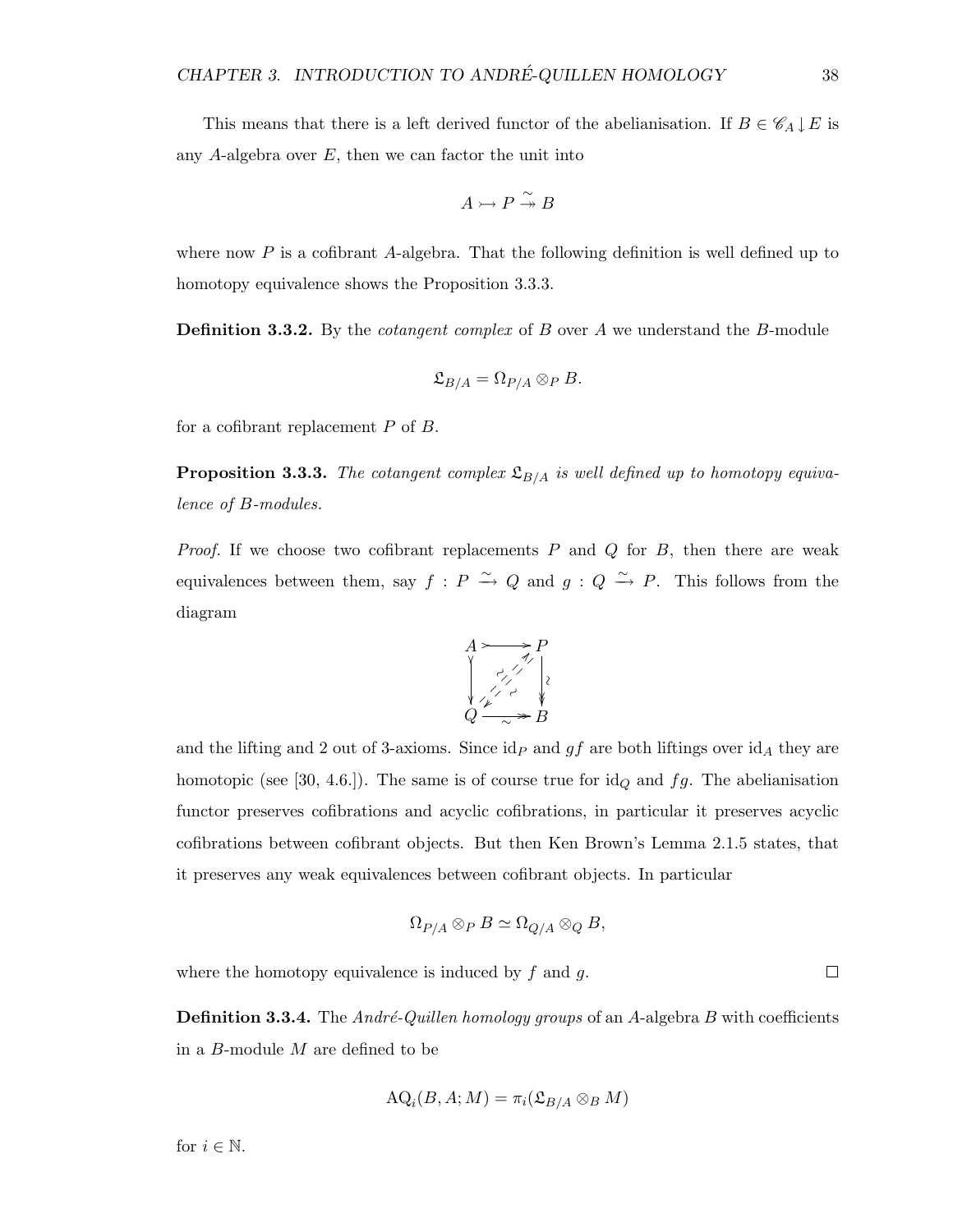It follows, that  $\text{AQ}_*(B, A; M)$  has a graded  $\pi_*B$ -module structure.

The next proposition relaxes the condition imposed on the cofibrant replacement.

**Proposition 3.3.5.** In order to get the correct André-Quillen groups, it is actually enough to factor the unit into  $A \rightarrow P' \stackrel{\sim}{\rightarrow} B$  without demanding that the second arrow be a fibration.

*Proof.* To see this, simply consider a further factorisation of  $P' \xrightarrow{\sim} B$  as

$$
P' \xrightarrow{\sim} Q \xrightarrow{\sim} B.
$$

Since  $B \otimes_{-} \Omega_{-}/A$  respects weak equivalences between cofibrant objects, the homotopy groups we get by applying that functor to  $P'$  or  $Q$  are isomorphic, though not in a canonical way.  $\Box$ 

The universal derivation  $B \to \Omega_{B/A}$  induces a map

$$
B\otimes_A M\to B\otimes_B M\to \Omega_{B/A}\otimes_B M,
$$

so that there is a comparison

$$
\pi_*(B\otimes^L_A M)\to \mathrm{AQ}_*(B,A;M)
$$

between the derived tensor product and André-Quillen homology. Furthermore, if  $C$  is any B-algebra, the universal derivation together with the unit  $B \to C$  induces a map

$$
\theta: \pi_* B \to \pi_* \mathfrak{L}_{B/A} \to \pi_* \mathfrak{L}_{B/A} \otimes_B C \cong \mathrm{AQ}_*(B, A; C) \tag{3.2}
$$

called the Hurewicz map.

We describe now an alternative way to calculate André-Quillen homology. If  $A \rightarrow B$ is a map of simplicial  $R$ -algebras, we can factor it as before to get

$$
A \rightarrowtail P \stackrel{\sim}{\twoheadrightarrow} B.
$$

Let I be the kernel of the multiplication map  $\mu_P$ 

$$
0 \to I \to P \otimes_A P \xrightarrow{\mu_P} P \to 0.
$$

Because  $\text{Tor}_1^{P_k}(P_k, B_k) = 0$  for all k we can tensor this sequence with  $-\otimes_P B$  to get a short exact sequence

$$
0 \to I \otimes_P B \to P \otimes_A B \to B \to 0.
$$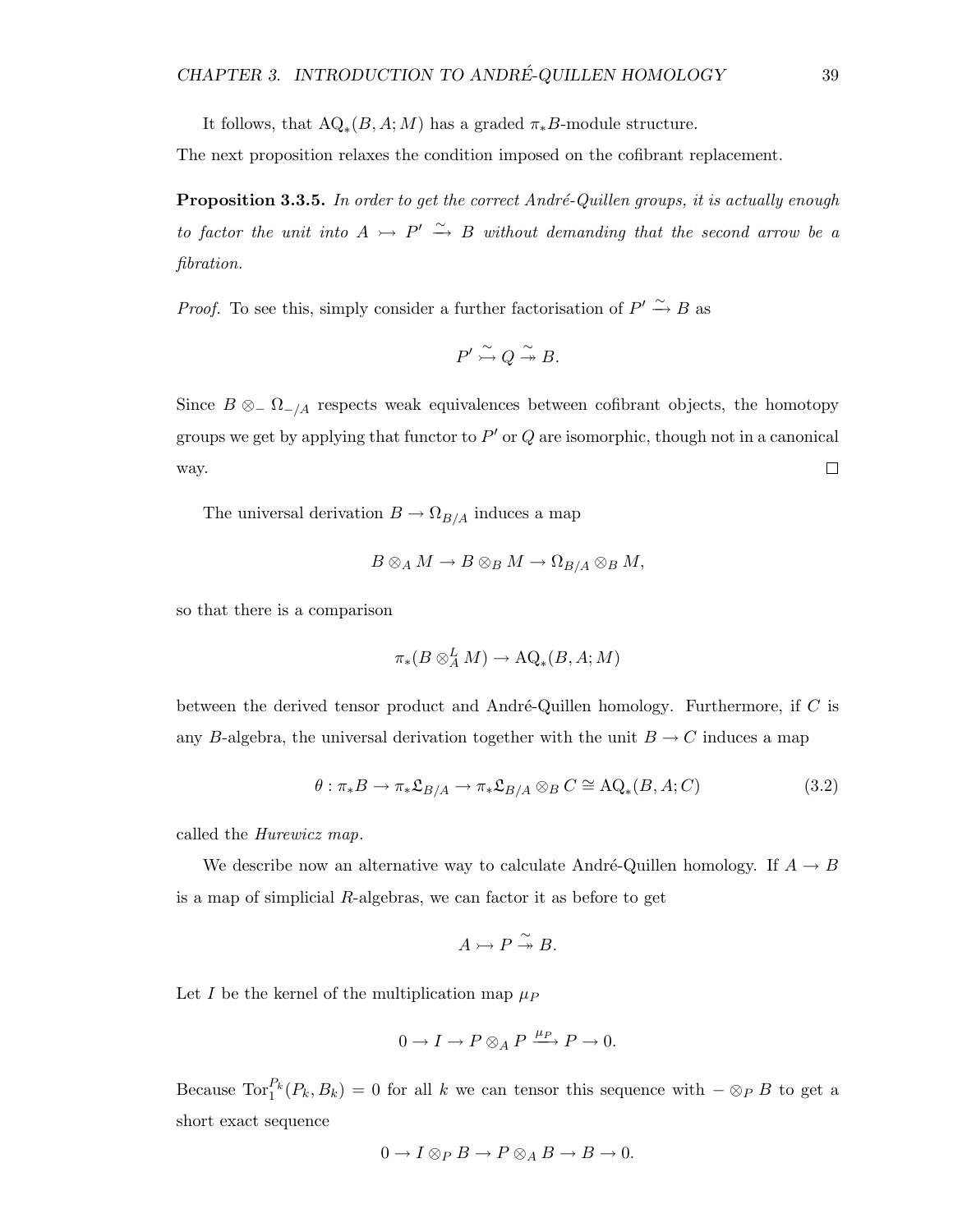We set  $J = I \otimes_P B$ . Taking indecomposables shows

$$
\Omega_{P/A}\otimes_P B\cong I/I^2\otimes_P B\cong J/J^2.
$$

So,

$$
AQ_*(B, A; M) \cong \pi_*(I/I^2 \otimes_P B) \cong \pi_*(J/J^2 \otimes_B M)
$$

which is an alternative way to compute André-Quillen homology.

Recall the functors  $I_B: \mathscr{C}_A \downarrow B \to \mathscr{N}_B$  and  $Q_B: \mathscr{N}_B \to \mathscr{M}_B$ . They allow the following description of the cotangent complex.

**Theorem 3.3.6.** If  $B$  is an  $A$ -algebra then

$$
\mathfrak{L}_{B/A} \simeq \mathop{\rm LQ}\nolimits_B \mathop{\rm R\nolimits^{\mathop{\rm L}\nolimits}}\nolimits_B (B\otimes_A^L B).
$$

Proof. This is the same argument as in [6, Proposition 3.2]. Recall the Quillen adjunctions

$$
\mathscr{C}_B \downarrow B(V(N), C) \cong \mathscr{N}_B(N, I_B(C)),
$$
  

$$
\mathscr{N}_B(N, Z(M)) \cong \mathscr{M}_B(Q_B(N), M)
$$

from Proposition 2.3.5. Fix an A-algebra C over B. There is the following chain of adjunctions

$$
\begin{aligned} \text{ho} \,\mathscr{C}_A \, \downarrow \, & B(C, B \oplus M) \cong \text{ho} \,\mathscr{C}_B \, \downarrow \, B(B \otimes_A^L C, B \oplus M) \\ &\cong \text{ho} \,\mathscr{C}_B \, \downarrow \, B(\text{LV } \text{RJ}_B(B \otimes_A^L C), \text{LV } \text{RZ}(M)) \\ &\cong \text{ho} \,\mathscr{N}_B(\text{RJ}_B(B \otimes_A^L C), \text{RZ}(M)) \\ &\cong \text{ho} \,\mathscr{M}_B(\text{LQ}_B \, \text{RJ}_B(B \otimes_A^L C), M). \end{aligned}
$$

Therefore, by Yoneda's lemma we obtain

$$
\mathfrak{L}_{C/A}\otimes_C B\simeq \mathop{\rm LQ}\nolimits_B\mathop{\rm R\nolimits}\nolimits_B(B\otimes_A^L C)
$$

and setting  $B = C$  yields the result.

Dual to André-Quillen homology we can define André-Quillen cohomology by setting

$$
AQ^{n}(B, A; M) = \pi_{-n} F_{\mathcal{M}_{B}}(\Omega_{P/A} \otimes_{P} B, M),
$$

where  $P$  is a cofibrant replacement for the A-algebra  $B$ . As before, it can be proven, that this definition is independent of the cofibrant replacement chosen.

In the case of rings, i.e. constant simplicial objects we obtain the definition of Quillen given in [45].

 $\Box$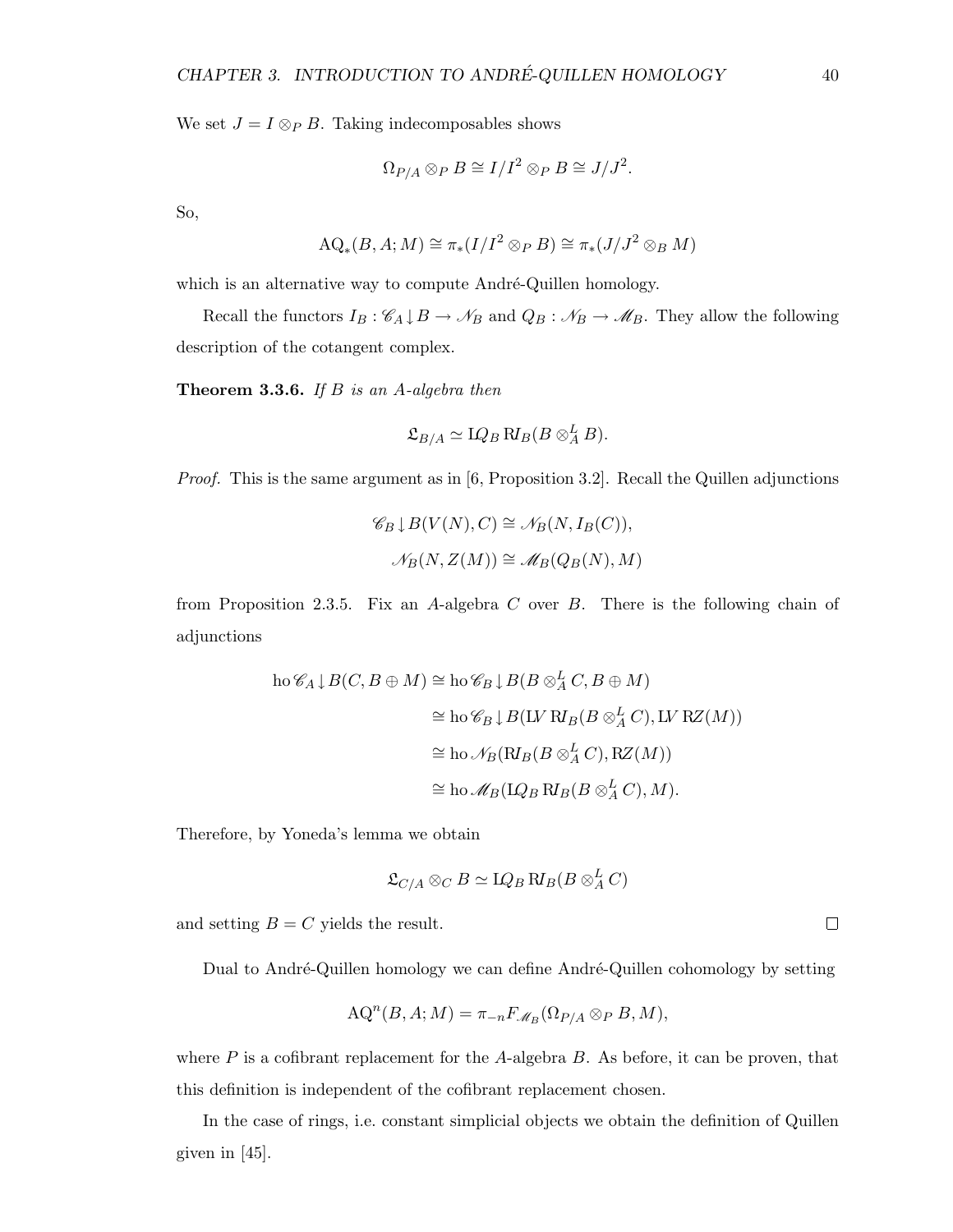#### 3.4 Eilenberg-Steenrod Axioms

The Eilenberg-Steenrod axioms were introduced in [18]. Given a model category  $\mathfrak C$  they can be reformulated in the following form [7].

We consider the category  $ar(\mathfrak{C})$  of arrows  $A \rightarrow B$  in  $\mathfrak{C}$ . Morphisms in  $ar(\mathfrak{C})$  are commutative squares in  $\mathfrak{C}$ . A homology theory  $h_*$  on  $\mathfrak{C}$  is a family of functors  $h_n$  with  $n \in \mathbb{Z}$  taking arrows  $A \to B$  to an abelian category  $\mathfrak{A}$ . We write  $h_n(A \to B) = h_n(B, A)$ reminiscent of ordinary homology for topological spaces. The axioms are the following. For all  $n \in \mathbb{Z}$ :

• Homotopy:

Given a commutative square

$$
A \xrightarrow{\sim} A'
$$
  
\n
$$
B \xrightarrow{\sim} B'
$$

then

$$
h_n(B, A) \cong h_n(B', A').
$$

• Long exact sequence:

Given two arrows  $A \to B \to C$  then there is a map  $h_n(C, B) \to h_{n-1}(B, A)$  for all n so that

$$
\cdots \to h_n(B, A) \to h_n(C, A) \to h_n(C, B) \to h_{n-1}(B, A) \to \cdots
$$

is a natural long exact sequence.

• Base change:

Given cofibrations  $A \rightarrowtail B$  and  $A \rightarrowtail C$  then

$$
h_n(B \amalg_A C, C) \cong h_n(B, A).
$$

• Coproduct:

Given a set  $A \rightarrowtail A_i$  of cofibrations indexed by  $i \in I$ , then

$$
h_n(\coprod_{i\in I} A_i, A) \cong \coprod_{i\in I} h_n(A_i, A).
$$

A cohomology theory  $h^*$  is defined dually. In the following we will prove that André-Quillen homology satisfies the Eilenberg-Steenrod axioms in the category  $\mathscr{C}_A \downarrow X$ , where  $X$  is a fixed  $A$ -algebra.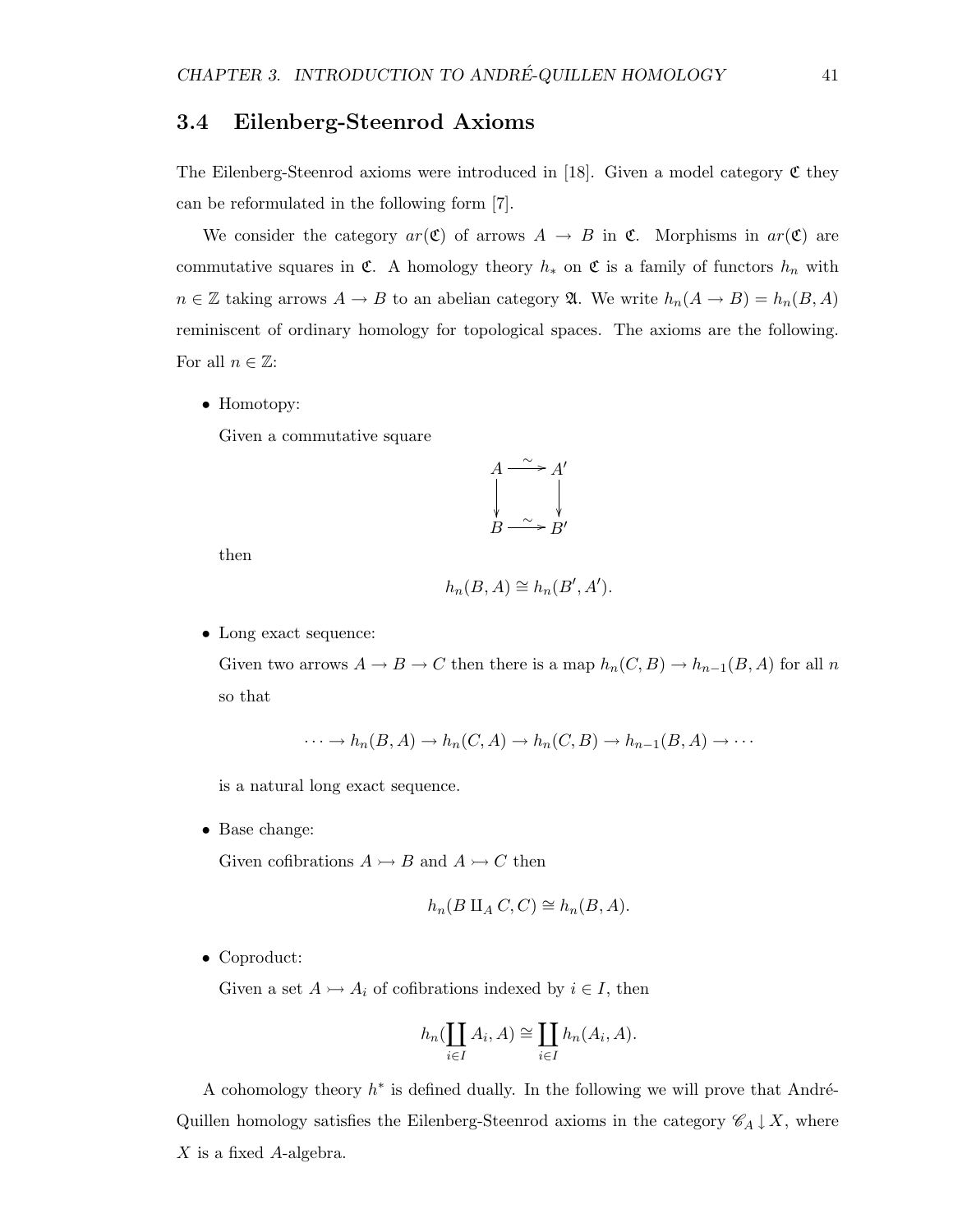The following proposition is stated in [7] for topological S-algebras. However, the same proof applies in the case of simplicial algebras.

**Proposition 3.4.1.** There is no homology or cohomology theory in  $\mathscr{C}_A$  except for the one which is zero everywhere.

This is why we have to insist to work in the category  $\mathscr{C}_A \downarrow E$  for an A-algebra E, although the  $E$  is only important in the way it restricts the choice of coefficients. In practice, when calculating the André-Quillen homology of an  $A$ -algebra  $B$  with coefficients in a B-module M one sets simply  $E = B$ .

**Theorem 3.4.2.** For an E-module M, the families of functors  $h_* = AQ_*(-, -; M)$  and  $h^* = \mathrm{AQ}^*(-,-;M)$  form a homology and cohomology theory on  $\mathscr{C}_A \downarrow E$  respectively.

The proof is at the end of this section. We prove first some intermediate results. Recall Proposition 3.2.3 on which the following propositions are based. Consider the pushout diagram of simplicial A-algebras



**Proposition 3.4.3.** Let B and C be cofibrant A-algebras and let M be a  $B \otimes_A C$ -module. Then we have for all  $n \in \mathbb{N}$ 

$$
AQ_n(B \otimes_A C, A; M) \cong AQ_n(B, A; M) \oplus AQ_n(C, A; M),
$$
  

$$
AQ_n(B \otimes_A C, B; M) \cong AQ_n(C, A; M).
$$

Furthermore, if  $A \rightarrowtail A^i, i \in I$  is a family of cofibrations and M a  $(\bigotimes A^i)$ -module, then

$$
\mathrm{AQ}_n(\bigotimes_i A^i, A; M) \cong \bigoplus_i \mathrm{AQ}_n(A^i, A; M).
$$

*Proof.* Since the units into B and C are cofibrations,  $B \otimes_A C$  is a cofibrant algebra and

$$
\mathfrak{L}_{B/A} = \Omega_{B/A},
$$
  

$$
\mathfrak{L}_{C/A} = \Omega_{C/A},
$$
  

$$
\mathfrak{L}_{B \otimes_A C/A} = \Omega_{B \otimes_A C/A}.
$$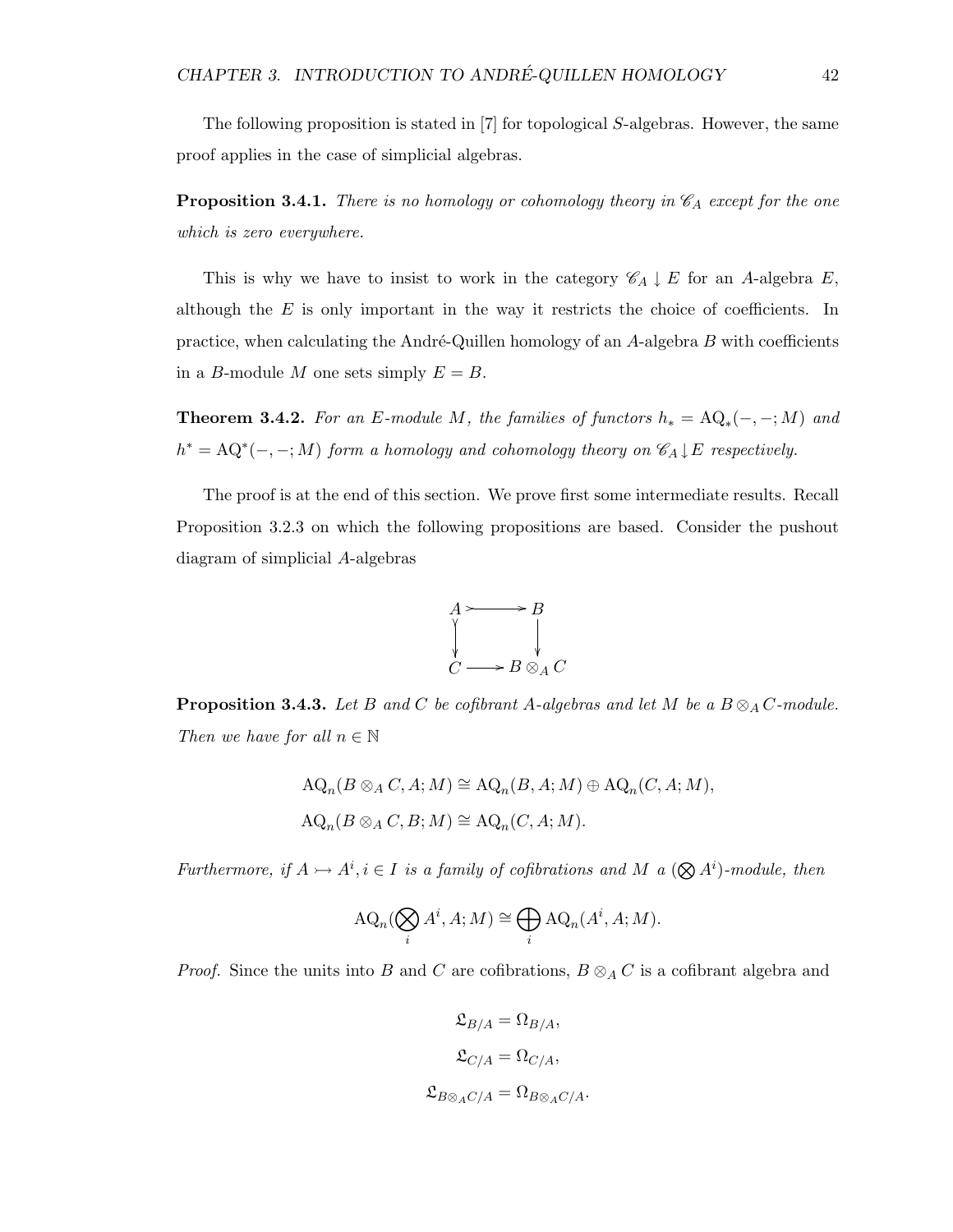Therefore, for a  $B \otimes_A C$ -module M, we have

$$
\mathfrak{L}_{B\otimes_A C/A}\otimes_{B\otimes_A C} M = \Omega_{B\otimes_A C/A}\otimes_{B\otimes_A C} M
$$
  
\n
$$
\cong ((\Omega_{B/A}\otimes_A C)\oplus (B\otimes_A \Omega_{C/A}))\otimes_{B\otimes_A C} M
$$
  
\n
$$
\cong (\Omega_{B/A}\otimes_B M)\oplus (\Omega_{C/A}\otimes_C M)
$$
  
\n
$$
= (\mathfrak{L}_{B/A}\otimes_B M)\oplus (\mathfrak{L}_{C/A}\otimes_C M),
$$

where the second isomorphism is a simplicial extension of the last proposition. This yields

$$
AQ_*(B\otimes_A C, A; M)\cong AQ_*(B, A; M)\oplus AQ_*(C, A; M).
$$

In the same manner we get

$$
\mathfrak{L}_{B\otimes_A C/C}\otimes_{B\otimes_A C}M=\Omega_{B\otimes_A C/C}\otimes_{B\otimes_A C}M
$$

$$
\cong (\Omega_{B/A}\otimes_A C)\otimes_{B\otimes_A C}M
$$

$$
\cong \mathfrak{L}_{B/A}\otimes_B M,
$$

which yields

$$
AQ_*(B\otimes_A C, C; M) = AQ_*(B, A; M).
$$

Because  $\Omega_{-}/A \otimes_A -$  is a left adjoint, it commutes with colimits. This proves the last point  $\Box$ of the proposition.

It is slightly trickier to establish the transitivity sequence. This is where the notion of an almost free map is convenient.

Proposition 3.4.4 (Transitivity long exact sequence). For three simplicial R algebras  $A \rightarrow B \rightarrow C$  and a C-module M there is a long exact sequence

$$
\cdots \to \mathrm{AQ}_n(B, A; M) \to \mathrm{AQ}_n(C, A; M) \to \mathrm{AQ}_n(C, B; M) \to \mathrm{AQ}_{n-1}(B, A; M) \to \cdots
$$

*Proof.* We will construct a short exact sequence of simplicial  $R$ -algebras, whose homology long exact sequence will be the transitivity long exact sequence.

As usual, factor the map  $A \to B$  into  $A \to X \to B$ . Then factorise further in the model category of A-algebras the composite  $X \to B \to C$  into  $X \to Y \stackrel{\sim}{\to} C$ , so that the map  $\psi: X \rightarrow Y$  is an almost free map. This means that for each n we have an isomorphism  $Y_n \cong X_n \otimes_{A_n} \mathbb{P}_{A_n} V_n$  for some  $A_n$ -module  $V_n$ . We obtain the diagram

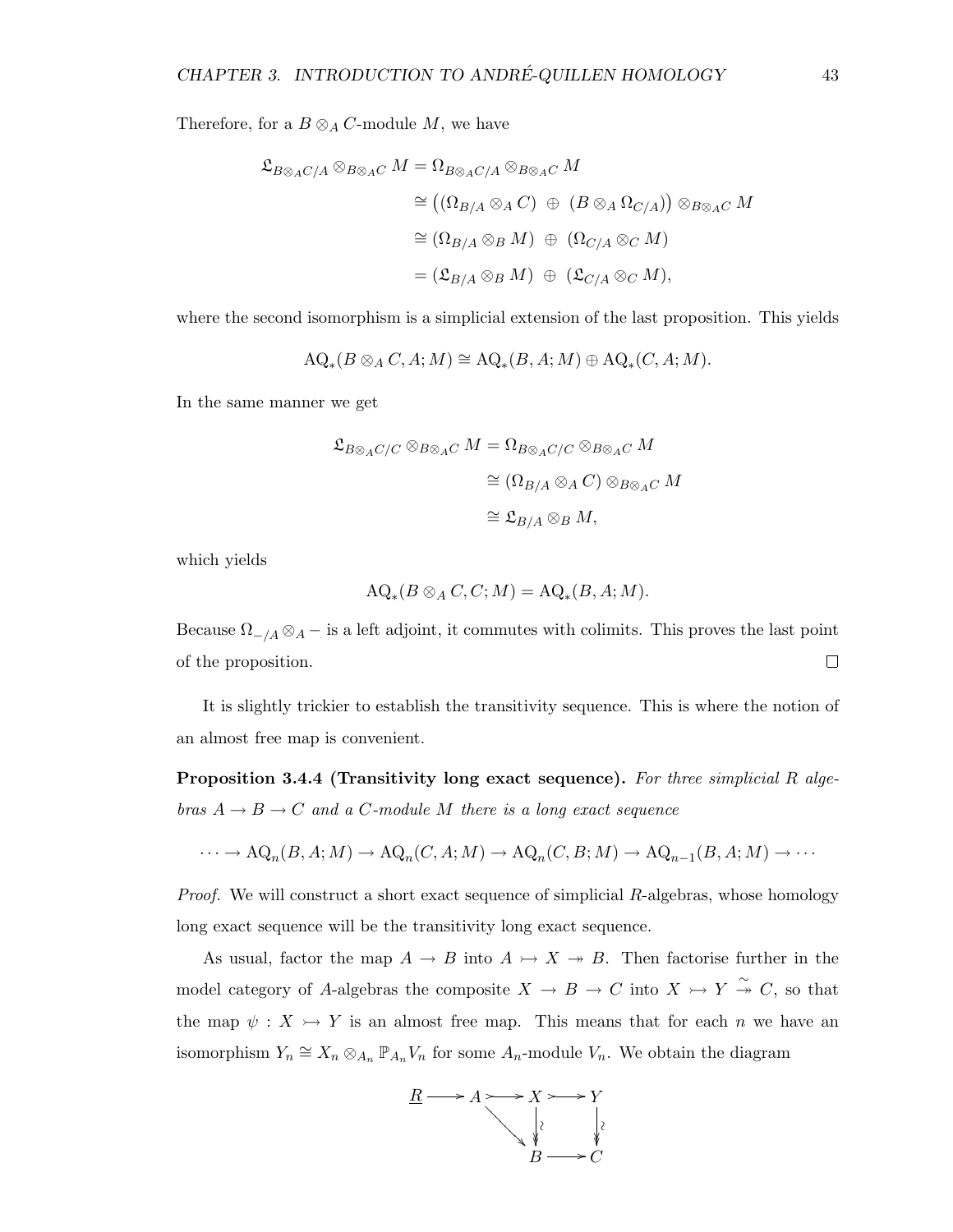Since everything happens levelwise, there is an exact sequence of Y -modules

$$
\Omega_{X/A} \otimes_X Y \to \Omega_{Y/A} \to \Omega_{Y/X} \to 0.
$$

For each n, the map  $\psi_n : X_n \to Y_n$  has a splitting of  $A_n$ -algebras. So, after applying in each degree n the functor  $\Omega_{-}/A_n \otimes_{-} Y_n$  to the injection  $\psi_n$ , we still have an injection. Therefore the sequence above is actually short exact. Since  $\Omega_{Y_n/X_n}$  is a projective  $Y_n$ module for every  $n$ , tensoring the sequence with any Y-module yields another short exact sequence. We end up with the short exact sequence

$$
0 \to C \otimes_X \Omega_{X/A} \to C \otimes_Y \Omega_{Y/A} \to C \otimes_Y \Omega_{Y/X} \to 0
$$

and finally

$$
0 \to M \otimes_X \Omega_{X/A} \to M \otimes_Y \Omega_{Y/A} \to M \otimes_Y \Omega_{Y/X} \to 0. \tag{3.3}
$$

We now have to identify these terms.  $C \otimes_X \Omega_{X/A}$  is  $C \otimes_B \mathfrak{L}_{B/A}$  and  $C \otimes_Y \Omega_{Y/A}$  is  $\mathfrak{L}_{C/A}$ . It is left to show that  $C \otimes_Y \Omega_{Y/X} \simeq \mathfrak{L}_{C/B}$ . There is a map from the pushout into C

$$
B\otimes_X Y\to C.
$$

This is a weak equivalence because  $Y \cong X \otimes_X Y \to B \otimes_X Y$  is one by the 2 out of 3 axiom. Furthermore,  $B \otimes_X Y$  is a cofibrant B-algebra. Therefore

$$
\mathfrak{L}_{C/B} \simeq \mathfrak{L}_{B\otimes_X Y/B}
$$

$$
= \Omega_{B\otimes_X Y/B}
$$

$$
= B \otimes_X \Omega_{Y/X}
$$

$$
\simeq B \otimes_X Y \otimes_Y \Omega_{Y/X}
$$

$$
\simeq C \otimes_Y \Omega_{Y/X}.
$$

With this, the short exact sequence 3.3 turns into the long exact sequence

$$
\cdots \to \mathrm{AQ}_n(B, A; M) \to \mathrm{AQ}_n(C, A; M) \to \mathrm{AQ}_n(C, B; M) \to \mathrm{AQ}_{n-1}(B, A; M) \to \cdots
$$

This concludes the proof.

We finish this section with the proof of Theorem 3.4.2.

*Proof.* We show that André-Quillen homology with the  $E$ -module M as coefficients is a homology theory on  $\mathscr{C}_A \downarrow E$ . Note that if B is an A-algebra, then a cofibration of B-algebras

 $\Box$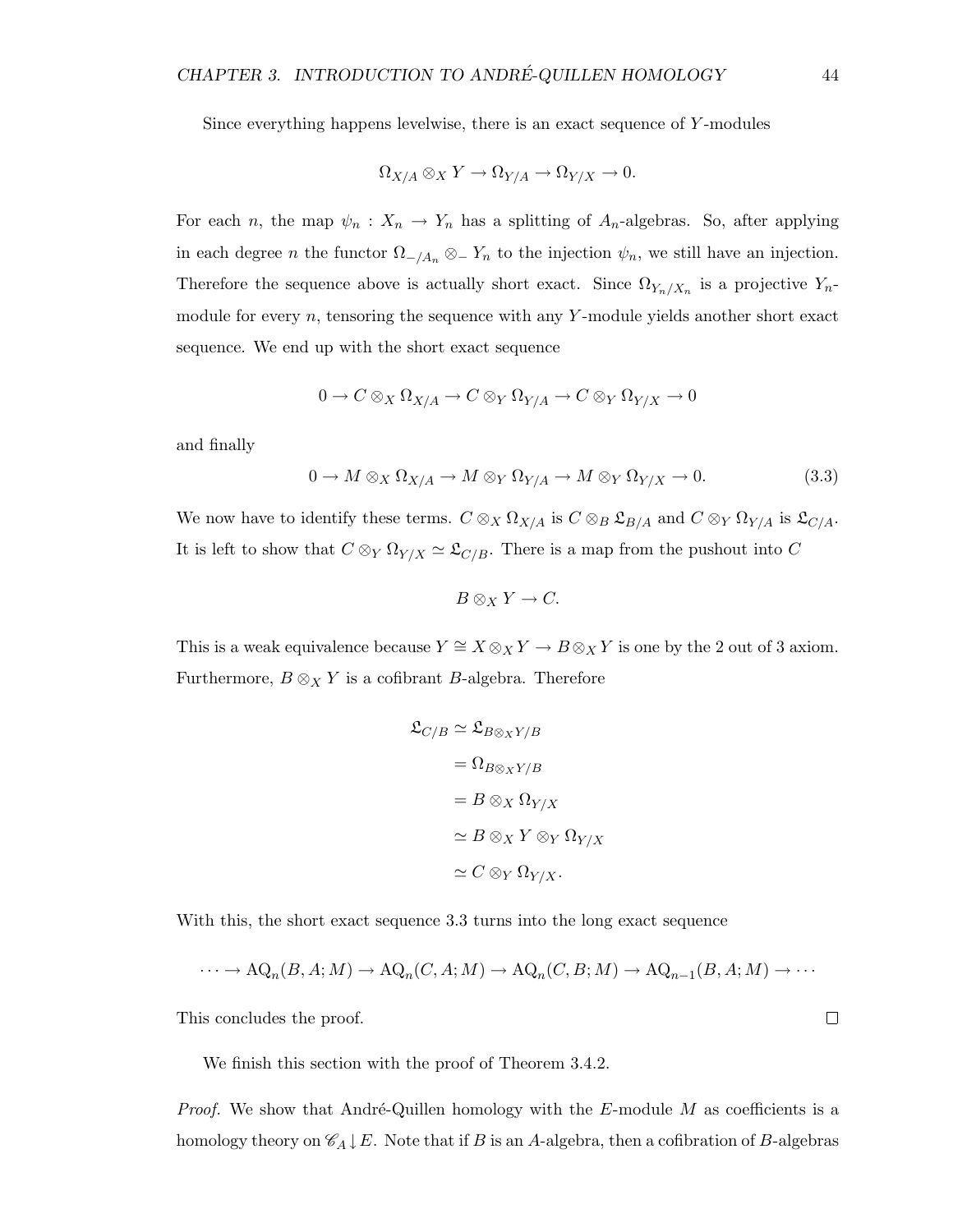is as well one of A-algebras, so that we do not need to specify in which category we take the cofibrant replacements. The homotopy axiom is obvious from Proposition 3.3.3. Given  $B \to C \to D$  in  $\mathscr{C}_A \downarrow E$ , the transitivity exact sequence serves as the long exact sequence needed. We only have to note that  $M$  is by restriction a  $D$ -module. Given two cofibrations  $B \to C$  and  $B \to D$ , the base change axiom is satisfied because of Proposition 3.4.3. Again, M is a  $C \otimes_B D$ -module by restriction. As a last point, the same proposition asserts that the sum axiom holds.  $\Box$ 

#### 3.5 Spectral Sequence for the Indecomposables

We go back to the description of  $\Omega_{B/A} \simeq J/J^2$ , where J is the kernel of the map  $P \otimes_A B \to$ B. Calculating  $\pi_* J$  is not too much of a problem because of the Künneth spectral sequence and the long exact sequence associated to a homotopy fibre. However, calculating  $\pi_* Q_B(J)$ from  $\pi_*J$  is much harder. There is a spectral sequence, which in some cases can be put to use.

Set  $X_{ji} = (\mathbb{A}_I^j)$  $(B^j B^j J)_i$  for  $i, j \geq 0$ . X is a bisimplicial complex, say j is in the horizontal axis, i in the vertical. The fact that it is simplicial in i is clear, for j it follows from the property, that  $A_B \circ U : \mathcal{N}_B \to \mathcal{N}_B$  is a monad [52, 8.6].

So,  $X_{**}$  is in  $s\mathscr{N}_B$ . But  $s\mathscr{N}_A$  inherits a Reedy model structure from  $\mathscr{N}_B$ , so that if  $J \in \mathcal{N}_B$  is cofibrant, then  $J \in s\mathcal{N}_B$  is cofibrant [28, 15.10.1]. Moreover,  $s\mathcal{M}_B$  obtains such a model structure and the Quillen adjunction  $(Q, Z)$  extends to a Quillen adjunction between  $s\mathcal{N}_B$  and  $s\mathcal{M}_B$ .

For every B-module M we have that  $Q(\mathbb{A}_B M) = M$ . We can therefore compute  $Q_B(X)$  as

$$
Q_B(X_{ji}) = \begin{cases} (\mathbb{A}_A^{j-1} J)_i & j \geq 1, \\ Q_B(J)_i & j = 0. \end{cases}
$$

There is a double complex associated to it, denoted  $K(Q_B(X))$  when passing to alternative sums of boundary maps.

Given a cofibrant B-nuca J, we can look at  $\underline{J} \in s\mathcal{M}_B$  and there is a weak equivalence  $\mathbb{A}^*_{B}J \to \underline{J}$ . Therefore  $Q_B(X_{**}) \to Q_B(J)$  is a weak equivalence and this leaves us with the spectral sequence for a double complex, which is

$$
E_{ji}^1 = \pi_i \mathbb{A}_B^j J \Longrightarrow \pi_{j+i} Q_B(J).
$$

Unfortunately,  $\pi_i \mathbb{A}_I^j$  ${}_{B}^{j}J$  is usually very hard to compute if  $j \geqslant 1$ .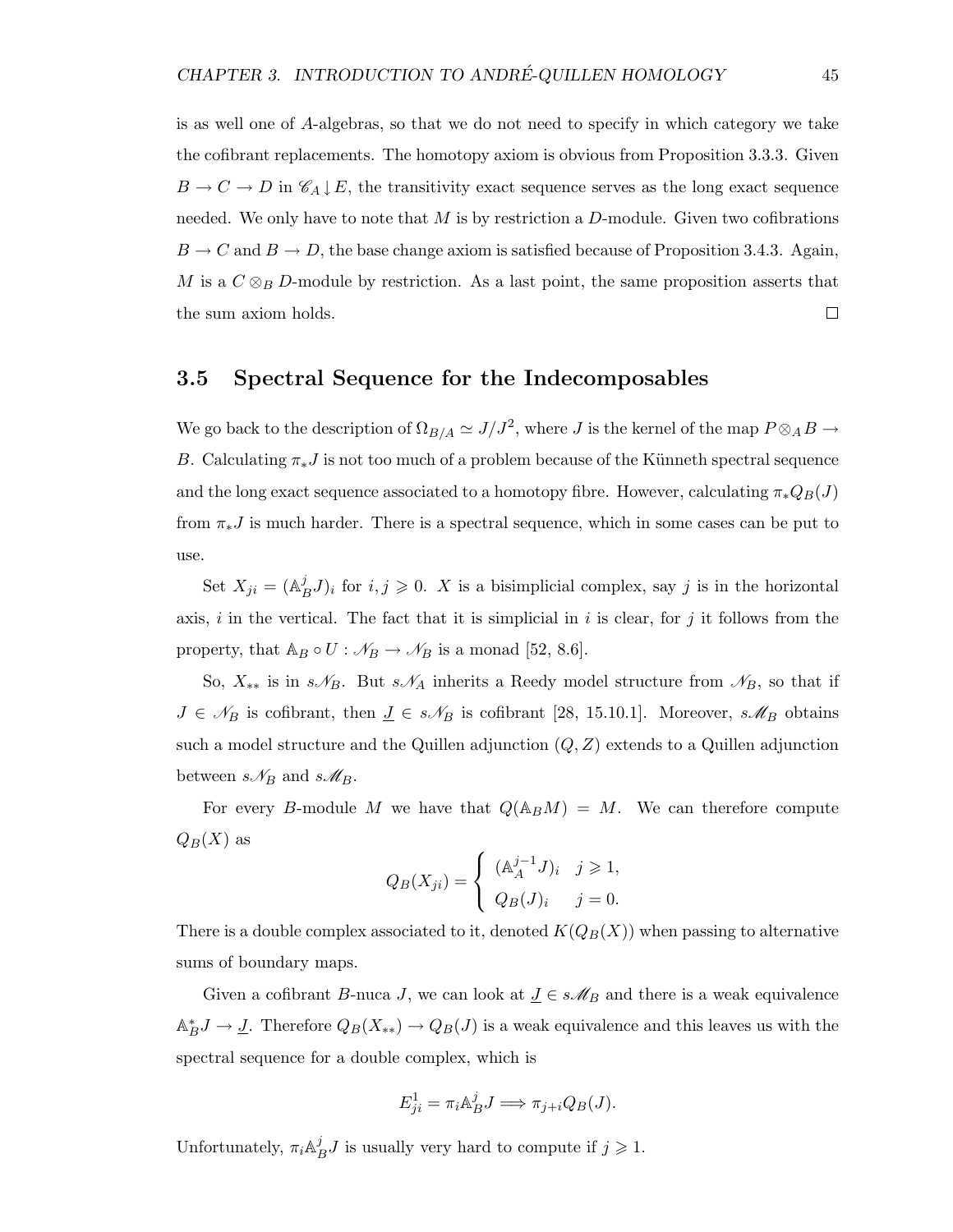### Chapter 4

## Cellular Complexes

In this chapter we define the notion of cellular complexes in the categories  $\mathcal{M}_A$  and  $\mathcal{C}_A$ and show that every module and algebra can be approximated by cellular complexes. We show that André-Quillen homology behaves like ordinary homology theory with respect to cellular complexes. This is similar to the case of commutative ring spectra, cf. [3]. The sphere objects itselves have been studied before, see [21] and [15]. Proposition 4.4.2 is based on a result by Basterra for commutative ring spectra.

#### 4.1 Sphere and Disc-Objects

First we will describe the basic building blocks of cellular complexes in the categories  $\mathcal{M}_A$  and  $\mathcal{C}_A$ . They behave analogously to spheres and discs in topology when building CW-complexes.

Before we start, we have to describe our model of the *n*-sphere  $S<sup>n</sup>$  as a simplicial set. We regard it with a basepoint  $*$  and a unique non-degenerate simplex  $e_n$  in degree n. In order to give a combinatorial description, we are taking refuge to the subcategory  $\Delta' \subset \Delta$ of ordered ordinals  $[n]$  with maps  $\alpha : [k] \rightarrow [n]$  which are order preserving and surjective. With this notation we get

$$
(S^n)_k = \begin{cases} \n\{ * \} & k < n, \\
\{ * , e_n \} & k = n, \\
\{ * , x_\alpha \mid \alpha \in \Delta'([k], [n]) \} & k > n.\n\end{cases}
$$

For convenience we write  $x_{id} = e_n$ . Then the boundary maps are given by  $\delta_i(x_\alpha) = x_{\alpha \circ d_i}$ , if  $\alpha \circ d_i$  is surjective and  $\delta_i(x_\alpha)$  = \* otherwise. The degeneracies are given by  $\sigma_i(x_\alpha) = x_{\alpha \circ s_i}$ . Note that  $\alpha \circ s_i$  is always surjective. The so defined boundary and degeneracy maps satisfy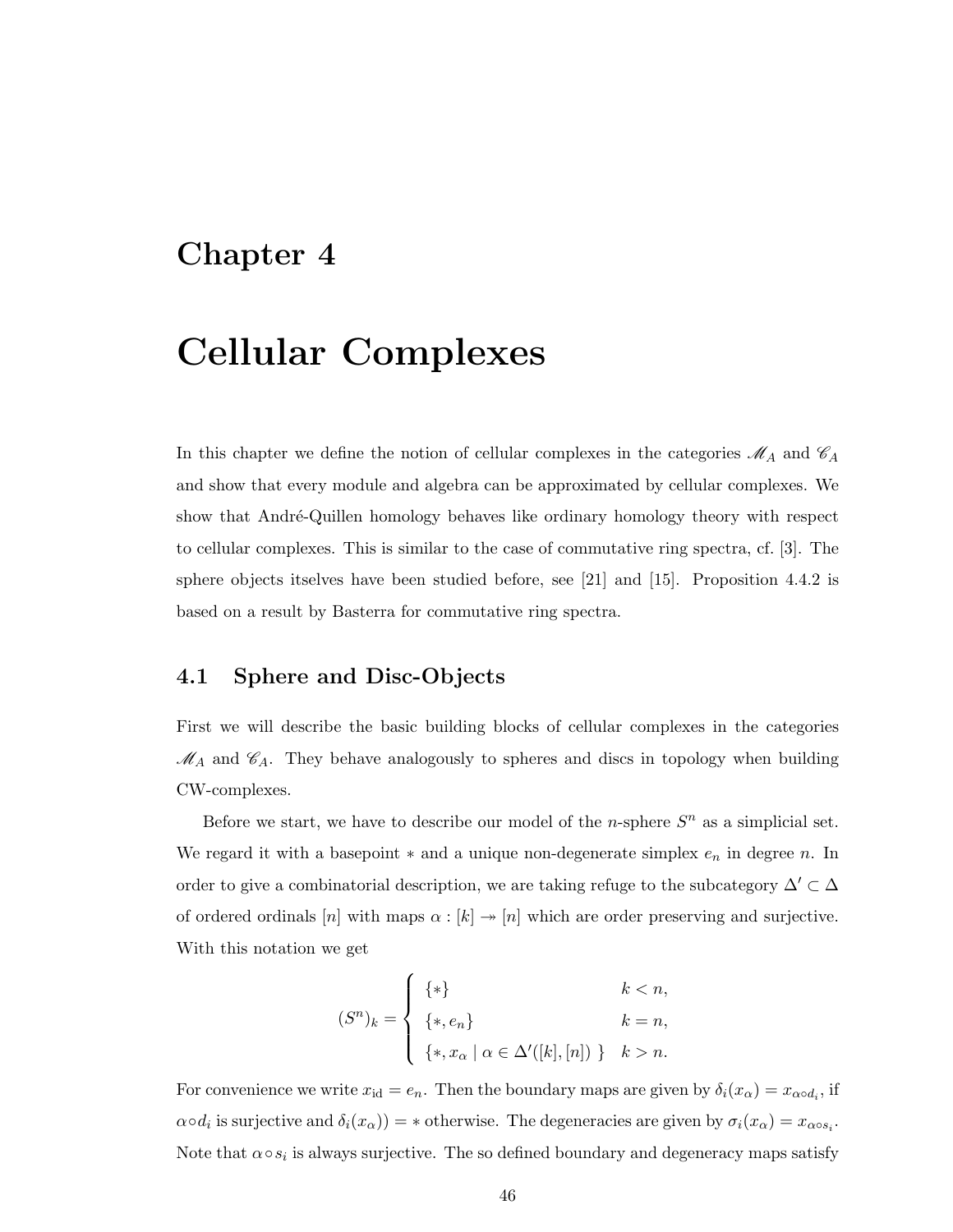the simplicial identities. For  $\alpha \neq id$ , the  $x_{\alpha}$  are all degenerate. It follows that the geometric realisation  $|S^n| = S^n_{\text{top}}$  is the topological *n*-sphere.

Recall the construction  $S^n \wedge M = (S^n \times M)/(* \times M)$  for a simplicial R-module M from Section 2.3. We write  $\Sigma^n M = S^n \wedge M$  and call it the *n*-fold suspension of M. We now describe  $\Sigma^n \underline{R}$  in the category  $\mathscr{M}_R$  for various n.

 $S<sup>n</sup> \times \underline{R}$  is the simplicial R-module obtained by applying the free R-module functor degreewise on the sets  $S_k^n$ . So,  $\Sigma^n \underline{R}$  consists of the simplices

$$
(\Sigma^n \underline{R})_k = \begin{cases} 0 & k < n, \\ R\{x_{\mathrm{id}}\} & k = n, \\ R\{x_\alpha \mid \alpha \in \Delta'([k],[n]) \} & k > n. \end{cases}
$$

It is enough to characterise the boundary and degeneracy maps on the generators  $x_{\alpha}$ . But there they coincide with the boundary and degeneracy maps of the simplicial set  $S<sup>n</sup>$  when identifying 0 with the basepoint ∗. It follows that  $\Sigma^n \underline{R}$  is an almost free object in  $\mathcal{M}_{\underline{R}}$ hence a cofibrant  $\underline{R}$ -module. In order to calculate the homotopy groups, we compare it to  $R\{S^n\} = S^n \times \underline{R}$ . We have that  $\pi_*(R\{S^n\}) \cong H_*(S^n_{\text{top}}, R)$ , for example see [52, 8.3.8]. Using the short exact sequence of simplicial modules

$$
0 \to \underline{R} \to \underline{R} \{ S^n \} \to \Sigma^n \underline{R} \to 0,
$$

we have

$$
\pi_k \Sigma^n \underline{R} = \begin{cases} R & k = n, \\ 0 & \text{otherwise.} \end{cases}
$$

Another method to obtain  $\Sigma^nR$  is to use the Dold-Kan correspondence. Let  $R[n] \in$  $Ch^+(R)$  denote the chain complex which is the module R concentrated in degree n. Then  $\Sigma^n \underline{R} = \gamma(R[n])$ . Since  $A \otimes_R -$  is a left adjoint  $\mathscr{M}_{\underline{R}} \to \mathscr{M}_A$ , it commutes with the functor  $S<sup>n</sup> \wedge -$ , see Proposition 2.3.3. Therefore  $\Sigma<sup>n</sup>A = A \otimes_R \Sigma<sup>n</sup> \underline{R}$ , where the first  $\Sigma<sup>n</sup>$  takes place in the category of A-modules, whereas the second  $\Sigma<sup>n</sup>$  is in  $\mathscr{M}_{R}$ . Explicitly:

$$
(\Sigma^n A)_k = \begin{cases} 0 & k < n, \\ A_n \{x_{\mathrm{id}}\} & k = n, \\ A_k \{x_\alpha \mid \alpha : [k] \to [n] \} & k > n. \end{cases}
$$

The boundary and degeneracy maps adjust accordingly.

Since  $R\{S^n\}$  is cofibrant as a  $\underline{R}$ -module we can use the Künneth spectral sequence from 2.4.2

$$
E^2_{p,q}=\mathrm{Tor}^R_{p,q}(\pi_*A,\pi_*R\{S^n\}) \Longrightarrow \pi_{p+q}A\{S^n\}
$$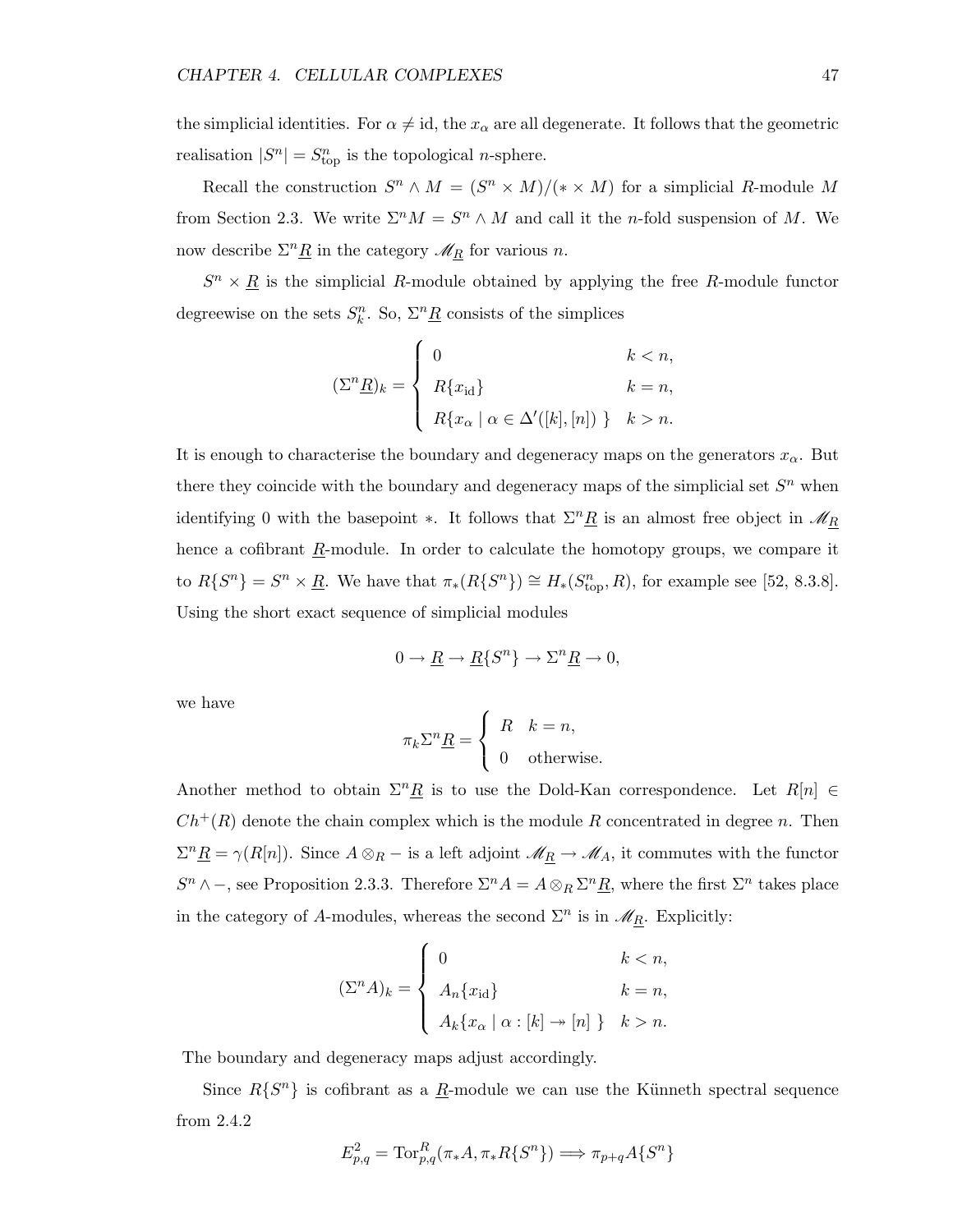to calculate the homotopy of  $A\{S^n\} = A \otimes_R \underline{R}\{S^n\}.$ 

$$
\operatorname{Tor}_{p,*}^R(\pi_*A, \pi_*R\{S^n\}) \cong \operatorname{Tor}_{p,*}^R(\pi_*A, H_*(S^n_{\text{top}}, R))
$$
  
\n
$$
\cong \operatorname{Tor}_{p,*}^R(\pi_*A, R\epsilon_0) \oplus \operatorname{Tor}_{p,*}^R(\pi_*A, R\epsilon_n)
$$
  
\n
$$
\cong \begin{cases} \pi_*A \oplus \pi_{*-n}A & p = 0, \\ 0 & \text{otherwise,} \end{cases}
$$

where  $\epsilon_0$  and  $\epsilon_n$  are generators for copies of R in degree 0 and n. So,  $\pi_*A\{S^n\} \cong \pi_*A \oplus$  $\pi_{*-n}A$ . Examining the pushout

$$
A \longrightarrow A\{S^n\}
$$
  
\n
$$
\downarrow
$$
  
\n
$$
0 \longrightarrow \Sigma^n A
$$

we see that

$$
\pi_k \Sigma^n A = \begin{cases} 0 & k < n, \\ \pi_{k-n} A & k \geq n \end{cases}
$$

as expected.

In order to pass to discs, one kills this homotopy group in degree  $n$  by attaching cells. We call this process forming the cone and denote the  $(n + 1)$ -disc in the category of A-modules by  $C\Sigma^n A$ . Its simplices are given by

$$
(C\Sigma^{n} A)_{k} = \begin{cases} 0 & k < n, \\ A_{n} \{x_{\mathrm{id}}\} & k = n, \\ A_{n+1} \{x_{\alpha}, y_{\mathrm{id}} \mid \alpha \in \Delta'([n+1], [n]) \} & k = n+1, \\ A_{k} \{x_{\alpha}, y_{\beta} \mid \alpha \in \Delta'([k], [n]), \ \beta \in \Delta'([k], [n+1]) \} & k > n. \end{cases}
$$

The boundary and degeneracy maps for the  $x_{\alpha}$  stay exactly the same as before. For the  $y_\beta$  they are defined the same way with the only exception being

$$
\delta_i y_{\rm id} = \begin{cases} x_{\rm id} & i = 0, \\ 0 & i > 0. \end{cases}
$$

Again, the maps assemble to satisfy the simplicial identities. By direct computation using the Moore chain complex one gets that  $\pi_*(C\Sigma^n A) = 0$  and it is clear that  $\Sigma^n A \to C\Sigma^n A$ is an almost free map of  $\underline{R}$ -modules as defined in 2.3.6.

In order to pass from modules to algebras, we simply apply the functor  $\mathbb{P}_A$ . We call the resulting object  $\mathbb{P}_A \Sigma^n A$  the *n*-sphere in  $\mathscr{C}_A$ . Explicitly, its simplices are

$$
(\mathbb{P}_A \Sigma^n A)_k = \begin{cases} A_k & k < n, \\ A_n[x_{\text{id}}] & k = n, \\ A_k[x_\alpha \mid \alpha \in \Delta'([k], [n])] & k > n, \end{cases}
$$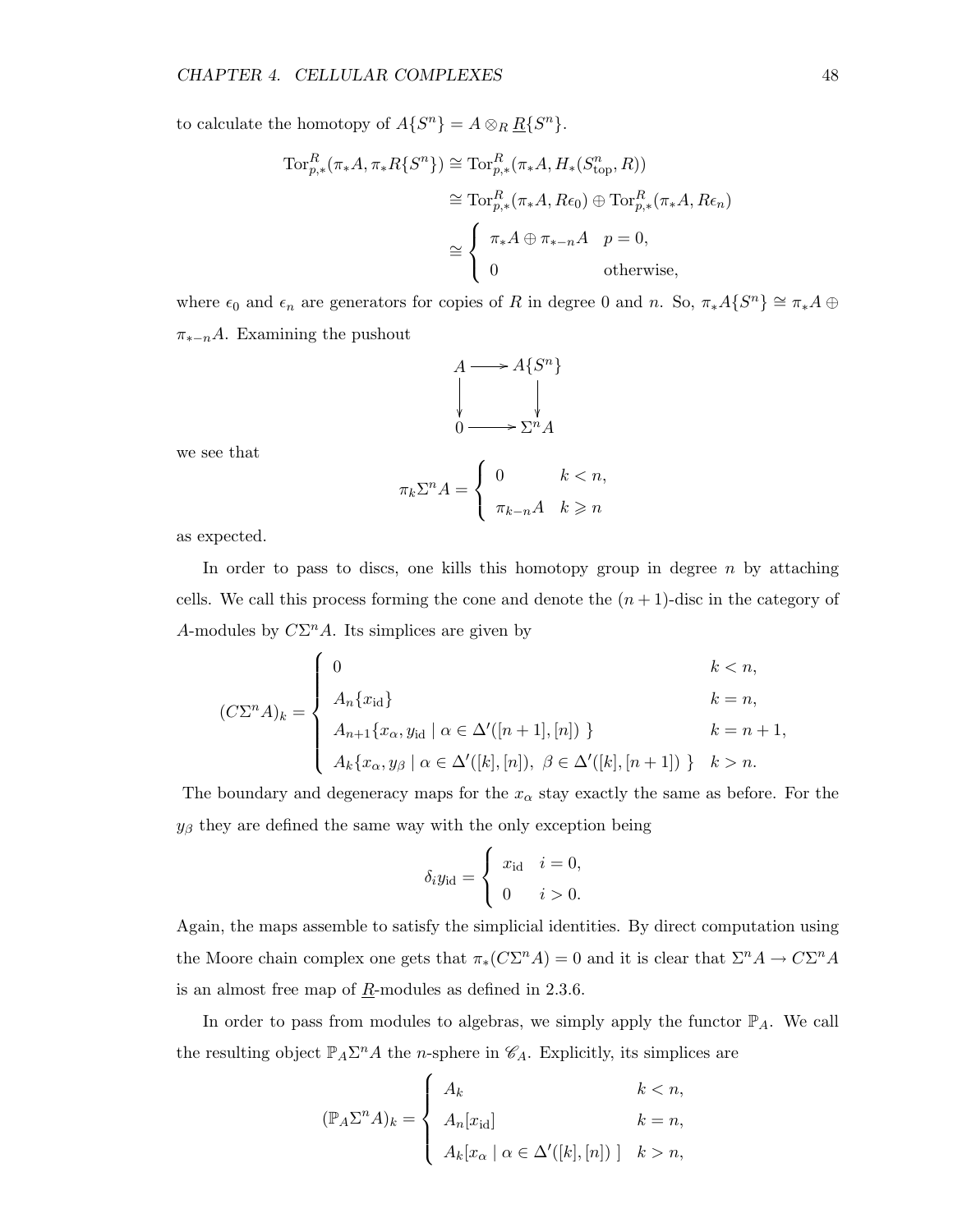so that we have now polynomial algebras in each degree  $\geqslant n$ . Its homotopy groups are not known for general simplicial algebras A. However they can be calculated in some special cases. We will do this in the next section. Because  $\mathbb{P}_A \Sigma^n A$  is an A-algebra over A, we can write

$$
\mathbb{P}_A \Sigma^n A \cong S^n \mathbin{\hat{\otimes}} \mathbb{P}_A A.
$$

The rôle of the discs is played by  $\mathbb{P}_A C \Sigma^n A$ . Its simplices are explicitly

$$
(\mathbb{P}_{A}C\Sigma^{n}A)_{k} = \begin{cases} A_{k} & k < n, \\ A_{n}[x_{\text{id}}] & k = n, \\ A_{n+1}[x_{\alpha}, y_{\text{id}} \mid \alpha \in \Delta'([n+1], [n])] & k = n+1, \\ A_{k}[x_{\alpha}, y_{\beta} \mid \alpha \in \Delta'([k], [n]), \ \beta \in \Delta'([k], [n+1])] & k > n. \end{cases}
$$

For the homotopy groups we have

$$
\pi_* \mathbb{P}_A C \Sigma^n A = \pi_* A
$$

for all n. A proof is given as Lemma 4.3.4. Because the functor  $\mathbb{P}_A$  respects cofibrations, the map  $\mathbb{P}_A \Sigma^n A \rightarrow \mathbb{P}_A C \Sigma^n A$  is one.

One justification why  $\mathbb{P}_A \Sigma^n A$  can be called the *n*-sphere in  $\mathscr{C}_A$  is the following proposition. The forgetful functor U from algebras to modules and the free functor  $\mathbb{P}_A$  from modules to algebra

$$
\mathbb{P}_A: \mathscr{M}_A \rightleftarrows \mathscr{C}_A: U
$$

form a Quillen adjoint pair. Therefore the functors pass down to the homotopy category. This proves the following statement.

**Proposition 4.1.1.** Let B be an A-algebra, then for all  $n \in \mathbb{N}$ 

$$
\text{ho }\mathscr{C}_A(\mathbb{P}_A\Sigma^n A, B) \cong \text{ho }\mathscr{M}_A(\Sigma^n A, B) \cong \text{ho }s\operatorname{Set}_*(S^n, B) \cong \pi_n B.
$$

Proof. The only thing left to show is the last isomorphism sign which comes from the fact that sing and geometric realisation is a Quillen equivalence.  $\Box$ 

#### 4.2 The Homotopy Groups of the Spheres

This section is for later reference. We will not need it in this chapter, but it will provide us with examples. We rely on work by Dold [14] and Puppe [44] about symmetric powers of simplicial sets.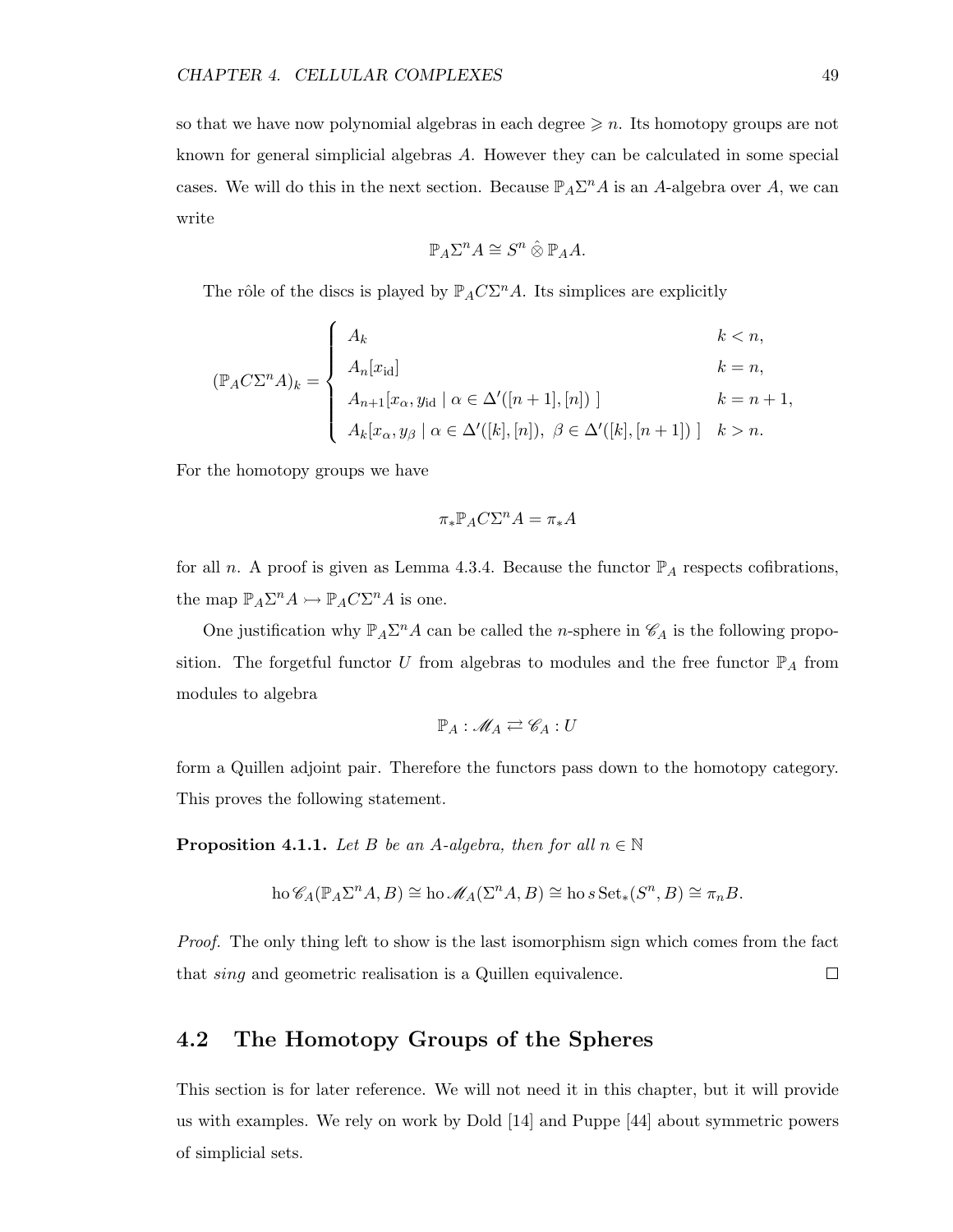For a simplicial set X with basepoint  $*$  define  $SP<sup>n</sup>(X)$  to be the simplicial set with

$$
SP^{n}(X)_{k} = (X_{k} \times \cdots \times X_{k})/\Sigma^{n},
$$

the n-fold cartesian product, where we divide out by the action of the symmetric group which permutes the factors. By including an extra copy of the basepoint ∗ we find a map  $SP<sup>n</sup>(X) \rightarrow SP<sup>n+1</sup>(X)$  and we define the symmetric power of X as

$$
SP(X) = \operatorname{colim}_{n} SP^{n}(X).
$$

The k-simplices of  $SP(X)$  are given as unordered monomials  $x_1^{n_1} \cdots x_m^{n_m}$  with  $x_i \in X_k$ respecting the relation  $* = 1$ . Similarly, the symmetric power of pointed topological spaces can be defined, using the cartesian product of topological spaces. The formalism is exactly the same (e.g. [26], 3.C). Moreover, there is a homeomorphism

$$
|SP(X)| \cong SP(|X|),
$$

see [44, page 403]. For the topological sphere  $S_{\text{top}}^n$ , we have that  $SP(S_{\text{top}}^n)$  is an Eilenberg MacLane space  $K(\mathbb{Z}, n)$ . A proof of this fact can be found in [26, Section 4.K].

We turn back to the simplicial symmetric powers and the simplicial sphere  $S<sup>n</sup>$ . We see now by inspection that

$$
\underline{R}\{SP(S^n)\} = \mathbb{P}_{\underline{R}}\Sigma^n \underline{R}.
$$

By the Dold-Thom theorem, we are left with

$$
\pi_* \mathbb{P}_R \Sigma^n \underline{R} = H_*(|SP(S^n)|; R) = H_*(K(\mathbb{Z}, n); R)
$$

The latter was first calculated for  $R = \mathbb{F}_p$  in the éxposé 7 of the séminaire Cartan [12]. Although  $\pi_* \mathbb{P}_R \Sigma^n \underline{R}$  carries a graded ring structure, we deal only with the additive structure.

We describe in detail the homotopy groups of  $\mathbb{P}_R \Sigma^n \underline{R}$  for  $R = \mathbb{F}_p$  with p a prime and R an algebra over the rationals.

#### **4.2.1** The Case  $R = \mathbb{F}_2$

Over the field of two elements  $\mathbb{F}_2$  we are able to make some explicit computations. Set  $A = \mathbb{F}_2$ . It is possible to compute  $\pi_*(\mathbb{P}_A \Sigma^n A)$ . Of course, if  $n = 0$  we simply get  $\mathbb{P}_A A = \mathbb{F}_2[\iota_0],$  a constant simplicial algebra on a polynomial ring on one generator. For  $n > 0$  we need to calculate the homology of  $K(\mathbb{Z}, n)$  with  $\mathbb{F}_2$ -coefficients. The cohomology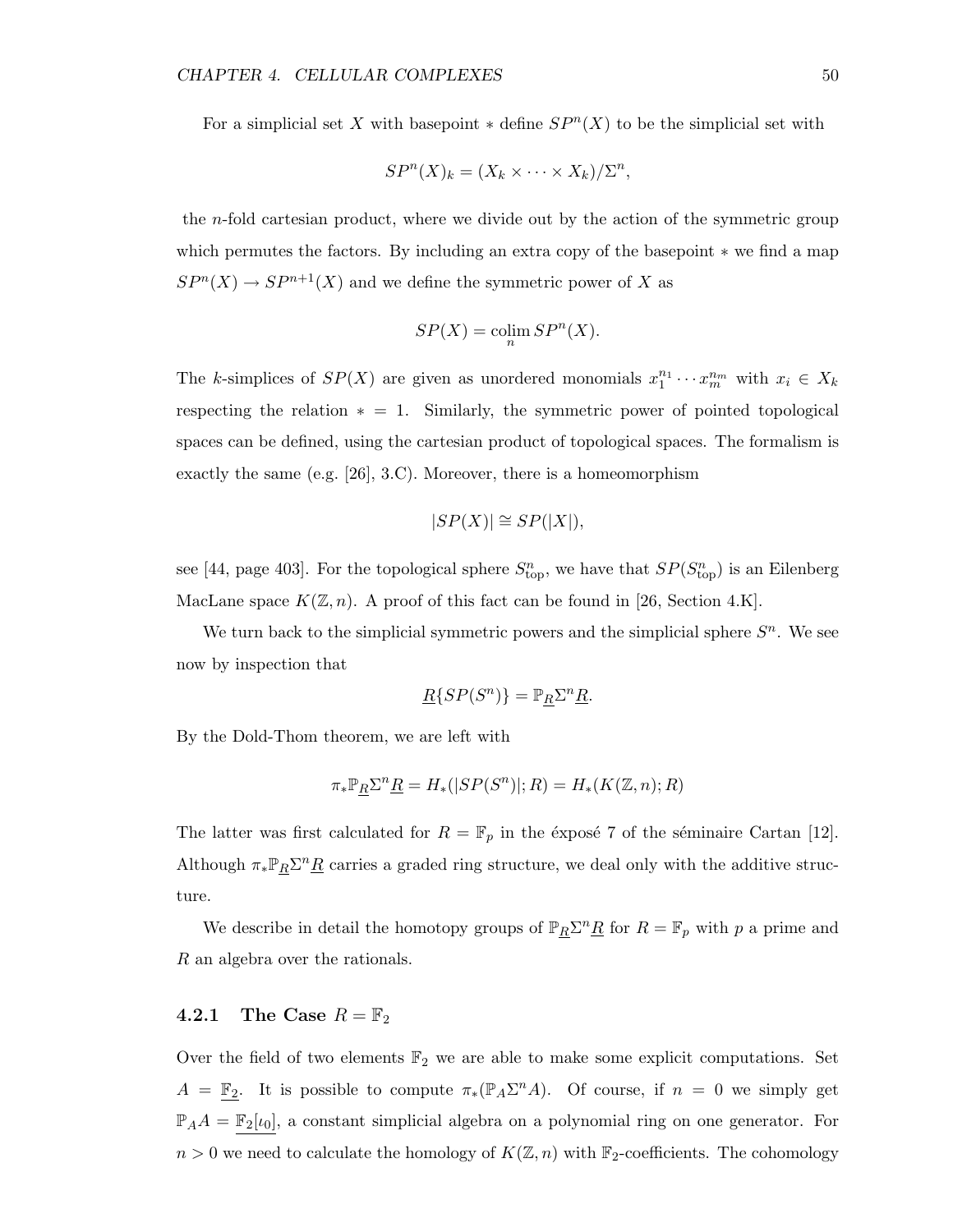can be found in many places, e.g. [12] [42] [27] or [38]. The cohomology groups are finitely generated, so the homology groups are isomorphic to the cohomology groups. Their description uses the combinatorics of admissible sequences. A sequence of natural numbers

$$
I=i_1i_2\cdots i_r
$$

is said to be *admissible* if  $i_j \geq 2i_{j+1}$  for  $j < r$  and  $i_r \geq 2$ . The excess of an admissible sequence is defined as

$$
e(I) = i_1 - \sum_{j=2}^r i_j,
$$

whereas its degree is defined as

$$
d(I) = \sum_{j+1}^{r} i_j.
$$

We regard the empty sequence to be admissible with excess and degree zero. With this notation, the cohomology of  $K(\mathbb{Z}, n)$  with  $\mathbb{F}_2$ -coefficients is given as a polynomial algebra, with generators  $\delta_I(\iota_n)$  in degree  $n + d(I)$ , where the I are of excess less than n.

$$
H^*(K(\mathbb{Z}, n); \mathbb{F}_2) = \mathbb{F}_2[\delta_I(\iota_n) | I \text{ admissible and } e(I) < n].
$$

Additively, that is now the same as  $\pi_* \mathbb{P}_A \Sigma^n A$ . However, the ring structure is quite different. Its description can be found in [21].

$$
\pi_*(\mathbb{P}_A \Sigma^n A) = \Lambda[\delta_I(\iota_n) | I \text{ admissible and } e(I) \leq n].
$$

Because of  $i_r \geq 2$  we have that  $d(I) \geq 2$  for  $I \neq \emptyset$ , so that  $\pi_{n+1}(\mathbb{P}_A \Sigma^n A) = 0$ .

#### 4.2.2 The Case  $R = \mathbb{F}_p$  for  $p > 2$

Set  $A = \mathbb{F}_p$ , where p is now an odd prime number. We follow the Séminaire Cartan [12] to give a description of the algebras  $\pi_* \mathbb{P}_A \Sigma^n A$ . There is as well a description analogous of the case  $p = 2$ , see [38, Theorem 10.4.], but we will only use Cartan's version. Let us consider words consisting of the letters  $\sigma$ ,  $\phi$  and  $\gamma$ . The length n of a word  $\alpha$  is the number of letters in  $\alpha$ . The *degree d* of a word is given inductively. The degree of the empty word is 0, and then we use

$$
d(\sigma \alpha) = 1 + d(\alpha),
$$
  
\n
$$
d(\phi \alpha) = p \cdot d(\alpha),
$$
  
\n
$$
d(\gamma \alpha) = 2 + p \cdot d(\alpha)
$$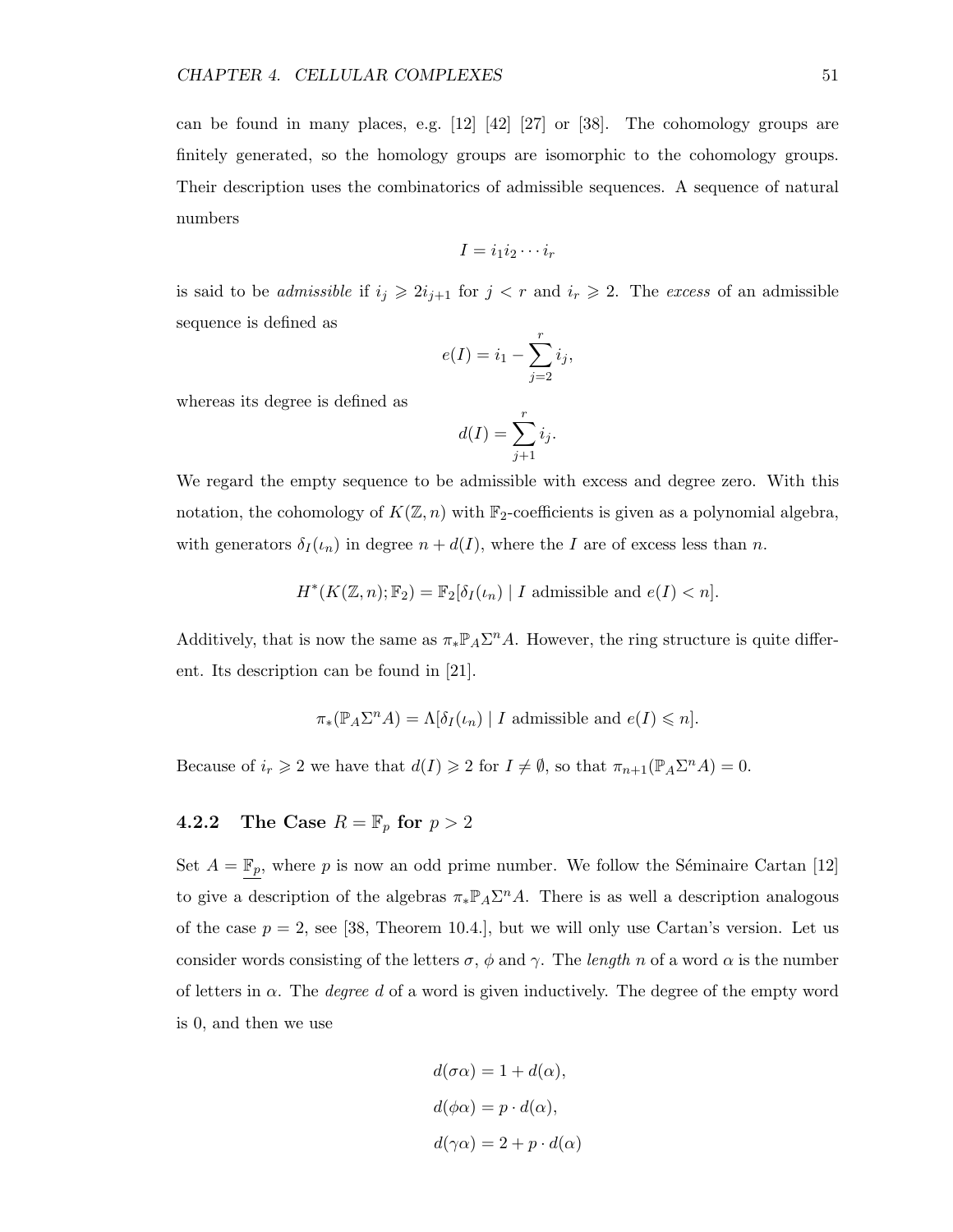for any word of positive length. A word is *admissible* if it starts with either  $\sigma$  or  $\phi$ , it ends with  $\sigma$  and the total number of  $\sigma$ 's to the right of a  $\phi$  or  $\gamma$  is even.

For every admissible word  $\alpha$  of height n and degree d, there is a map

$$
\mathbb{F}_p \to H_d(K(\mathbb{Z}, n); \mathbb{F}_p). \tag{4.1}
$$

Let  $M_n = \bigoplus_{\alpha} \mathbb{F}_p$  be the free graded  $\mathbb{F}_p$ -module which is generated by the admissible words of length n. Furthermore, consider the free noncommutative tensor algebra

$$
\mathbb{T}(M_n) = \mathbb{F}_p \oplus M_n \oplus M_n^{\otimes_{\mathbb{F}_p} 2} \oplus M_n^{\otimes_{\mathbb{F}_p} 3} \oplus \cdots
$$

and its subalgebra of symmetric tensors, which we denote by  $Sym(M)$ . There is now the following theorem.

**Theorem 4.2.1 (Cartan).** The map (4.1) extends to an isomorphism of graded  $\mathbb{F}_p$ algebras

$$
\text{Sym}(M_n) \xrightarrow{\cong} H_*(K(\mathbb{Z}, n); \mathbb{F}_p).
$$

One can read off from this isomorphism that the word  $\sigma^n$  is in correspondance to  $H_n(K(\mathbb{Z}, n); \mathbb{F}_p)$ . If  $n < 3$ , there is no other word with length n. If  $n \geq 3$ , the word with the lowest degree greater than *n* is  $\sigma^{n-3}\phi\sigma^2$  with  $d(\sigma^{n-3}\phi\sigma^2) = n + 2p - 3$ .

Therefore,  $\pi_k \mathbb{P}_A \Sigma^n A = 0$  for  $n < k < 2n$  if  $n + 2p - 3 \geq 2n$  or for  $n < k < n + 2p - 3$  if  $n+2p-3 < 2n$ . It follows that the map  $A \to \mathbb{A}_A \Sigma^n A$  is  $(2n-1)$ -connected if  $n \leq 2p-3$ and  $(n+2p-3)$ -connected if  $n > 2p-3$ .

#### 4.2.3 The Case when  $R$  is a  $\mathbb Q$ -algebra

We only discuss the homotopy groups in low degrees. We can use the fact that  $\Sigma^n R$  is a Q-vector space in every simplicial degree. Setting  $M = \sum^n \underline{R}$ , we have that  $M^{\otimes k}$  is  $(nk-1)$ -connected. Furthermore, the map

$$
\alpha: M^{\otimes k}/\Sigma_k \to M^{\otimes k}
$$
  

$$
m_1 \otimes \cdots \otimes m_k \mapsto \frac{1}{k!} \sum_{\sigma \in \Sigma_k} \sigma(m_1 \otimes \cdots \otimes m_k)
$$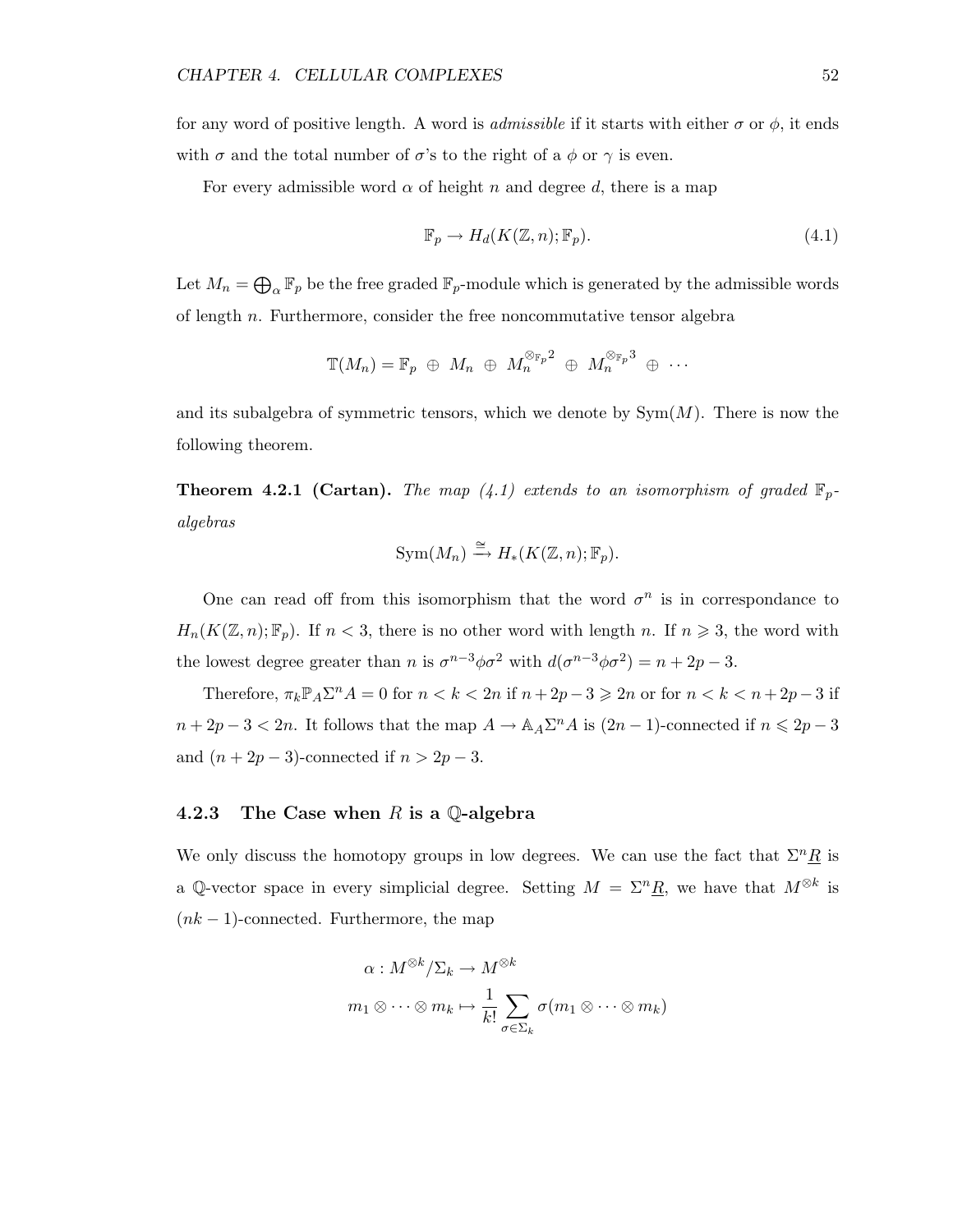turns  $M^{\otimes k}/\Sigma_k$  into a retract of  $M^{\otimes k}$ , hence  $M^{\otimes k}/\Sigma_k$  is as well  $(nk-1)$ -connected. It follows that the map  $M \to \mathbb{A}_R M$  is  $(2n-1)$ -connected. So

$$
\pi_i \mathbb{P}_{\underline{R}} \Sigma^n \underline{R} = \begin{cases} R & i = 0, \\ 0 & 0 < i < n, \\ R & i = n, \\ 0 & n < i < 2n. \end{cases}
$$

#### 4.3 André-Quillen Homology for Cellular Complexes

We work over a fixed simplicial R-algebra A and start with the definition of the mapping cone.

**Definition 4.3.1.** Let  $\phi : M \to N$  be a map of A-modules. Factor it as  $M \rightarrow Q \stackrel{\sim}{\rightarrow} N$ . The mapping cone of  $\phi$  is the A-module  $C_{\phi}$  obtained by the pushout



The mapping cone is well-defined up to homotopy. If the map  $\phi$  is already a cofibration, no replacements need to be made.

We now describe how to build cellular complexes. By attaching an  $(n + 1)$ -cell to an A-algebra B we mean the following process: Take  $K_n = \bigoplus_i \Sigma^n A$  a sum of (possibly infinite)  $\Sigma^n A$ 's together with an attaching map of A-modules

$$
k_n: K_n \to B
$$

Defining  $CK_n = \bigoplus C\Sigma^n A$ , we get a cofibration of modules

$$
K_n \rightarrowtail CK_n,
$$

where  $CK_n$  is contractible. By definition, attaching a sum of cells as a module to B is the same as taking the pushout



in the category of A-modules. So the resulting module coincides with the mapping cone  $C_{k_n}$  of the attaching map  $k_n: K_n \to B$ 

$$
CK_n\amalg_{K_n}B\simeq C_{k_n}.
$$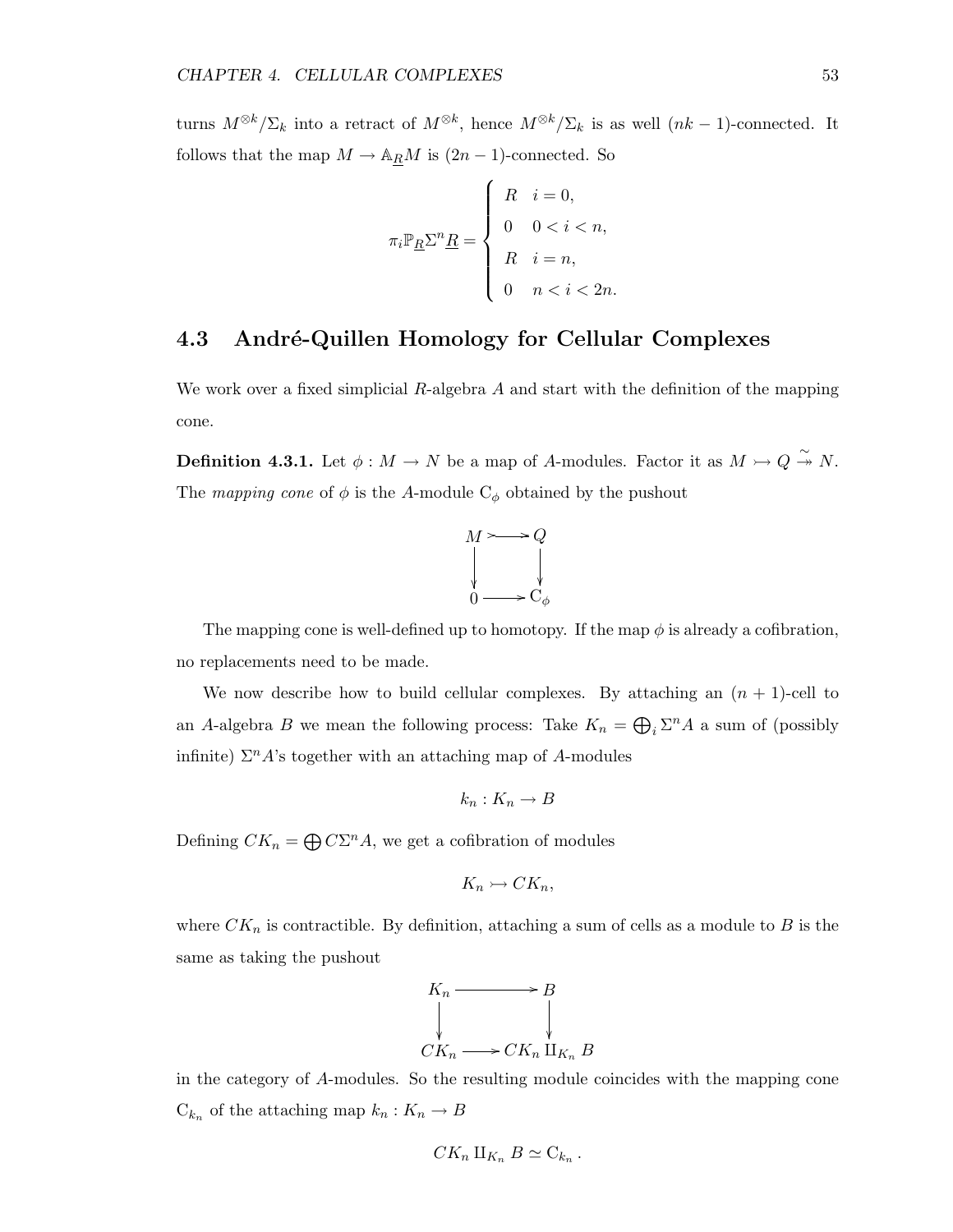In the category of algebras we can proceed in the following way: The attaching map  $k_n$  induces an algebra map  $\mathbb{P}_A K_n \to B$  and we can form the pushout in the category of A-algebras.



with

$$
B'=B\otimes_{\mathbb{P}_A K_n}\mathbb{P}_A C K_n.
$$

Because the map  $K_n \to CK_n$  was a cofibration of modules,  $\mathbb{P}_A K_n \to \mathbb{P}_A C K_n$  is a cofibration of algebras. Pushouts respect cofibrations, so that  $B \to B'$  is a cofibration.

In order to compute the homotopy groups of  $B'$  we have to understand the homotopy groups of  $\mathbb{P}_A K_n$ . Unfortunately, they are rather complicated. However, we have the following statements:

**Lemma 4.3.2.** If A is a simplicial R-algebra, then for all  $m > 1$ ,  $n > 0$  and  $k \le n$ .

$$
\pi_k((\Sigma^n A)^{\otimes_A m}/\Sigma_m) = 0.
$$

*Proof.* If  $k < n$ , then the statement is true trivially. So assume  $k = n$ . The boundary maps  $\delta_i: ((\Sigma^n A)^{\otimes_A m})_{n+1} \to ((\Sigma^n A)^{\otimes_A m})_n$  are  $\Sigma_m$ -invariant. Hence the differential  $d = \sum (-1)^i \delta_i$  is  $\Sigma_m$ -invariant, when passing to the Moore chain complex  $K((\Sigma^n A)^{\otimes_A m})$ . Because  $\Sigma^n A$  is a cofibrant A-module, we can apply the Künneth spectral sequence to compute  $\pi_n(\Sigma^n A)^{\otimes_A m} = 0$ , and hence  $d: ((\Sigma^n A)^{\otimes_A m})_{n+1} \to ((\Sigma^n A)^{\otimes_A m})_n$  is surjective. Therefore it is still surjective when passing to orbits, which means  $\pi_n((\Sigma^n A)^{\otimes_A m}/\Sigma_m)$ 0.  $\Box$ 

Note, that there is no need to assume cofibrancy conditions on A as an  $R$ -algebra. This lemma immediately yields the following result.

**Corollary 4.3.3.** If  $K_n = \bigoplus \Sigma^n A$  is a sum of n-spheres, then

$$
\pi_i \mathbb{P}_A K_n = \begin{cases} \pi_i A & i < n, \\ \pi_n A \oplus \pi_n K_n & i = n. \end{cases}
$$

The homotopy groups of  $\mathbb{P}_A C K_n$  are indeed what one might expect.

**Lemma 4.3.4.** For any simplicial R-algebra  $A$  we have

$$
\pi_*\mathbb P_ACK_n=\pi_*A
$$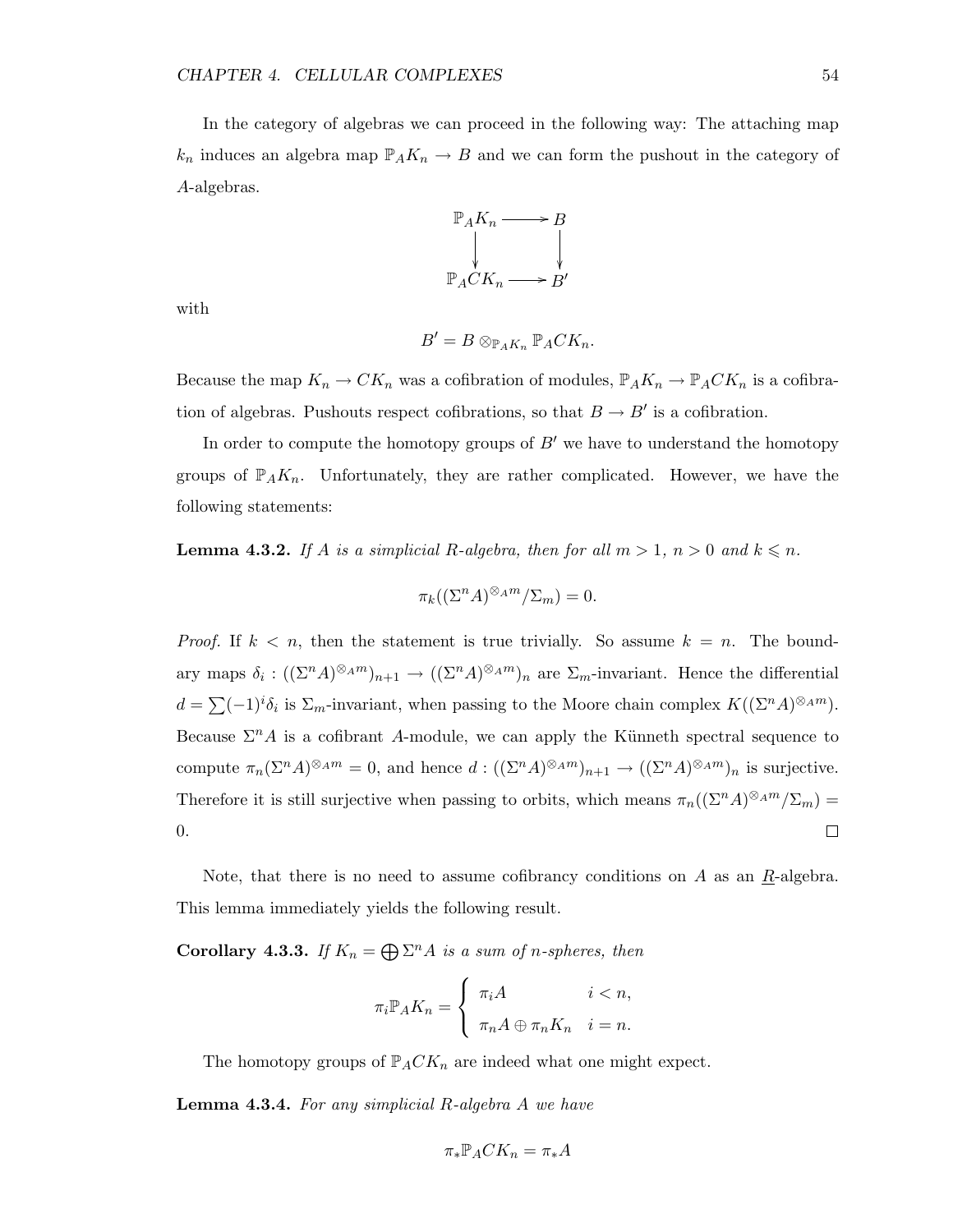*Proof.* Since  $0 \to CK_n$  is an acyclic cofibration of cofibrant modules, it is respected by  $\mathbb{P}_A$ , hence  $A = \mathbb{P}_A 0 \to \mathbb{P}_A C K_n$  is a weak equivalence.  $\Box$ 

When attaching a sum of  $(n+1)$ -cells to B as an algebra, we can compute the homotopy groups of  $B' = \mathbb{P}_A C K_n \otimes_{\mathbb{P}_A K_n} B$  up to n. Take the homotopy cofibre of the attaching map  $K_n \xrightarrow{k_n} B \to C_{k_n}$ .

Proposition 4.3.5. With this notations we have

$$
\pi_i B' = \begin{cases} \pi_i B & i < n, \\ \pi_n C_{k_n} & i = n. \end{cases}
$$

*Proof.* We have that  $B_i = B'_i$  for  $i \leq n$ , so that  $\pi_i B = \pi_i B'$  for  $i < n$ . Because  $B \to B'$  is a cofibration, we can use the spectral sequence

$$
E_{p,q}^2 = \text{Tor}_{p,q}^{\pi_* \mathbb{P}_A K_n}(\pi_* B, \pi_* A) \Longrightarrow \pi_{p+q} B'
$$

All the terms  $\text{Tor}_{p,q}$  are 0 for the pairs  $\{p,q\}$  with  $p \geq 1$  and  $q < n$ . So

$$
\pi_n B' = (\pi_* B \otimes_{\pi_* \mathbb{P}_A K_n} \pi_* A)_n \cong \pi_n B / \operatorname{im} \pi_n(k_n) \cong \pi_n C_{k_n} .
$$

Using a repeated  $n$ -cell gluing process, we can define cellular complexes in the following way. Fix  $B^0 = A$  and define inductively  $B^{n+1}$  by attaching an *n*-cell to  $B^n$  for all *n*. We get a tower of cofibrations

$$
A = B^0 \rightarrowtail B^1 \rightarrowtail B^2 \rightarrowtail \cdots \rightarrowtail B^n \rightarrowtail \cdots \rightarrowtail \text{colim}_{n} B^n =: B
$$

We call such a B a cellular complex with skeleta  $B<sup>n</sup>$ . A *finite* cellular complex B is one where only a finite number of cells is attached.

Calculating André-Quillen homology of cellular complexes is rather easy.

**Proposition 4.3.6.** Let  $X$  be a cofibrant A-module. Then

$$
\mathrm{AQ}_*(\mathbb{P}_A X, A; M) = \pi_*(X \otimes_A M)
$$

*Proof.* We shall prove that  $\Omega_{\mathbb{P}_A X/A} \cong \mathbb{P}_A X \otimes_A X$ , from which the proposition follows. We start with the Kähler-differentials for rings. Let  $N$  be a (non-simplicial) R-module and consider the algebra map  $R \to \mathbb{P}_R N$ . Let  $N'$  be any R-module, then an R-derivation

$$
d: R \oplus N \oplus N^2/\Sigma_2 \oplus \cdots \longrightarrow N'
$$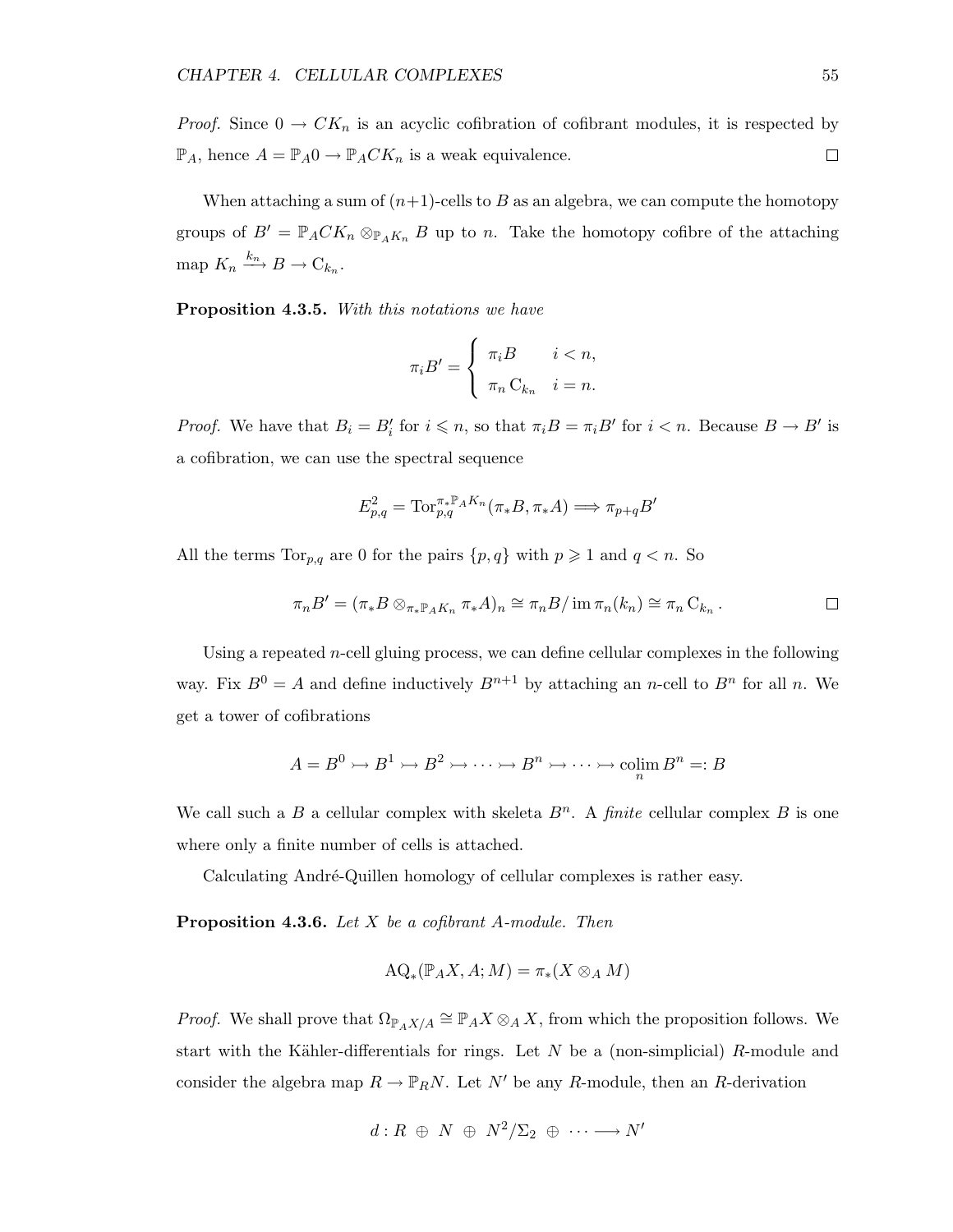is zero on R and an R-module map on N. Moreover, an R-module map  $N \to N'$  extends uniquely to a derivation  $d : \mathbb{P}_R N \to N'$ , hence

$$
\mathscr{C}_R\downarrow \mathbb{P}_RN(\mathbb{P}_RN,R\oplus N')\cong \mathscr{M}_R(N,N')\cong \mathscr{M}_{\mathbb{P}_RN}(\mathbb{P}_RN\otimes_R N,N').
$$

So, the Kähler-differentials are

$$
\Omega_{\mathbb{P}_RN/N}\cong \mathbb{P}_RN\otimes N.
$$

It follows that in the simplicial context

$$
(\Omega_{\mathbb{P}_A X/A})_n = \Omega_{\mathbb{P}_{A_n} X_n/A_n} \cong \mathbb{P}_{A_n} X_n \otimes_{A_n} X_n = (\mathbb{P}_A X \otimes_A X)_n,
$$

hence

$$
\Omega_{\mathbb{P}_A X/A} \cong \mathbb{P}_A X \otimes_A X.
$$

Now, tensoring with  $-\otimes_{\mathbb{P}_AX} M$  and taking homotopy groups yields the result.  $\Box$ 

We want to compute the groups  $AQ_*(\mathbb{P}_A CX, \mathbb{P}_A X; M) \cong AQ_*(A, \mathbb{P}_A X; M)$  for cofibrant A-modules X. This can be done via the transitivity long exact sequence.

Corollary 4.3.7. With the notation as above:

$$
AQ_*(A, \mathbb{P}_A X; M) \cong \pi_*(\Sigma X \otimes_A M),
$$

where the suspension  $\Sigma$  is in the category of A-modules.

*Proof.* The sequence  $A \to \mathbb{P}_A X \to A$  yields a transitivity exact sequence of the form

$$
\cdots \to 0 \to \mathrm{AQ}_n(A, \mathbb{P}_A X; M) \to \mathrm{AQ}_{n-1}(\mathbb{P}_A X, A; M) \to 0 \to \cdots
$$

hence

$$
AQ_n(A, \mathbb{P}_A X; M) \cong \pi_{n-1}(X \otimes_A M).
$$

This last corollary makes the computation of the André-Quillen homology of  $B' =$  $B \otimes_{\mathbb{P}_A K_n} \mathbb{P}_A C K_n$  accessible.

**Proposition 4.3.8.** Denoting  $B' = B \otimes_{\mathbb{P}_{A}K_n} \mathbb{P}_{A}CK_n$ , we have for a  $B'$ -module M

$$
AQ_*(B',B;M) \cong \pi_*(\Sigma K_n \otimes_A M) \cong \pi_{*-1}(K_n \otimes_A M).
$$

*Proof.* Since  $B \rightarrow B'$  is a cofibration, the pushout axiom holds. This together with the last corollary yields

$$
AQ_*(B',B;M) = AQ_*(\mathbb{P}_A C K_n, \mathbb{P}_A K_n;M) \cong \pi_{*-1}(K_n \otimes_A M).
$$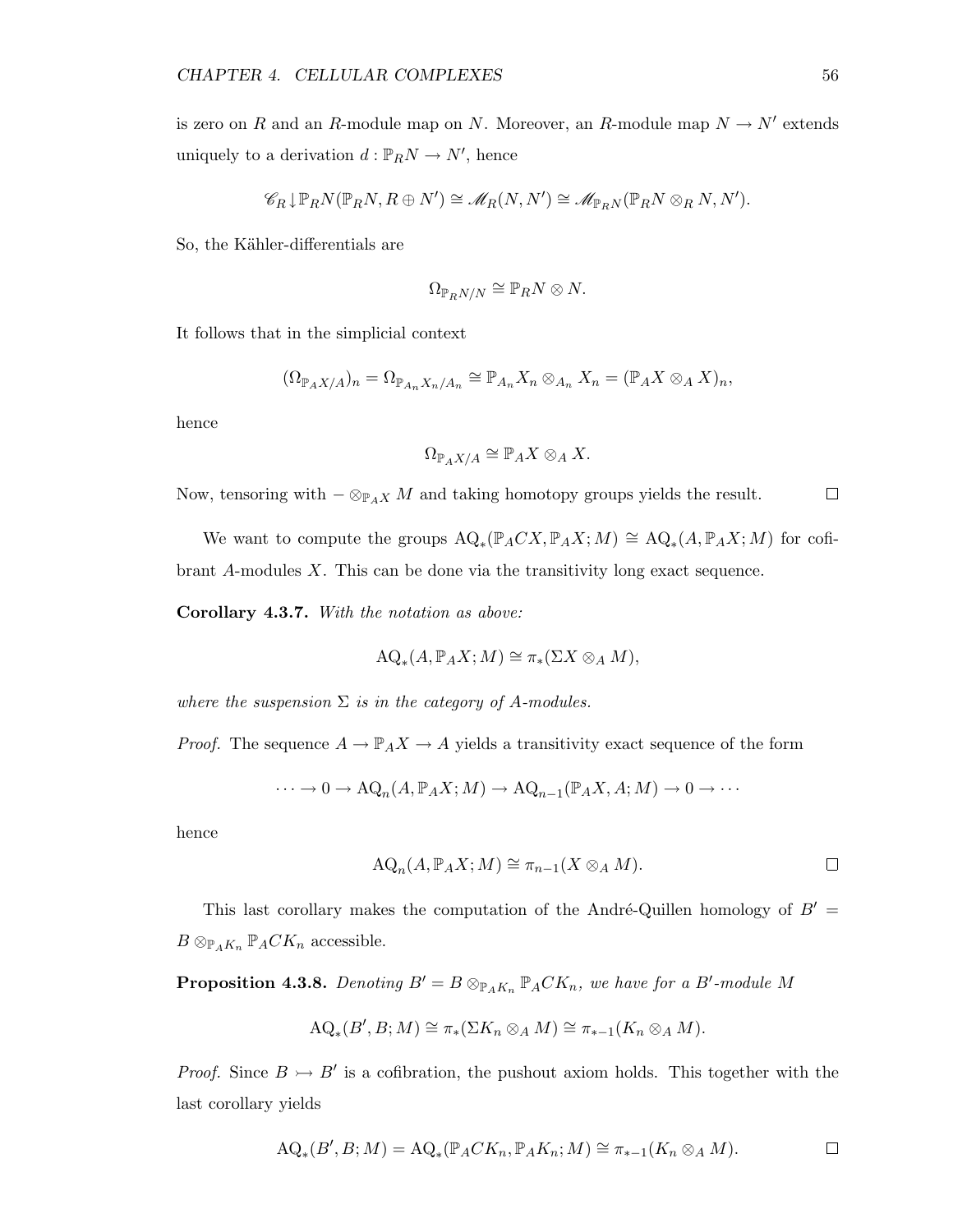Let us restrict to the case, where  $\pi_0 A = \pi_0 B = R$ , so that we can use "trivial" coefficients <u>R</u> which become a B-module via the map  $B \to \pi_0 B$ .

**Proposition 4.3.9.** Subject to above restrictions, let B be an *n*-dimensional cell complex and let B' be obtained from B via attaching an n-cell  $K_n = \bigoplus_{i \in I} \Sigma^n A$ , so that B' is an  $(n + 1)$ -dimensional cell complex.

$$
\text{AQ}_k(B', A; \underline{R}) = \begin{cases} 0 & k > n+1, \\ \text{AQ}_k(B, A; \underline{R}) & k < n. \end{cases}
$$

In the middle we get the exact sequence

$$
0 \to \mathrm{AQ}_{n+1}(B', A; \underline{R}) \to \bigoplus_{i \in I} R \to \mathrm{AQ}_n(B, A; \underline{R}) \to \mathrm{AQ}_n(B', A; \underline{R}) \to 0.
$$

*Proof.* Setting  $M = \underline{R}$  in the last proposition yields

$$
AQ_k(B', B; \underline{R}) = \pi_k \bigoplus_{i \in I} \Sigma^{n+1} A \otimes_A \underline{R} = \pi_k \bigoplus_{i \in I} \Sigma^{n+1} \underline{R} = \begin{cases} \bigoplus_{i \in I} R & k = n+1, \\ 0 & k \neq n+1. \end{cases}
$$

We put this into the transitivity exact sequence for  $A \rightarrow B \rightarrow B'$ , which gives us

$$
AQ_k(B'A; \underline{R}) = AQ_k(B, A; \underline{R})
$$

for  $k < n$  and  $k > n + 1$ . By induction we know that  $A Q_k(B, A; \underline{R}) = 0$  for  $k > n$ . The middle part of the transitivity sequence is therefore

$$
0 = \mathrm{AQ}_{n+1}(B, A; \underline{R}) \to \mathrm{AQ}_{n+1}(B', A; \underline{R}) \to \bigoplus_{i \in I} R \to \mathrm{AQ}_n(B, A; \underline{R}) \to \mathrm{AQ}_n(B', A; \underline{R}) \to 0
$$
as required.

as required.

As a last remark about these kinds of results, we mention the following corollary. Assume that  $R$  is a principal ideal domain, so that we have a notion of rank for modules. We define for an R-module M, that rank  $M = \dim_K M \otimes_R K$ , where K is the fraction field of R.

**Corollary 4.3.10.** If B is a finite cellular complex, with cells  $K_n = \bigoplus_{i \leq m_n} \Sigma^n A$ , then

$$
\sum_{k} \text{rank} \,\mathbf{AQ}_{k}(B, A; \underline{R}) \leqslant \sum_{k} m_{k},
$$

where  $m_k = 0$ , if no cell of dimension k is attached.

Informally, this means that  $\sum_k \text{rank } AQ_k(B, A; \underline{R})$  does not exceed the number of cells.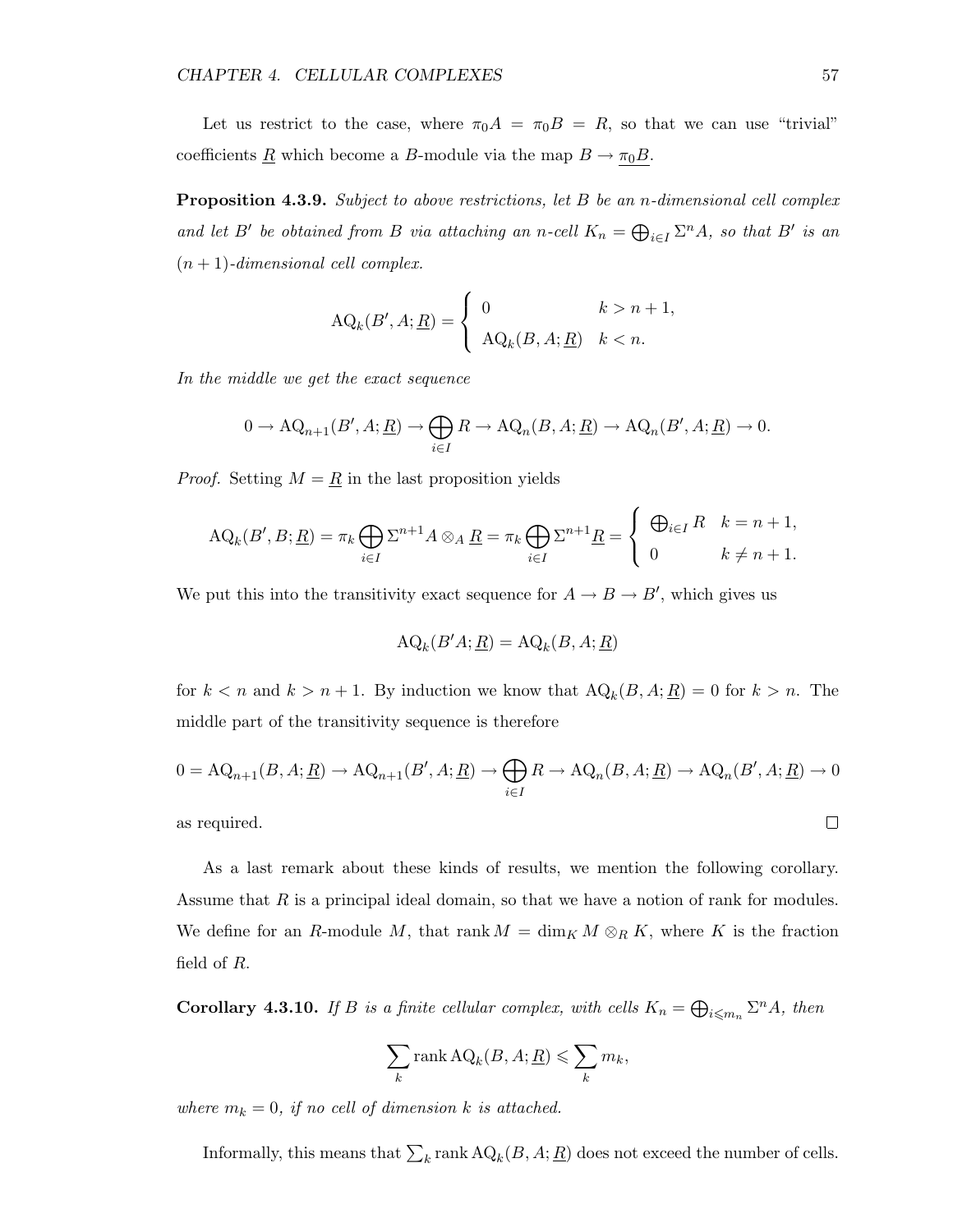Proof. This follows inductively from the last proposition, using the fact that submodules of free modules are free.  $\Box$ 

We can define the Euler-characteristic  $\chi(B)$  in the usual manner as

$$
\chi(B) = \sum_{i \geq 0} (-1)^i \operatorname{rank} \operatorname{AQ}_i(B, A; \underline{R}),
$$

if this sum is finite.

Assume that there is an algebra map  $R \to \mathbb{k}$  from R into a field k. We then can consider

$$
\chi_{\mathbb{k}}(B) = \sum_{i \geq 0} (-1)^i \dim_{\mathbb{k}} \mathrm{AQ}_i(B, A; \underline{\mathbb{k}}).
$$

As in the ordinary homology theory of finite CW-complexes we have the following proposition.

**Proposition 4.3.11.** For any such field  $\mathbb{k}$ , there is the identity

$$
\chi_{\mathbb{k}}(B) = \chi(B).
$$

Proof. This follows immediately from the fact that

$$
\mathfrak{L}_{B/A}\otimes_B \underline{\Bbbk} \cong \mathfrak{L}_{B/A}\otimes_B \underline{R}\otimes_{\underline{R}} \underline{\Bbbk}.
$$

Passing to the Moore-complex and using the general coefficient theorem for modules yields  $\Box$ the result.

#### 4.4 Cellular Approximation

We use the following conventions. We say that a simplicial module  $A$  is *n*-connected, if  $\pi_i A = 0$  for  $i \leq n$ . A map  $f : A \to B$  is said to be *n*-connected or an *n*-equivalence if the homotopy cofibre  $C_f$  is n-connected, i.e.  $\pi_i(f)$  is an isomorphism for  $i < n$  and  $\pi_n(f)$ is surjective. In contrast, a degree n equivalence  $f : A \to B$  is a map so that  $\pi_i(f)$  is an isomorphism for  $i \leq n$ .

Let  $\phi: A \to B$  be a map of simplicial A-algebras. We will exploit the consequences of  $n$ -equivalence to the André-Quillen homology. The next result is the analogue of attaching cells to kill homotopy groups.

**Proposition 4.4.1.** If  $f : A \to B$  is n-connected for an  $n \geq 0$ , then there is a factorisation  $A \rightarrowtail P \xrightarrow{\sim} B$  in the category of A-algebras, where  $A_i \cong P_i$  for  $i \leq n$ .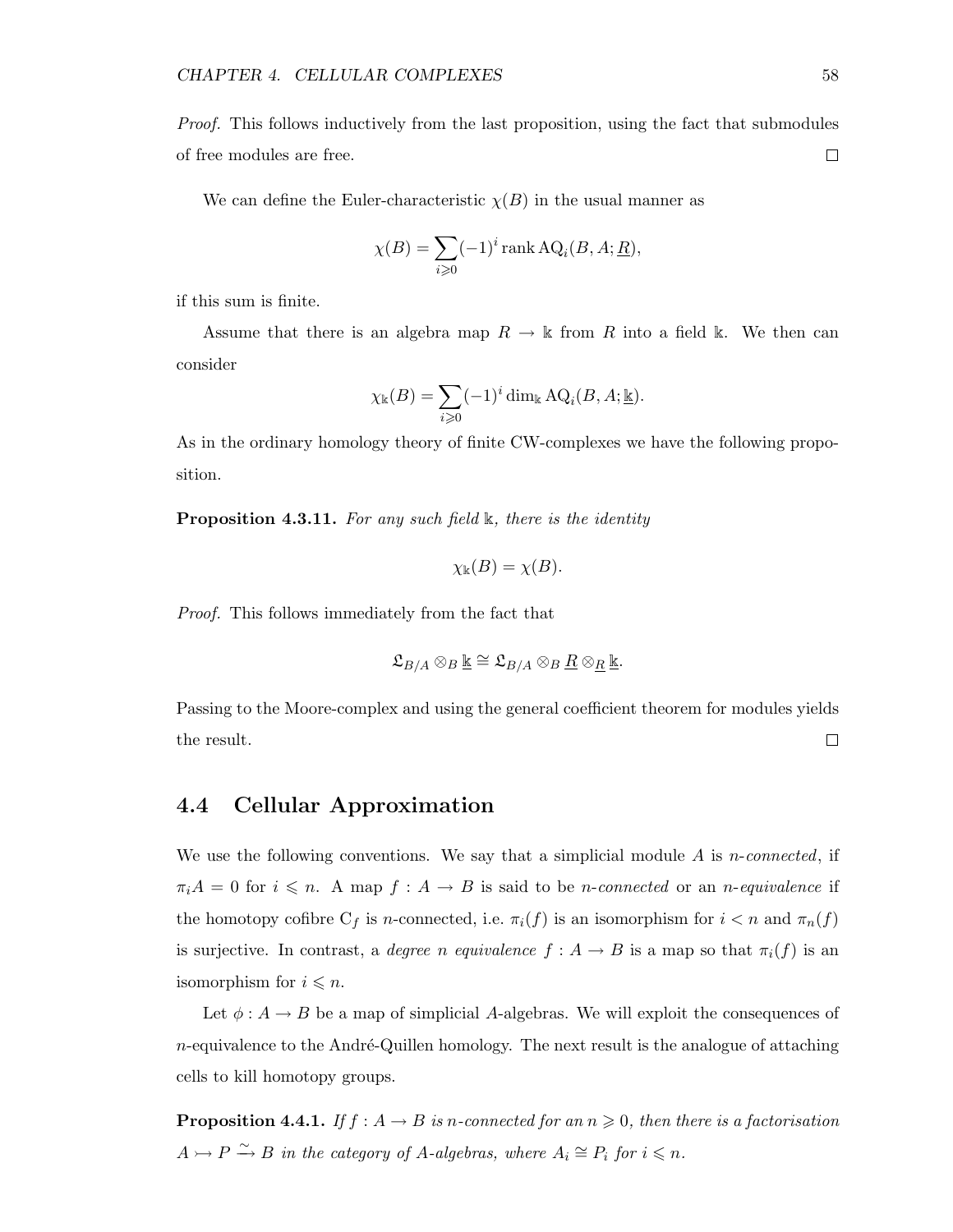*Proof.* Step by step we will construct a factorisation  $A \rightarrowtail P \overset{\sim}{\rightarrow} B$ , such that  $A_i = P_i$  for  $i \leq n$ .

The map  $\pi_n f : \pi_n A \to \pi_n B$  is a surjection. We use the identity  $\pi_n A \cong$  ho  $\mathscr{M}_A(\Sigma^n A, A)$ . Suppose that the kernel is generated by homotopy classes of maps which are represented by  $u_i: \Sigma^n A \to A$ . We get an attaching map  $K_n := \bigoplus_i \Sigma^n A \xrightarrow{k_n} A$ , so that the composition  $K_n \to A \to B$  is nullhomotopic and  $\pi_n B \cong \pi_n A / \text{im } \pi_n(k_n)$ . Denoting  $CK_n = \bigoplus C\Sigma^n A$ , the composition factors as  $K_n \to CK_n \to B$ . Therefore we get a diagram of algebras



where  $Q^n = \mathbb{P}_A C K_n \otimes_{\mathbb{P}_A K_n} A$  is the pushout.

We claim that  $Q^n \to B$  is a degree n equivalence. Because  $\pi_0 A \cong \pi_0 B$ , we can assume that  $n > 0$ . By Lemma 4.3.2, one can see that  $\pi_n \mathbb{P}_A K_n = \pi_n A \oplus \pi_n K_n$ , the terms  $K_n^{\otimes m}/\Sigma_m$ being at least n-connected.

For  $i \leq n$ , we have  $Q_i^n = A_i$ . Since  $\mathbb{P}_A C K_n$  is cofibrant over  $\mathbb{P}_A K_n$ , there is the spectral sequence

$$
\text{Tor}_{p,q}^{\pi_* \mathbb{P}_A K}(\pi_* A, \pi_* A) \Longrightarrow \pi_{p+q} Q^n.
$$

Because the higher Tor-terms are only nontrivial in degrees  $\geqslant n$ , we have

$$
\pi_n Q^n = (\pi_* A \otimes_{\pi_* \mathbb{P}_A K_n} \pi_* A)_n = \pi_n A / \operatorname{im} \pi_n(k_n) \cong \pi_n B.
$$

The map  $g: Q^n \to B$  is therefore a degree n equivalence.

However, the map  $\pi_{n+1}Q^n \to \pi_{n+1}B$  is not necessarily surjective. This can be adjusted like this: Take representants in  $B_{n+1}$  of the generators of the cokernel of  $\pi_{n+1}(g)$ . As before, there is a map  $K'_{n+1} := \bigoplus \Sigma^{n+1} A \to B$  hitting these generators in  $\pi_{n+1}$ . This time, consider the pushout



With this notation,  $P_i^n = Q_i^n$  for  $i \leq n$ . Noting, that  $\mathbb{P}_A K'_{n+1}$  is cofibrant over A, there is the spectral sequence

$$
\text{Tor}_{p,q}^{\pi_*A}(\pi_*Q^n, \pi_*\mathbb{P}_A K_{n+1}') \Longrightarrow \pi_{p+q}P^n
$$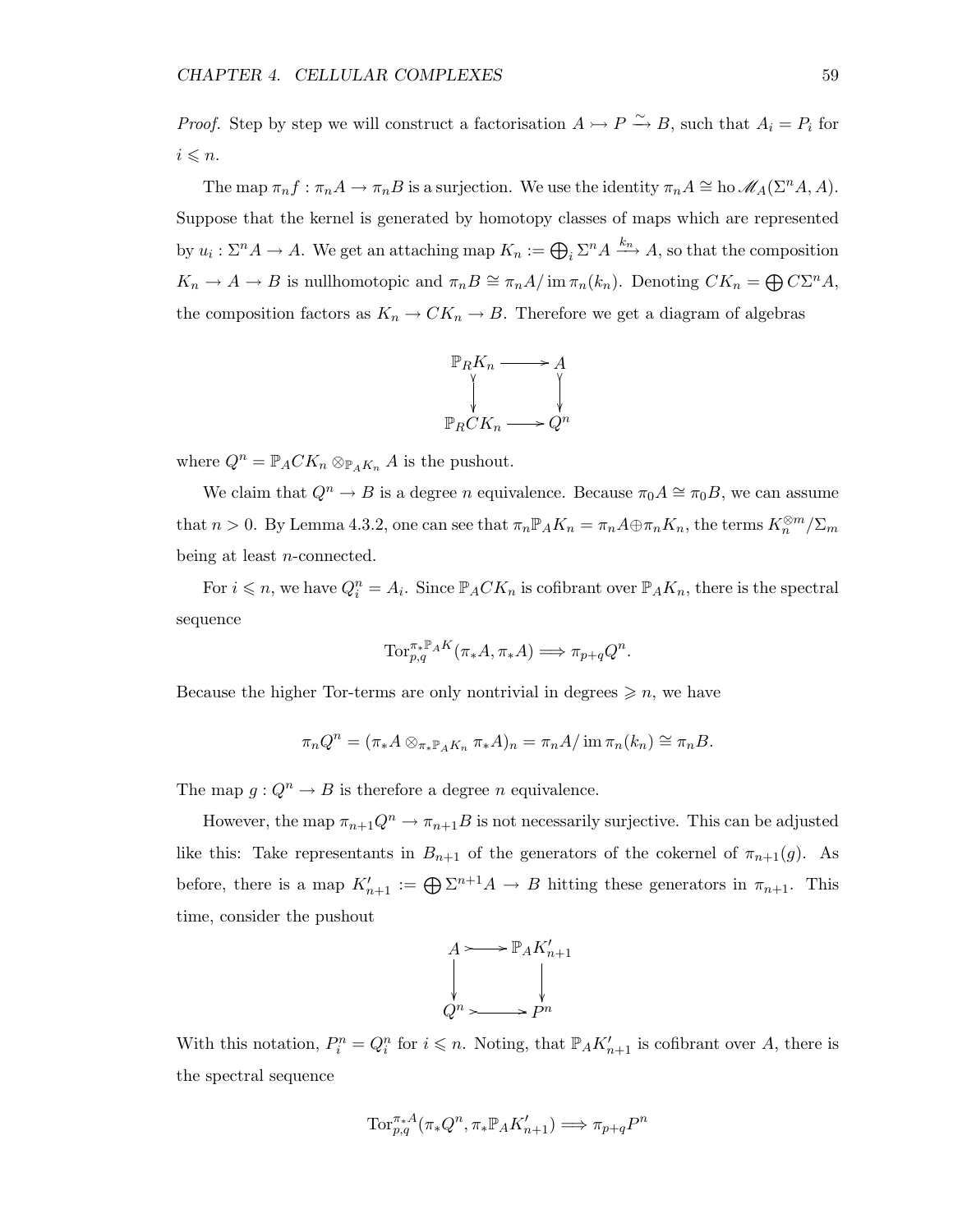from which follows that  $\pi_n P^n \cong \pi_n Q^n$  and

$$
\pi_{n+1}P^n=\pi_{n+1}Q^n\oplus \pi_0Q^n\otimes_A\bigoplus A,
$$

where the map  $P^n \to B$  now induces a surjection on  $\pi_{n+1}$ .

The step from  $Q^n$  to  $P^n$  is attaching cells trivially. This can be seen like this: There is a pushout of modules for some (additive) cells  $K_n$ 



Since  $\mathbb{P}_A$  is a left adjoint, this gives rise to the pushout diagram



which yields

$$
\mathbb{P}_A K'_{n+1} = A \otimes_{\mathbb{P}_A \widetilde{K}_n} \mathbb{P}_A C \widetilde{K}_n.
$$

Taking the trivial map  $\mathbb{P}_A \widetilde{K}_n \to A \to Q^n$  and the map  $\mathbb{P}_A C \widetilde{K}_n \to \mathbb{P}_A K'_{n+1}$ , we can form the diagram



We get back

$$
P^{n} = Q^{n} \otimes_{A} \mathbb{P}_{A} K'_{n+1} = Q^{n} \otimes_{A} A \otimes_{\mathbb{P}_{A} \widetilde{K}_{n}} \mathbb{P}_{R} C \widetilde{K}_{n} = Q^{n} \otimes_{S_{R} \widetilde{K}_{n}} \mathbb{P}_{A} C \widetilde{K}_{n}
$$

with its map  $P^n \to B$  as before.

We can iterate this construction to get an algebra  $P = \operatorname{colim}_n P^n$ , such that

$$
A \rightarrowtail P \xrightarrow{\sim} B,
$$

with  $P_i = A_i$  for  $i \leq n$ .

 $\Box$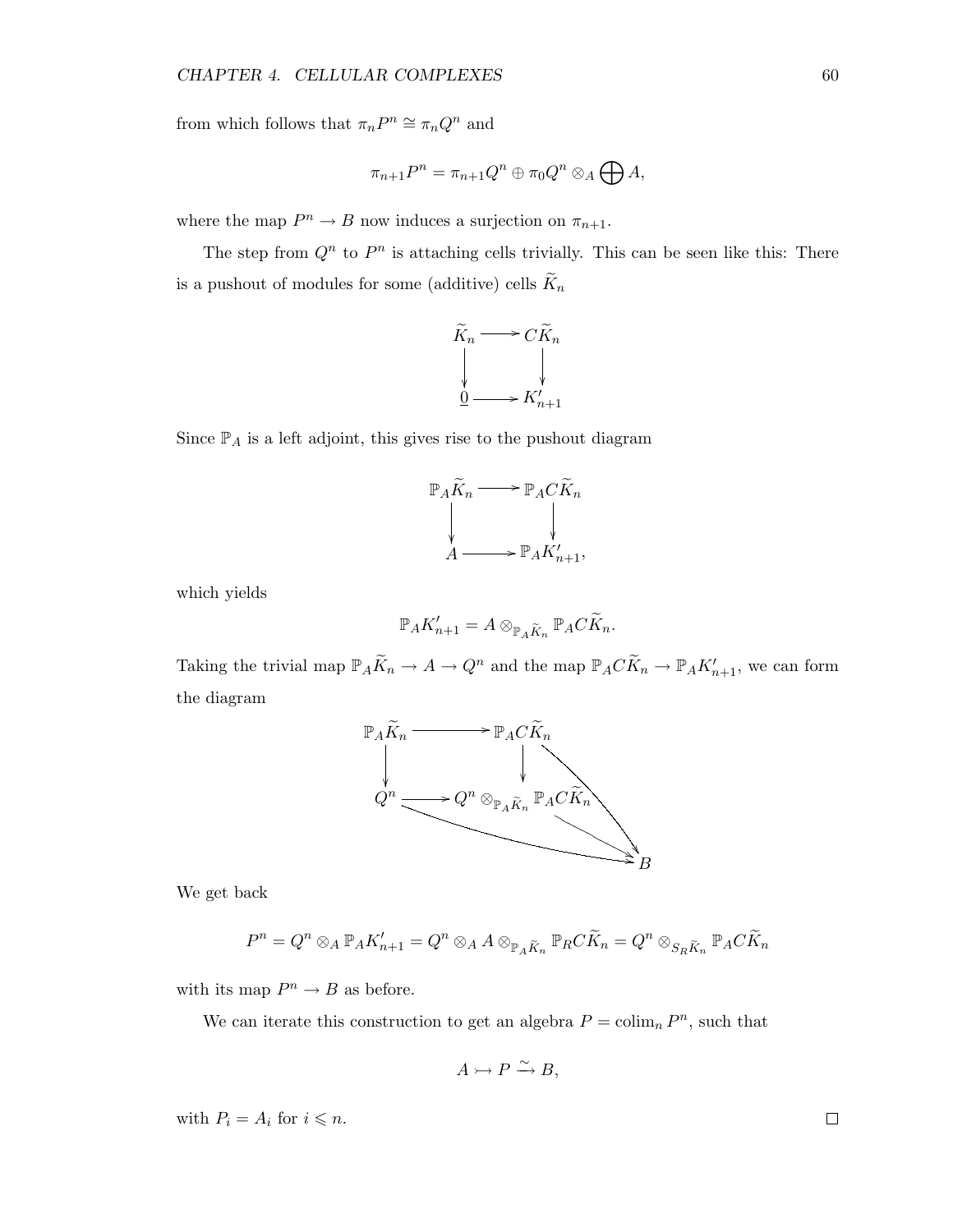By the same construction, a cellular approximation of an A-algebra B can be obtained even when there are no connectivity-conditions. Write  $\phi : A \to B$  for the unit and take generators  $u_i \in \pi_0 B / \text{im } \pi_0(\phi)$  to form the A-algebra  $A[u_1, \ldots],$  which in degree n is the polynomial algebra  $A_n[u_1,\ldots]$ . The boundary and degeneracy maps of A are extended to identities on the variables  $u_i$ , so that  $A[u_1 \dots]$  becomes an A-algebra. There is an induced map  $A[u_1, \ldots] \to B$  which is now surjective on  $\pi_0$ , i.e. the map is 0-connected. We can set  $P_0 = A[u_1, \ldots]$  and continue as in the last proposition.

We present now the proposition, which in the case for spectra is due to Basterra [6, Lemma 8.2].

**Proposition 4.4.2.** If the unit  $\phi : A \rightarrow B$  is an n-connected map for some  $n \geq 1$  so that we can set  $\pi_0 A = \pi_0 B$ , then  $\mathfrak{L}_{B/A}$  is n-connected and there is a map of A-modules  $C_{\phi} \rightarrow \mathfrak{L}_{B/A}$  which induces

$$
\pi_{n+1} \mathcal{C}_{\phi} \xrightarrow{\cong} \pi_{n+1}(\mathfrak{L}_{B/A}) \cong \mathcal{A} \mathcal{Q}_{n+1}(B, A; \underline{\pi_0 B}).
$$

If  $\phi: A \to B$  is 0-connected, then  $\mathfrak{L}_{B/A}$  is 0-connected and there is a map of A-modules  $C_{\phi} \rightarrow \mathfrak{L}_{B/A}$  which induces

$$
\pi_1(\mathcal{C}_{\phi} \otimes_{A \underline{\pi_0} B}) \xrightarrow{\cong} \mathrm{AQ}_1(B, A; \underline{\pi_0} B).
$$

*Proof.* Let us first factor the unit into  $A \rightarrow P \stackrel{\sim}{\rightarrow} B$ , where P is as in the preceding proposition. Factoring further we obtain

$$
A \rightarrowtail P \overset{\sim}{\rightarrowtail} P' \overset{\sim}{\twoheadrightarrow} B.
$$

So the cofibre of  $\phi$  is given by  $P'/A$ . But a diagram chase shows, that  $P/A \stackrel{\sim}{\rightarrow} P'/A$ , so that we can set  $C_{\phi} = P/A$ . This has the advantage, that  $(C_{\phi})_k = 0$  for  $k \leq n$ . The composition  $A \to P \to \Omega_{P/A}$  is the zero map, hence there is a map  $\tau : C_{\phi} \to \Omega_{P/A}$  which extends by the unit  $P \to B$  to a map  $C_{\phi} \to B \otimes_{P} \Omega_{P/A}$ . Let I denote the kernel of the multiplication map  $P \otimes_A P \to P$ . Tensoring the short exact sequence  $A \to P \to C_{\phi}$  with  $P \otimes_A -$  yields another short exact sequence, because the induced map  $P \to P \otimes_A P$  splits the multiplication map  $\mu$ , so that it is injective. The diagram of levelwise short exact sequences

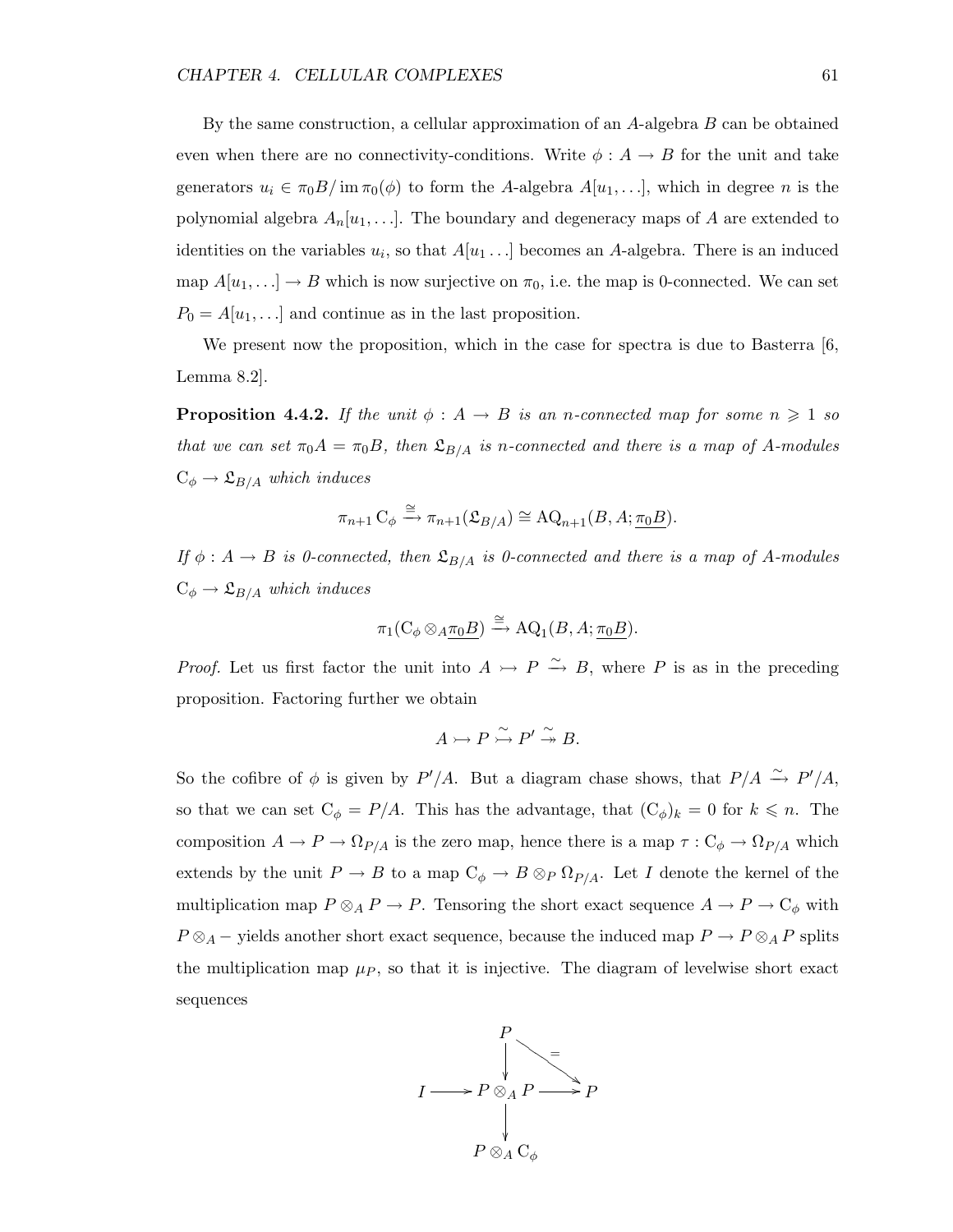shows that as A-modules  $I \cong P \otimes_A \mathbb{C}_{\phi}$ . Hence  $I_k = 0$  for  $k \leq n$  and I is n-connected. Since I is a retract of  $P \otimes_A P$ , it is cofibrant as  $P \otimes_A P$ -module. Hence the Künneth spectral sequence proves that  $I \otimes_{P} I$  is at least  $(2n + 1)$ -connected. We now have to calculate  $\pi_k(Q_P(I)) = \pi_k(I/I^2)$  for  $k \leq n+1$ .

By  $[49, 11.27]$  there is a short exact sequence for every k of the form

$$
\operatorname{Tor}\nolimits_1^{P_k \otimes P_k} (I_k, P_k) \to I_k \otimes_{P_k} I_k \to I_k^2.
$$

They assemble to a short exact sequence of A-modules. From  $I_k = 0$  for  $k \leq n$  follows that we have an exact sequence

$$
\pi_{n+1}(I \otimes_P I) \to \pi_{n+1}(I^2) \to \pi_n(\text{Tor}_1^{P \otimes P}(I, P)) \to 0.
$$

The first and the last term are zero, hence  $\pi_{n+1}(I^2) = 0$ . The long exact sequence

$$
\pi_{n+1}(I^2) \to \pi_{n+1}I \to \pi_{n+1}(I/I^2) \to \pi_n(I^2)
$$

yields that  $\pi_{n+1}(I/I^2) \cong \pi_{n+1} C_{\phi}$ . In total,  $(\Omega_{P/A})_k = 0$  for  $k \leq n$ , that means  $\Omega_{P/A}$  is n-connected and

$$
\pi_{n+1}\Omega_{P/A} \cong \pi_{n+1}I \cong \pi_{n+1}(P \otimes_A \mathrm{C}_{\phi}).
$$

The spectral sequence

$$
\text{Tor}_{p,q}^{\pi_*P}(\pi_*\Omega_{P/A},\underline{\pi_0B}) \Longrightarrow \pi_{p+q}(\Omega_{P/A}\otimes_P \underline{\pi_0B})
$$

finally shows that

$$
\text{AQ}_r(B, A; \underline{\pi_0 B}) = \text{AQ}_r(P, A; \underline{\pi_0 B}) = \begin{cases} 0 & r \leq n, \\ \pi_{n+1}(\mathcal{C}_\phi \otimes_A \underline{\pi_0 B}) & r = n+1. \end{cases}
$$

If now  $n > 0$ , the hypothesis  $\pi_0 A = \pi_0 B$  together with the Künneth spectral sequence shows that

$$
AQ_{n+1}(B, A; \underline{\pi_0 B}) \cong \pi_{n+1} C_{\phi}
$$

as required.

This proposition has the following corollary.

**Corollary 4.4.3.** If  $\phi : A \to B$  is an algebra map which induces an isomorphism on  $\pi_0$ , then  $\phi$  is a weak equivalence if and only if  $AQ_*(B, A, \underline{\pi_0 B}) = 0$ .

 $\Box$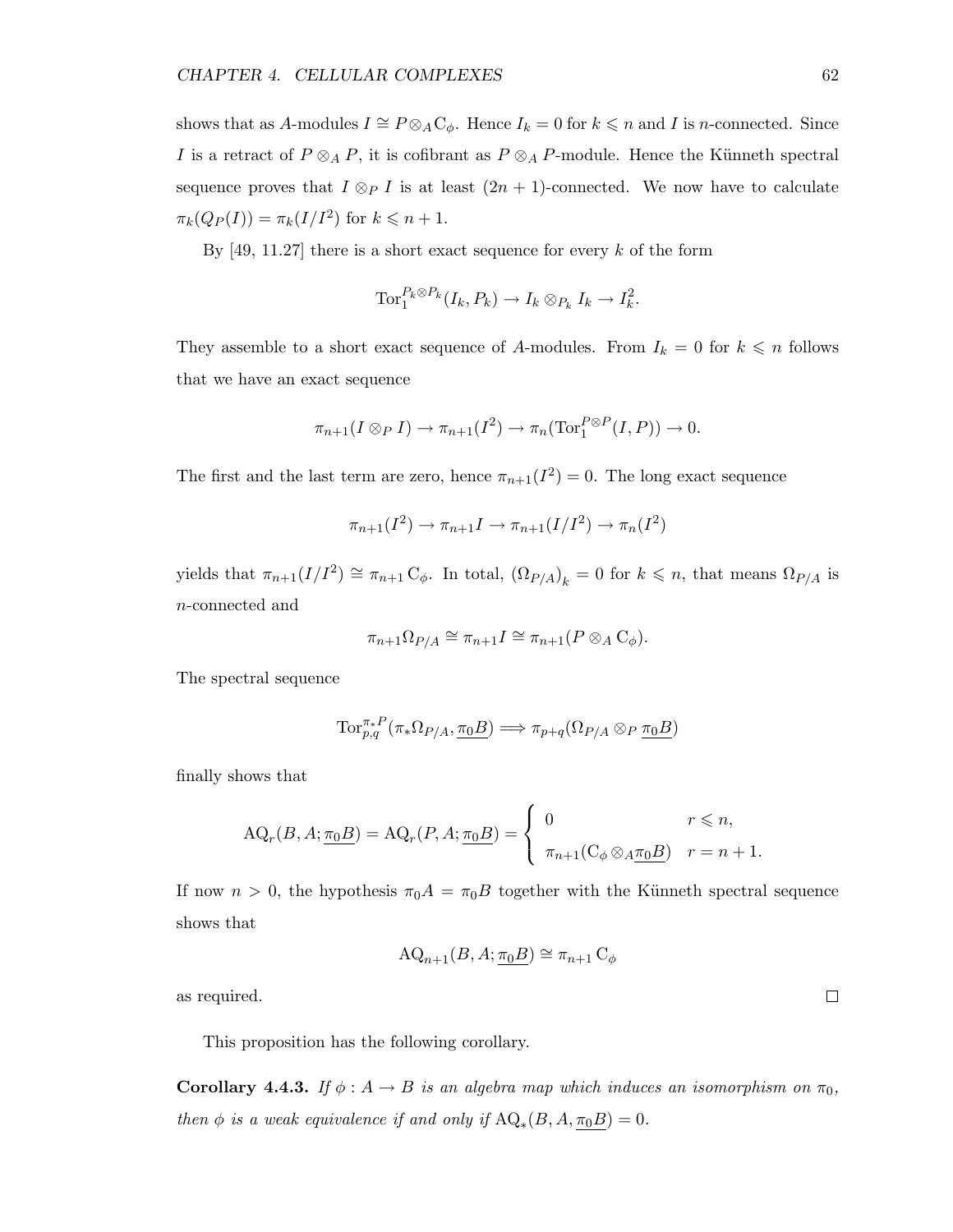*Proof.* Only the "if" is to be shown. Assume  $0 = \pi_*(\mathfrak{L}_{B/A} \otimes_B \underline{k})$ . We prove that  $A \to B$ is a weak equivalence by induction. It is a 0-equivalence by hypothesis. Now assume it is an *n*-equivalence. Then  $\pi_{n+1}C_{\phi} \cong \pi_{n+1}(\mathfrak{L}_{B/A} \otimes_B \underline{k}) = 0$ . So  $A \to B$  is an  $(n+1)$ - $\Box$ equivalence.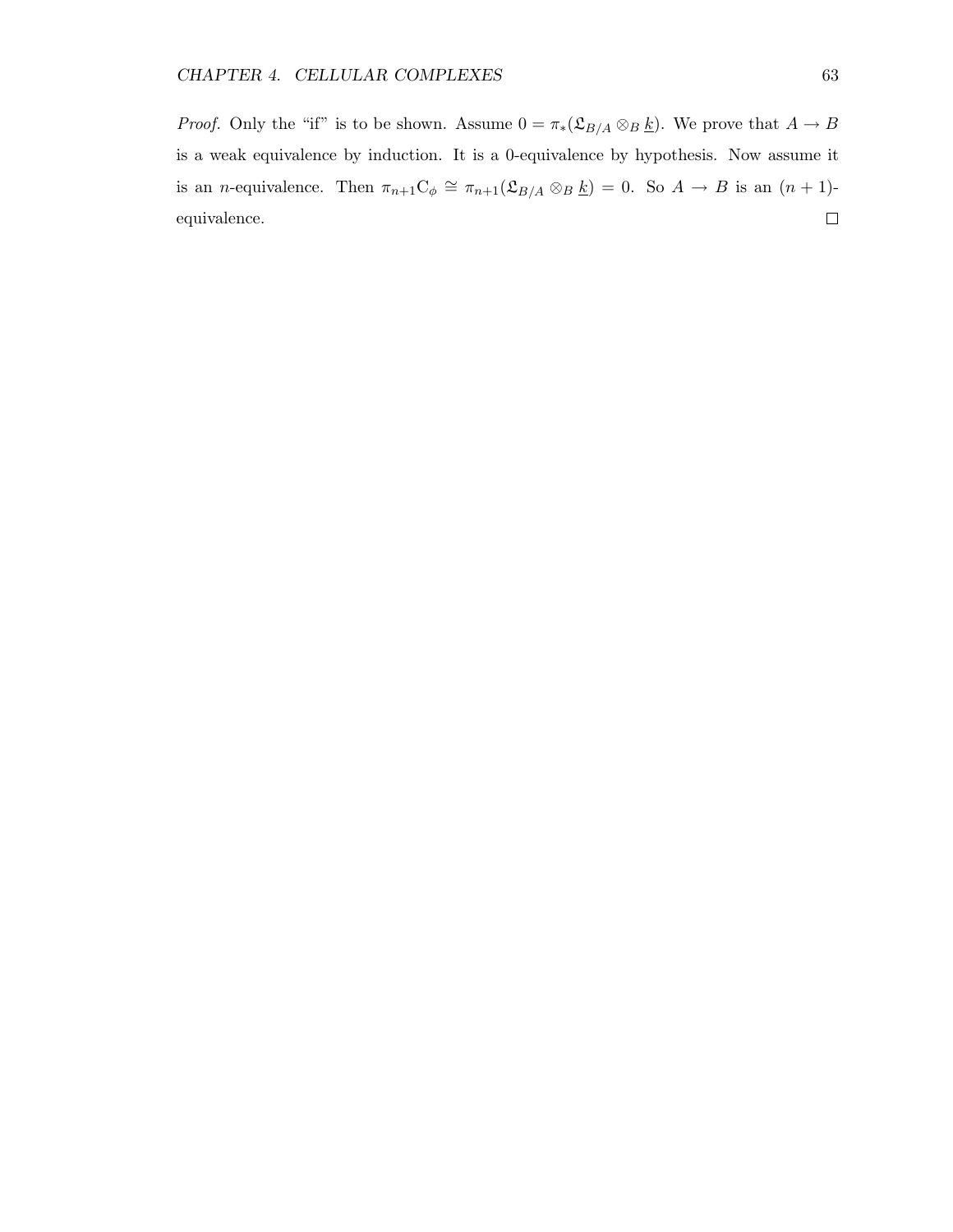### Chapter 5

### Minimal Atomic Complexes

In this chapter we follow closely the thesis by Gilmour [20], where the case for ring spectra has been treated. Most ideas originate in the paper [4] by Baker and May.

All our algebras in this chapter are algebras over a noetherian local ground ring R. Its maximal ideal is denoted by  $\mathfrak{m}$  so that  $R/\mathfrak{m}$  is the residue field. We have mostly  $R = \mathbb{Z}_{(p)}$  with  $R/\mathfrak{m} = \mathbb{F}_p$  in mind, but the results are more general. We will only deal with cellular simplicial A-algebras B, so that  $\pi_i(B)$  are finitely generated R-modules for all i. Furthermore we will assume in this chapter that the unit  $A \rightarrow B$  induces an epimorphism on  $\pi_0$ B. In particular, the 0-skeleton of B can be chosen to be A. We will constantly be using the fact that finitely generated modules over a noetherian ring are noetherian.

#### 5.1 Minimal Atomic Algebras

We start with the definition of a nuclear complex and a core.

**Definition 5.1.1.** A cellular commutative A-algebra B is called *nuclear*, if the attaching maps  $k_n : K_n \to B_n$  satisfy

$$
\ker \pi_n(k_n) \subseteq \mathfrak{m}\pi_n(K_n)
$$

for all  $n \in \mathbb{N}$ .

As an example take  $A = \mathbb{F}_p \oplus \Sigma^n \mathbb{F}_p$  and use the attaching map  $k_n : \Sigma^n A \to A$  which is the identity on  $\Sigma^n \underline{\mathbb{F}}_p$ . This produces a nuclear algebra.

**Definition 5.1.2.** A core of a simplicial A-algebra B is a nuclear A-algebra Q with an algebra map  $g: Q \to B$ , so that the induced map  $\pi_*(g)$  is injective.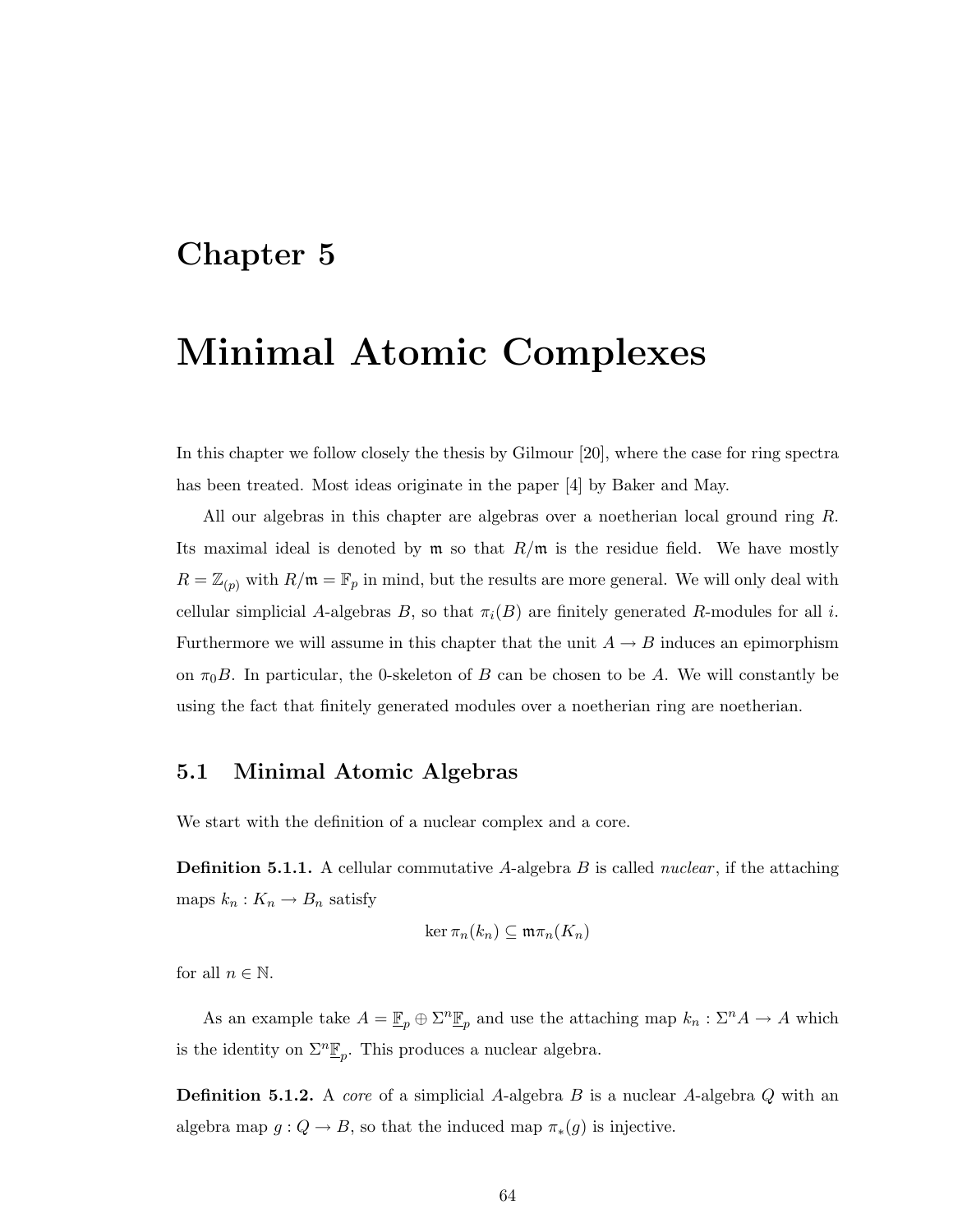Note that the standing assumption that  $\pi_0 A \to \pi_0 B$  is an epimorphism forces  $\pi_0(g)$ to be an isomorphism.

#### Proposition 5.1.3. For every algebra there exists a core.

*Proof.* We construct a core  $Q$  by killing homotopy groups, proceeding inductively. Set  $Q^0 = A$  and set  $g^0$  to be the unit of B. Assume we have constructed  $Q^n$  and  $g^n$ , so that  $g^n$  induces an injection on homotopy groups in dimensions less than n. We set  $L = \ker \pi_n(g^n)$ . The R-module L is finitely generated over R. Moreover,  $L/\mathfrak{m}L$  is a vector space over the residue field  $R/\mathfrak{m}R$ , so that we can find a finitely generated free R-module *F* with  $F/\mathfrak{m} F \cong L/\mathfrak{m} L$ . Because *F* is free there is a lift



which we denote by f. It follows that  $L = \text{im}(f) + \text{m}L$ , so that by Nakayama's lemma we have that f is surjective. Furthermore,  $\ker(f) \subseteq mF$  by construction.

Now, take a coproduct of copies of  $\Sigma^n A$  corresponding to the generators of F. We get an attaching map  $k_n : K_n = \bigoplus \Sigma^n A \to Q^n$  so that ker  $\pi_n(k_n) \cong \ker(f) \subseteq \mathfrak{m}\pi_n K_n$ . We further get a map  $\mathbb{P}_A(\bigoplus \Sigma^n A) \to Q^n$  so that we can form the pushout

$$
\mathbb{P}_A(\bigoplus \Sigma^n A) \longrightarrow Q^n
$$
  
\n
$$
\downarrow \qquad \qquad \downarrow
$$
  
\n
$$
\mathbb{P}_A(C \bigoplus \Sigma^n A) \longrightarrow Q^{n+1}
$$

to obtain  $Q^{n+1}$  and the map  $g^{n+1}: Q^{n+1} \to B$ . By construction  $\pi_i(g^{n+1})$  is the same as  $\pi_i(g^n)$  for  $i < n$  and  $\pi_n(g^{n+1})$  is an injection because of 4.3.2.  $\Box$ 

Remark that cores do not need to be unique, not even up to homotopy. If the unit  $A \rightarrow B$  of an A-algebra is an injection, then A serves trivially as a core.

**Definition 5.1.4.** An A-algebra B is called *atomic*, if any A-algebra self map of B is a weak equivalence. It is minimal atomic, if it is atomic and any map  $C \to B$  from an atomic A-algebra  $C$  to  $B$  that induces an injection on homotopy groups is a weak equivalence.

The main theorem is that nuclear implies minimal atomic. The proof goes over several intermediate results.

Proposition 5.1.5. Every nuclear A-algebra B is atomic.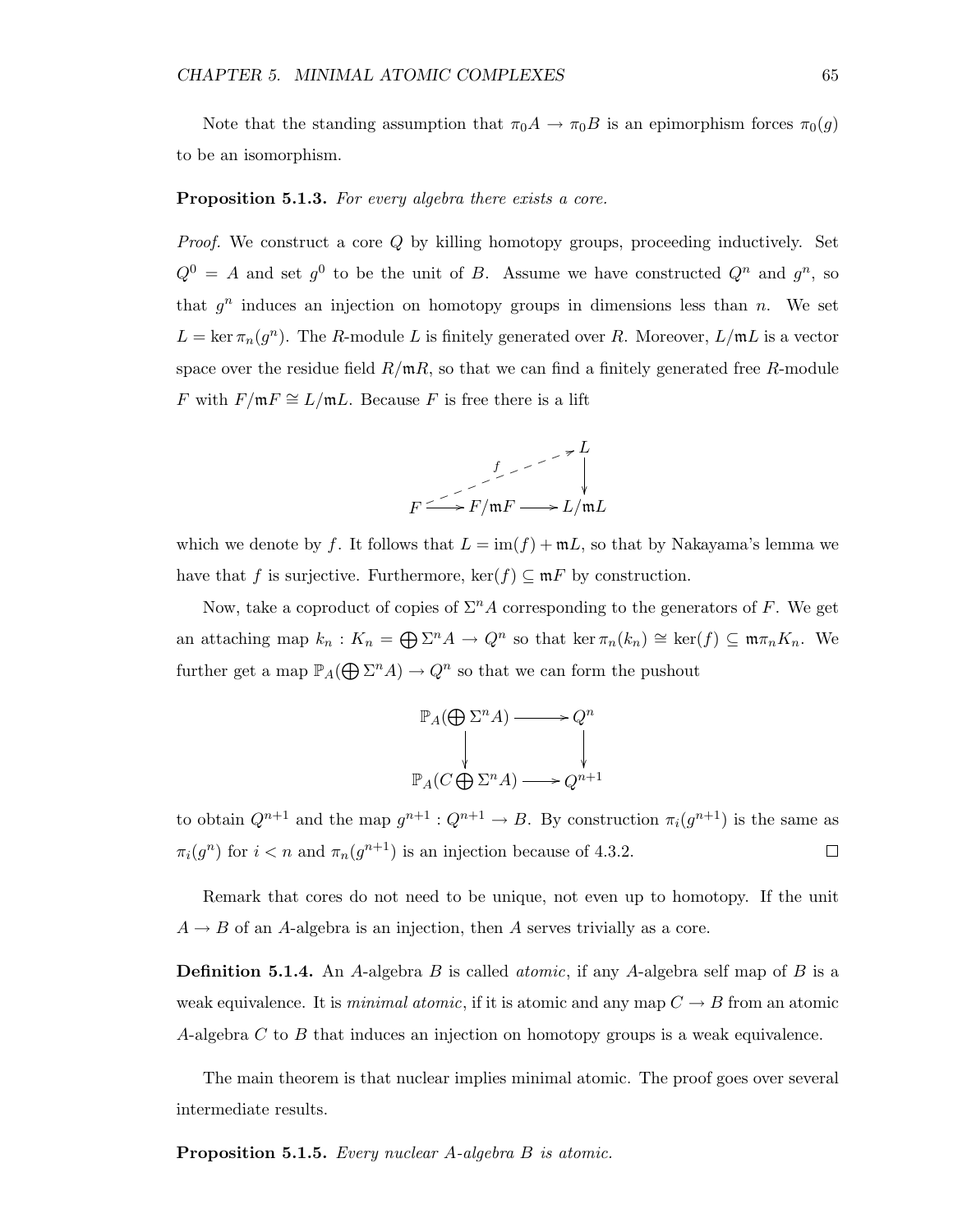*Proof.* The unit of B induces an isomorphism on  $\pi_0$ . Take a self map f of B, which we can assume to be cellular. We will prove that  $f^n : B^n \to B^n$  is an *n*-equivalence for all *n*. We proceed by induction. Since  $B^0 = A$ , the statement is true for  $n = 0$ . Assume  $f^n$  is a n-equivalence. Then  $B^{n+1} = B^n \otimes_{\mathbb{P}K_n} \mathbb{P}CK_n$  is formed as a pushout, where  $K_n$  is a sum of  $n$ -spheres.

Using that  $AQ_n(B^{n+1}, B^n; \underline{R}) = \pi_n K_n$ , we get the following diagram

$$
0 \longrightarrow \mathrm{AQ}_{n+1}(B^{n+1}, A; \underline{R}) \longrightarrow \pi_n K_n \longrightarrow \mathrm{AQ}_n(B^n, A; \underline{R}) \longrightarrow \mathrm{AQ}_n(B^{n+1}, A; \underline{R}) \longrightarrow 0
$$
  

$$
\downarrow \alpha \qquad \qquad \downarrow \cong \qquad \qquad \downarrow
$$
  

$$
0 \longrightarrow \mathrm{AQ}_{n+1}(B^{n+1}, A; \underline{R}) \longrightarrow \pi_n K_n \longrightarrow \mathrm{AQ}_n(B^n, A; \underline{R}) \longrightarrow \mathrm{AQ}_n(B^{n+1}, A; \underline{R}) \longrightarrow 0
$$

with an induced map  $\alpha$ . If we can prove that  $\alpha$  is an isomorphism, then from the 5-lemma follows that the first and the last vertical arrow are isomorphisms. The homotopy cofibre sequence  $K_n \to B^n \to \mathbb{C}_{k_n}$  yields a long exact sequence in homotopy. We get the diagram

$$
\pi_n K_n \longrightarrow \pi_n B^n \longrightarrow \pi_n C_{k_n} \longrightarrow 0
$$
  
\n
$$
\alpha \downarrow \qquad \qquad \beta \qquad \gamma \downarrow
$$
  
\n
$$
\pi_n K_n \longrightarrow \pi_n B^n \longrightarrow \pi_n C_{k_n} \longrightarrow 0
$$

with induced maps  $\beta$  and  $\gamma$ . Since  $\beta$  is an isomorphism, it follows that  $\gamma$  is an epimorphism. However, a surjective endomorphism of a noetherian module is always an isomorphism.

The diagram above induces

$$
0 \longrightarrow \operatorname{im} \pi_n(k_n) \longrightarrow \pi_n B^n \longrightarrow \pi_n C_{k_n} \longrightarrow 0
$$
  

$$
\downarrow \qquad \qquad \downarrow \qquad \qquad \downarrow
$$
  

$$
0 \longrightarrow \operatorname{im} \pi_n(k_n) \longrightarrow \pi_n B^n \longrightarrow \pi_n C_{k_n} \longrightarrow 0
$$

hence f induces an isomorphism on im  $\pi_n(k_n)$ . Furthermore we obtain the diagram

$$
0 \longrightarrow \ker \pi_n(k_n) \longrightarrow \pi_n K_n \longrightarrow \operatorname{im} \pi_n(k_n) \longrightarrow 0
$$
  

$$
\downarrow \alpha \qquad \qquad \downarrow
$$
  

$$
0 \longrightarrow \ker \pi_n(k_n) \longrightarrow \pi_n K_n \longrightarrow \operatorname{im} \pi_n(k_n) \longrightarrow 0
$$

By a diagram chase we find that

$$
\pi_n K_n = \operatorname{im} \alpha + \ker \pi_n(k_n).
$$

By construction we have ker  $\pi_n(k_n) \subseteq \mathfrak{m}\pi_n K_n$  so that

$$
\pi_n K_n = \operatorname{im} \alpha + \mathfrak{m} \pi_n K_n.
$$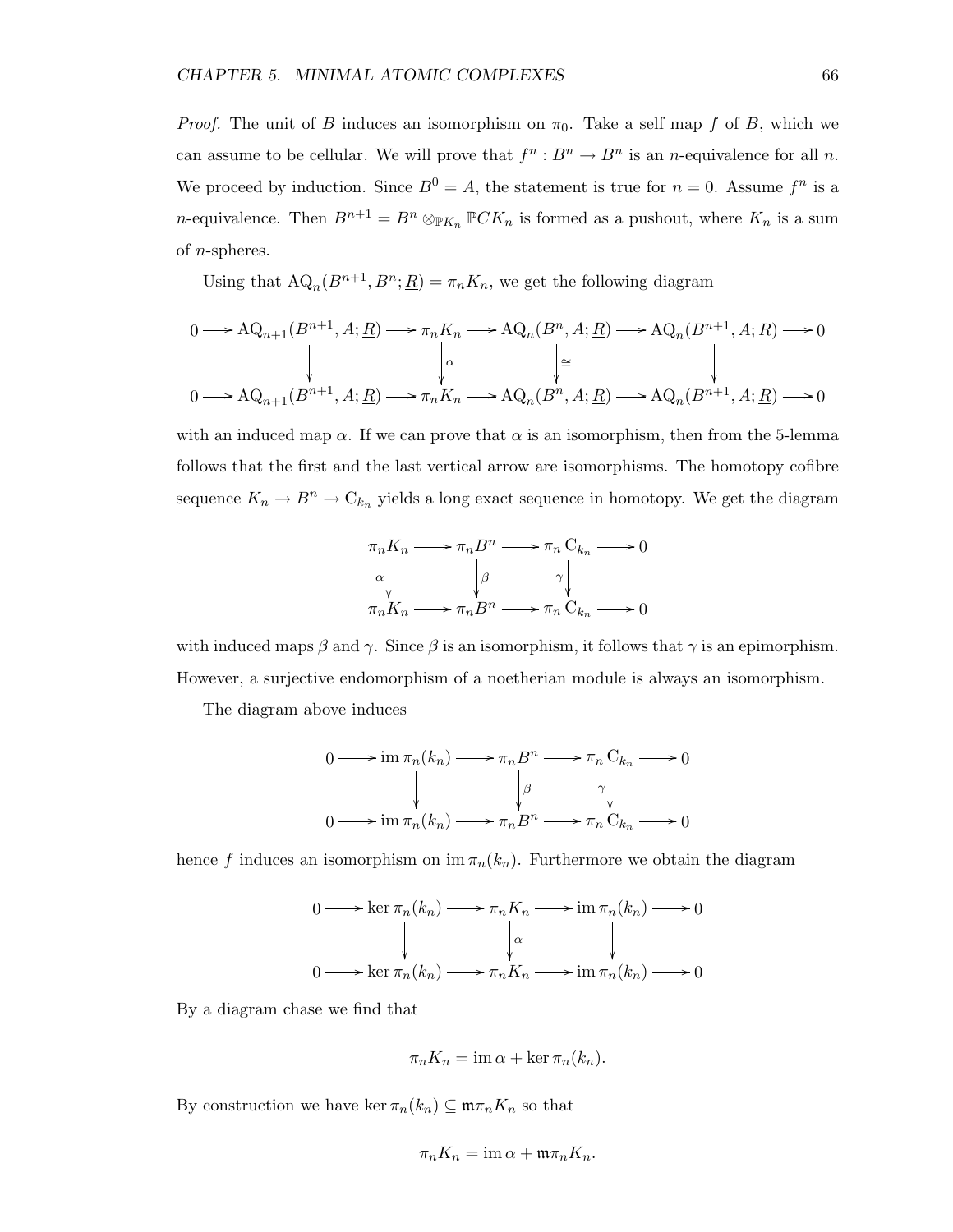From Nakayama's lemma follows that im  $\alpha = \pi_n K_n$ . This shows that  $\alpha$  is an epimorphism and hence an isomorphism by the same argument as above. So the induced maps

$$
AQ_{n+1}(B^{n+1}, A; \underline{R}) \to AQ_{n+1}(B^{n+1}, A; \underline{R}),
$$
  

$$
AQ_n(B^{n+1}, A; \underline{R}) \to AQ_n(B^{n+1}, A; \underline{R})
$$

are isomorphisms. By Proposition 4.3.9 and the induction hypothesis we have that the self map f induces an isomorphism on  $\text{AQ}_*(B, A; \underline{R})$ . Taking the transitivity exact sequence for  $A \to B \xrightarrow{f} B$  we get that the André-Quillen homology of the pair  $B \xrightarrow{f} B$  vanishes. From Corollary 4.4.3 it follows that  $f$  induces an isomorphism on homotopy.  $\Box$ 

Corollary 5.1.6. Any minimal atomic A-algebra B is weakly equivalent to a nuclear A-algebra.

*Proof.* Let B be a minimal atomic A-algebra. Consider any core  $Q \rightarrow B$ . By Proposition 5.1.5, Q is atomic. By minimality of B we conclude that  $Q \to B$  is a weak equiva- $\Box$ lence.

**Theorem 5.1.7.** If  $B$  is a nuclear  $A$ -algebra, then every core  $Q$  of  $B$  is weakly equivalent to B.

*Proof.* Let  $f: Q \to B$  be a core of B. We assume again that f is cellular and proceed using induction on the skeleta. Assume that  $f: Q^n \to B^n$  is an *n*-equivalence. Let the  $(n + 1)$ -skeleta be given by

$$
Q^{n+1} = Q^n \otimes_{\mathbb{P}_A K_n} \mathbb{P}_A C K_n,
$$
  

$$
B^{n+1} = B^n \otimes_{\mathbb{P}_A J_n} \mathbb{P}_A C J_n,
$$

where the  $K_n$  and  $J_n$  are coproducts of *n*-spheres attached by the maps  $k_n : K_n \to Q^n$ and  $j_n: K_n \to B^n$ .

By the transitivity exact sequence, we get the diagram

$$
0 \longrightarrow \mathrm{AQ}_{n+1}(Q^{n+1}, A, \underline{R}) \longrightarrow \pi_n K_n \longrightarrow \mathrm{AQ}_n(Q^n, A; \underline{R}) \longrightarrow \mathrm{AQ}_n(Q^{n+1}, A; \underline{R}) \longrightarrow 0
$$
  

$$
\downarrow \alpha \qquad \qquad \downarrow \cong \qquad \qquad \downarrow
$$
  

$$
0 \longrightarrow \mathrm{AQ}_{n+1}(B^{n+1}, A, \underline{R}) \longrightarrow \pi_n J_n \longrightarrow \mathrm{AQ}_n(B^n, A; \underline{R}) \longrightarrow \mathrm{AQ}_n(B^{n+1}, A; \underline{R}) \longrightarrow 0
$$

If we can show that  $\alpha$  is an isomorphism it follows that all vertical maps in the diagram above are isomorphisms.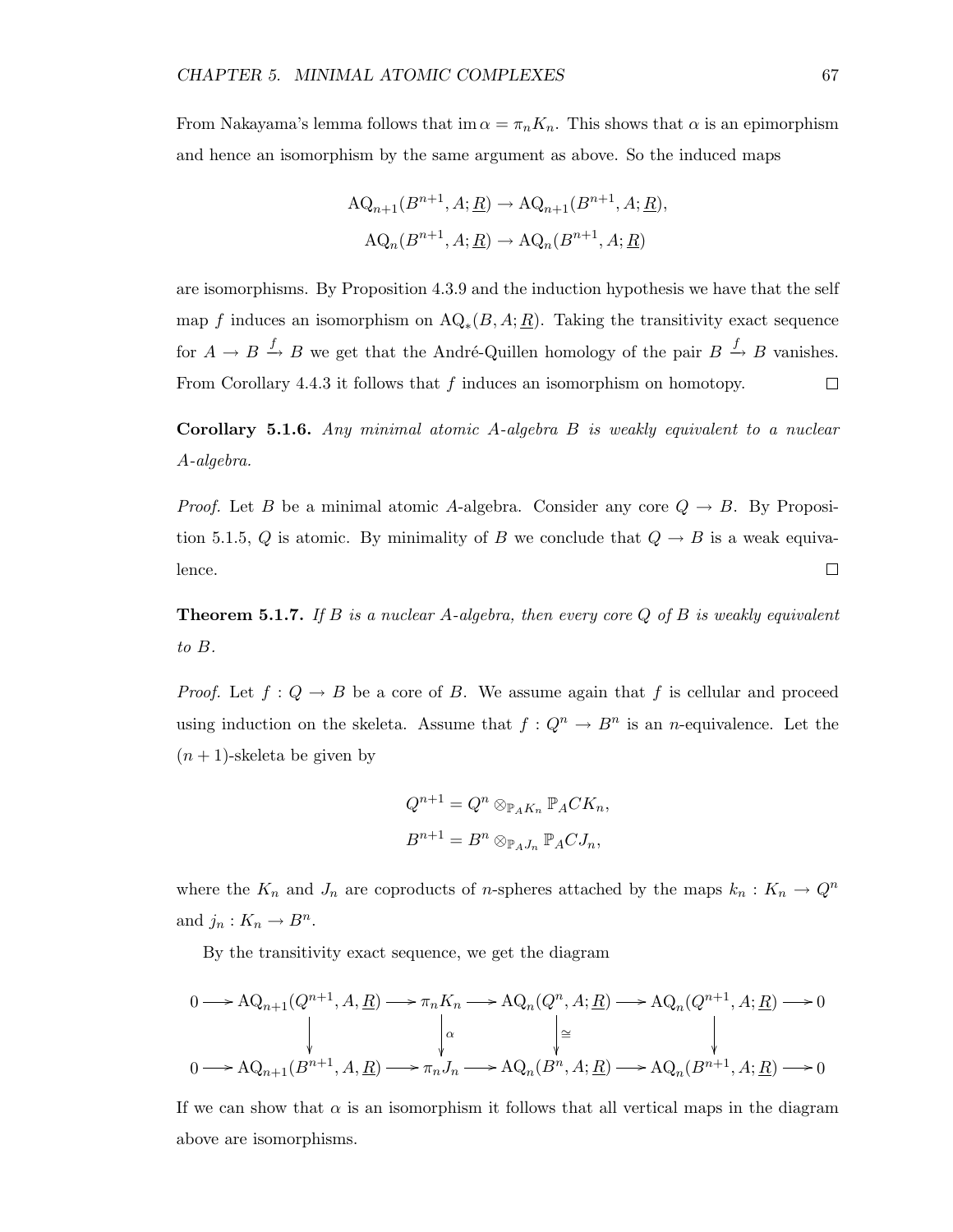The cofibre sequences

$$
K_n \longrightarrow Q^n \longrightarrow C_{k_n}
$$
  
\n
$$
\downarrow \qquad \qquad \downarrow
$$
  
\n
$$
J_n \longrightarrow B^n \longrightarrow C_{j_n}
$$

lead to the diagram

$$
\pi_n K_n \longrightarrow \pi_n Q^n \longrightarrow \pi_n C_{k_n} \longrightarrow 0
$$
\n
$$
\downarrow \cong \qquad \qquad \downarrow
$$
\n
$$
\pi_n J_n \longrightarrow \pi_n B^n \longrightarrow \pi_n C_{j_n} \longrightarrow 0
$$

where the rows are exact. By a diagram chase, the last vertical arrow is an epimorphism. There is a canonical map  $C_{k_n} \to Q^{n+1} \to Q$ . By construction of  $Q^{n+1}$  we have an isomorphism

$$
\pi_n \mathcal{C}_{k_n} \cong \pi_n Q^{n+1} \cong \pi_n Q
$$

and similarly for B. Put in a diagram

$$
\pi_n C_{k_n} \xrightarrow{\cong} \pi_n Q^{n+1} \xrightarrow{\cong} \pi_n Q
$$
\n
$$
\downarrow \qquad \qquad \downarrow
$$
\n
$$
\pi_n C_{j_n} \xrightarrow{\cong} \pi_n B^{n+1} \xrightarrow{\cong} \pi_n B
$$

we see that the first vertical arrow is a monomorphism, hence it is an isomorphism.

As in the proof of Proposition 5.1.5, we get a diagram

$$
0 \longrightarrow \ker \pi_n(k_n) \xrightarrow{i} \pi_n K_n \longrightarrow \operatorname{im} \pi_n(k_n) \longrightarrow 0
$$
  

$$
\downarrow \qquad \qquad \downarrow \qquad \qquad \downarrow
$$
  

$$
0 \longrightarrow \ker \pi_n(j_n) \xrightarrow{i} \pi_n J_n \longrightarrow \operatorname{im} \pi_n(j_n) \longrightarrow 0
$$

with exact rows, where the last vertical arrow is an isomorphism.

Tensoring with the residue field  $R/\mathfrak{m}$ , both maps i become zero due to the gluing conditions for nuclear algebras. Hence  $\alpha \otimes R/\mathfrak{m}$  is an isomorphism. Since  $\pi_n K_n$  and  $\pi_n J_n$ are both free R-modules, we get the following diagram with exact rows

$$
0 \longrightarrow (\pi_n K_n) \otimes_R \mathfrak{m} \longrightarrow \pi_n K_n \longrightarrow (\pi_n K_n) \otimes_R R/\mathfrak{m} \longrightarrow 0
$$
  

$$
\downarrow \alpha \qquad \downarrow \cong
$$
  

$$
0 \longrightarrow (\pi_n J_n) \otimes_R \mathfrak{m} \longrightarrow \pi_n J_n \longrightarrow (\pi_n J_n) \otimes_R R/\mathfrak{m} \longrightarrow 0
$$

We see that

$$
\pi_n J_n = \operatorname{im} \alpha + \mathfrak{m} \pi_n J_n,
$$

hence  $\alpha$  is surjective by Nakayama's lemma. It follows from the Snake lemma and the freeness of  $\pi_n J_n$  that ker  $\alpha \cong \mathfrak{m}$  ker  $\alpha$ , so that ker  $\alpha = 0$  by Nakayama's lemma again.  $\Box$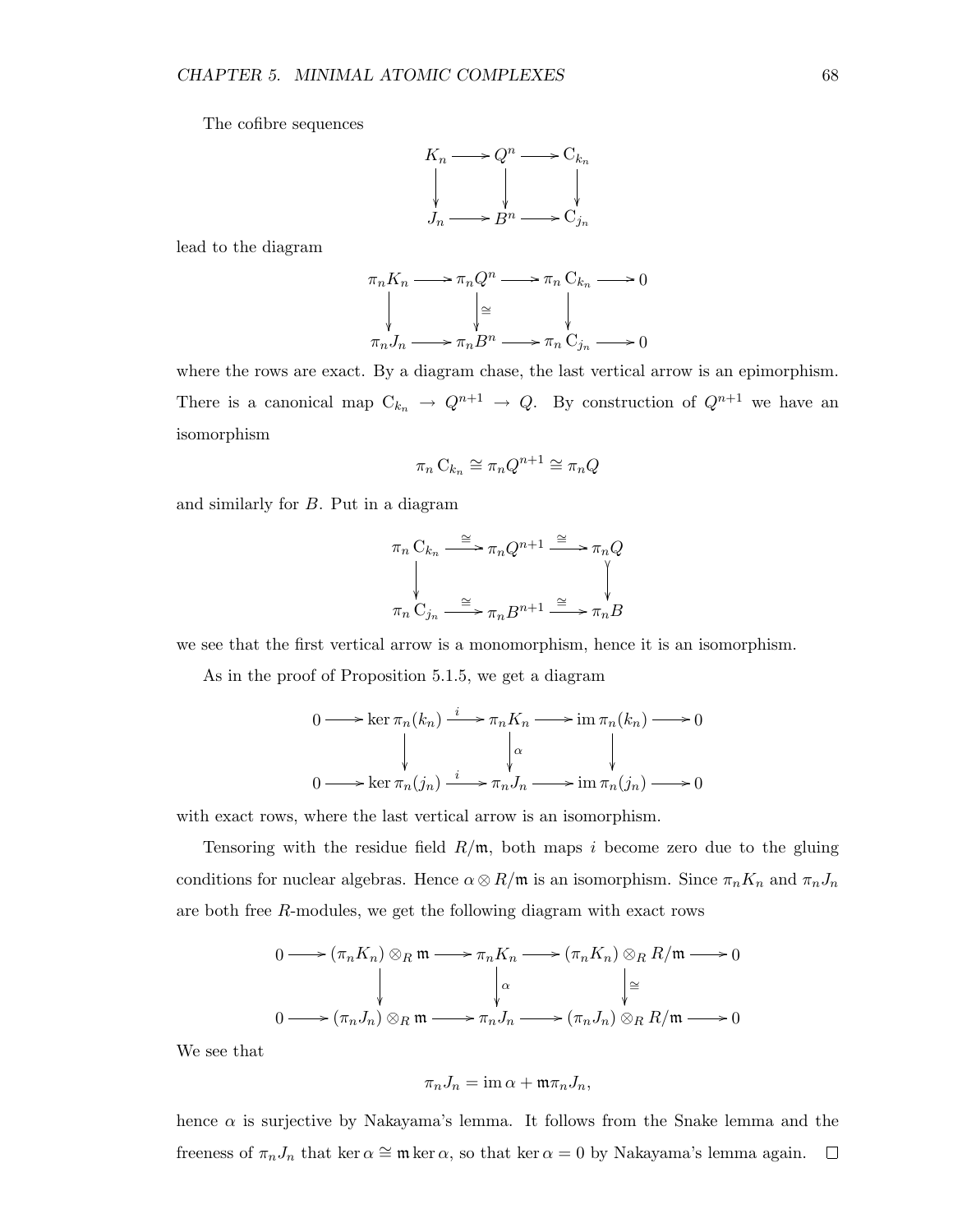Corollary 5.1.8. Every nuclear A-algebra B is minimal atomic.

*Proof.* Let B be a nuclear A-algebra and let  $f: Q \to B$  be a map from an atomic algebra  $Q$  which induces a monomorphism in homotopy. We show that  $f$  is a weak equivalence. Take a core  $g: W \to Q$ . The composition  $f \circ g$  induces a monomorphism in homotopy, hence it is a weak equivalence by the preceding theorem. It follows that  $f$  induces also an epimorphism in homotopy, hence it is a weak equivalence.  $\Box$ 

One question is, how nuclear algebras can be detected. One easy description is in terms of no mod m detectable homotopy and minimality which we will define now. We abbreviate  $\mathbf{k} = R/\mathfrak{m}$  for the residue field.

**Definition 5.1.9.** A cellular A-algebra  $B = \text{colim}_n B^n$  with  $\pi_0 B \cong \pi_0 A$  is said to have no mod **m** detectable homotopy if the Hurewicz maps  $(3.2)$ 

$$
\theta_n : \pi_n B^n \to \mathrm{AQ}_n(B^n,A;\underline{\Bbbk})
$$

are zero for all n.

**Definition 5.1.10.** A cellular A-algebra  $B = \text{colim}_n B^n$  is said to be *minimal*, if the induced epimorphism

$$
\mathrm{AQ}_n(B^n, A; \underline{\mathbb{k}}) \to \mathrm{AQ}_n(B, A; \underline{\mathbb{k}})
$$

is an isomorphism for all n.

This definition of minimal originates in the theory of minimal complexes (see for example [17]). Be aware that this is a different kind of minimal than the one used in the term minimal atomic. A minimal atomic algebra does not need to be minimal in the sense above.

**Theorem 5.1.11.** An A-algebra B is nuclear if and only if it is minimal and has no mod m detectable homotopy.

Proof. We use the identity

0

$$
\mathrm{AQ}_{n+1}(B^{n+1},B^{n};\underline{\mathbb{k}})=\pi_{n}(K_{n}\otimes_{R}\underline{\mathbb{k}}).
$$

There is a commutative diagram

$$
\pi_{n+1}B^{n+1} \xrightarrow{\gamma} \pi_n K_n \xrightarrow{\gamma} \pi_n B^n \qquad (5.1)
$$
\n
$$
\theta_{n+1} \downarrow \qquad \qquad \downarrow \alpha \qquad \qquad \downarrow \theta_n
$$
\n
$$
\longrightarrow \text{AQ}_{n+1}(B^{n+1}, A; \underline{\mathbb{k}}) \longrightarrow \pi_n(K_n \otimes_R \underline{\mathbb{k}}) \longrightarrow \text{AQ}_n(B^n, A; \underline{\mathbb{k}}).
$$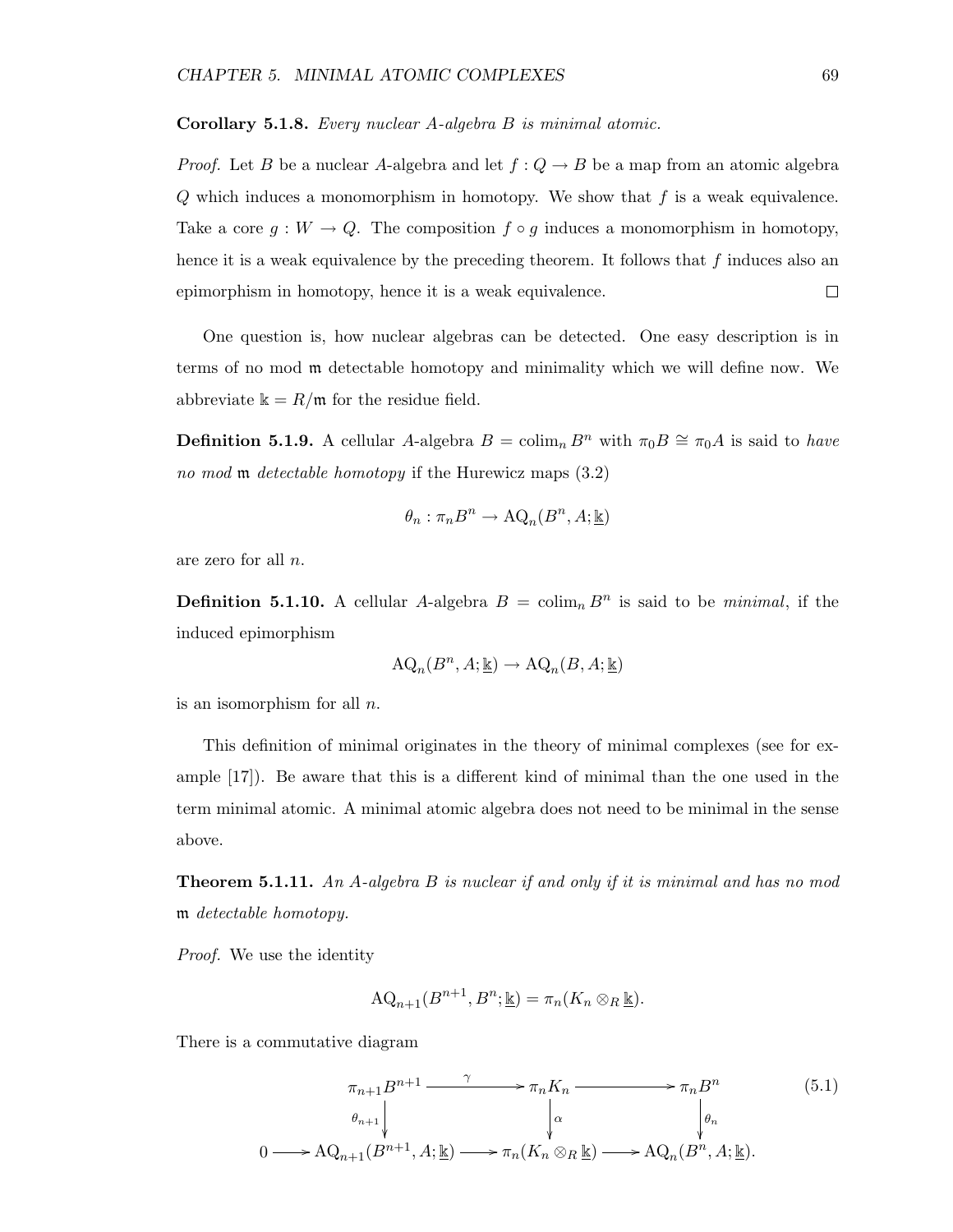Assume that B is nuclear. Then the map  $\gamma$  has its image contained in  $\mathfrak{m}\pi_n K_n$ , hence the composition of  $\gamma$  with  $\alpha$  is zero. Therefore  $\theta_{n+1}$  is the zero map. Furthermore,  $\theta_0$  is the zero map because  $B^0 = A$ , and hence all  $\theta_n$  are just zero maps. Because the map  $\pi_n K_n \to \pi_n(K_n \otimes_R \underline{\mathbb{k}})$  is an epimorphism, it follows that the map

$$
\pi_n(K_n \otimes_R \underline{\mathbb{k}}) \to \mathrm{AQ}_n(B^n, A; \underline{\mathbb{k}})
$$

is the zero map, therefore the surjective map

$$
\mathrm{AQ}_n(B^n,A;\underline{\Bbbk}) \to \mathrm{AQ}_n(B^{n+1},A;\underline{\Bbbk}) \cong \mathrm{AQ}_n(B,A;\underline{\Bbbk})
$$

is an isomorphism. Hence  $B$  is minimal. Moreover, the map

$$
\pi_n B^n \to \mathrm{AQ}_n(B^n, A; \underline{\mathbb{k}}) \cong \mathrm{AQ}_n(B, A; \underline{\mathbb{k}})
$$

is the zero map, hence  $B$  has no mod  $\mathfrak{m}$  detectable homotopy.

On the other hand, minimal and no mod m detectable homotopy means that

$$
AQ_n(B^n, A; \underline{\mathbb{k}}) \cong AQ_n(B^{n+1}, A; \underline{\mathbb{k}})
$$

and the map

$$
\pi_n B^n \to \mathrm{AQ}_n(B, A; \underline{\mathbb{k}}) \cong \mathrm{AQ}_n(B^{n+1}, A; \underline{\mathbb{k}})
$$

is the zero map. Therefore

$$
\theta_n: \pi_n B^n \to \mathrm{AQ}_n(B^n,A;\underline{\Bbbk})
$$

is the zero map for all  $n$ . From the diagram  $(5.1)$  above it follows that  $B$  is nuclear.  $\Box$ 

Further we can define irreducible algebras in the following way:

**Definition 5.1.12.** An A-algebra B is called *irreducible* if every injection  $C \rightarrow B$  of A-algebras is a weak equivalence.

As analogue of Theorem 1.8 by [4] we can state the next theorem.

**Theorem 5.1.13.** The following conditions on an A-algebra B are equivalent

- $\bullet$  B is irreducible,
- B is minimal atomic.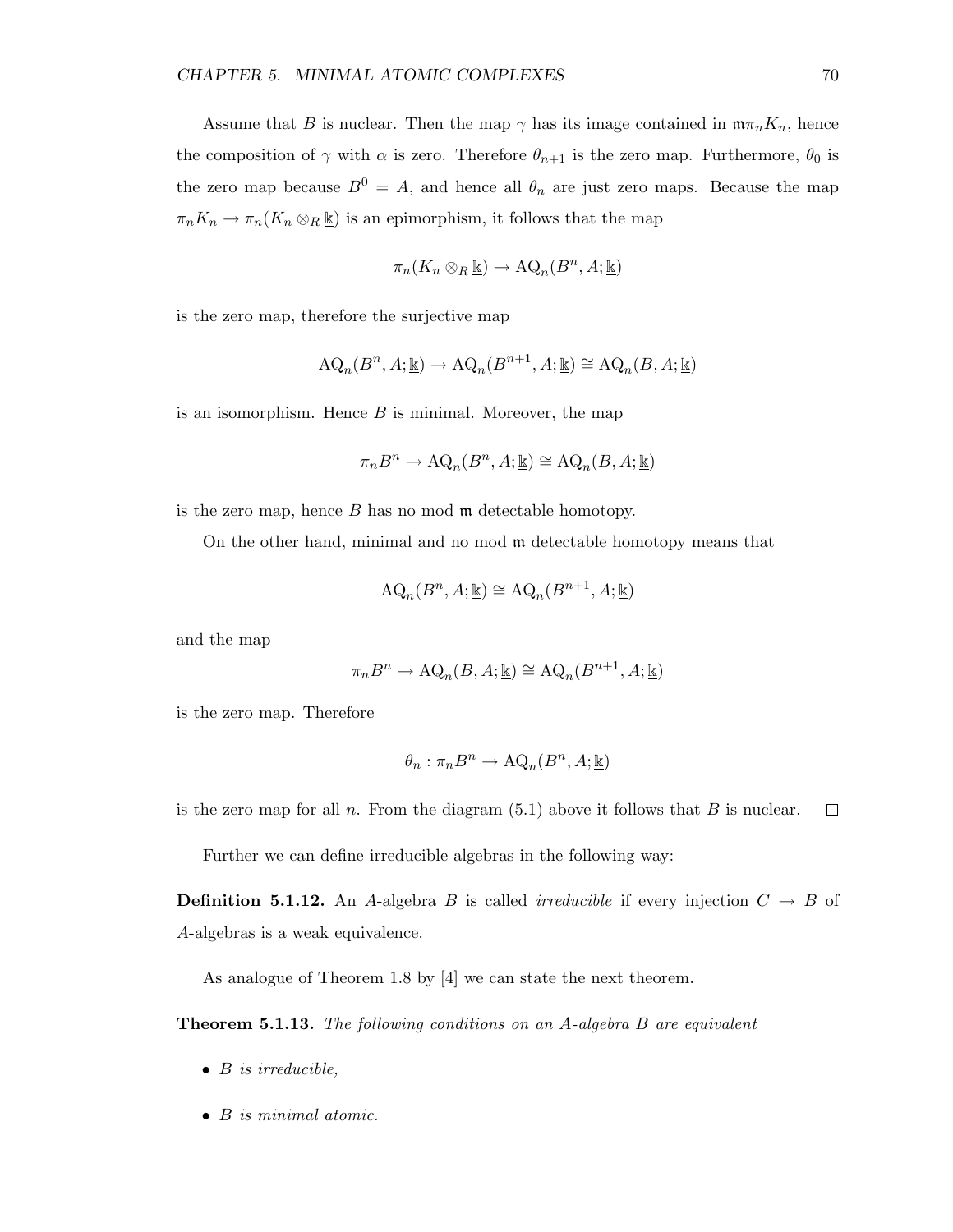*Proof.* •  $(i) \Longrightarrow (ii)$ 

Let B be an irreducible algebra and let f be self-map. There exists a core  $Q \to B$ and  $B$  is weakly equivalent to  $B$  by definition. Furthermore,  $f$  induces a map on  $Q$ , but Q is atomic. Therefore f is a weak equivalence on  $B$ , i.e. B is atomic. That B is minimal atomic follows directly from the definition of irreducible.

•  $(ii) \Longrightarrow (i)$ 

Let B be minimal atomic and take any injection  $C \rightarrow B$  of A-algebras. Take further a core  $Q \to C \to B$  and note that the composition  $Q \to B$  is a weak equivalence. Hence  $C \rightarrow B$  is already a weak equivalence.

 $\Box$ 

### 5.2 Minimal Atomic Modules

We digress to introduce the concepts above also for modules. We do this in order to detect commutative minimal atomic algebras.

Again, let R be a local ring with maximal ideal  $\mathfrak m$  and let A denote a simplicial R-algebra. Let X be a cellular complex of A-modules. We say that  $n_0$  is the Hurewiczdimension of X, if  $\pi_i(X) = 0$  for  $i < n_0$  but  $\pi_{n_0}(X) \neq 0$ . We say that X is a Hurewiczcomplex, if  $\pi_{n_0}(X)$  is a quotient of R. In this section, we say that a map  $X \to Y$  of A-modules with Hurewicz-dimension  $n_0$  is a monomorphism, if  $\pi_n(f) : \pi_n X \to \pi_n Y$  is a monomorphism for all n and the induced map  $\pi_{n_0}(X) \otimes R/\mathfrak{m} \to \pi_{n_0}(Y) \otimes R/\mathfrak{m}$  is a monomorphism, too. This last condition is necessary to get the behaviour at the bottom dimension  $n_0$  under control.

Definition 5.2.1. We use the following definition from [4].

- Y is *irreducible*, if every monomorphism  $X \to Y$  is an equivalence.
- Y is *atomic*, if it is a Hurewicz-complex and any self map  $f: Y \to Y$  that induces an isomorphism in the Hurewicz-dimension is an equivalence.
- Y is minimal atomic, if it is atomic and any monomorphism  $f: X \to Y$  from an atomic module  $X$  into  $Y$  is an equivalence.
- Y has no homotopy detected by mod  $\mathfrak{m}$ , if it is a Hurewicz-complex and the map  $\pi_n Y \to \pi_n(Y \otimes_R R/\mathfrak{m})$  is zero for all  $n > n_0$ .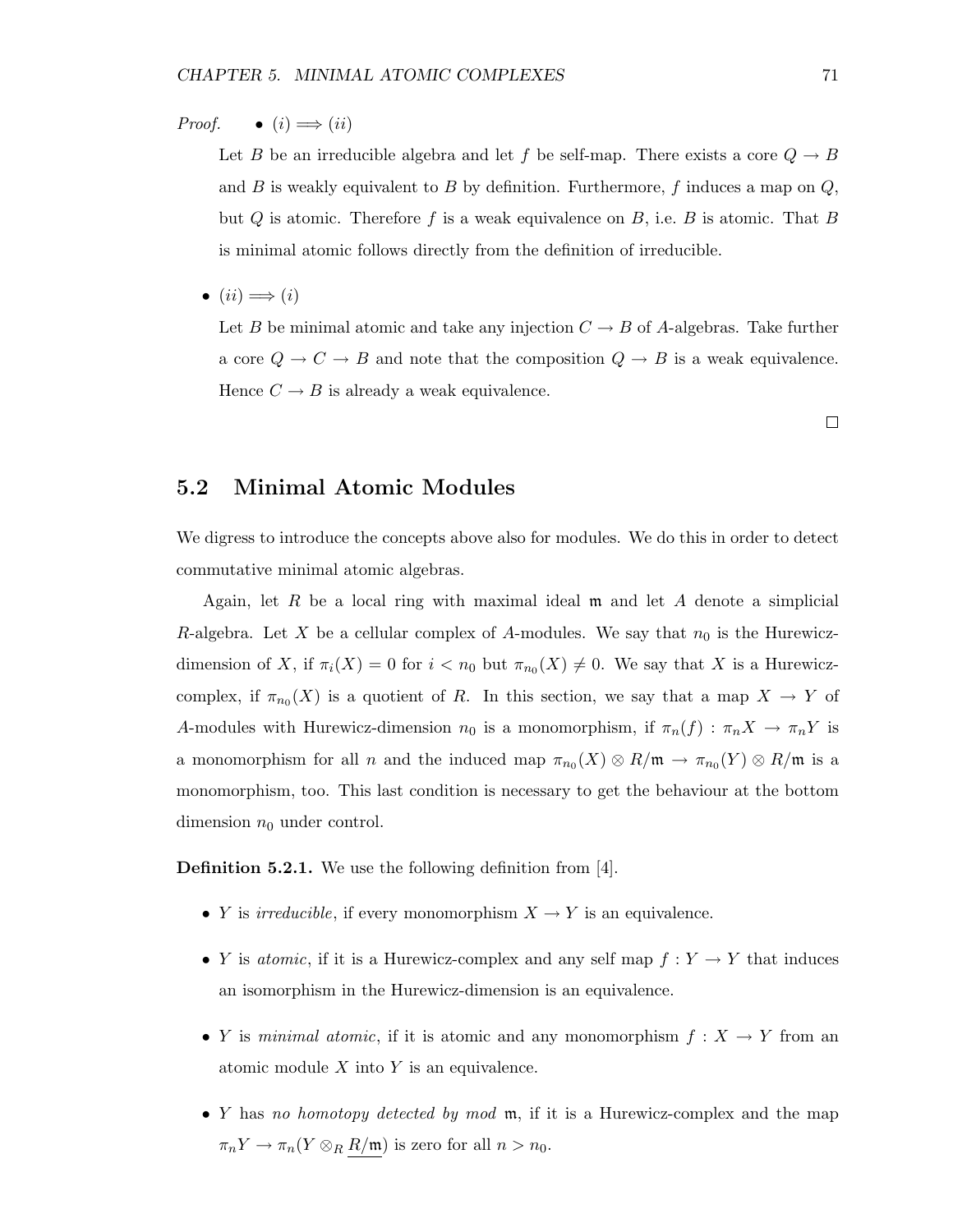We summarise Theorems 1.3, and 1.8 of [4].

Theorem 5.2.2. The following conditions are equivalent

- $\bullet$  *Y* is irreducible,
- Y has no homotopy detected by mod m homology,
- Y is minimal atomic.

We omit the proof, because it is word by word identical to the one given by Baker and May.

**Definition 5.2.3.** We say that a Hurewicz-complex X with attaching maps  $k_n : K_n \to X^n$ is nuclear, if

$$
\ker \pi_n(k_n) \subseteq \mathfrak{m}\pi_n K_n.
$$

Given any complex X, we say that a *core* of X is a nuclear complex Y together with a monomorphism  $Y \to X$ .

Without a proof we give the following proposition from Baker and May.

**Proposition 5.2.4.** For every A-module X there exists a core. Any core Y of a minimal atomic module X is equivalent to X.

**Proposition 5.2.5.** For any core  $Q \rightarrow B$  of A-algebras there exists a core  $X \rightarrow B$  of modules together with an A-module map  $\alpha : X \to Q$ , so that the core  $X \to B$  factors through  $\alpha$ . Moreover,  $\alpha$  is an injection on homotopy groups.

*Proof.* Take X to be a core of the A-module Q. So the composition  $X \to Q \to B$  is a core of B as an A-module.  $\Box$ 

This leads to the following corollary.

**Corollary 5.2.6.** If B is an A-algebra, which is minimal atomic as an A-module, then it is weakly equivalent to a minimal atomic A-algebra.

*Proof.* Given such an algebra  $B$ , then the Proposition 5.2.5 shows that we can take a core  $Q \rightarrow B$  as A-algebras and a core  $X \rightarrow Q$  as A-modules so that  $X \rightarrow B$  is a core of A-modules. Because  $B$  is minimal atomic as a module, it is a weak equivalence. Therefore the map  $Q \to B$  is a weak equivalence. So, Q is nuclear as an algebra, hence minimal atomic by Corollary 5.1.8. $\Box$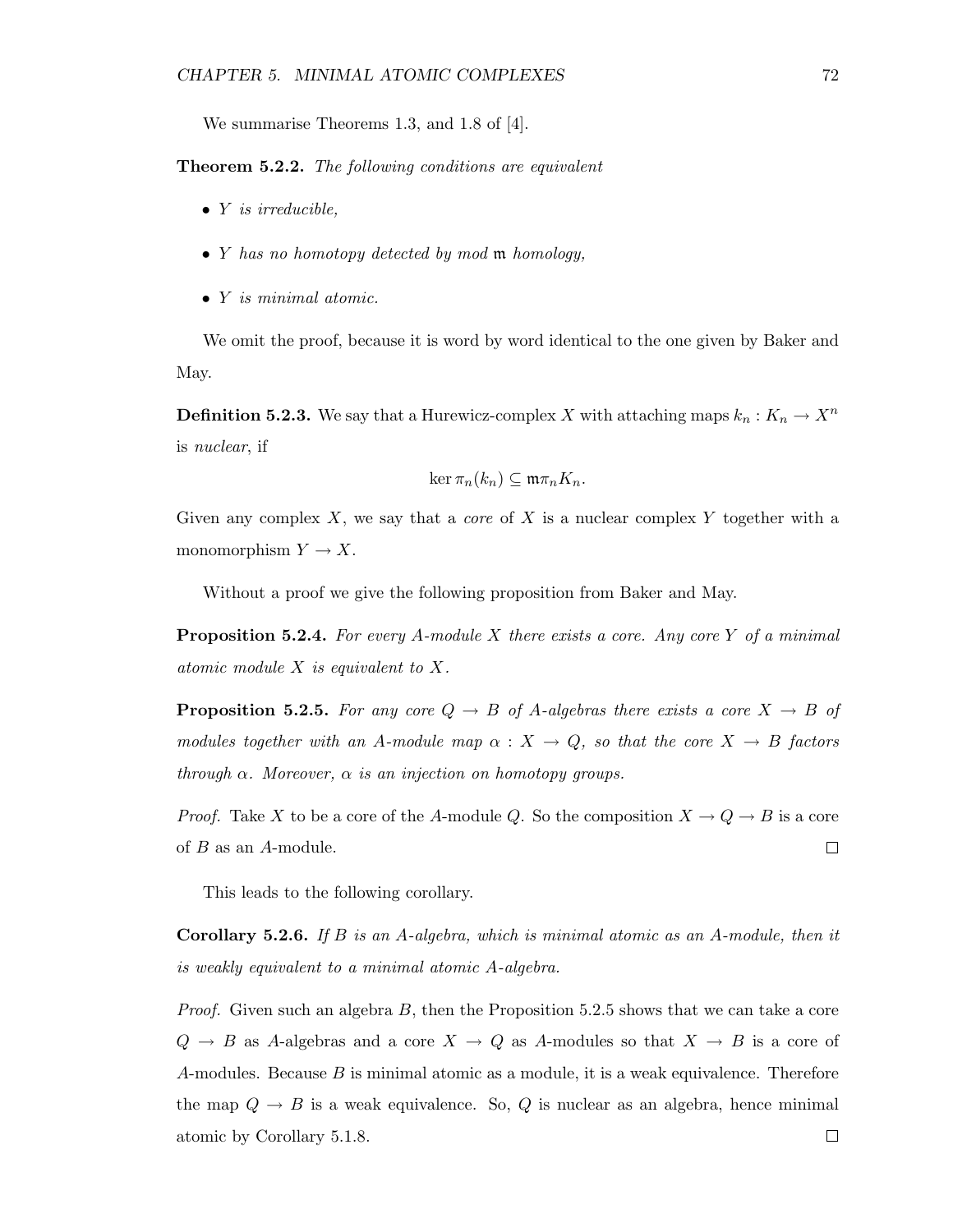### Chapter 6

# Stabilisation and Connections to Γ-Homology

In this chapter we introduce the concept of stabilisation according to Goodwillie. In [8] a link between Γ-homology and topological André-Quillen homology is established using stabilisation. In general this does not work for André-Quillen homology of simplicial algebras. However, we are able to prove a similar result for small degrees. We use the computation of the homotopy groups of spheres to obtain an explicit bound up to what degree Γ-homology and André-Quillen homology coincide.

### 6.1 *i*-stable Algebras

We fix a simplicial R-algebra A for the whole chapter. The results on stabilisation highly depend on the connectivity of the maps  $\Sigma^n A \to A_A \Sigma^n A$  for all n. The best one can hope for is that this map is  $(2n - 1)$ -connected as is the case if A is a simplicial Q-algebra (see Section 4.2.3).

**Definition 6.1.1.** We say that A is *i-stable* if the map  $\Sigma^n A \to A_A \Sigma^n A$  is  $(2n - 1)$ connected if  $n \leq i$  and at least  $(n + i - 1)$ -connected if  $n > i$ .

Note that, if A is a simplicial Q-algebra, then A is *i*-stable for every *i*. The same phenomenon happens in the case of ring spectra: The map  $\Sigma^n A \to \mathbb{A}_A \Sigma^n A$  is always  $(2n-1)$ -connected [19, III.5], if A is a strictly commutative R-ring spectrum. Due to Lemma 4.3.2 every simplicial algebra A is 1-stable. As described in the Section 4.2.2, the algebras  $\underline{\mathbb{F}_p}$  are  $(2p-3)$ -stable. We present more examples of *i*-stable algebras for  $i > 1$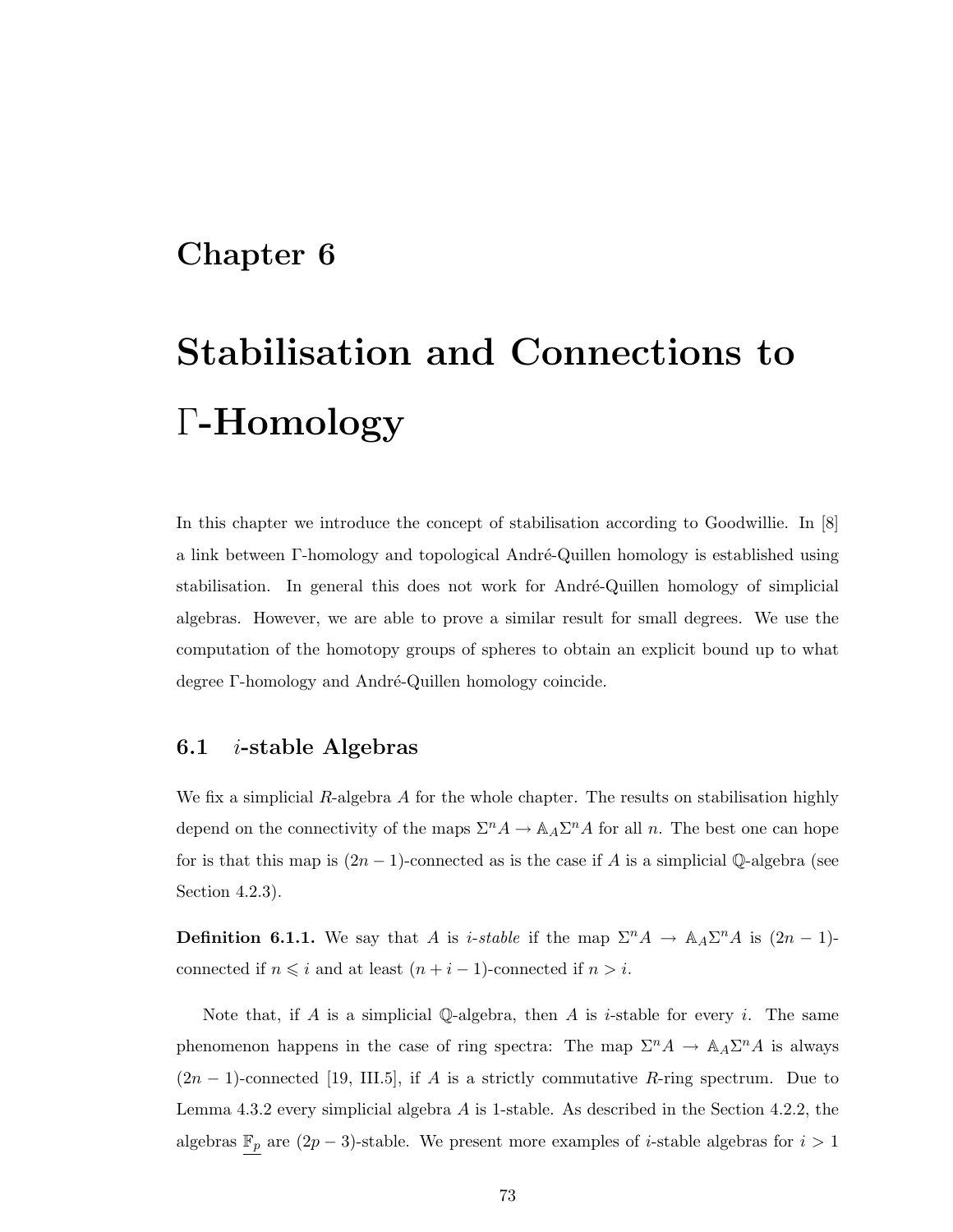as 6.1.4 later.

If an algebra A is i-stable, its André-Quillen homology can be described up to degree i in terms of stabilisation, so mimicking the behaviour of strictly commutative ring spectra [32] in low degrees. This is the main result of this chapter and presented as Theorem 6.5.1.

**Lemma 6.1.2.** Let A be *i*-stable. For a sum  $K_n = \bigoplus \Sigma^n A$  we have that the map

$$
K_n \to \mathbb{A}_A K_n
$$

is  $(2n-1)$ -connected if  $n \leq i$  and at least  $(n+i-1)$ -connected if  $n > i$ .

*Proof.* It suffices to note that  $\mathbb{A}_A$  is a left adjoint. Using the description of coproducts of nucas from Section 1.2 we obtain therefore

$$
\mathbb{A}_A K_n = \coprod \mathbb{A}_A \Sigma^n A = \bigoplus \mathbb{A}_A \Sigma^n A \oplus L,
$$

where L is a  $(2n-1)$ -connected A-module. Therefore by the definition of i-stable, the map  $K_n \to \mathbb{A}_A K_n$  is  $(2n-1)$ -connected if  $n \leq i$  and  $(n+i-1)$ -connected if  $n > i$ .  $\Box$ 

We use this lemma to prove the next proposition about  $n$ -connected modules over *i*-stable algebras. Note that the lemma is a special case of the proposition since  $K_n$  is  $(n-1)$ -connected.

**Proposition 6.1.3.** Let M be a n-connected cofibrant module over an *i*-stable algebra A. Then the map  $M \to \mathbb{A}_A M$  is  $(2n+1)$ -connected if  $n \leq i+1$  and at least  $(n+i)$ -connected if  $n > i + 1$ .

*Proof.* Approximate M by a cell complex of modules  $N = \text{colim}_k N^k \stackrel{\sim}{\rightarrow} M$ . The bottom cell can be chosen to be in dimension  $n+1$ , i.e.  $N^k = 0$  for  $k \leq n$  and  $N^{n+1} = \bigoplus \Sigma^{n+1} A$ . Thus, by the last lemma we have that the map  $N^{n+1} \to \mathbb{A}_A N^{n+1}$  satisfies the connectivity conditions and we can proceed by induction.

Assume that  $N^k \to A_A N^k$  for some  $k > n + 1$  is  $(2n + 1)$ -connected if  $n \leq i + 1$  and at least  $(n + i)$ -connected if  $n > i + 1$ . We will show that the same holds for  $N^{k+1}$ . By gluing cells we obtain a pushout of modules of the form

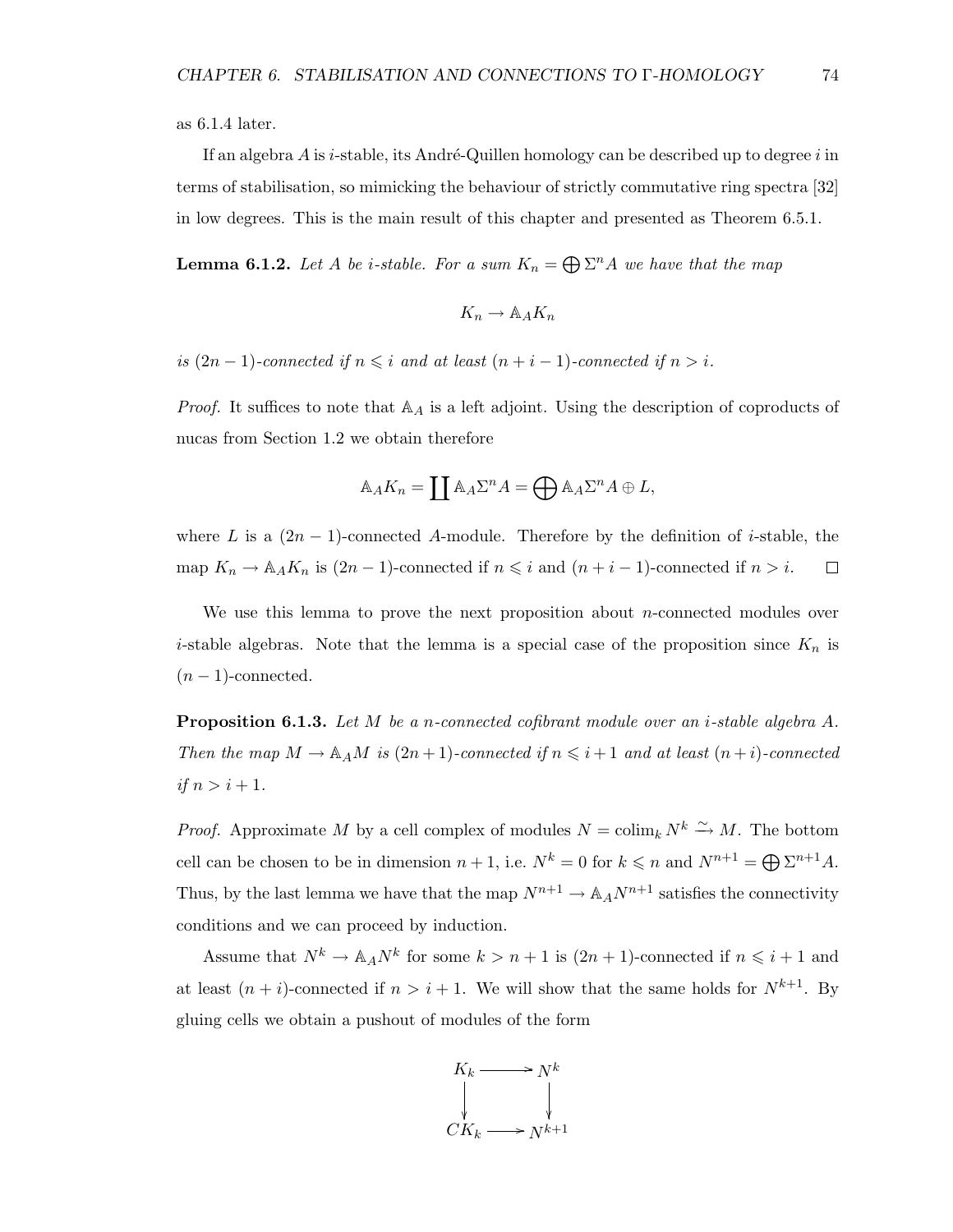so that  $N^{k+1}$  is the mapping cone of the attaching map. Applying  $\mathbb{P}_A$  respects pushouts, hence

$$
\mathbb{P}_A N^{k+1} = \mathbb{P}_A C K_k \otimes_{\mathbb{P}_A K_k} \mathbb{P}_A N^k.
$$

Using the Künneth spectral sequence

$$
E_{p,q}^2 = \text{Tor}_{p,q}^{\pi_* \mathbb{P}_A K_k}(\pi_* A, \pi_* \mathbb{P}_A N^k) \Longrightarrow \pi_{p+q} \mathbb{P}_A N^{k+1}
$$

we can do the following calculation. Let  $j = \min(2n + 1, n + i)$  denote the smaller of the two degrees. Because we are only interested in the degrees  $\leq j$  we can, using again the last lemma, replace  $\mathbb{P}_A K_k$  by the square-zero extension  $A \oplus K_k$  and we have

$$
\text{Tor}_{p,q}^{\pi_{*}\mathbb{P}_{A}K_{k}}(\pi_{*}A,\pi_{*}\mathbb{P}_{A}N^{k})\cong \text{Tor}_{p,q}^{\pi_{*}A\oplus\pi_{*}K_{k}}(\pi_{*}A,\pi_{*}A\oplus\pi_{*}N^{k})
$$

for  $p$  and  $q$  smaller than  $j$ .

The right hand side is a spectral sequence converging to  $\pi_*(A \otimes_{A \oplus K_k}^L (A \oplus N^k))$  which is therefore isomorphic to  $\pi_* \mathbb{P}_A N^{k+1}$  in the desired degrees. Forming a resolution of  $\pi_* A$ by the square-zero extension  $\pi_*A \oplus \pi_*K_k$ , one sees that all the Tor<sub>p,q</sub>-terms vanish for  $p>1.$  So we get for the abutment that there are short exact sequences for  $m<\leqslant j$  of the form

$$
0 \longrightarrow \pi_m A \oplus \text{im}(\pi_m K_k \to \pi_m N^k) \longrightarrow \pi_m \mathbb{P}_A N^{k+1} \longrightarrow \text{ker}(\pi_{m-1} K_k \to \pi_{m-1} N^k) \longrightarrow 0
$$

which turn into the short exact sequences

$$
0 \longrightarrow \text{im}(\pi_m K_k \to \pi_m N^k) \longrightarrow \pi_m \mathbb{A}_A N^{k+1} \longrightarrow \text{ker}(\pi_{m-1} K_k \to \pi_{m-1} N^k) \longrightarrow 0.
$$

So, the short exact sequence can be spliced into a long exact sequence of the form

$$
\cdots \pi_m K_k \to \pi_m N^k \to \pi_m \mathbb{A}_A N^{k+1} \to \pi_{m-1} K_k \to \cdots
$$

where  $m \leq j$ . But this defines the mapping cone of the attaching map  $K_k \to N^k$  in degrees  $\leqslant j$  which is  $N^{k+1}$ .  $\Box$ 

The following corollary yields a lot more examples of  $i$ -stable algebras.

**Corollary 6.1.4.** If B is a cofibrant algebra over an *i*-stable algebra A, then B is *i*-stable itself.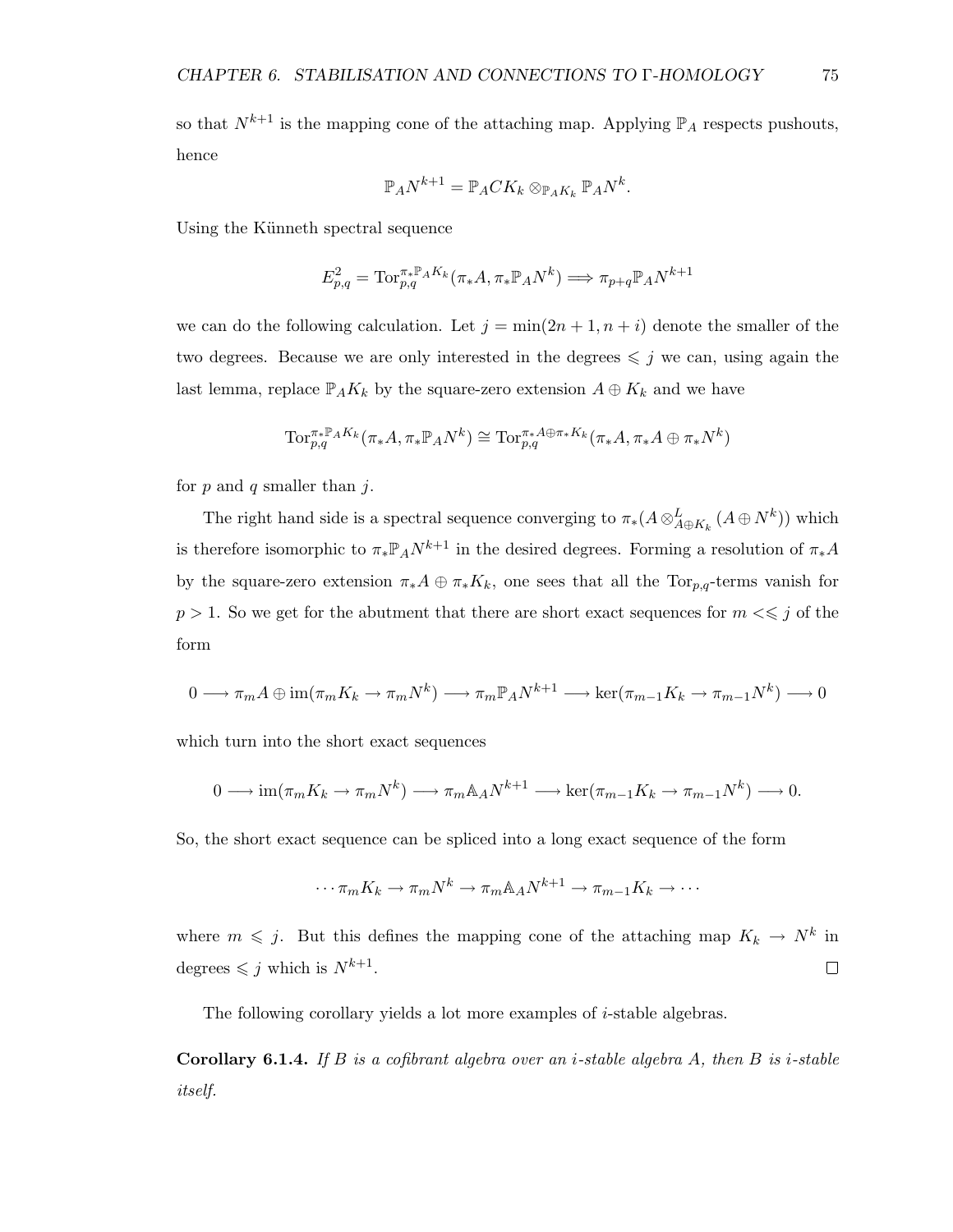*Proof.* Let B be a cofibrant A-algebra. Because the left adjoint  $B \otimes_A -$  commutes with tensor structures we have that

$$
\Sigma^n B = B \otimes_A \Sigma^n A
$$

and

$$
\mathbb{A}_B \Sigma^n B = B \otimes_A \mathbb{A}_A \Sigma^n A.
$$

Since B is cofibrant, we get a map of Künneth spectral sequences induced by  $\Sigma^n A \to$  $\mathbb{A}_A \Sigma^n A$ , which induces an isomorphism up to degree  $2n+1$  if  $n \leq i+1$  and  $n+i$  if  $n > i+1$ . Hence the map  $\Sigma^n B \to \mathbb{A}_A \Sigma^n B$  satisfies the desired connectivity conditions.  $\Box$ 

**Corollary 6.1.5.** Let A be ani-stable algebra and N a cofibrant n-connected A-nuca. Then the map  $N \to Q_A(N)$  is  $(2n+1)$ -connected if  $n \leq i+1$  and  $(n+i)$ -connected if  $n > i+1$ . Proof. We use the spectral sequence

$$
E^1_{p,q} = \pi_q \mathbb{A}_A^p N \Longrightarrow \pi_{p+q} Q_A(N)
$$

from Section 3.5. Its  $E^1$ -page has horizontal differentials and for  $q \leq 2n+1$  or  $q \leq n+i+1$ , depending on  $n$ , it looks like

$$
\pi_q N \stackrel{0}{\leftarrow} \pi_q N \stackrel{\text{id}}{\leftarrow} \pi_q N \stackrel{0}{\leftarrow} \cdots.
$$

So in the degrees above, the  $E^2$ -page consists of a single column  $\pi_* N$  concentrated in  $\Box$ degree 0. This column stabilises and yields the result.

Recall the pointed tensor structure of the category of A-nucas from Section 2.3. We will need the following result.

**Proposition 6.1.6.** If N is an n-connected cofibrant A-nuca, then  $S^m \hat{\otimes} N$  is a cofibrant  $(m + n)$ -connected A-nuca.

*Proof.* It is enough to prove the proposition for  $m = 1$ . We use the equivalence of categories between  $\mathscr{C}_A \downarrow A$  and  $\mathscr{N}_A$ . If B is such an algebra, then the induced map  $\pi_* A \to \pi_* B$  is injective and the induced map  $\pi_* B \to \pi_* A$  is surjective. Assume that the map  $A \to B$  is n-connected, i.e.  $\pi_i A \to \pi_i B$  is an isomorphism for  $i < n$  and surjective for  $i = n$ . But because of the injectivity above  $\pi_n A \cong \pi_n B$ . Recall the suspension in the category of A-algebras over A.  $S^1 \hat{\otimes} B$  is equivalent to the homotopy pushout of algebras

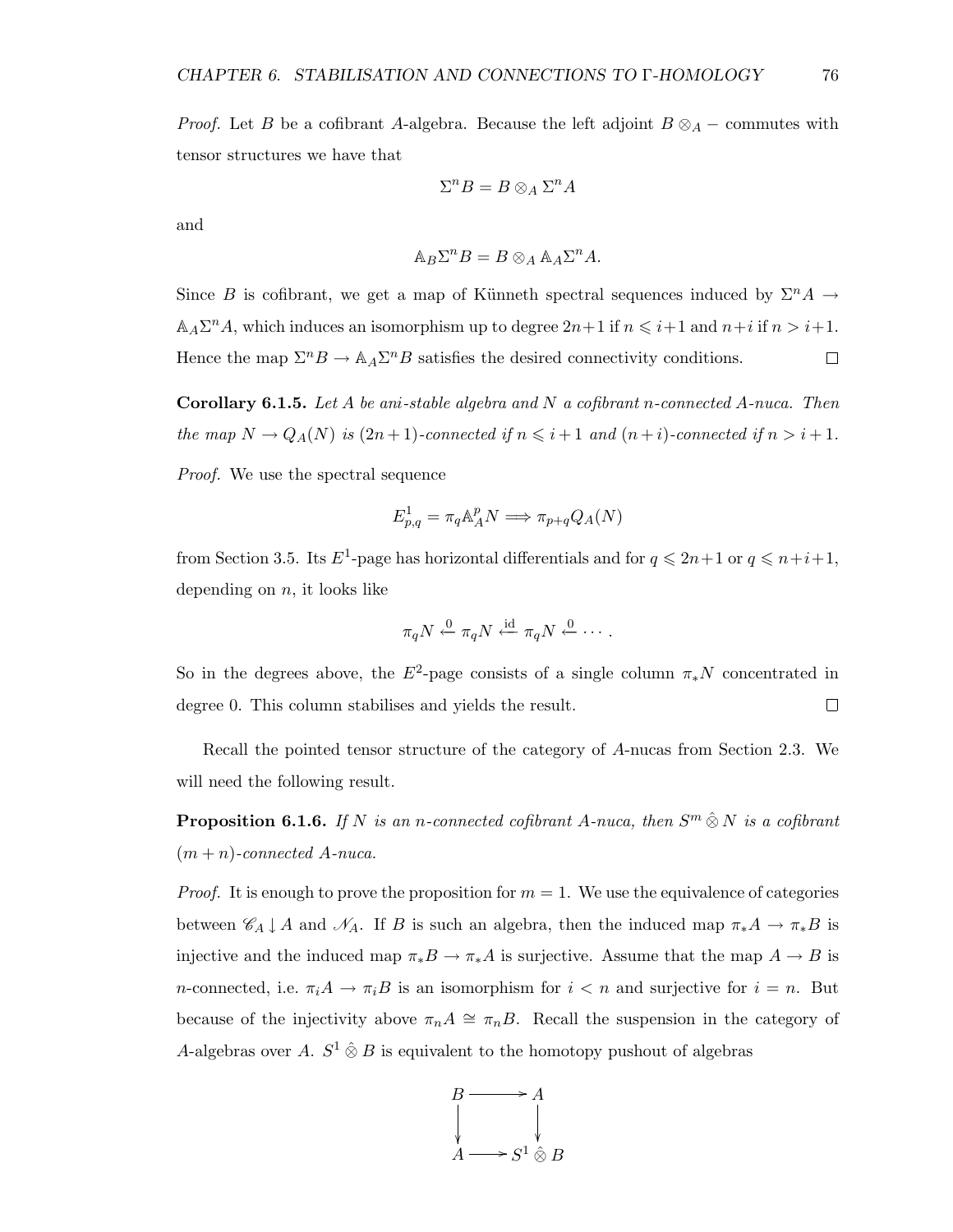So we are left to analyse the spectral sequence

$$
E_{p,q}^2 = \text{Tor}_{p,q}^{\pi *B}(\pi_*A, \pi_*A) \Longrightarrow \pi_{p+q}(S^1 \hat{\otimes} B)
$$

in order to prove that the map  $\pi_{n+1}A \to \pi_{n+1}(S^1 \hat{\otimes} B)$  is surjective. The spectral sequence has  $E_{p,q}^2 = 0$  for  $p > 0$  and  $q < n+1$ . So  $\pi_{n+1}(S^1 \hat{\otimes} B) = (\pi_* A \otimes_{\pi_* B} \pi_* A)_{n+1}$ . But because the map  $\pi_* B \to \pi_* A$  is surjective anyway, we have

$$
E_{0,q}^2 \cong \pi_q A, \quad q \leqslant n+1.
$$

Thus we end up with

$$
\pi_q(S^1 \mathbin{\hat{\otimes}} B) \cong \pi_q A, \quad q \leqslant n+1.
$$

If N is an n-connected A-nuca, it is now easy to prove that  $S^1 \hat{\otimes} N$  is  $(n+1)$ -connected. The A-algebra  $B = A \oplus N$  is augmented over A and the map  $A \rightarrow B$  is n-connected. From  $A \oplus (S^1 \hat{\otimes} N) \cong S^1 \hat{\otimes} B$  follows that for  $q \leq n+1$ 

$$
\pi_q A \oplus \pi_q (S^1 \mathbin{\hat{\otimes}} N) \cong \pi_q A
$$

so that  $\pi_q(S^1 \mathbin{\hat{\otimes}} N) = 0$ .

As a last point, the A-nuca  $S^1 \hat{\otimes} N$  is always a cofibrant A-nuca due to 2.2.5.  $\Box$ 

### 6.2 Stabilisation

For an A-module M we write  $\Omega M$  for  $M^{S^1}$ . The functor  $\Omega$  is a left inverse of the suspension, meaning that for any A-module M

$$
\Omega\Sigma M \xrightarrow{\sim} M.
$$

This is Proposition II.6.1 in [45].

We give the definition of the stabilisation of a functor according to Goodwillie [25]. Fix a functor  $F: \mathfrak{C} \to \mathfrak{D}$  between pointed simplicial model categories, which respects the basepoint.

**Definition 6.2.1.** The *stabilisation* of F is the functor  $F^{\text{st}} : \mathfrak{C} \to \text{ho } \mathfrak{D}$  defined by

$$
F^{\rm st}(-) = \operatorname*{hocolim}_{n} \Omega^{n} F(S^{n} \hat{\otimes} -).
$$

Under certain conditions there is a link between stabilisation and André-Quillen homology. A prominent rôle will be played by the forgetful functor  $U$  from A-nucas to A-modules.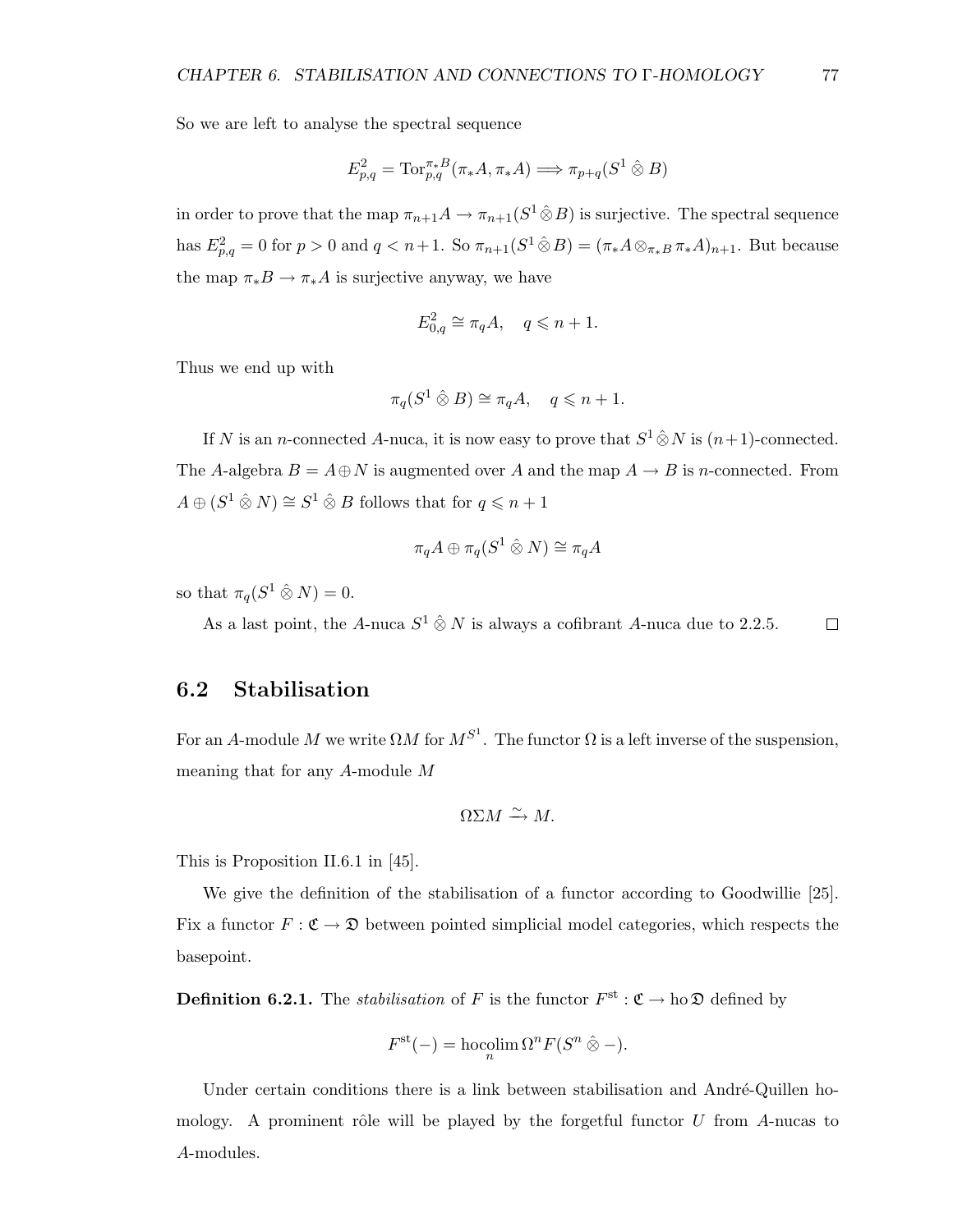**Theorem 6.2.2.** Let A be an *i*-stable simplicial R-algebra. If N is a cofibrant A-nuca, then the map  $U^{st}(N) \to Q_A(N)$  is an *i*-equivalence.

*Proof.*  $S^n \hat{\otimes} N$  is n-connected. Let  $j = \min(2n + 1, n + i)$  denote the smaller of the two degrees. Corollary 6.1.5 says that the map  $S^n \otimes N \to Q_A(S^n \otimes N)$  is j-connected. It follows that  $\Omega^n(S^n \otimes N) \to \Omega^n Q_A(S^n \otimes N)$  is still  $(j - n)$ -connected. Taking homotopy colimits over n and passing to homotopy groups, we get an isomorphism up to degree  $i$ :

$$
\pi_k(U^{\text{st}}(N)) \cong \pi_k Q_A^{\text{st}}(N) \quad k \leqslant i.
$$

On the other hand, the functor  $Q_A$  is a left adjoint, hence it commutes with the tensored structure:

$$
\Omega^n Q_A(S^n \hat{\otimes} N) \simeq \Omega^n \Sigma^n Q_A(N) \simeq Q_A(N),
$$

so that  $Q_A^{\text{st}}(N) \simeq Q_A(N)$  which concludes the proof.

### 6.3 Γ-homology

We discuss the definition of Γ-homology for simplicial algebras which goes back to Robinson and Whitehouse [48]. We follow Basterra and McCarthy [8] in this section.

Let  $\underline{n}$  denote the *n*-element set  $\{1, 2, ..., n\}$ . We work in the category with objects the  $n \geq 1$  and surjections. With  $N_q(n, m)$  we denote the set of q composable functions  $(f_q, \ldots, f_1)$  in the category such that  $f_q \circ f_{q-1} \circ \cdots \circ f_1 : \underline{m} \to \underline{n}$ , and by  $R\{N_q(\underline{n}, \underline{m})\}$  we denote the free R-module on that set.

If g is in  $N_1(\underline{n}, \underline{m})$  and  $i \in \underline{m}$  then we can look at  $g^i$ , the component of g at i, defined by restricting g to the preimage of i. So,  $g^i \in N_1(|g^{-1}(i)|, \underline{1})$ . Similarly, for a chain of functions  $(f_q, \ldots, f_1) \in N_q(\underline{n}, \underline{m})$  we can look at the component at  $i \in \underline{m}$  taking successive preimages to get a chain, denoted  $(f_q, \ldots, f_1)^i$ , ending in 1. With this notation we can set up the Γ-complex or Robinson-Whitehouse complex  $\Gamma C_* = \Gamma C_*(S, R; M)$  for a (so far non-simplicial) R-algebra S and an S-module M.

$$
\Gamma C_0 = M \otimes S,
$$
  
\n
$$
\Gamma C_q = \bigoplus_{n \geq 1} R\{N_q(\underline{n}, \underline{1})\} \otimes M \otimes S^{\otimes n} \text{ for } q \geq 1.
$$

The definition of its differential takes various steps. Given a surjective pointed function  $f: [n] \to [m]$ , we can associate to it a homomorphism  $f_*: M \otimes S^{\otimes n} \to M \otimes S^{\otimes m}$ . For an

 $\Box$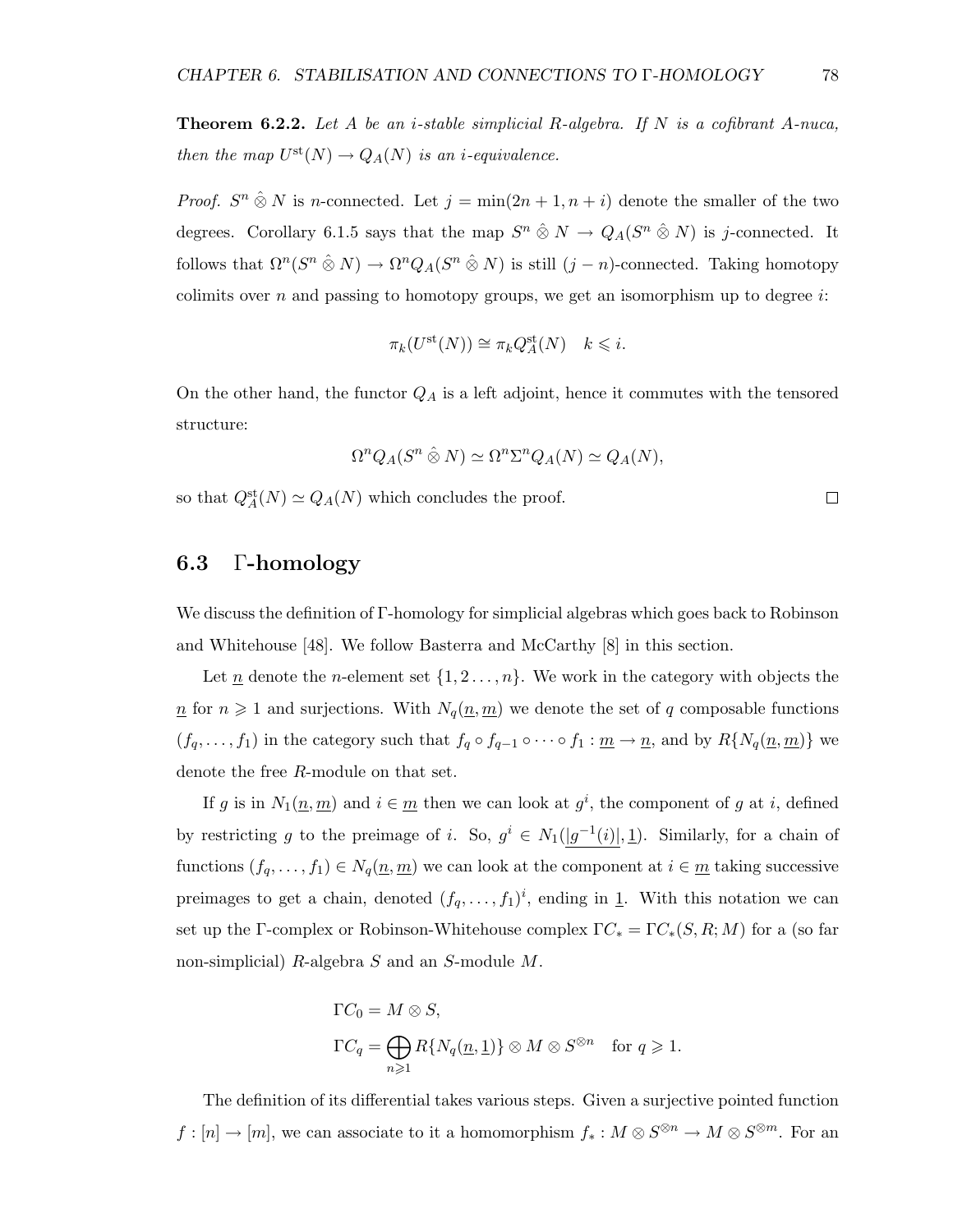element  $x = s_0 \otimes s_1 \otimes \cdots s_n \in M \otimes S^{\otimes n}$  we denote

$$
f_*(x) = t_0 \otimes t_1 \otimes \cdots \otimes t_m,
$$

where

$$
t_i = \prod_{j \in f^{-1}(i)} s_j
$$

If g is a surjective function  $g: \underline{n} \to \underline{m}$ , then there is a unique pointed function  $g' : [n] \to [m]$ , which extends g. Taking x as before, we write  $g_*(x) = g'_*(x)$ . Note, that in this case  $t_0 = s_0$ , so the module structure of M is not needed. Take a chain of functions  $(f_q, \ldots, f_1) \in$  $N_q(\underline{n}, \underline{1})$  and assume that  $\underline{r}$  is the domain of  $f_q$ , so that  $(f_{q-1}, \ldots, f_1) \in N_{q-1}(\underline{n}, \underline{r})$ . Set  $r_j = |(f_{q-1} \circ \cdots \circ f_1)^{-1}(j)|$ . For each  $j \in \underline{r}$  the preimage of this function is a subset of  $\underline{n}$ . Define the function  $l : [n] \rightarrow [r_j]$  by mapping  $k \in [n]$  to 0 except if k lies in the preimage, where the function is an order preserving bijection.

The differential  $d: \Gamma C_q \to \Gamma C_{q-1}$  can be written as  $d = \sum_{i=0}^q (-1)^i \delta_i$ . Take an  $x \in M \otimes S^{\otimes^n}$  and  $(f_q, \ldots, f_1) \in N_q(\underline{n}, \underline{1})$  as before. For  $q > 1$  we have

$$
\delta_0((f_q, \ldots, f_1) \otimes x) = (f_q, \ldots, f_2) \otimes f_{1*}(x),
$$
  
\n
$$
\delta_i((f_q, \ldots, f_1) \otimes x) = (f_q, \ldots, f_i \circ f_{i-1}, \ldots, f_1) \otimes x \text{ for } 0 < i < q,
$$
  
\n
$$
\delta_q((f_q, \ldots, f_1) \otimes x) = \sum_{j=1}^r (f_{q-1}, \ldots, f_1)^j \otimes l_{j*}(x).
$$

If  $q = 1$ , then  $N_1(\underline{n}, \underline{1})$  is just a singleton. For  $j \in \underline{n}$  define  $g_j : [n] \to [1]$  to be the map which is zero everywhere except that j is mapped to 1. For an  $x$  as above, we set

$$
\delta_0([\underline{n} \to \underline{1}] \otimes x) = \prod_i s_i,
$$
  

$$
\delta_1([\underline{n} \to \underline{1}] \otimes x) = \sum_{j=1}^n g_{j*}(x).
$$

It is now straightforward to prove that  $\delta_i \delta_j = \delta_{j-1} \delta_i$  for  $i \leq j$ , hence  $d \circ d = 0$ .

If B is a simplicial A-algebra, then the Robinson-Whitehouse complex can be defined the same way, forming it in each degree. We get thus a double complex  $\Gamma C_* * (B, A; M)$ . We denote the total complex again by  $\Gamma C_*(B, A; M)$ . In order to define a homotopy invariant notion we have to pass to cofibrant replacements. If  $B$  is a simplicial  $A$ -algebra, take a cofibrant replacement  $A \rightarrow P \stackrel{\sim}{\rightarrow} B$  in the category of A-algebras. Γ-homology of B over A with respect to any B-module M is defined as

$$
H^{\Gamma}_{*}(B, A; M) = H_{*}\Gamma C_{*}(P, A; M)
$$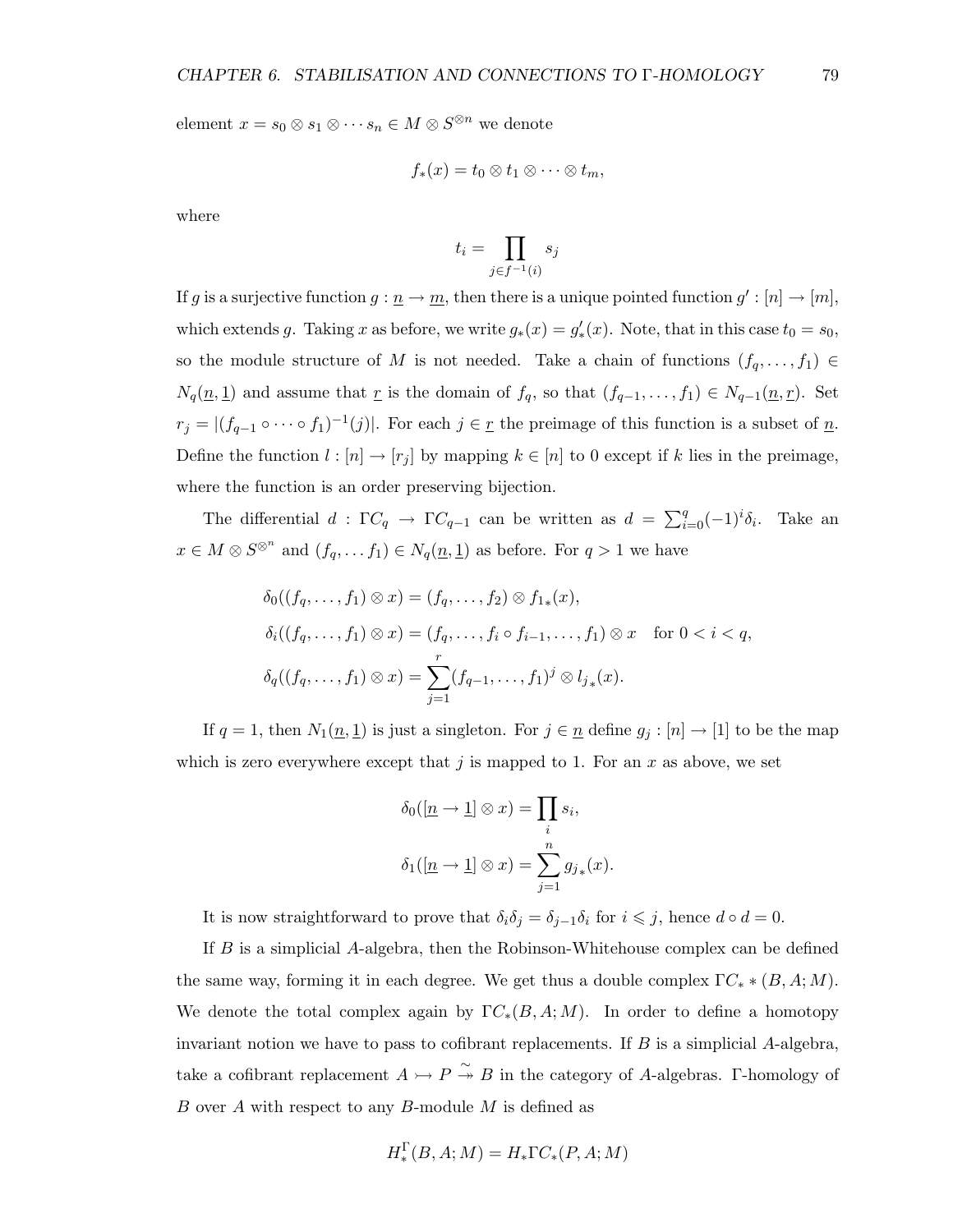where we take the homology of the total complex on the right hand side. By definition, this is a homotopy invariant notion. Because it is calculated as the homology of a double complex there is always a spectral sequence

$$
E_{pq}^2 \pi_p H_q^{\Gamma}(P_*, A_*; M_*) \Longrightarrow H^{\Gamma}(B, A; M)
$$

where we first compute degreewise  $H_*^{\Gamma}(P_i, A_i, M_i)$  to obtain a simplicial object of which we then can take the homotopy groups.

In  $[8]$  is proven that for an R-algebra S, which is flat as a module over R, we do not need to pass to cofibrant replacements:

$$
H^{\Gamma}_{*}(S, R; M) = H_{*} \Gamma C_{*}(S, R; M).
$$

#### 6.4 Comparison for Rational Algebras

Let us assume in this chapter that the groundring  $R$  is a  $\mathbb Q$ -algebra. We prove that in this case Γ-homology coincides with Andr´e-Quillen homology. This is an easy extension of the known result for constant simplicial algebras, which can be found in [43] or [9].

**Theorem 6.4.1.** If A is a simplicial Q-algebra, and B any A-algebra and M a B-module, then

$$
\mathrm{AQ}_*(B, A; M) \cong H_*^{\Gamma}(B, A; M).
$$

*Proof.* By definition we can replace B with an A-algebra  $P$ , such that in each simplicial degree  $P_i \cong A_i[X_i]$  is a polynomial algebra. First, let us compute Γ-homology. There is a spectral sequence

$$
E^2_{p,q} = \pi_p H^{\Gamma}_q(P_*,A_*;M_*) \Longrightarrow H^{\Gamma}_{p+q}(P,R;M).
$$

We use the fact that  $P_i$  is cofibrant over  $A_i$  for all i and the fact that  $H^{\Gamma}(P_i, A_i; M_i) \cong$  $AQ(\underline{P_i}, \underline{A_i}; \underline{M_i})$ , so that we have the following chain of isomorphisms

$$
E_{p,q}^2 \cong \pi_p \operatorname{AQ}_q(P_*, A_*; M_*) \cong \begin{cases} \pi_p(\Omega_{P/A} \otimes_P M) & \text{if } q = 0, \\ 0 & \text{otherwise.} \end{cases}
$$

Hence the spectral sequence collapses to give

$$
H_p^{\Gamma}(P, A; M) \cong \pi_p(\Omega_{P/A} \otimes_P M).
$$

On the other hand,  $\text{AQ}_p(P, A; M) = \pi_p(\Omega_{P/A} \otimes_P M)$  by definition.

 $\Box$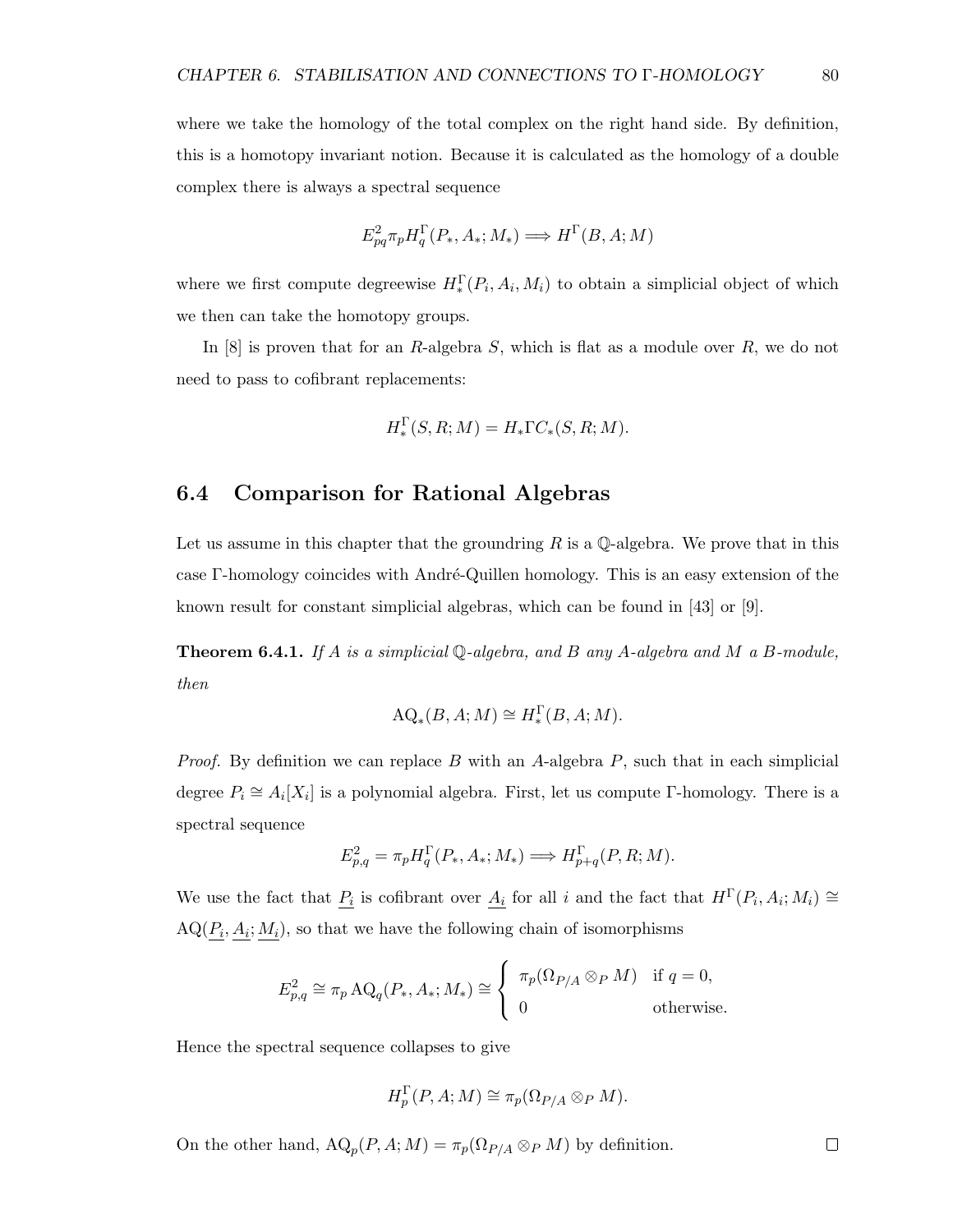### 6.5 Comparison for  $i$ -stable Algebras

We work now over an *i*-stable algebra A. For example assume that  $A = \mathbb{F}_p$  and  $i = 2p-3$ , or take any simplicial algebra A and assume that  $i = 1$ .

**Theorem 6.5.1.** Let  $B$  be an algebra over an *i*-stable algebra  $A$ . Then we have an isomorphism

$$
\text{AQ}_k(B, A; B) \cong H_k^{\Gamma}(B, A; B)
$$

for  $k \leq i$ .

*Proof.* Let C be in  $\mathscr{C}_B \downarrow B$ . In [8] it is proven that  $\Gamma C_*(C, B; B) \simeq I_B^{\text{st}}(C)$ . Write U for the forgetful functor from B-nucas to B-modules. Moreover, we can write  $C \cong B \oplus I_B(C)$ and because the functor  $V : N \mapsto B \oplus N$  is a left adjoint we have

$$
U \circ I_B^{\text{st}}(C) = U(\operatorname{colim}_{n} \Omega^{n} I_B(S^{n} \hat{\otimes} C))
$$
  
=  $U(\operatorname{colim}_{n} \Omega^{n} I_B(B \oplus S^{n} \hat{\otimes}_{\mathscr{N}_B} I_B(C)))$   
 $\simeq \operatorname{colim}_{n} \Omega^{n} U(S^{n} \hat{\otimes}_{\mathscr{N}_B} I_B(C))$   
=  $U^{\text{st}}(I_B(C)).$ 

Taking a cofibrant replacement P for B and setting  $C = P \otimes_A B$ , it follows that

$$
H^{\Gamma}_{*}(C, B; B) \cong \pi_{*}U^{\text{st}}(I_{B}(P \otimes_{A} B)) \cong \pi_{*}U^{\text{st}}(\text{R}I_{B}(P \otimes_{A} B))
$$

where the last term can be interpreted up to degree  $i$  as the cotangent complex according to Theorem 6.2.2. So there are isomorphisms  $\pi_m \mathfrak{L}_{B/A} \cong \pi_m Q_B I_B(C) \xrightarrow{\cong} \pi_m \Gamma_* C(C, B; B)$ for  $m \leq i$ . The base-change property for Γ-homology [8, page 3] finally shows that

$$
H_*^{\Gamma}(C, B; B) \cong H_*^{\Gamma}(B, A; B).
$$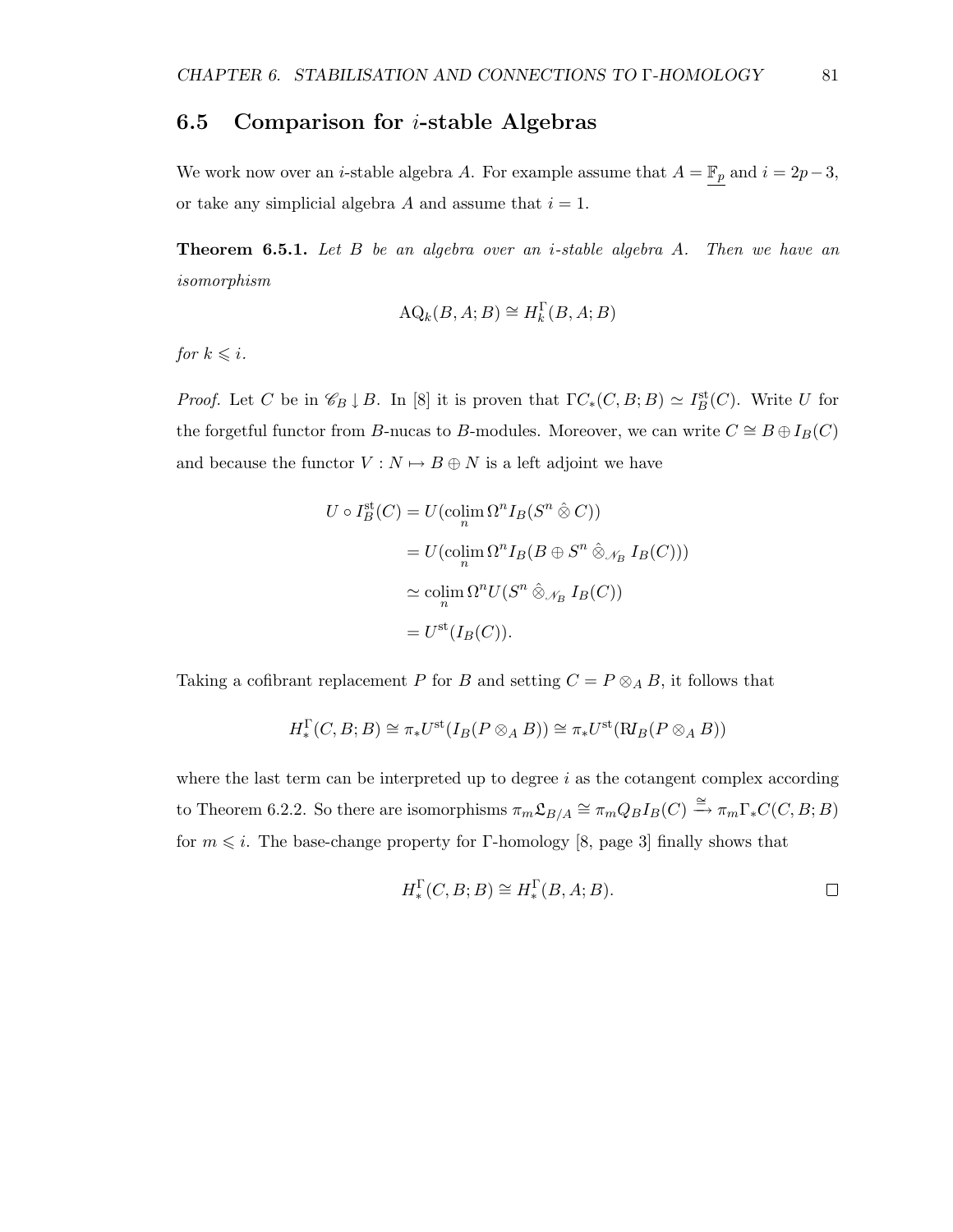### Chapter 7

# Finiteness Conditions for André-Quillen Homology

We consider a simplicial ring extension  $A \to B$ . Due to the homotopy invariance of André-Quillen homology, it is reasonable to ask, what kind of finiteness conditions of  $\pi_*(B)$  over  $\pi_*(A)$  are inherited by  $\mathrm{AQ}_*(B, A; B)$ . In this short chapter we study noetherian finiteness conditions for this purpose.

### 7.1 Noetherian Finiteness Conditions

Interesting are noetherian finiteness conditions, formulated in the graded context by Eilenberg [17]. We give the definitions in the category of non-negatively graded modules.

**Definition 7.1.1.** A graded module  $M_* = \bigoplus_{n \in \mathbb{N}} M_n$  over a graded ring  $L_* = \bigoplus_{n \in \mathbb{N}} L_n$ is said to be locally finitely generated if M<sup>∗</sup> is generated by a set of homogenous elements X, such that  $X \cap M_n$  is finite for all n. We denote the full subcategory of locally finitely generated modules by  $\mathfrak{L}_{L_*}.$ 

Let  $L_* = \bigoplus_{n \in \mathbb{N}} L_n$  be a graded ring, satisfying

 $K = L^0/J$  is semisimple, where J is the Jacobson radical of  $L_0$ , each idempotent in K is the image of an idempotent in  $L_0$ ,  $L_0$  is Noetherian,  $L_n$  is finitely generated over  $L_0$ .  $(7.1)$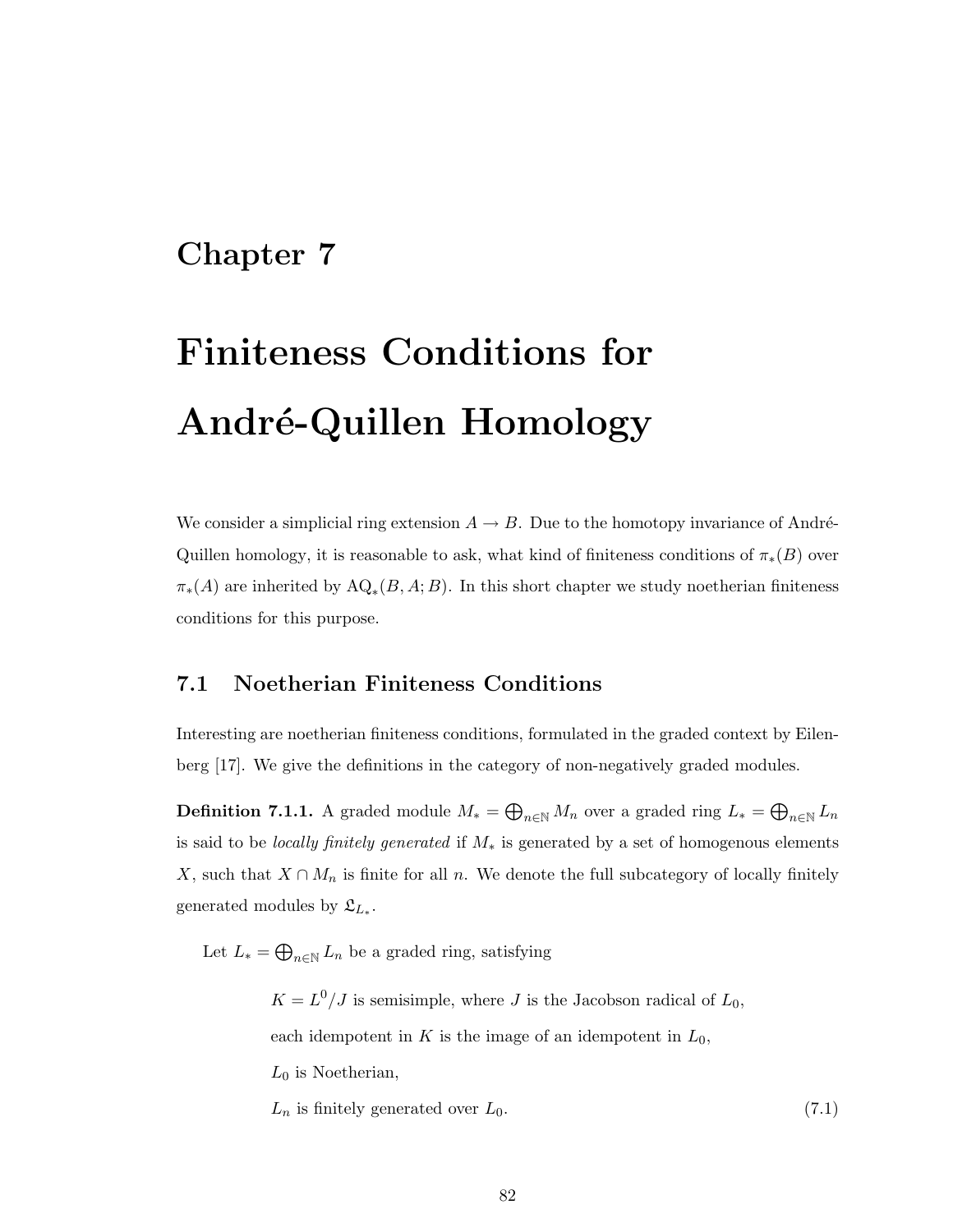Following the terminology of Eilenberg, the category  $\mathfrak{L}_{L_*}$  is perfect for such an  $L_*$ . In particular we have the following two lemmata.

**Lemma 7.1.2 (Eilenberg).**  $\mathfrak{L}_{L_*}$  is closed under quotients and submodules. Every element of  $\mathfrak{L}_{L*}$  has a projective resolution, where the projectives also belong to  $\mathfrak{L}_{L*}$ .

**Lemma 7.1.3.** If  $M_*^1, M_*^2 \in \mathfrak{L}_{L_*}$  are bounded below, then  $M_* = M_*^1 \otimes_{L_*} M_*^2$  is in  $\mathfrak{L}_{L_*}$ .

*Proof.* If we denote the generating sets by  $X_1$  and  $X_2$  respectively, then the set  $X =$  $\{x_1 \otimes x_2 \mid x_i \in X_i\}$ , which is finite in every degree, generates  $M_*$ .  $\Box$ 

As a consequence we have the following corollary.

Corollary 7.1.4. For  $M_*^1, M_*^2 \in \mathfrak{L}_{L_*}$ ,  $\text{Tor}_n^{L*}(M_*^1, M_*^2)$  is in  $\mathfrak{L}_{L_*}$  for all n.

In addition we get 2 out of 3 theorems:

**Lemma 7.1.5.** If  $M_*^1 \to M_*^2 \to M_*^3$  is a short exact sequence of graded  $L_*$ -modules and two out of the  $M_*^i$  are in  $\mathfrak{L}_{L_*}$ , then so is the third. Alternatively, if  $M_*^1 \to M_*^2 \to M_*^3 \stackrel{\circ}{\to} M_*^1$ is an exact triangle, all the  $M^i_*$  are bounded below and two out of them are in  $\mathfrak{L}_{L_*}$ , then so is the third.

*Proof.* The first statement follows easily from Schanuel's Lemma [52]. The second statement can be proven by induction, unwinding the triangle into a long exact sequence of  $L_0$ -modules.  $\Box$ 

#### 7.2 Application to André-Quillen Homology

We now turn our attention back to simplicial modules. Let  $A$  be a simplicial ring, so that  $\pi_*(A)$  satisfies conditions (7.1). Let B be an A-algebra, so that  $\pi_*B$  is an element of  $\mathfrak{L}_{\pi_*A}$ .

**Proposition 7.2.1.** Let P a cofibrant replacement for the A-algebra B. Denote by J the kernel of the map  $P \otimes_A B \to B$ . Then  $\pi_* J$  is in  $\mathfrak{L}_{\pi_* B}$ .

*Proof.* Factor the unit  $A \to B$  into  $A \stackrel{\sim}{\to} P \twoheadrightarrow B$  and consider the short exact sequence

$$
J\to P\otimes_A B\to B
$$

The  $E^2$ -page of the spectral sequence

$$
E_{p,q}^2 = \text{Tor}_{p,q}^{\pi_*A}(\pi_*B, \pi_*B) \Longrightarrow \pi_*(P \otimes_A B)
$$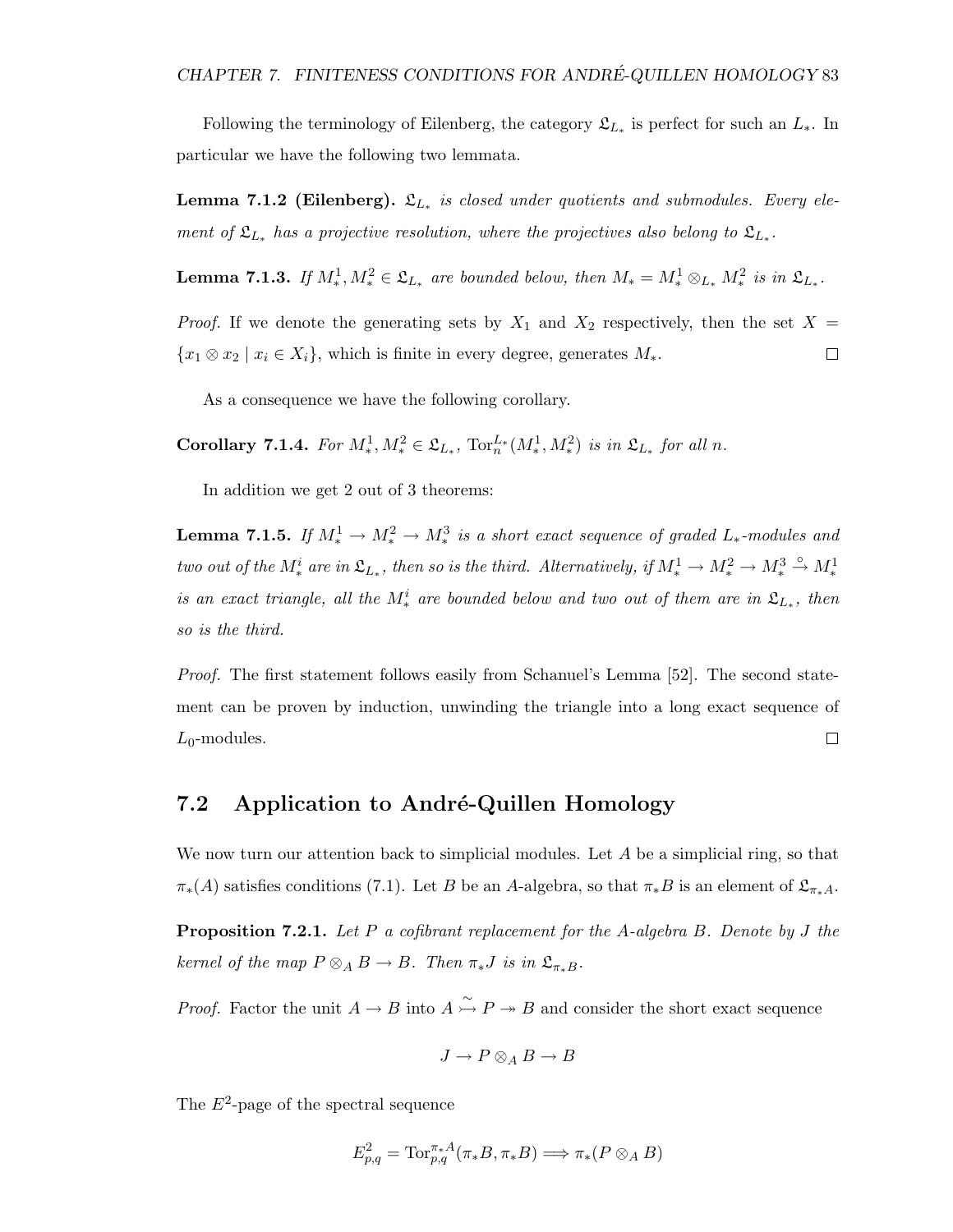has every column in  $\mathfrak{L}_{\pi_*A}$ . Since  $\mathfrak{L}_{\pi_*A}$  is closed under subquotients, the  $E^r$ -page enjoys the same property for all r. By the passage to the  $E^{\infty}$ -page we only have to consider quotients, hence the  $E^{\infty}$ -page has again all columns in  $\mathfrak{L}_{\pi_*A}$ . Since everything is connective, we can break down the extension problem for each degree, where it only involves a finite extension. As a result,  $\pi_n(P \otimes_A B)$  is finitely generated over  $\pi_0 A$ . The two out of three conditions yields that  $\pi_* J$  is in  $\mathfrak{L}_{\pi_* A}$ .  $\Box$ 

**Theorem 7.2.2.** Let  $\eta : A \to B$  as in the preceding proposition so that  $\pi_0(\eta)$  is an isomorphism. Furthermore, let the B-module M be such  $\pi_* M$  is in  $\mathfrak{L}_{\pi_* B}$ . Then  $\mathrm{AQ}_*(B, A; M)$ is in  $\mathfrak{L}_{\pi_*B}$ .

*Proof.* The last proposition asserts that  $\pi_* J$  is in  $\mathfrak{L}_{\pi_* A}$ , but therefore it is as well in  $\mathfrak{L}_{\pi_* B}$ . We now use the spectral sequence

$$
E_{i,j}^1 = \pi_i \mathbb{A}_B^j J \Longrightarrow \pi_* Q_B(J).
$$

Because J is 0-connected, the  $\pi_* J^{\otimes n}$  are at least n-connected. It follows that  $\pi_i \mathbb{A}_B J =$  $\bigoplus_{n\geqslant 1}\pi_iJ^{\otimes n}/\Sigma_n$  is actually a finite sum. Therefore  $\pi_*\mathbb{A}_BJ$  is in  $\mathfrak{L}_{\pi_*B}$ . Furthermore  $\mathbb{A}_BJ$ is 0-connected so that the argument can be repeated in order to get that  $\mathbb{A}_P^j$  ${}_{B}^{j}J\in\mathfrak{L}_{\pi_{*}B}$ . By the same argument as above we get that  $\pi_*Q_B(J)$  is in  $\mathfrak{L}\pi_*B$ .

For the last step we have

$$
\mathrm{AQ}_*(B, A; M) = \pi_*(Q_B(J) \otimes_B M)
$$

so that the result follows from the Künneth spectral sequence.

 $\Box$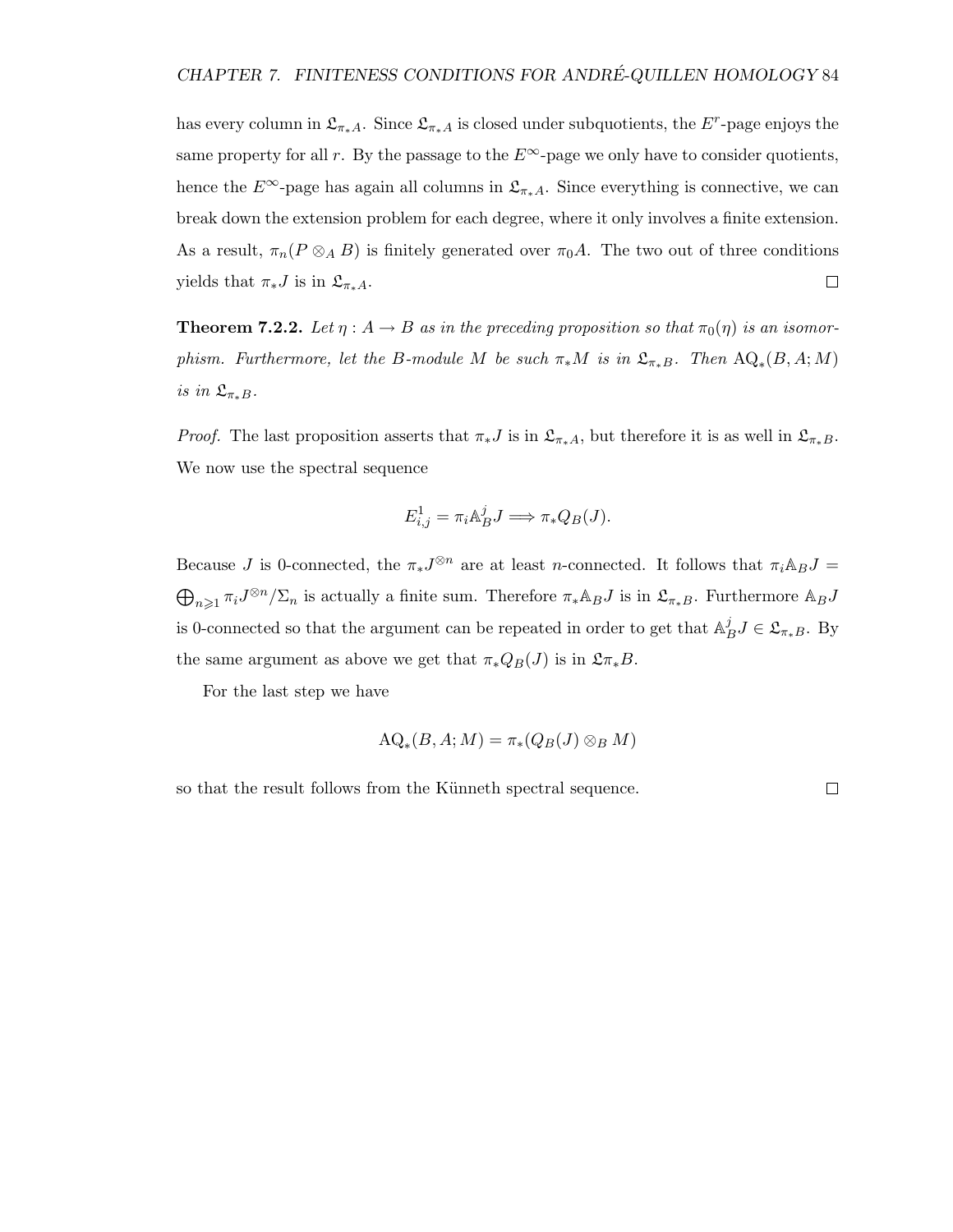### Chapter 8

# Quillen's Fundamental Spectral Sequence

In this chapter we generalise Quillen's Fundamental spectral sequence [46] from rings to simplicial algebras. Our approach follows closely Quillen's original account.

### 8.1 Preliminaries

First a remark about derived tensor products. We quote the following lemma from Quillen [45, 6.10].

**Lemma 8.1.1.** Let A be a simplicial R-algebra and  $M, N \in M_A$ . Then  $M \otimes_A N$  is weakly equivalent to the derived tensor product  $M \otimes_A^L N$ , if

$$
\operatorname{Tor}_q^{A_n}(M_n, N_n) = 0 \qquad q \geqslant 1, n \geqslant 0.
$$

This has the nice effect, that cofibrant replacements in the category of algebras are good enough to obtain the derived tensor product.

**Corollary 8.1.2.** If  $A \rightarrow P \stackrel{\sim}{\rightarrow} B$  is a cofibrant replacement in the category of A-algebras which is almost free, and if  $M$  is any  $A$ -module, then

$$
P\otimes_A M \simeq P\otimes_A^L M.
$$

*Proof.* The last lemma proves it, since  $\text{Tor}_q^{A_n}(P_n, M_n) = 0$  due to 2.3.6 and  $B \otimes_A^L M \simeq$  $P\otimes_A^LM.$  $\Box$ 

The following discussion is an extension to the simplicial context of the arguments given in Quillen's paper [46, Section 6].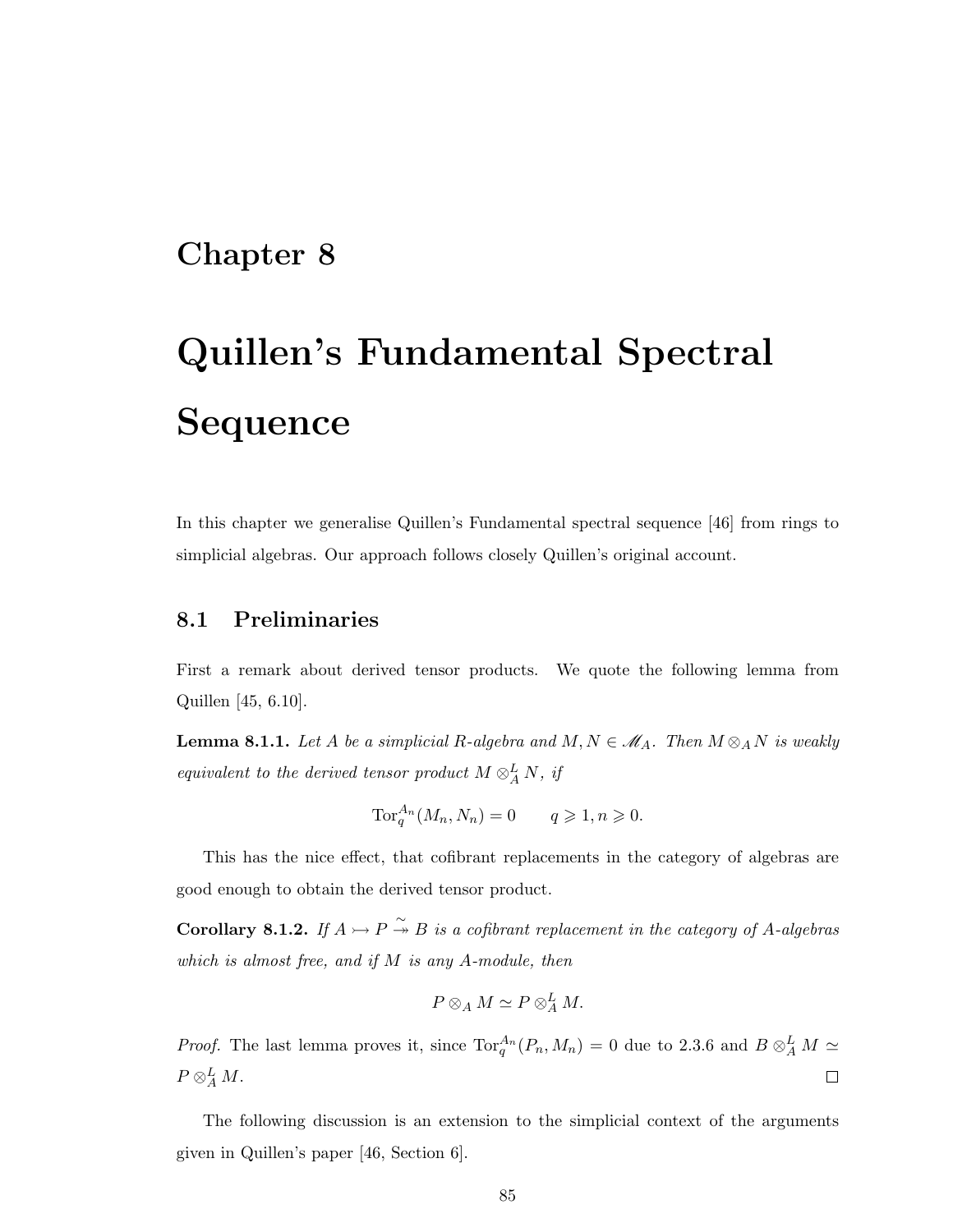**Lemma 8.1.3.** For a surjective ring extension  $\phi : R \to S$ , write  $I = \text{ker }\phi$ . Then for any S-module N we have  $\text{Tor}_1^R(S, N) \cong I/I^2 \otimes_S N$ .

*Proof.* From the short exact sequence  $I \rightarrow R \rightarrow S$ , we get after applying the functor  $-\otimes_R N$  the long exact sequence

$$
0 \to \operatorname{Tor}^R_1(S, N) \to I \otimes_R N \to N \to S \otimes_R N \to 0
$$

Since the map  $I \otimes_R N \to N$  is the zero map, it is left to prove that  $I \otimes_R N \cong I/I^2 \otimes_S N$ . Define maps  $\epsilon : i \otimes n \mapsto (i + I^2) \otimes n$  and  $\eta : (i + I^2) \otimes n \mapsto i \otimes n$ , so that  $\epsilon \eta = id_{I/I^2 \otimes_S N}$ and  $\eta \epsilon = \mathrm{id}_{I\otimes N}$ . The only thing to show, is that  $\eta$  is well-defined. This follows from

$$
i + i_1 i_2 \otimes_S n \mapsto i \otimes n + i_1 \otimes i_2 n = i \otimes n
$$

and the fact that  $\phi$  is surjective.

**Lemma 8.1.4.** Let  $\phi : A \to B$  be a morphism of simplicial R-algebras such that  $\pi_0(\phi)$  is surjective and let M be a B-module, then

$$
\mathrm{AQ}_0(B, A; M) = 0.
$$

Proof. This is just a special case of 4.4.2

#### 8.2 The Fundamental Spectral Sequence

**Lemma 8.2.1.** Define J to be the kernel of the map  $P \otimes_A B \to B$ . If J is 0-connected, then  $J^n$  is at least n-connected.

*Proof.* Assume that P was an almost free resolution of B. Degreewise the sequence has the form

$$
J_k \to B_k[X] \to B_k
$$

For any  $A_k$ -module M we have

$$
AQ_q(B_k, B_k[X]; M) = AQ_{q-1}(B_k[X], A; M) = 0 \text{ for } q \ge 1.
$$

By Theorem 6.13 in [46], we get that  $J_k$  is quasiregular, i.e.  $J_k/J_k^2$  is flat over  $B_k$  and  $\Lambda_*^{B_k}(J_k/J_k^2) \cong \text{Tor}_*^{B_k[X]}(B_k, B_k)$ . By Theorem 6.12 in [46] the statement follows directly.

 $\Box$ 

 $\Box$ 

 $\Box$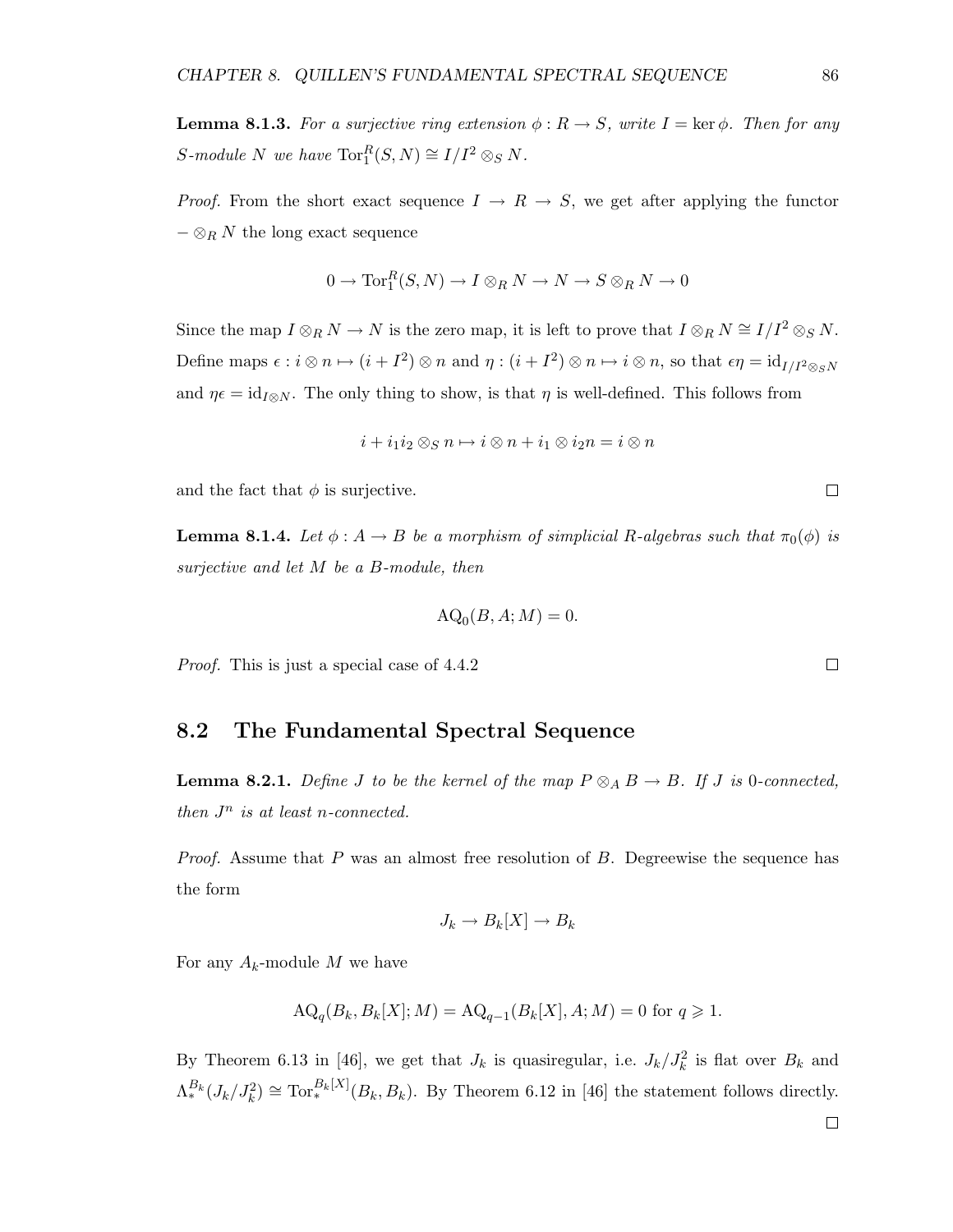Let us assume from now on that  $N$  is a constant simplicial  $B$ -module. For example set  $N = \pi_0 B$ .

Lemma 8.2.2.

$$
\pi_n(J\otimes_B N)=\pi_n(B\otimes_R^L N).
$$

Proof. The short exact sequence

$$
0 \to J \to P \otimes_A B \to B \to 0
$$

stays exact after tensoring with  $N$  over  $B$ . The resulting long exact sequence gives isomorphisms

$$
\pi_n(J\otimes_B N)\cong \pi_n(P\otimes_A N)=\pi_n(B\otimes_A^L N)\quad n\geqslant 1.
$$

**Theorem 8.2.3.** For an algebra map  $\phi : A \to B$  so that  $\pi_0(\phi)$  is surjective we obtain

$$
\mathrm{AQ}_1(B, A; N) = \pi_1(B \otimes_R^L N).
$$

*Proof.* Assume that P was chosen to be almost free, so that  $P_k = A_k[X_k]$  for a set  $X_k$  for all k. Then  $(P \otimes_A B)_k \cong B_k[X_k]$  and  $J_k$  is some ideal in  $B_k[X_k]$ .

Consider the short exact sequence

$$
J^2 \to J \to J/J^2.
$$

On the *i*-th simplicial level  $J_i$  is the kernel of the map  $f_i : B_i[X_i] \to B_i$ . Hence,  $J_i$  is generated as a  $B_i[X_i]$ -module by the elements  $x - f_i(x)$  for  $x \in X_i$ . It follows that

$$
(J/J2)i = \bigoplus_{x \in X_i} (x - f_i(x))B_i,
$$

i.e.  $J_i/J_i^2$  is free as a  $B_i$ -module. We know that  $\pi_1(J^2) = 0$ . Tensoring the short exact sequence above with a  $B$ -module  $N$  yields another short exact sequence

$$
0 \to J^2 \otimes_B N \to J \otimes_B N \to J/J^2 \otimes_B N \to 0.
$$

The long exact sequence attached to it produces

$$
AQ_1(B, A; N) \cong \pi_1(J \otimes_B N) \cong \pi_1(B \otimes_A^L N),
$$

where the last isomorphism comes from the precedent lemma.

 $\Box$ 

 $\Box$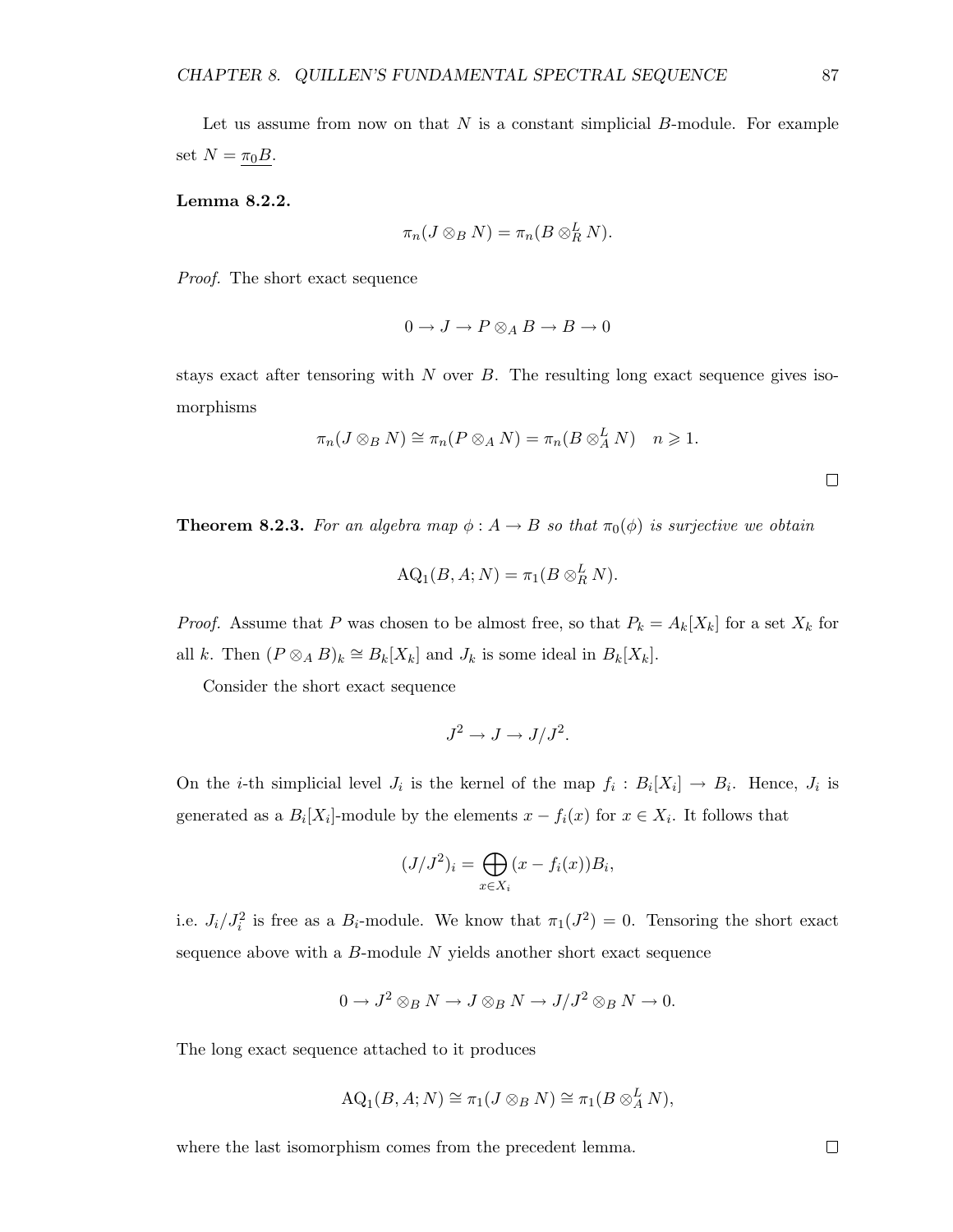Lemma 8.2.4. With the notation from above, there is an isomorphism

$$
J^n/J^{n+1} \cong (J/J^2)^{\otimes_B n}/\Sigma_n.
$$

*Proof.* It is straightforward to check that the map  $(j_1 \cdots j_n) \mapsto (j_1 \otimes \cdots \otimes j_n)$  induces an  $\Box$ isomorphism.

For an A-module M we write

$$
S_0^A(M) = A
$$

and

$$
S_q^A(M) = M^{\otimes_A q} / \Sigma_q, \quad q \geqslant 1,
$$

so that

$$
\mathbb{P}_AM = \bigoplus_{q \geqslant 0} S_q^A(M).
$$

Quillen's fundamental spectral sequence now generalises as in [46], using arguments from [13].

**Theorem 8.2.5.** If  $A \rightarrow B$  is a map of simplicial R-algebras that induces an epimorphism on  $\pi_0$ , then there is a convergent spectral sequence

$$
E_{p,q}^2 = \pi_{p+q}(S_q^B \mathfrak{L}_{B/A}) \Longrightarrow \pi_{p+q}(B\otimes_A^L B).
$$

Proof. There is a filtration

$$
\cdots \hookrightarrow J^q \hookrightarrow J^{q-1} \hookrightarrow \cdots \hookrightarrow J \hookrightarrow Q := P \otimes_A B
$$

of the B-module  $Q$ . Note, that the grading in  $q$  is not the standard one for a homological spectral sequence. The first differentials go from  $\pi_{p+q}J^q/J^{q+1}$  to  $\pi_{p+q-1}J^{q+1}/J^{q+2}$ . So, there is a upper-halfplane spectral sequence of the following form attached to the filtration:

$$
E_{p,q}^2 = \pi_{p+q}(J^q/J^{q+1}) \Longrightarrow \pi_{p+q}Q.
$$

By the preceding lemma, we have the isomorphism  $E_{p,q}^2 \cong \pi_{p+q} S_q^B \mathfrak{L}_{B/A}$ , while the abutment is  $\pi_*(Q) = \pi_*(B \otimes_A^L B)$ . The convergence is assured because  $\pi_k(J^n) = 0$  if  $n > k$ , which makes the terms  $E_{p,q}^r$  for fixed p and q stabilise with  $r \to \infty$ .  $\Box$ 

Corollary 8.2.6. The five-term exact sequence of this spectral sequence is

$$
\pi_3(B\otimes_A^L B)\to \mathrm{AQ}_3(B,A;B)\to \Lambda_B^2\pi_1(B\otimes_A^L B)\to \pi_2(B\otimes_A^L B)\to \mathrm{AQ}_2(B,A;B)\to 0
$$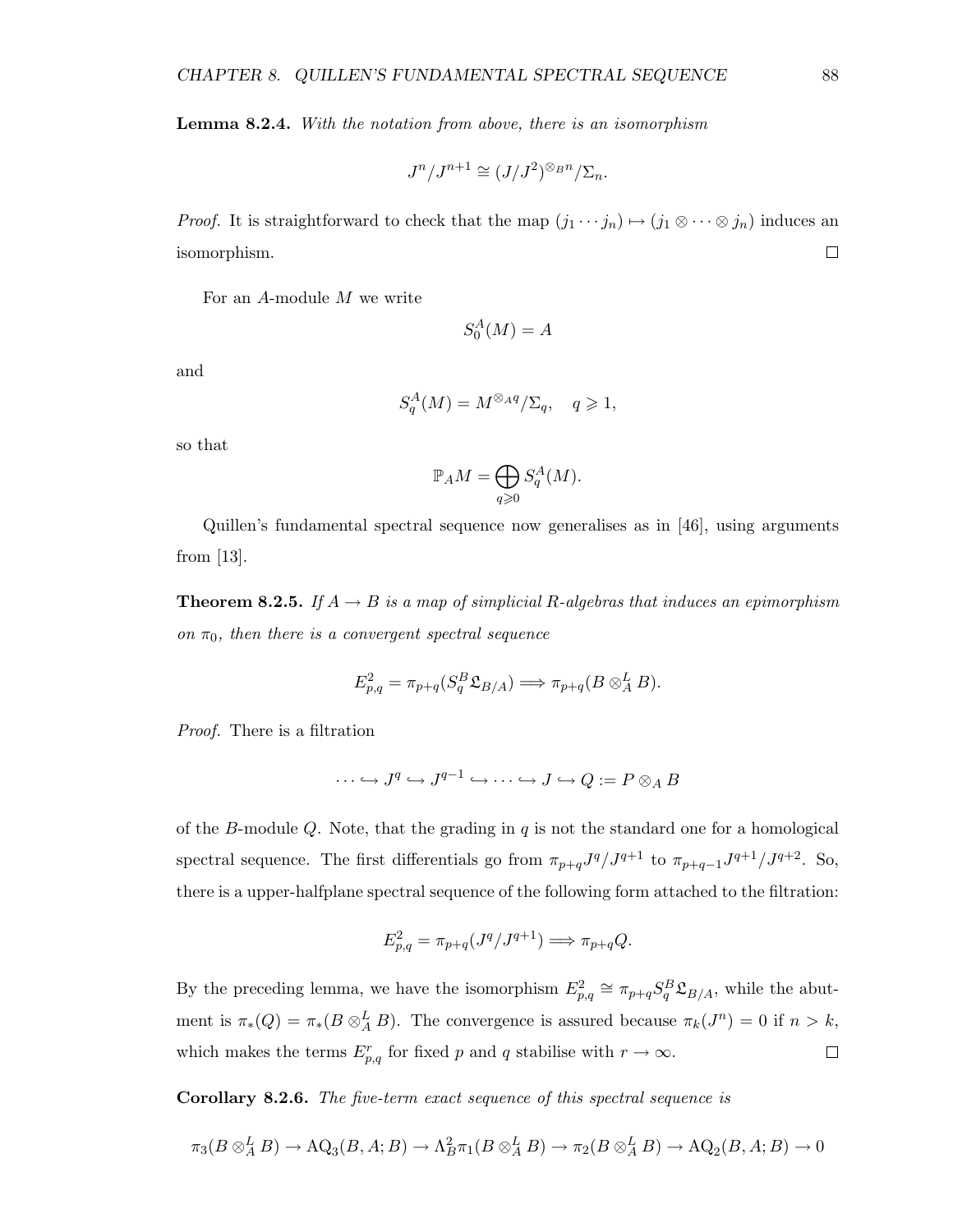**Theorem 8.2.7.** The above results generalise to constant simplicial coefficients. If  $N$  is a constant simplicial B-module, then the five term sequence is

$$
\pi_3(B\otimes^L_A N)\to \mathrm{AQ}_3(B,A;N)\to \Lambda^2_B\pi_1(B\otimes^L_A N\to \pi_2(B\otimes^L_A N)\to \mathrm{AQ}_2(B,A;N)\to 0.
$$

We can reparametrise the spectral sequence in the following way. Taking refuge in [52, chapter 5.4], we define the filtration

$$
F_p Q = J^{-p}.
$$

Note that  $F_pQ = 0$  for positive p. We get a spectral sequence

$$
E_{p,q}^1 = \pi_{p+q}(J^{-p}/J^{-p+1}) \Longrightarrow \pi_*(Q).
$$

This spectral sequence is now a 2nd quadrant spectral sequence.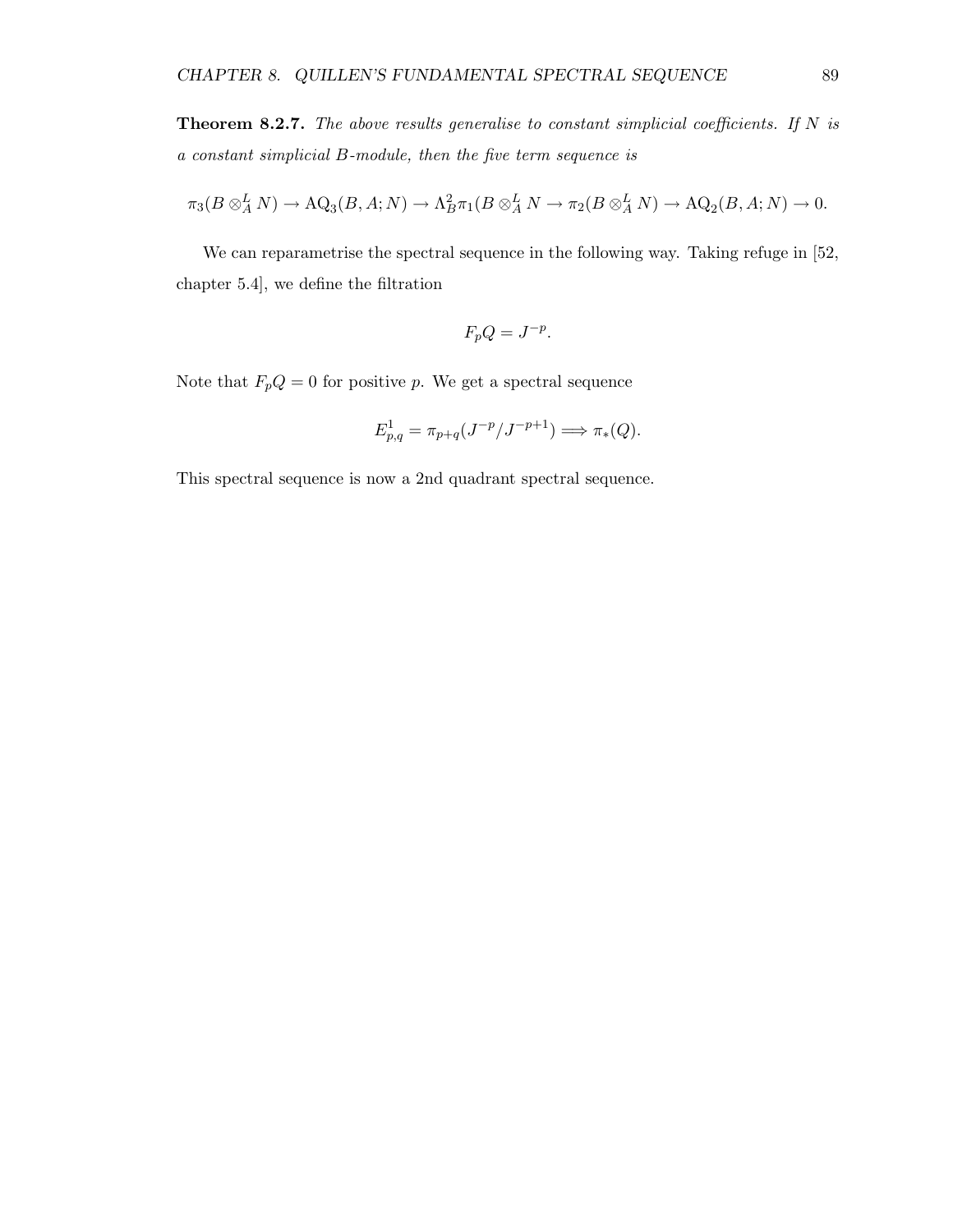Part II

## TAQ

# Topological André-Quillen Homology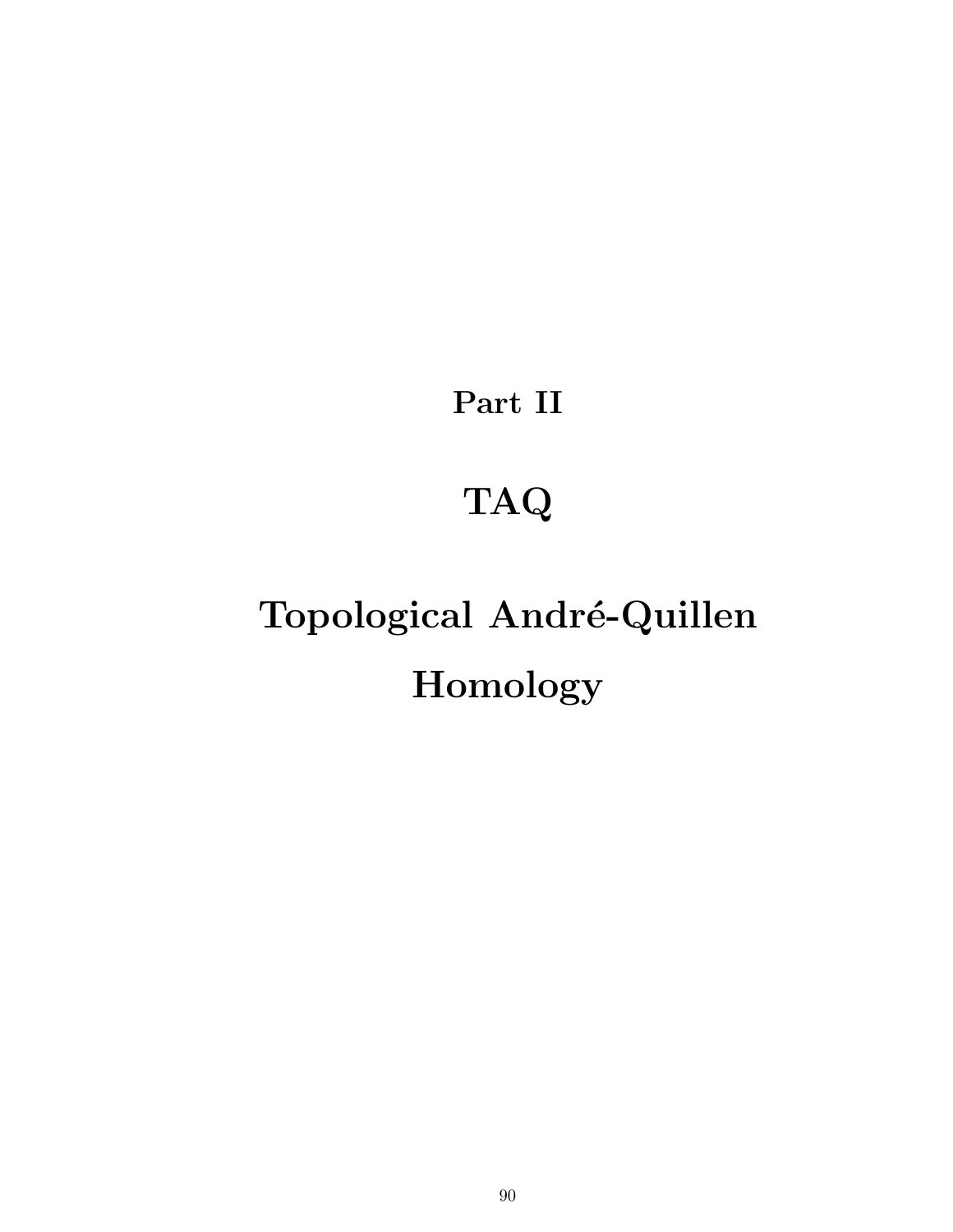### Chapter 9

# Topological André-Quillen Homology

In the second part of this thesis we give a short account of topological André-Quillen homology following Basterra [6]. The main result in this chapter is Theorem 9.2.2, which was stated as conjecture in Gimour's thesis. On the way we provide a complete proof of the well known Theorem 9.1.1 because we were unable to find a correct published proof for this fact in the literature.

### 9.1 Introduction to Topological André-Quillen Homology

We give a short introduction to André-Quillen homology in the topological context of ring spectra. Our category of spectra is the category of S-modules following [19] seen as a model category with the standard model structure defined in [19, chapter VII]. S stands for the sphere spectrum and we denote the category of S-modules as usual by  $\mathcal{M}_S$ . In this chapter we will not deal with simplicial algebras, so that this notation cannot cause confusion. The category of S-modules comes equipped with a smash product, denoted  $\wedge$ . As in the first chapter of the first part of this thesis we can define commutative S-algebras by asking that the appropriate coherence diagrams commute. For such an S-algebra R we can further construct the category  $\mathcal{M}_R$  of R-modules and  $\mathcal{C}_R$  of commutative R-algebras. Dropping the unit condition, we end up with the category  $\mathcal{N}_R$  of R-nucas. By the same coequaliser construction as for simplicial algebras and the tensor product, the category of R-modules comes equipped with a smash product, which we denote by  $\wedge_R$ . Smashing with a fixed  $R$ -module is a left adjoint. Explicitly, for every two  $R$ -modules  $M$  and  $N$ ,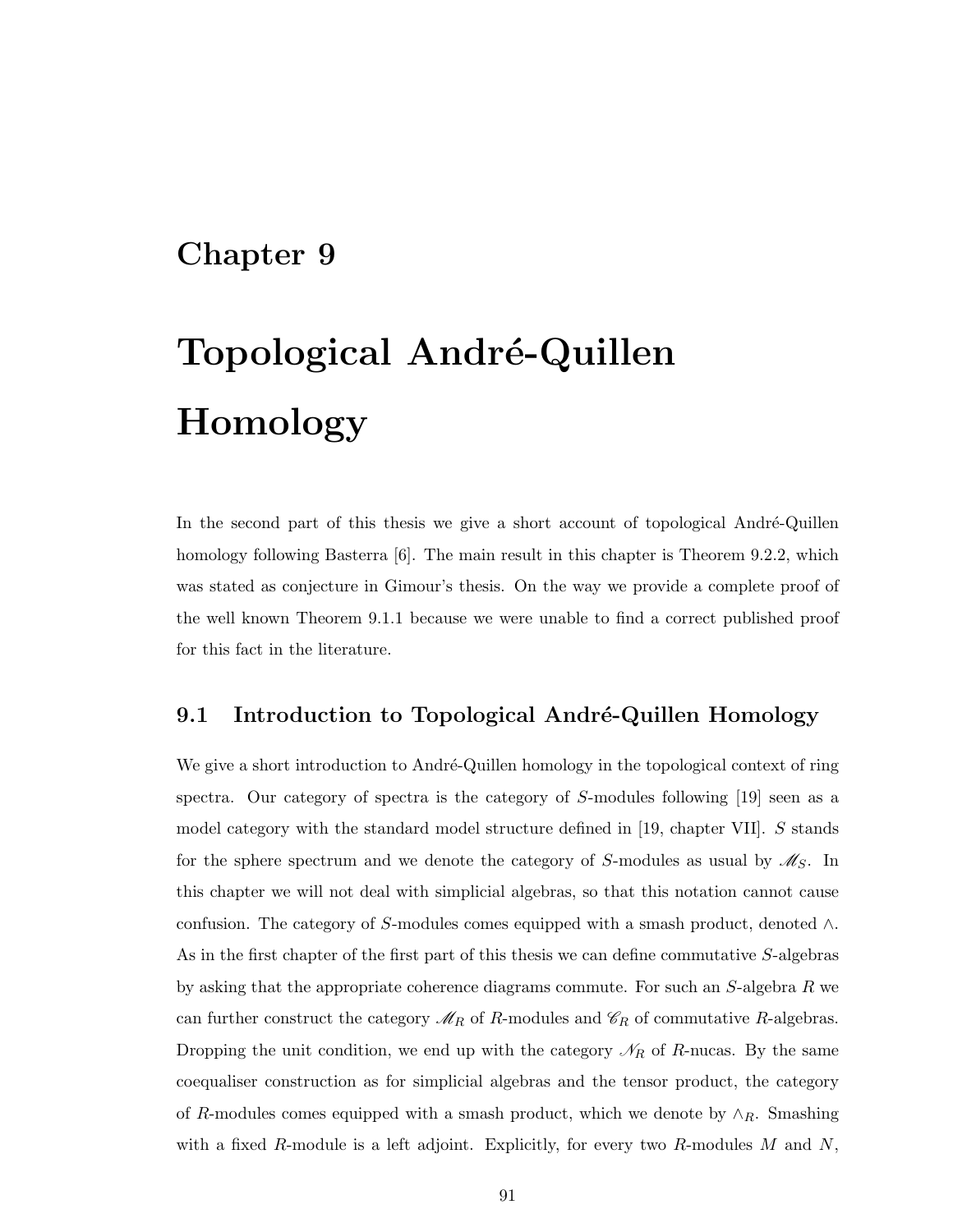there is an internal function object  $F_R(M, N) \in \mathscr{M}_R$ , so that

$$
\mathscr{M}_R(A \wedge_R M, N) \cong \mathscr{M}_R(A, F_R(M, N)).
$$

Every S-module M comes with its homotopy groups  $\pi_n(M)$ , where  $n \in \mathbb{Z}$ . A spectrum M such that  $\pi_n(M) = 0$  for  $n < 0$  is called *connective*. As with simplicial modules and algebras,  $\pi_*(M)$  inherits a graded module structure over  $\pi_*(S)$ . As before, for a commutative R-algebra A, the homotopy groups  $\pi_*(A)$  form a commutative graded  $\pi_*(R)$ algebra.

The weak equivalences in any of these categories are those maps which induce an isomorphism on  $\pi_*$ . When passing to the homotopy category one obtains from  $\mathscr{M}_S$  the stable homotopy category first described by Boardman [10]. This category is triangulated with an endofunctor called suspension  $\Sigma$  which is an equivalence of categories. There are more model categories with a symmetric monoidal smash product, such that the homotopy category is triangulated, notably the category of symmetric spectra [29]. But all such categories are Quillen equivalent by the rigidity theorem [51]. That is why we can restrict to the case of S-modules. However, the categories of Bousfield-Friedländer spectra [11] or the category of spectra according to Adams [1] fail to be symmetric monoidal, which is crucial for our applications.

There is a suspension spectrum functor

$$
\Sigma^\infty : \mathrm{Top} \longrightarrow \mathscr{M}_S
$$

which embeds topological spaces into spectra. The homotopy groups  $\pi_*(\Sigma^{\infty}X)$  are the stable homotopy groups

$$
\pi_n(\Sigma^{\infty} X) = \pi_n^{\text{st}}(X) = \operatorname{colim}_k \pi_{n+k} \Sigma^k X,
$$

where  $\Sigma^k$  is the usual k-fold suspension of topological spaces. The Freudenthal Suspension Theorem says that this colimit is obtained after finitely many steps. Explicitly

$$
\pi_n^{\text{st}}(X) = \pi_{n+k} \Sigma^k X
$$

for  $k > 2n + 1$ .

Although there is no topological space, apart from contractible ones, of which we know the stable homotopy groups, they are in some sense better behaved than the actual homotopy groups of the space and carry lots of information.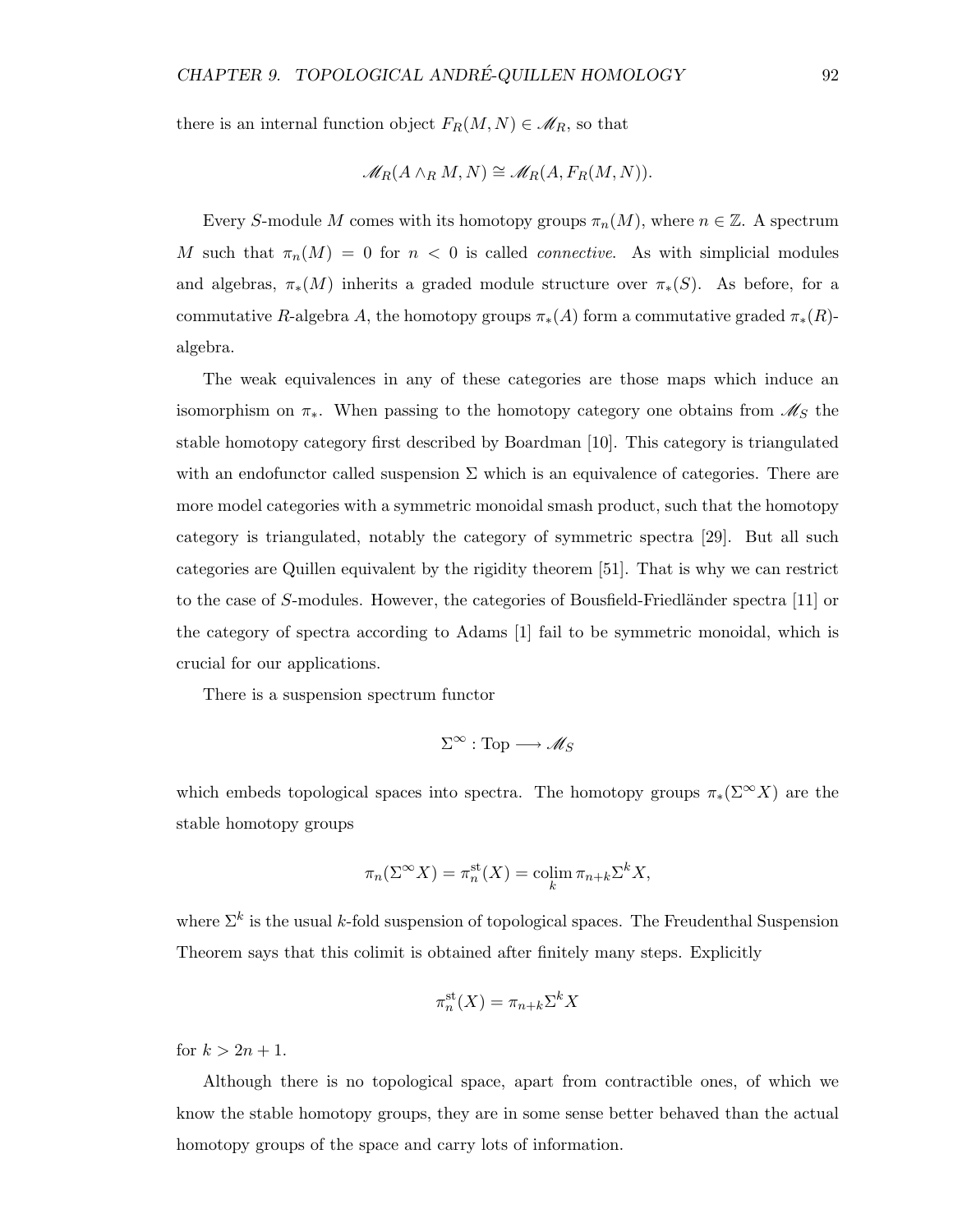Let  $\mathscr R$  be the category of commutative rings. There is an Eilenberg-MacLane functor

$$
H:\mathscr{R}\longrightarrow\mathscr{C}_S
$$

which assigns to a ring  $Z$  the spectrum  $HZ$ . The homotopy groups of an Eilenberg-MacLane spectrum give back the original ring

$$
\pi_n(HZ) = \begin{cases} Z & n = 0, \\ 0 & \text{otherwise.} \end{cases}
$$

Furthermore, an Eilenberg-MacLane functor  $H : \mathcal{M}_Z \to \mathcal{M}_{HZ}$  can be arranged, so that  $\pi_*(HM)$  is again M concentrated in degree 0, if M is a Z-module. If A is a Z-algebra, then  $HA$  is an  $HZ$ -algebra.

This allows us to see the category of ring spectra as an extension of the category of rings, which led to the expression "brave new algebra" for the studies of the categories of S-modules and S-algebras motivated by algebra. Moreover, the Eilenberg-MacLane functor extends to a functor

$$
s\mathscr{R}\longrightarrow\mathscr{M}_S
$$

sending the simplicial ring  $A$  to the simplicial spectrum obtained by applying  $H$  degreewise to the  $A_n$  and then taking geometric realisation [19, chapter X]. By a spectral sequence argument one can show that

$$
\pi_*A=\pi_*HA.
$$

If A is a constant simplicial ring, HA coincides with the Eilenberg-MacLane functor above.

André-Quillen homology and cohomology for S-algebras has first been introduced by Basterra in  $\left[6\right]$  following an unpublished version by Kříž  $\left[31\right]$ . A completely different description in terms of stabilisation was later given by Kuhn [32]. We summarise here the approach by Basterra.

We write again  $\mathbb{P}_R$  for the free functor between R-modules and R-algebras and  $\mathbb{A}_R$  for the non-unital version. There is the category of  $R$ -algebras over  $R$ , which we will denote by  $\mathscr{C}_R \downarrow R$ . The coproduct of two R-modules is usually denoted by  $\vee$  in reminiscence of the wedge of two topological spaces. This operation allows us to add a unit to a non-unital algebra to obtain a unital one. We write in this context  $V(N) = R \vee N$ . The augmentation functor

$$
I_R: \mathscr{C}_R \downarrow R \longrightarrow \mathscr{N}_R
$$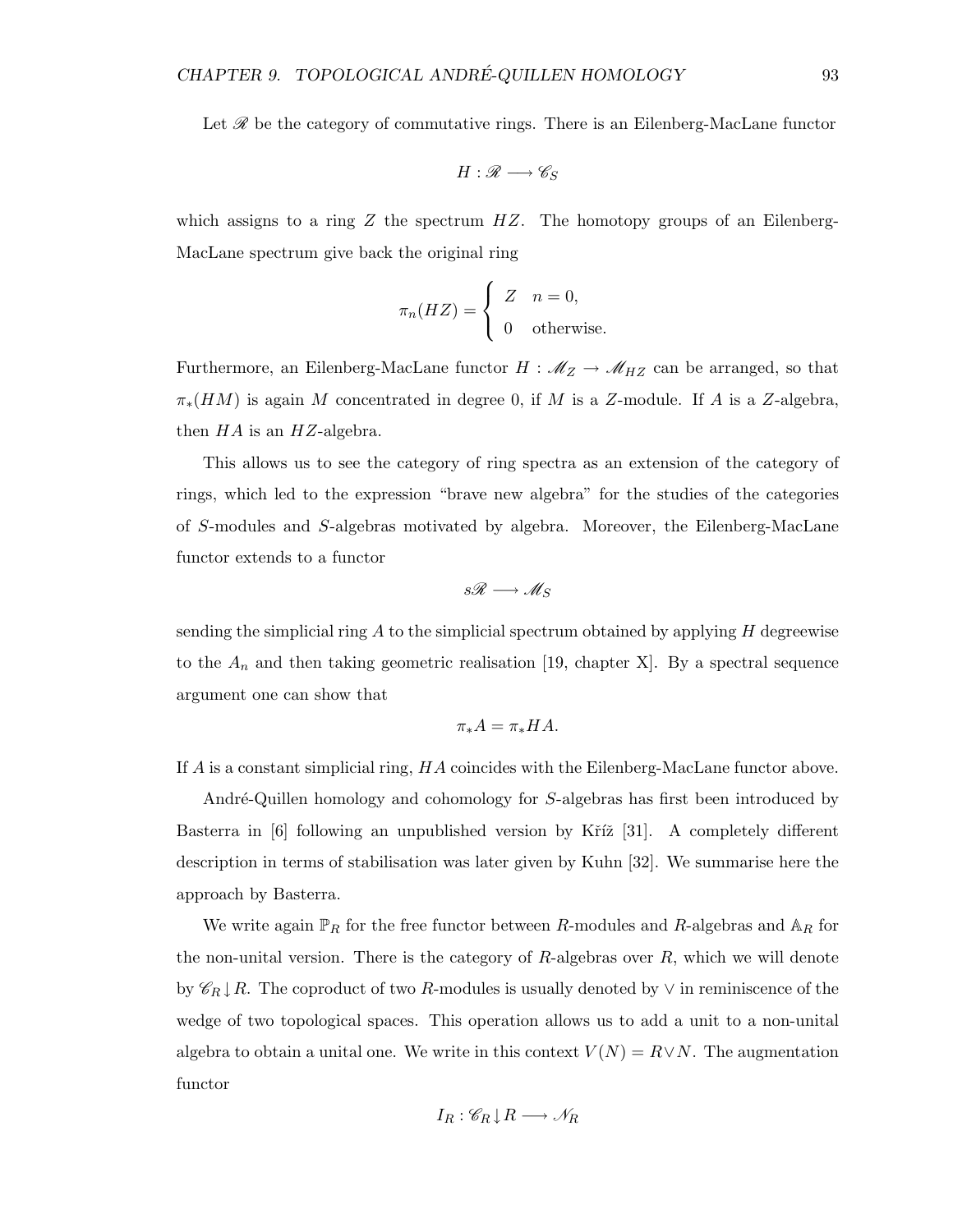is defined as the pullback



in the category of A-modules, where ∗ is the trivial spectrum. Because of the diagram



there is a unique map  $I_R(A) \wedge_R I_R(A) \to I_R(A)$  which turns  $I_R(A)$  into an R-nuca. There is the adjunction

$$
\mathscr{C}_R \downarrow R(V(N), A) \cong \mathscr{N}_R(N, I_R(A)),
$$

which can be proven (see  $[6,$  Proposition 2.1 and Proposition 2.2]) to be a Quillen equivalence. In particular, the homotopy categories are equivalent and the equivalence is given as right and left derived functors

ho 
$$
\mathcal{C}_R \downarrow R(\mathfrak{L}V(N), A) \cong
$$
 ho  $\mathcal{N}_R(N, \mathfrak{N}_R(A)).$ 

The indecomposable functor

$$
Q_R: \mathscr{N}_R \to \mathscr{M}_R
$$

is defined to be the pushout

$$
N \wedge_R N \longrightarrow N
$$
  
\n
$$
\downarrow \qquad \qquad \downarrow
$$
  
\n
$$
\downarrow \qquad \qquad \downarrow
$$
  
\n
$$
\downarrow \qquad \qquad \downarrow
$$
  
\n
$$
\downarrow \qquad \qquad \downarrow
$$
  
\n
$$
\downarrow \qquad \qquad \downarrow
$$
  
\n
$$
\downarrow \qquad \qquad \downarrow
$$
  
\n
$$
\downarrow \qquad \qquad \downarrow
$$
  
\n
$$
\downarrow \qquad \qquad \downarrow
$$
  
\n
$$
\downarrow \qquad \qquad \downarrow
$$

in the category of R-modules. It is part of a Quillen adjunction

$$
\mathcal{N}_R(N, Z(M)) \cong \mathcal{M}_R(Q_R(N), M)
$$

where  $Z(M)$  denotes the nuca obtained from the module M by setting the multiplication map to be the trivial map. This is not a Quillen equivalence, but the adjunction passes down to the homotopy categories and we obtain the left derived functor  $LQ_R$ .

By essentially the same argument as for simplicial algebras, the abelian group objects in  $\mathscr{C}_R$  are the square-zero extensions. The functor sending an R-module M to  $V(Z(M))$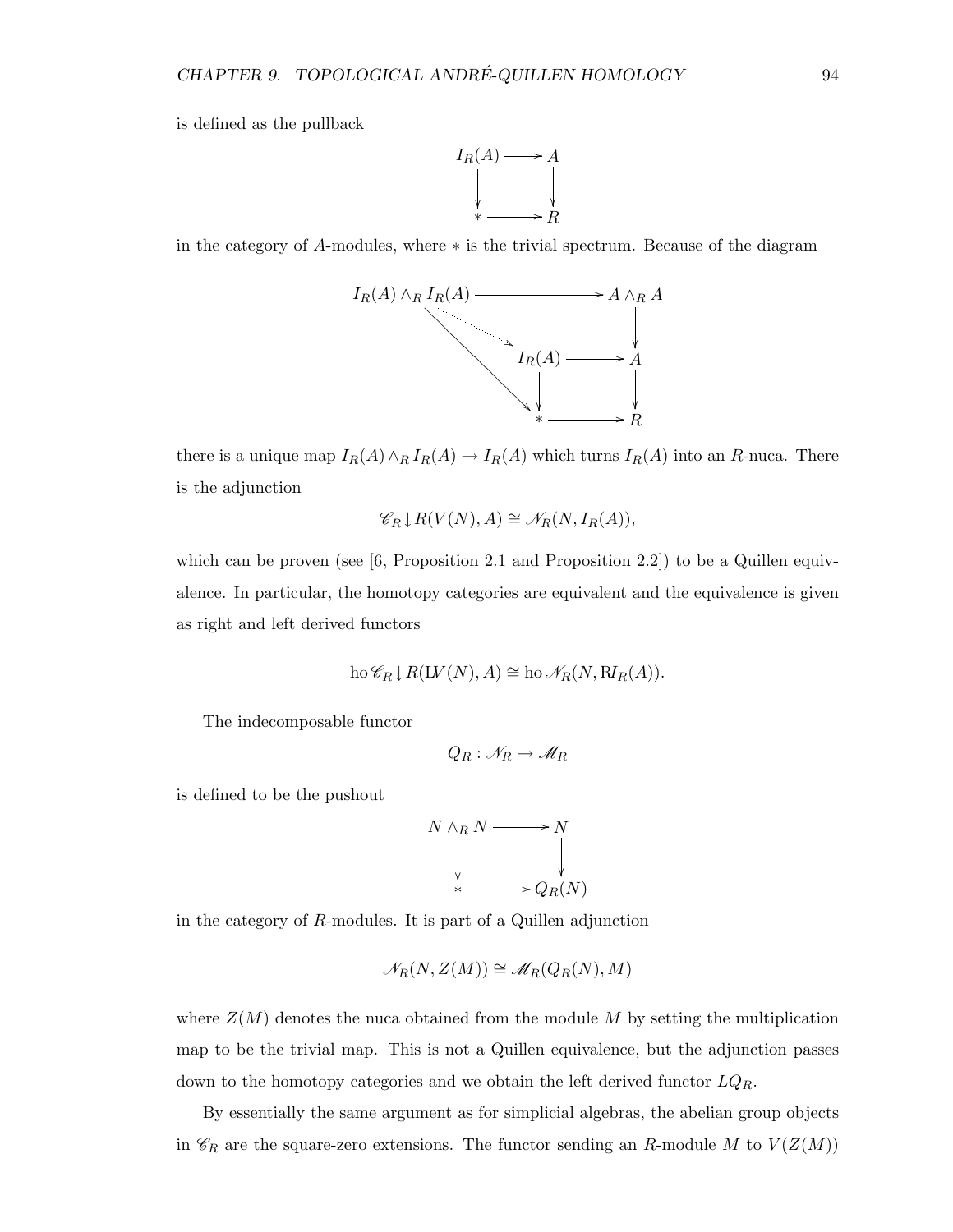is an equivalence between the category of R-modules and the category of square-zero extensions. In contrast to the simplicial context there is no left adjoint to this functor. However there is one, when one passes to homotopy. Define the abelianisation

$$
\text{Ab}_{R}^{A} : \text{ho } \mathscr{C}_{R} \downarrow A \longrightarrow \text{ho } \mathscr{M}_{A}
$$

by

$$
\mathrm{Ab}_{R}^{A}(B) = LQ_{B}R I_{B}(B^{c} \wedge_{R} A)
$$

where we took a cofibrant replacement of  $B$  in the model category of  $R$ -algebras. Basterra proves that indeed

$$
\text{ho}\,\mathcal{C}_R \downarrow A(B, A \vee M) = \text{ho}\,\mathcal{M}_R(\text{Ab}_R^A(B), M). \tag{9.1}
$$

Note that in contrast to simplicial algebras, this adjunction cannot be lifted to an adjunction between the categories before passing to homotopy.

We set

$$
\Omega_{A/R} = \mathrm{Ab}_R^A(A)
$$

and for an  $A$ -module M we define topological André-Quillen homology and cohomology as

$$
TAQ_{*}(A, R; M) = \pi_{*}(\Omega_{A/R} \wedge_{A} M),
$$
  

$$
TAQ^{*}(A, R; M) = \pi_{-*}F_{A}(\Omega_{A/R}, M).
$$

Applying this construction to Eilenberg-MacLane spectra does not give the same groups as applying Andr´e-Quillen homology to the rings in question. This has to do with the fact that the adjunction  $(9.1)$  seen as an adjunction of spectra or of simplicial modules is quite different in nature. There are many comparison results of topological André-Quillen homology of Eilenberg-MacLane spectra with other notions of homology. There is a comparison of André-Quillen homology of rings with its topological counterpart given in [47]. It is stated that for an algebra A over a field k, there is a spectral sequence

$$
E_{p,q}^2 = \mathcal{AQ}_p(A, k; M) \otimes \text{TAQ}_q(Hk[x], Hk; HM) \Longrightarrow \text{TAQ}_{p+q}(HA, Hk; HM).
$$

Another result is that topological André-Quillen homology and Γ-homology coincide for Eilenberg-MacLane spectra for flat ring extensions [8], [9] and [43].

The following theorem is "folklore" and used in many publications. However, we were not able to find a complete proof in the literature. We present a proof that McCarthy and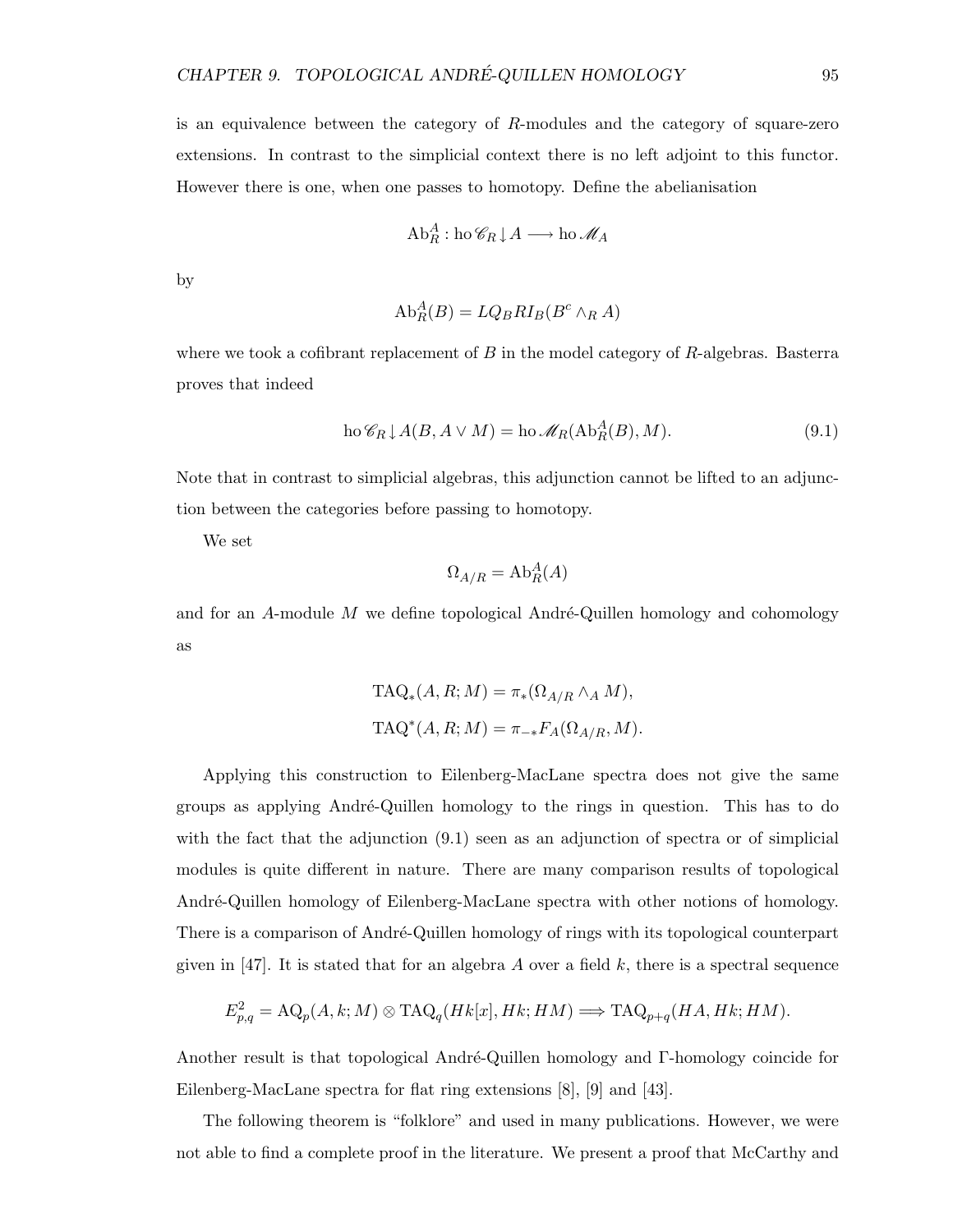Minasian probably had in mind [40, page 256], but which unfortunately is not correct as stated.

**Theorem 9.1.1.** Let  $X$  be a cofibrant A-module. Then

$$
\Omega_{\mathbb{P}_AX/A}\simeq \mathbb{P}_AX\wedge_A X
$$

as  $\mathbb{P}_A X$ -modules.

*Proof.* For every  $M \in \mathcal{M}_{\mathbb{P}_A X}$  there is the following adjunction

$$
\mathscr{C}_A \downarrow \mathbb{P}_A X(\mathbb{P}_A X, \mathbb{P}_A X \vee M) \cong \mathscr{M}_A \downarrow \mathbb{P}_A X(X, \mathbb{P}_A X \vee M).
$$

Because the forgetful functor:  $\mathscr{C}_A \downarrow \mathbb{P}_A X \to \mathscr{M}_A \downarrow \mathbb{P}_A X$  respects fibrations and acyclic fibrations the adjunction passes down to homotopy categories. It is obvious that

$$
\mathscr{M}_A \downarrow \mathbb{P}_A X(X, \mathbb{P}_A X \vee M) \cong \mathscr{M}_A \downarrow X(X, X \vee M)
$$

and that this adjunction is as well valid in the homotopy categories. In the homotopy category of A-modules, the pushout of two modules coincides with the pullback, so that we can write

ho 
$$
\mathcal{M}_A \downarrow X(X, X \vee M) \cong
$$
 ho  $\mathcal{M}_A(X, M)$ .

We use the free functor from A-modules to  $\mathbb{P}_A X$ -modules to get

ho 
$$
\mathcal{M}_A \downarrow X(X, X \vee M) \cong
$$
ho  $\mathcal{M}_{\mathbb{P}_A X}(\mathbb{P}_A X \wedge_A X, M)$ .

In total, we have proven that

$$
\mathrm{ho}\,\mathscr{M}_{\mathbb{P}_AX}(\Omega_{\mathbb{P}_AX/A},M)\cong\mathrm{ho}\,\mathscr{C}_A\downarrow\mathbb{P}_AX(\mathbb{P}_AX,\mathbb{P}_AX\vee M)\cong\mathrm{ho}\,\mathscr{M}_{\mathbb{P}_AX}(\mathbb{P}_AX\wedge_AX,M)
$$

so that by Yoneda's lemma we end up with

$$
\Omega_{\mathbb{P}_A X/A} \simeq \mathbb{P}_A X \wedge_A X
$$

as required.

#### 9.2 Minimal Atomic Spectra

We recall the definitions from [3] and [20], which are analogous to the ones in chapter 5. Let R be a connective p-local commutative S-algebra so that  $\pi_0R$  is a noetherian local ring with maximal ideal  $p\pi_0R$ .

 $\Box$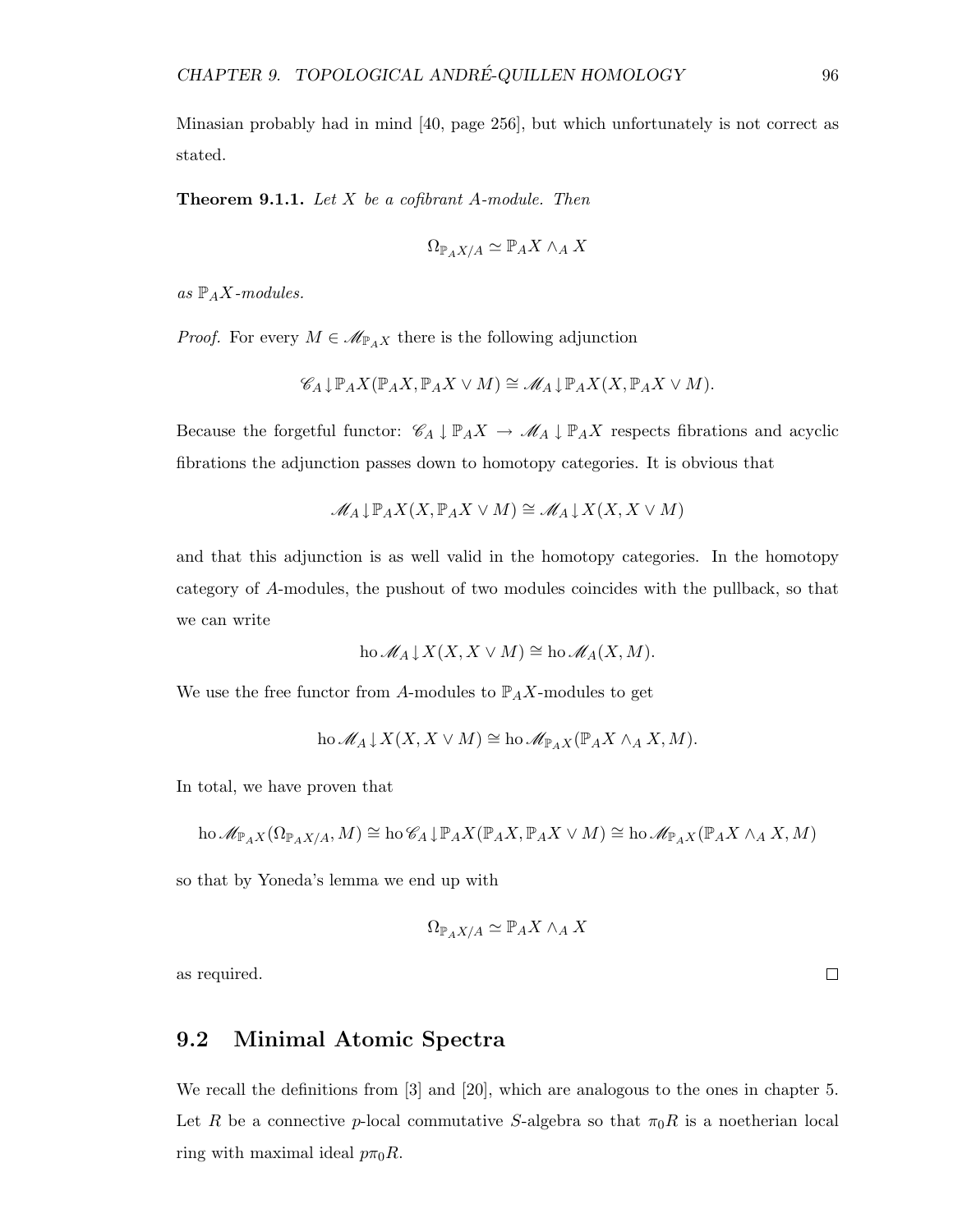We work in the category of commutative  $p$ -local  $R$ -algebras and we assume that for all such algebras A all homotopy groups are noetherian modules over  $\pi_0R$  and  $\pi_0R \cong \pi_0A$ .

The definition of cellular complexes is exactly the same as for simplicial algebras. We take for the R-sphere the p-local spectrum  $R \wedge_S S_{(p)}^n$ , where  $S_{(p)}$  is the p-local sphere spectrum.

**Definition 9.2.1.** • A cellular R-algebra A is nuclear, if the attaching maps  $k_n$ :  $K_n \to B_n$  satisfy

$$
\ker \pi_m(k_n) \subset p \cdot \pi_n(K_n)
$$

for all  $n \in \mathbb{N}$ .

- A core of an R-algebra B is a nuclear R-algebra A with a map  $g : A \to B$  so that the induced map  $\pi_*(g)$  is injective.
- An R-algebra A whose unit induces an isomorphism on  $\pi_0$  is *atomic*, if any self map is a weak equivalence.
- A is said to be *minimal atomic* it is atomic and any map  $A' \rightarrow A$  from an atomic algebra  $A'$  to  $A$  that induces an injection on homotopy groups is a weak equivalence.

The same theorems as in chapter 5 hold. For analogues of Propositions 5.1.3, 5.1.5 and Corollary 5.1.6 see [20]. However, the analogues of Theorem 5.1.7 and Corollary 5.1.8 in [20] are only stated as conjectures, so that we supply a full proof, the missing ingredient being basically our last diagram in the proof.

**Theorem 9.2.2.** Every core  $Q$  of a nuclear  $A$ -algebra  $B$  is an equivalence. As a consequence, every nuclear algebra is minimal atomic.

Proof. We use the same notation as in the proof of Theorem 5.1.7.

$$
k_n: K_n \to Q^n,
$$
  

$$
j_n: J_n \to B^n
$$

are the attaching maps respectively. By [20, 5.7] we only have to prove that the induced map  $\pi_n C_{k_n} \to \pi_n C_{j_n}$  on the mapping cones is an isomorphism. By the diagram

$$
\pi_n K_n \longrightarrow \pi_n Q^n \longrightarrow \pi_n C_{k_n}
$$
\n
$$
\downarrow \qquad \qquad \downarrow \qquad \qquad \downarrow
$$
\n
$$
\pi_n J_n \longrightarrow \pi_n B^n \longrightarrow \pi_n C_{j_n}
$$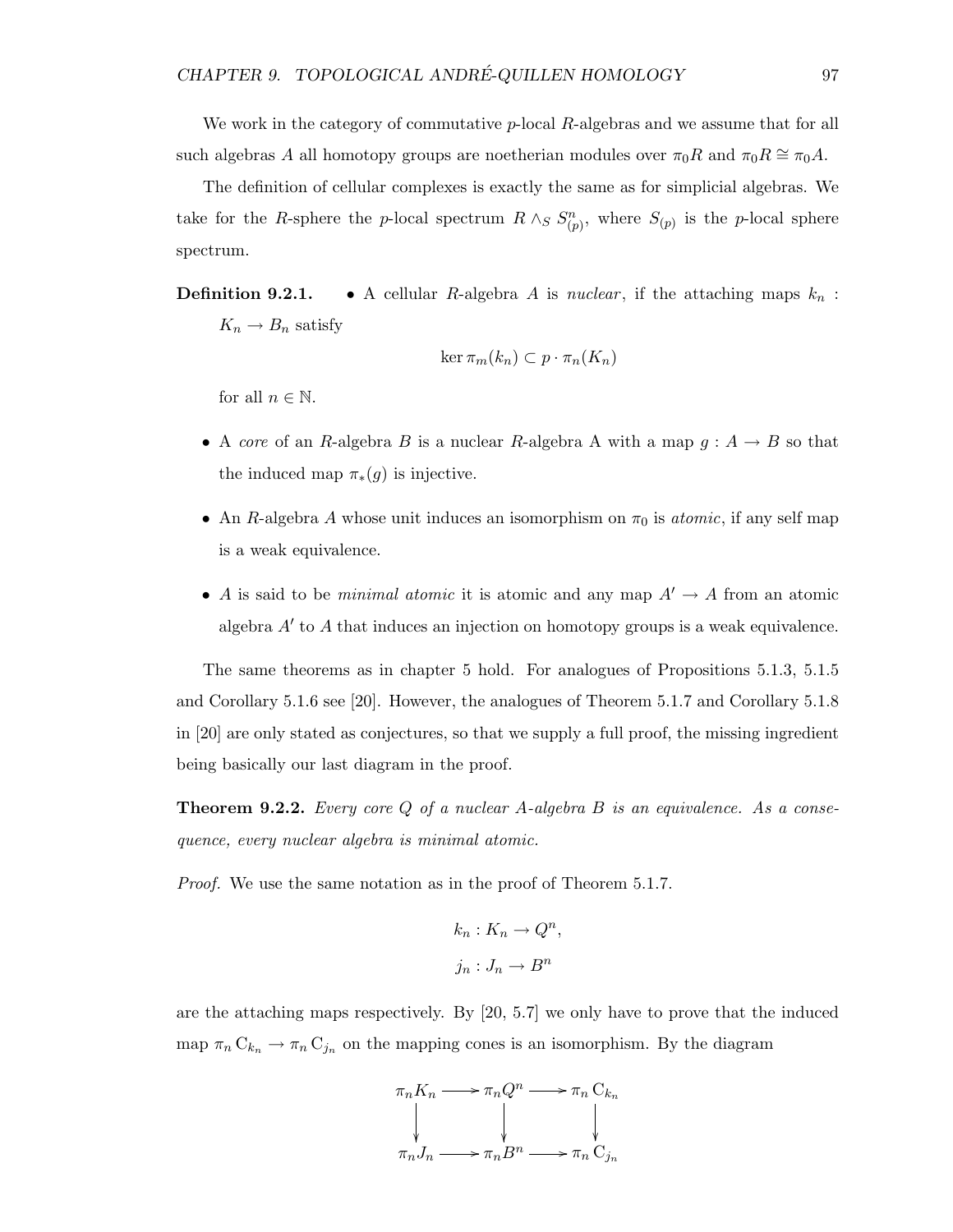the right vertical arrow is an epimorphism. It follows straight from the definitions of cellular complexes that  $\pi_n C_{k_n} \cong \pi_n Q^{n+1} \cong \pi_n Q$  and  $\pi_n C_{j_n} \cong \pi_n B^{n+1} \cong \pi_n B$ . The diagram



shows that the first vertical map is a monomorphism, because the second vertical map is  $\Box$ a monomorphism by definition.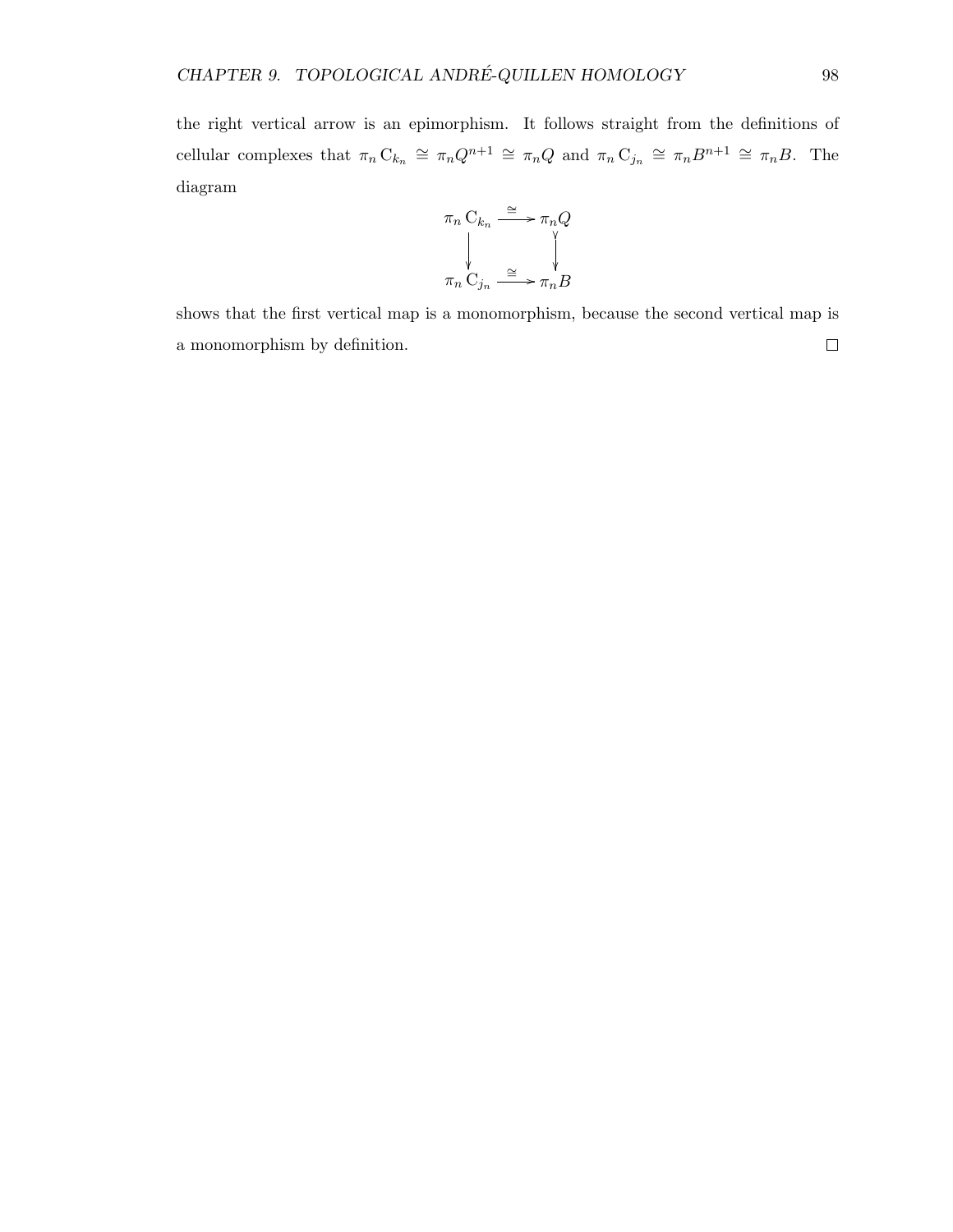## Index

| $\mathbb{A}_A$ , 11                  | $s$ Set, 4                     |
|--------------------------------------|--------------------------------|
| $A\{K\},\,12$                        | $s\operatorname{Set}_*, 4$     |
| A[K], 12                             | $\Sigma$ , 47                  |
| Ab, 33                               | $\Sigma_n$ , 11                |
| $C\Sigma^n A$ , 48                   | $\Sigma^n A$ , 47              |
| $\mathfrak{C} \, \downarrow \, X, 8$ | $U$ , 11                       |
| $Ch^{+}(R), 6$                       | $V(N)$ , 30                    |
| $C_{\phi}$ , 53                      | $\underline{X}$ , 5            |
| $\Delta$ , 4                         | $X \downarrow \mathfrak{C}, 8$ |
| ho, 18                               | $X^K$ , 20                     |
| Hom, 19                              | $\chi$ , 58                    |
| $I_A(B)$ , 14                        | $Y^c$ , 16                     |
| $K(M)$ , 5                           | $Z(M)$ , 30                    |
| $\mathfrak{L}_{B/A}, 38$             | $\hat{\otimes}$ , 20           |
| LF, 19                               | $\otimes^L$ , 31               |
| m, 64                                | $\rightarrow 16$               |
| $\mathscr{M}_A$ , 7                  | $\rightarrow$ , 16             |
| s $\mathcal{M}_R$ , 4                | $\xrightarrow{\sim}$ , 16      |
| $N(M)$ , 6                           | $ - , 5$                       |
| $\mathcal{N}_A$ , 10                 |                                |
| $\Omega$ , 77                        | Abelian group object, 33       |
| $\mathbb{P}_A$ , 11                  | Almost free, 30                |
| $Q_A(N), 13$                         | Atomic, 65, 71, 97             |
| RG, 19                               | Minimal $-$ , 65, 71, 97       |
| $s\mathcal{A}_R$ , 4                 | Cellular complex, 53           |
| $s\mathscr{C}_R$ , 4                 | Cofibrant replacement, 16      |
| SP, 50                               | Core, 64, 97                   |
| sq, 33                               | Cotangent complex, 38          |
|                                      |                                |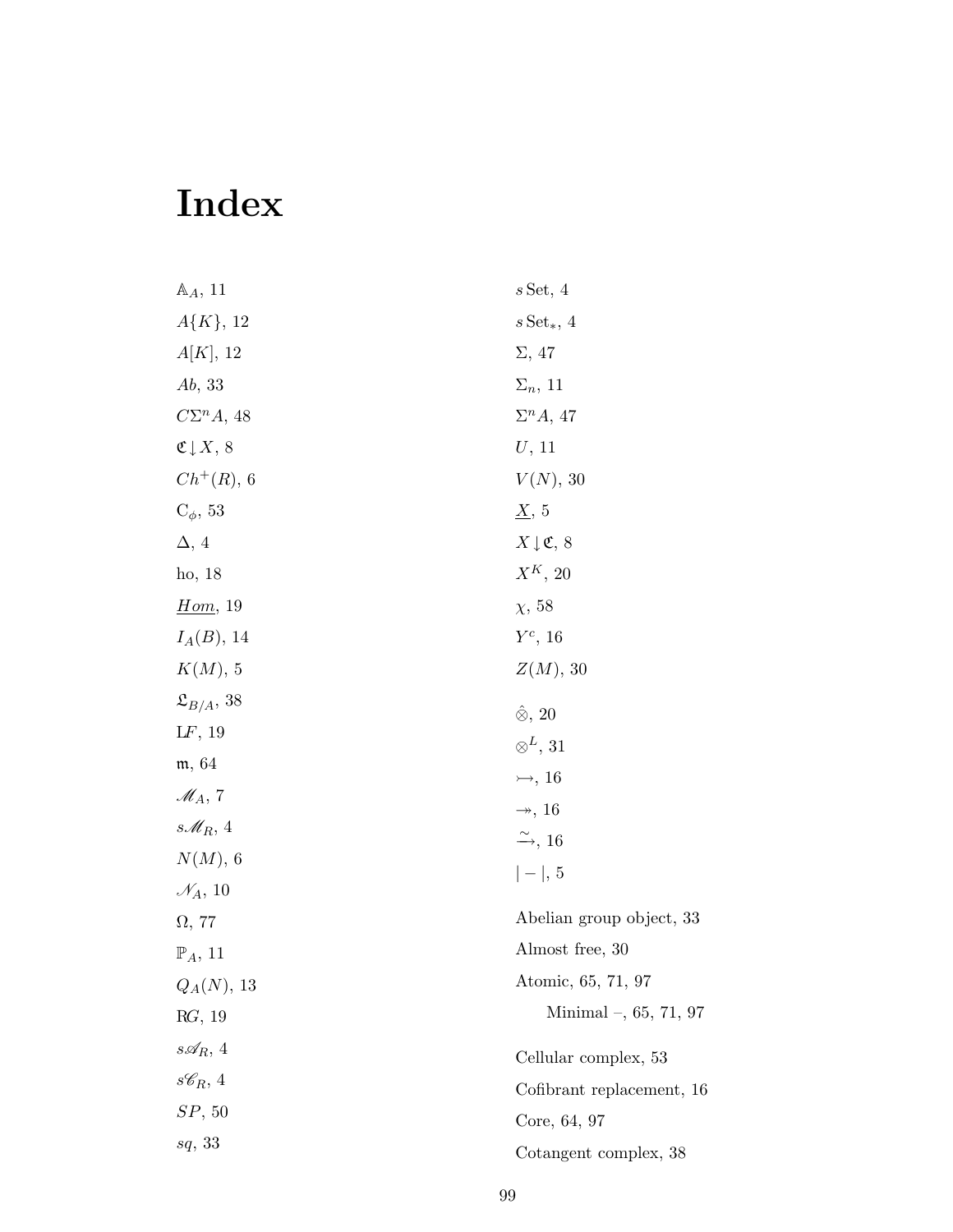#### INDEX 100

| Cotensor structure, 20         | Cofibrantly generated $-$ , 23       |
|--------------------------------|--------------------------------------|
| Degree $n$ equivalence, 58     | Simplicial $-$ , 21                  |
| Derivation, 35                 | Moore chain complex, 5               |
| Universal $-$ , 36             | $n$ -connected, 58                   |
| Derived functor, 19            | $n$ -equivalence, 58                 |
| Derived tensor product, 31     | No mod m detectable homotopy, 69, 71 |
| Dold-Kan correspondance, 6     | Normalisation functor, 6             |
| Dold-Kan correspondence, 47    | Nuclear, 64, 97                      |
| Eilenberg-MacLane functor, 93  | Over-category, 8                     |
| Eilenberg-Steenrod Axioms, 41  | Quillen adjunction, 18               |
| Euler-characteristic, 58       | Quillen equivalence, 18              |
| Fibrant Replacement, 16        | Retract, 16                          |
| T-homology, 78                 | RLP, 15                              |
| Group object, 33               | Simplicial category, 19              |
| Homotopy category, 18          | Pointed $-$ , 20                     |
| Hurewicz dimension, 71         | Simplicial hom-sets, 19              |
| Hurewicz map, 39, 69           | Square-zero extension, 33            |
| Hurewicz-complex, 71           | Stabilisation functor, 77            |
| Indecomposables, 13            | Tensor structure, 20                 |
| Irreducible, 70, 71            | Transitivity exact sequence, 43      |
| $i$ -stable, 73                | Under-category, 8                    |
| Kähler-differentials, 35       |                                      |
| Künneth spectral sequence, 31  |                                      |
| LLP, 15                        |                                      |
| Locally finitely generated, 82 |                                      |
| Mapping cone, 53               |                                      |
| Minimal, 69                    |                                      |
| Minimal atomic, 65, 71, 97     |                                      |
| Model category, 16             |                                      |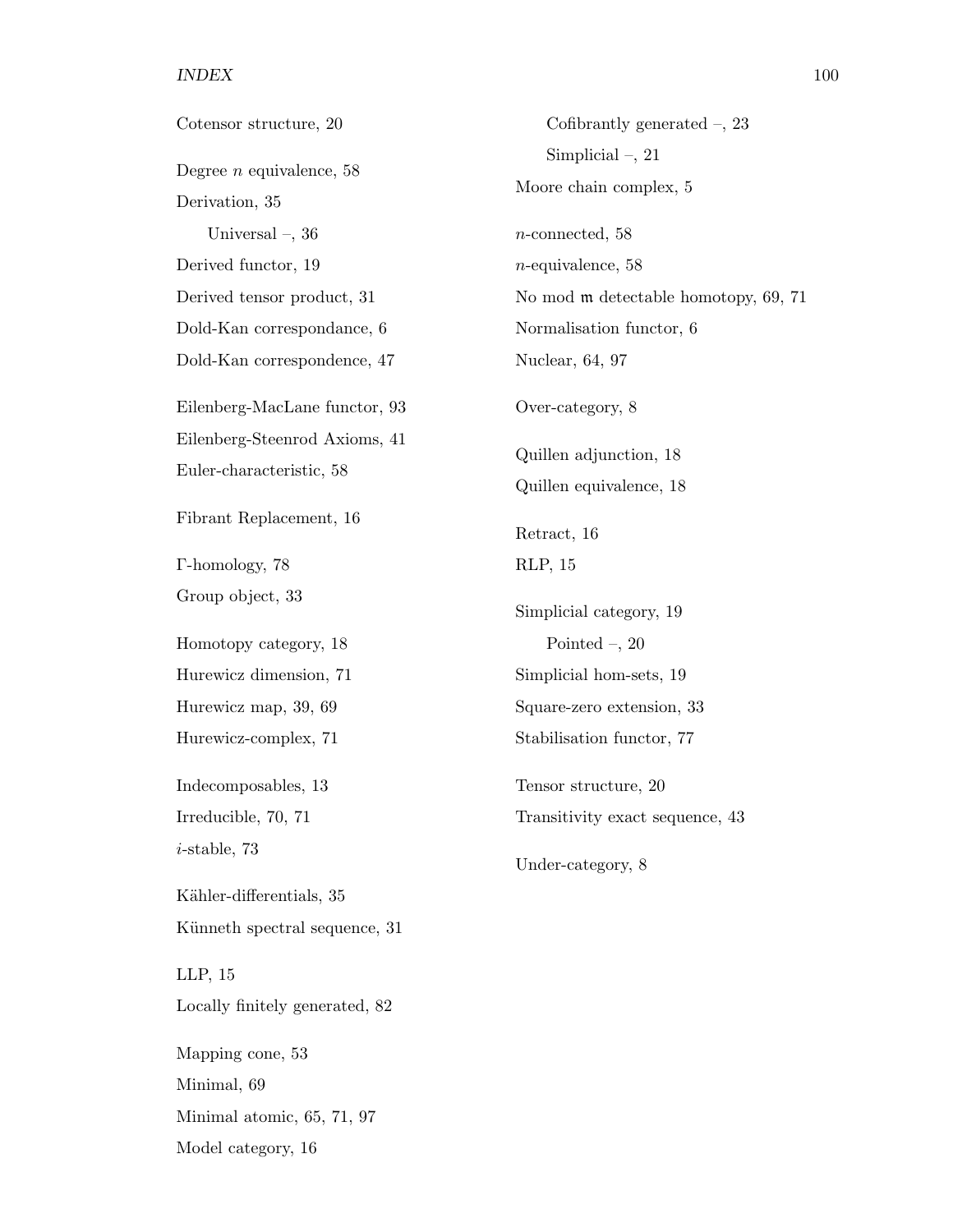### References

- [1] J. F. Adams. Stable homotopy and generalised homology. Chicago Lectures in Mathematics. University of Chicago Press, Chicago, IL, 1995. Reprint of the 1974 original.
- $[2]$  M. André. *Méthode simpliciale en algèbre homologique et algèbre commutative.* Lecture Notes in Mathematics, Vol. 32. Springer-Verlag, Berlin, 1967.
- [3] A. J. Baker, H. S. E. Gilmour, and Ph. M. Reinhard. Topological André-Quillen homology for cellular commutative S-algebras. Abh. Math. Semin. Univ. Hamburg, 2008.
- [4] A. J. Baker and J. P. May. Minimal atomic complexes. Topology, 43(3):645–665, 2004.
- [5] M. Barr and J. Beck. Homology and standard constructions. In Sem. on Triples and Categorical Homology Theory (ETH, Zürich, 1966/67), pages 245–335. Springer, Berlin, 1969.
- [6] M. Basterra. André-Quillen cohomology of commutative S-algebras. J. Pure Appl. Algebra, 144(2):111–143, 1999.
- [7] M. Basterra and M. A. Mandell. Homology and cohomology of  $E_{\infty}$  ring spectra. Math. Z., 249(4):903–944, 2005.
- [8] M. Basterra and R. McCarthy. Γ-homology, topological André-Quillen homology and stabilization. Topology Appl., 121(3):551–566, 2002.
- [9] M. Basterra and B. Richter. (Co-)homology theories for commutative (S-)algebras. In Structured ring spectra, volume 315 of London Math. Soc. Lecture Note Ser., pages 115–131. Cambridge Univ. Press, Cambridge, 2004.
- [10] J. M. Boardman. Stable homotopy and generalised homology. PhD thesis, University of Warwick, 1964.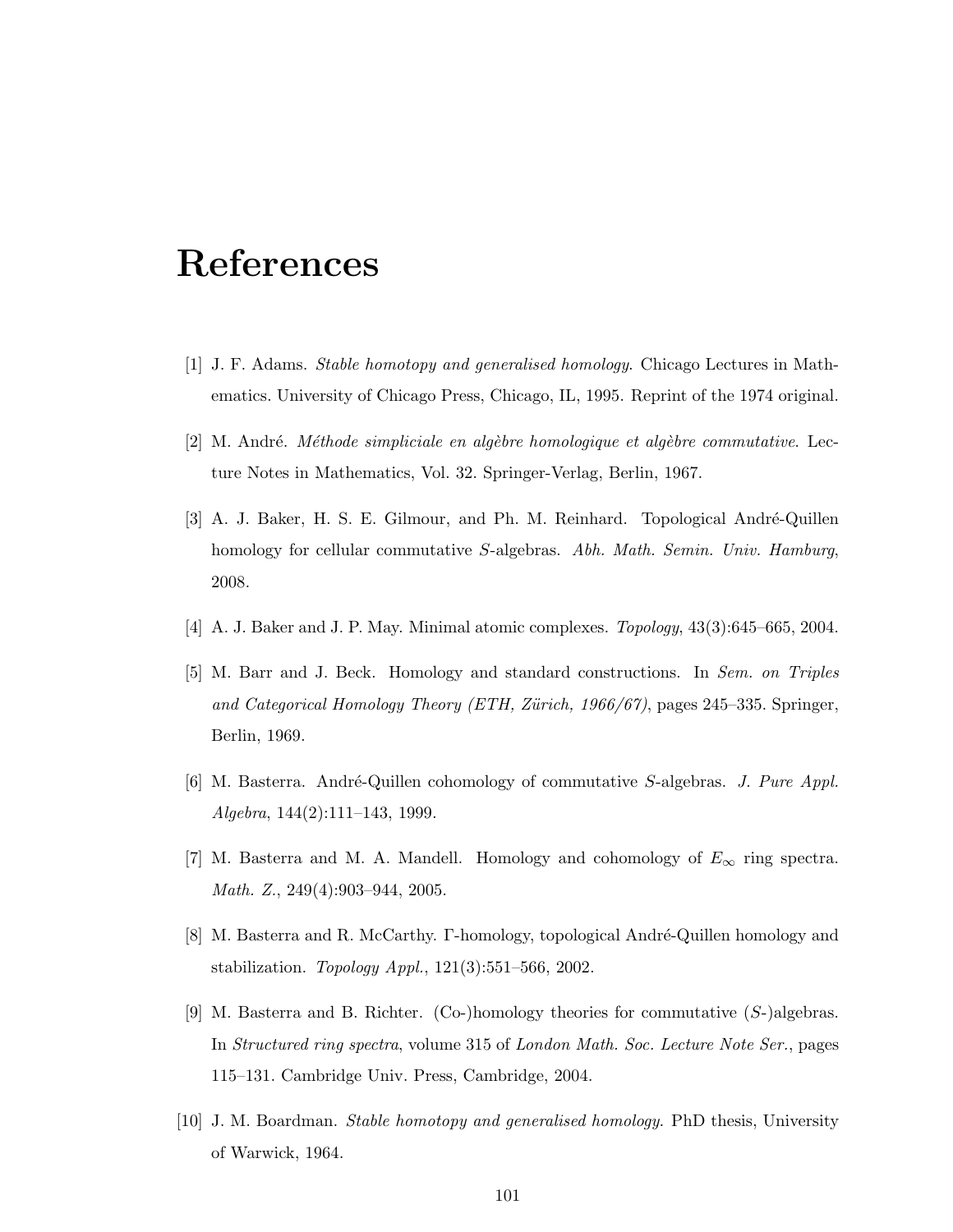- [11] A. K. Bousfield and E. M. Friedlander. Homotopy theory of Γ-spaces, spectra, and bisimplicial sets. In Geometric applications of homotopy theory (Proc. Conf., Evanston, Ill., 1977), II, volume 658 of Lecture Notes in Math., pages 80–130. Springer, Berlin, 1978.
- [12] H. Cartan. Séminaire Henri Cartan de l'Ecole Normale Supérieure, 1954/1955.  $Alq\`{e}bres d'Eilenberg-MacLane et homotopic. Secr\'ețariat mathématique, 11 rue Pierre$ Curie, Paris, 1956. 2ème éd.
- [13] E. Curtis. Lower central series of semi-simplicial complexes. Topology, 2:159–171, 1963.
- [14] A. Dold. Homology of symmetric products and other functors of complexes. Ann. of Math. (2), 68:54–80, 1958.
- [15] W. G. Dwyer. Homotopy operations for simplicial commutative algebras. Trans. Amer. Math. Soc., 260(2):421-435, 1980.
- [16] W. G. Dwyer and J. Spalinski. Homotopy theories and model categories. In *Handbook* of algebraic topology, pages 73–126. North-Holland, Amsterdam, 1995.
- [17] S. Eilenberg. Homological dimension and syzygies. Ann. of Math. (2), 64:328–336, 1956.
- [18] S. Eilenberg and N. E. Steenrod. Axiomatic approach to homology theory. Proc. Nat. Acad. Sci. U. S. A., 31:117–120, 1945.
- [19] A. D. Elmendorf, I. Kriz, M. A. Mandell, and J. P. May. Rings, modules, and algebras in stable homotopy theory, volume 47 of Mathematical Surveys and Monographs. American Mathematical Society, Providence, RI, 1997. With an appendix by M. Cole.
- [20] H. S. E. Gilmour. Nuclear and minimal atomic S-algebras. PhD thesis, University of Glasgow, 2006.
- [21] P. G. Goerss. On the André-Quillen cohomology of commutative  $\mathbf{F}_2$ -algebras.  $Ast\acute{e}risque, (186):169, 1990.$
- [22] P. G. Goerss and M. J. Hopkins. André-Quillen (co)-homology for simplicial algebras over simplicial operads. In Une déquatation topologique  $T_{\text{opological}~morsels}$ : homo-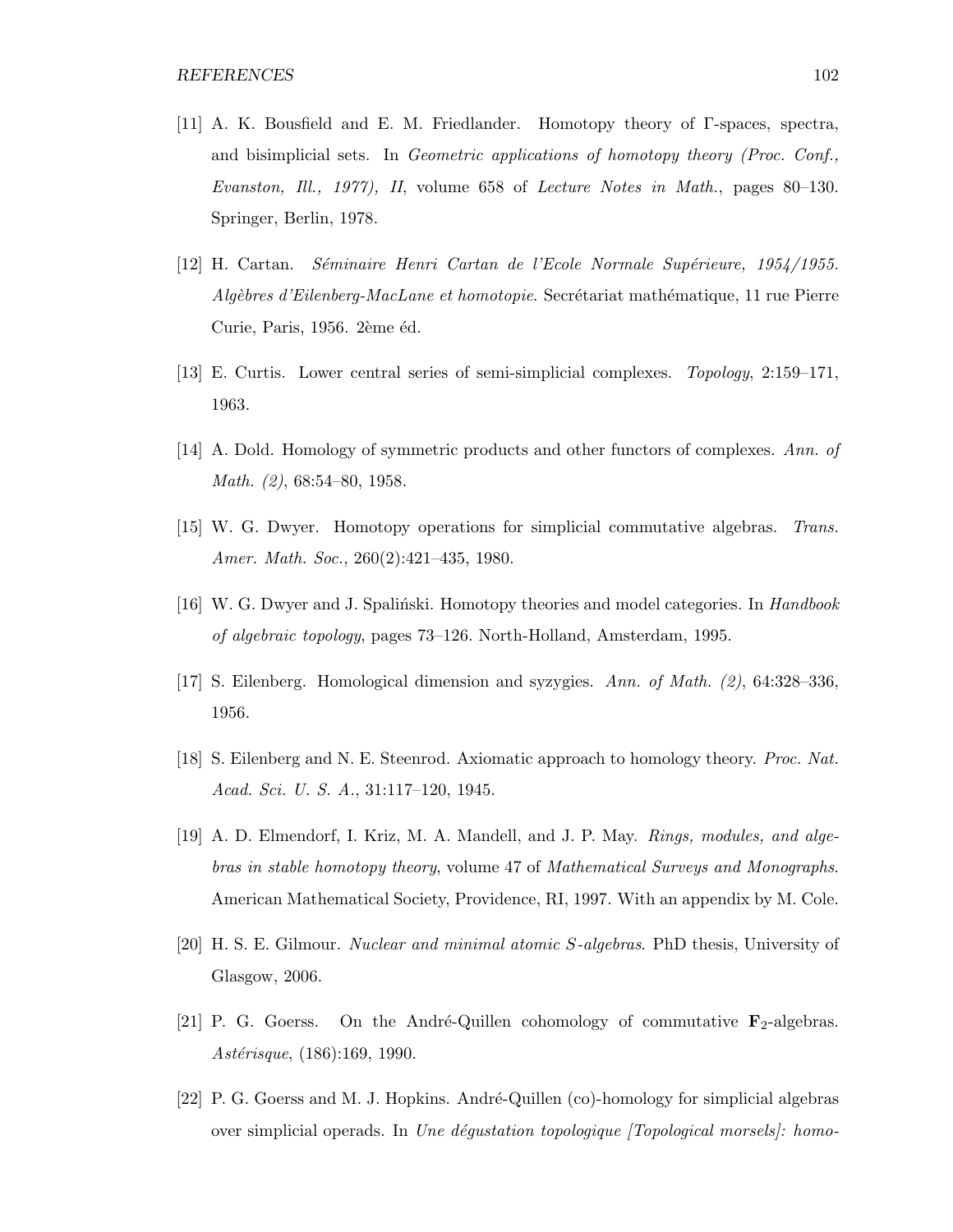topy theory in the Swiss Alps (Arolla, 1999), volume 265 of Contemp. Math., pages 41–85. Amer. Math. Soc., Providence, RI, 2000.

- [23] P. G. Goerss and J. F. Jardine. Simplicial homotopy theory, volume 174 of Progress in Mathematics. Birkhäuser Verlag, Basel, 1999.
- [24] P. G. Goerss and K. Schemmerhorn. Model categories and simplicial methods. In Interactions between homotopy theory and algebra, volume 436 of Contemp. Math., pages 3–49. Amer. Math. Soc., Providence, RI, 2007.
- [25] T. G. Goodwillie. Calculus. III. Taylor series. Geom. Topol., 7:645–711 (electronic), 2003.
- [26] A. Hatcher. Algebraic topology. Cambridge University Press, Cambridge, 2002.
- [27] A. Hatcher. Spectral sequences in algebraic topology. 2004. Unpublished. Available at http://www.math.cornell.edu/∼hatcher/SSAT/SSATpage.html.
- [28] Ph. S. Hirschhorn. Model categories and their localizations, volume 99 of Mathematical Surveys and Monographs. American Mathematical Society, Providence, RI, 2003.
- [29] M. Hovey, B. Shipley, and J. Smith. Symmetric spectra. J. Amer. Math. Soc., 13(1):149–208, 2000.
- [30] S. Iyengar. André-Quillen homology of commutative algebras. In *Interactions between* homotopy theory and algebra, volume 436 of Contemp. Math., pages 203–234. Amer. Math. Soc., Providence, RI, 2007.
- [31] I. Kříž. Towers of  $E_{\infty}$ -ring spectra with an application to BP. Preprint.
- [32] N. J. Kuhn. Localization of André-Quillen-Goodwillie towers, and the periodic homology of infinite loopspaces. Preprint.
- [33] A. Lazarev. Homotopy theory of  $A_{\infty}$  ring spectra and applications to MU-modules. K-Theory, 24(3):243–281, 2001.
- [34] J-L. Loday. Cyclic homology, volume 301 of Grundlehren der Mathematischen Wissenschaften [Fundamental Principles of Mathematical Sciences]. Springer-Verlag, Berlin, 1992. Appendix E by María O. Ronco.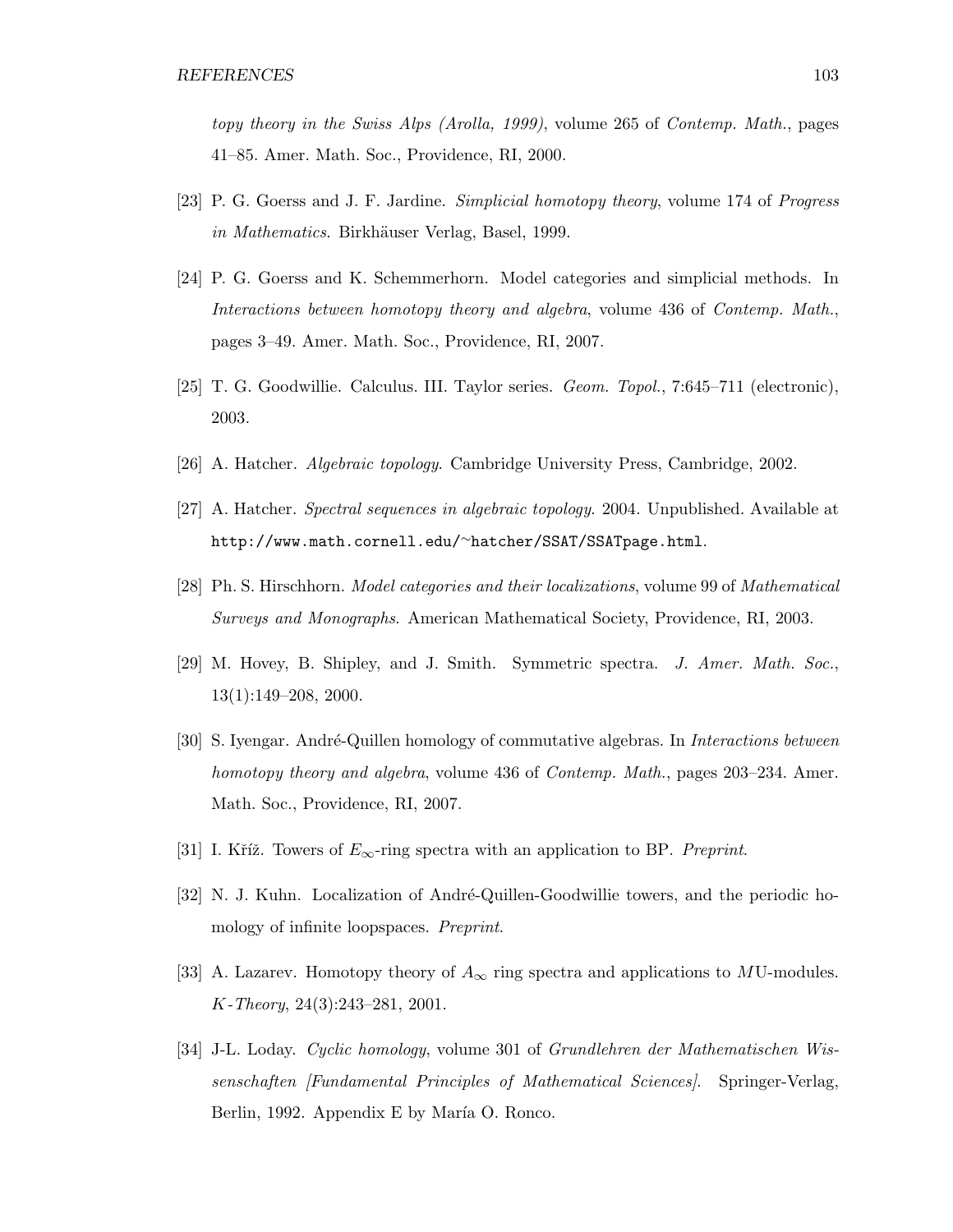- [35] S. Mac Lane. Homology. Die Grundlehren der mathematischen Wissenschaften, Bd. 114. Academic Press Inc., Publishers, New York, 1963.
- [36] S. Mac Lane. Categories for the working mathematician, volume 5 of Graduate Texts in Mathematics. Springer-Verlag, New York, second edition, 1998.
- [37] H. Matsumura. Commutative ring theory. Cambridge Studies in Advanced Mathematics, Cambridge University Press. 336 p., 1989.
- [38] J. P. May. A general algebraic approach to Steenrod operations. In The Steenrod Algebra and its Applications (Proc. Conf. to Celebrate N. E. Steenrod's Sixtieth Birthday, Battelle Memorial Inst., Columbus, Ohio, 1970), Lecture Notes in Mathematics, Vol. 168, pages 153–231. Springer, Berlin, 1970.
- [39] J. P. May. Simplicial objects in algebraic topology. Chicago Lectures in Mathematics. University of Chicago Press, Chicago, IL, 1992. Reprint of the 1967 original.
- [40] R. McCarthy and V. Minasian. HKR theorem for smooth S-algebras. J. Pure Appl. Algebra, 185(1-3):239–258, 2003.
- [41] H. Miller. The Sullivan conjecture on maps from classifying spaces. Ann. of Math.  $(2), 120(1):39-87, 1984.$
- [42] R. E. Mosher and M. C. Tangora. Cohomology operations and applications in homotopy theory. Harper & Row Publishers, New York, 1968.
- [43] T. Pirashvili. André-Quillen homology via functor homology. *Proc. Amer. Math.* Soc., 131(6):1687–1694 (electronic), 2003.
- [44] D. Puppe. Homotopie und Homologie in abelschen Gruppen- und Monoidkomplexen. I. II. Math. Z., 68:367–406, 407–421, 1958.
- [45] D. G. Quillen. Homotopical algebra. Lecture Notes in Mathematics, No. 43. Springer-Verlag, Berlin, 1967.
- [46] D. G. Quillen. On the (co-) homology of commutative rings. In Applications of Categorical Algebra (Proc. Sympos. Pure Math., Vol. XVII, New York, 1968), pages 65–87. Amer. Math. Soc., Providence, R.I., 1970.
- [47] B. Richter. An Atiyah-Hirzebruch spectral sequence for topological André-Quillen homology. J. Pure Appl. Algebra, 171(1):59–66, 2002.